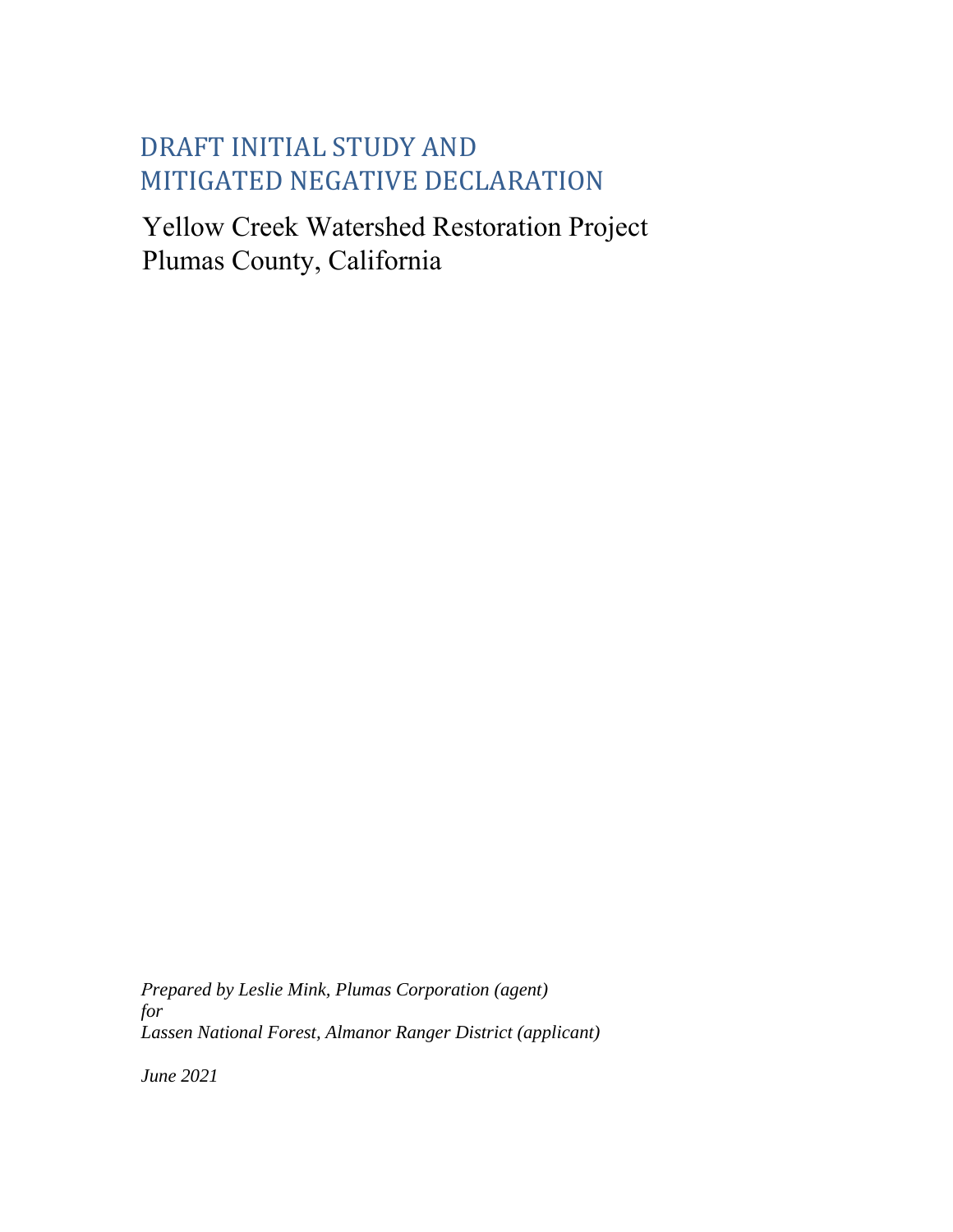## **Table of Contents**

| ATTACHMENT 2: YELLOW CREEK WATERSHED RESTORATION PROJECT ENVIRONMENTAL ASSESSMENT77 |  |
|-------------------------------------------------------------------------------------|--|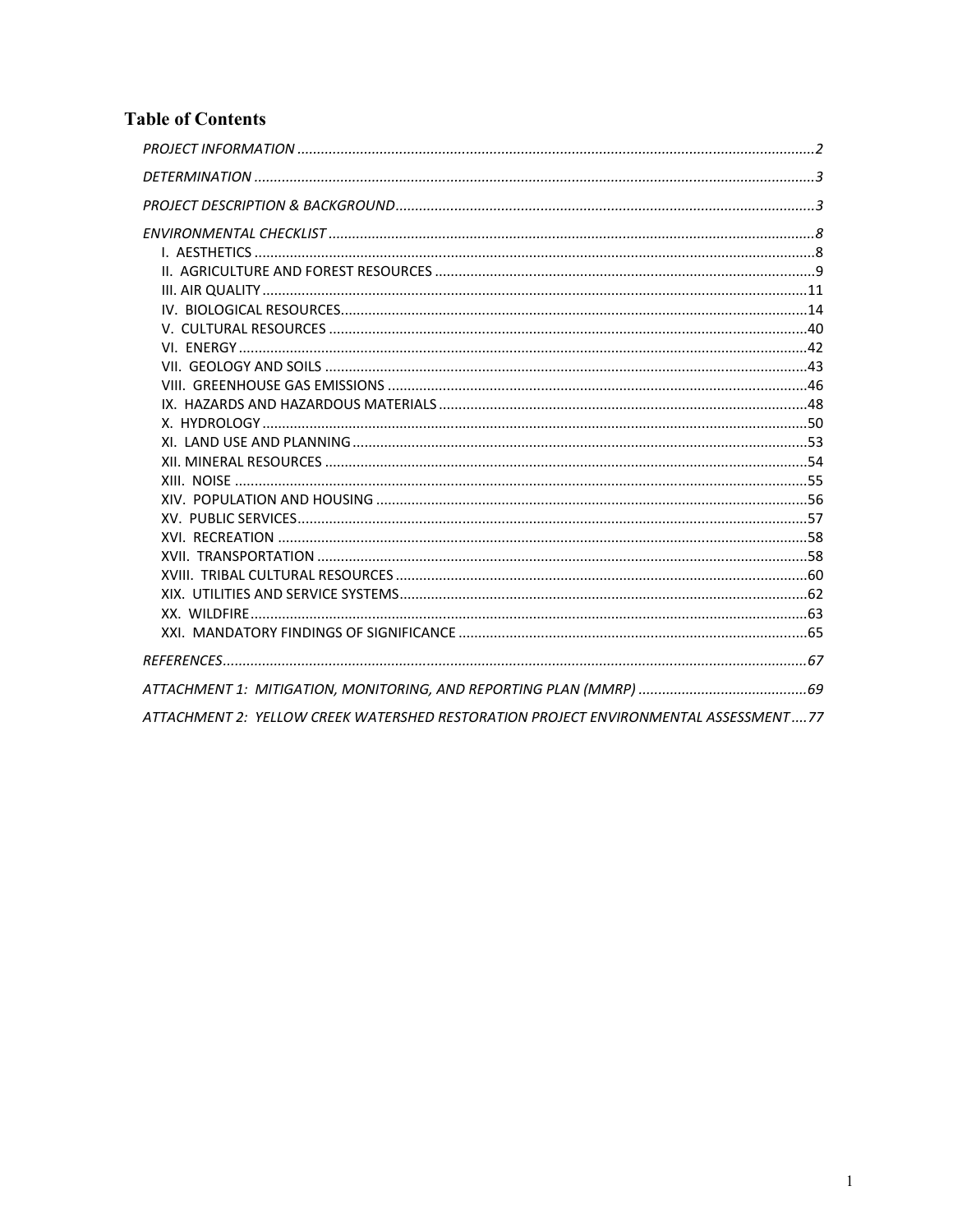## **PROJECT INFORMATION**

 **Project Title & Description:** Yellow Creek Watershed Restoration Project. The 450-acre project includes woody debris and complete fill channel treatments, meadow restoration, and vegetation management.

**Lead Agency/Contact:** Lynn Coster, Regional Water Quality Control Board (RWQCB) 364 Knollcrest Drive, Suite 205 Redding, CA 96002 530-224-2437

**Project Location:** Lassen National Forest (LNF), Almanor Ranger District. The project encompasses approximately four miles of Yellow Creek within the Upper Feather River Watershed in Plumas County, CA and falls within Township 27 North, Range 6 East, Sections 27, 34, and 35 Mount Diablo Base Meridian (MDBM). The largest meadow complex within the Yellow Creek subwatershed is Humbug Valley, which is owned by both private and federal stakeholders. This project encompasses 450 acres of federal land and includes six meadow segments, all of which drain into Humbug Valley. Humbug Valley is the ancestral land of the Mountain Maidu who refer to the valley as Tásmam Koyóm. The attached Yellow Creek Watershed Restoration Project Environmental Assessment (EA) (Attachment 2) includes a map of the project vicinity (Figure 1, p.1).

**Description of the project:** Channel, riparian, and meadow restoration, and timber stand fire resilience management on 450 acres of LNF in the vicinity of Yellow Creek upstream of Humbug Valley.

| <b>Project Sponsor:</b> | Russell Nickerson, Almanor District Ranger       |  |  |  |  |
|-------------------------|--------------------------------------------------|--|--|--|--|
|                         | 900 East Highway 36 PO Box 767 Chester, CA 96020 |  |  |  |  |
|                         | 530-258-2141                                     |  |  |  |  |
| Agent:                  | Leslie Mink, Plumas Corporation                  |  |  |  |  |
|                         | PO Box 3880 Quincy, CA 95971                     |  |  |  |  |
|                         | 530-283-3739                                     |  |  |  |  |
|                         |                                                  |  |  |  |  |

**General Plan:** USA **Zoning:** General Forest

**Surrounding Land Uses and Setting:** Timber production is the primary land use, with dispersed recreation use by the public. The project area is comprised of riparian stringer meadow floodplains within timbered uplands.

## **Other Public Agencies Whose Approval May be Required:**

Central Valley Regional Water Quality Control Board- Clean Water Act Section 401 Water Quality Certification; U.S. Army Corp of Engineers - Clean Water Act Section 404 Permit (Under Nationwide Permit 27), Lassen National Forest, Almanor Ranger District, National Environmental Policy Act Decision (Finding of No Significant Impact)

## **Environmental Factors Potentially Affected:**

The environmental factors checked below would be potentially affected by this project, involving at least one impact that is a "Potentially Significant Impact," as indicated by the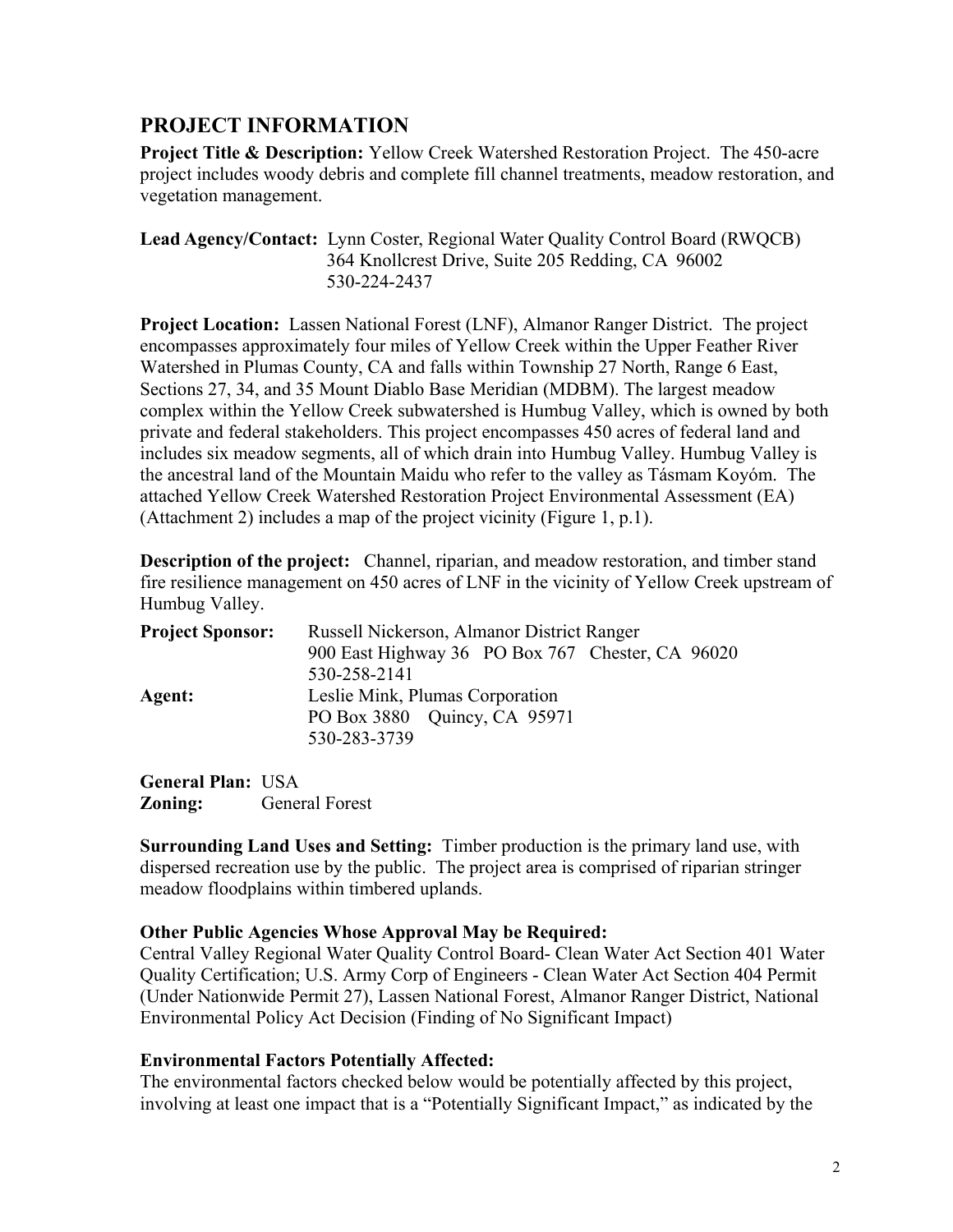checklist on the following pages.

|                         | Aesthetics                  |                         | Agriculture/Forestry<br>Resources   | $\overline{\textbf{x}}$ | Air Quality                           |
|-------------------------|-----------------------------|-------------------------|-------------------------------------|-------------------------|---------------------------------------|
| $\overline{\mathbf{x}}$ | <b>Biological Resources</b> | 図                       | <b>Cultural Resources</b>           | ⊠                       | Geology & Soils                       |
|                         | Greenhouse Gas<br>Emissions | 図                       | Hazards & Hazardous<br>Materials    | ⊠                       | Hydrology / Water<br>Quality          |
|                         | Land Use / Planning         |                         | <b>Mineral Resources</b>            | $\overline{\mathbf{x}}$ | <b>Noise</b>                          |
|                         | Population / Housing        |                         | <b>Public Services</b>              |                         | Recreation                            |
| $\overline{\mathbf{x}}$ | Transportation/Traffic      | $\mathbf{\overline{x}}$ | Utilities/Service<br><b>Systems</b> |                         | Mandatory Findings of<br>Significance |
| $\overline{\mathbf{x}}$ | Energy                      | 図                       | Tribal Cultural<br>Resources        | $\overline{\mathbf{x}}$ | Wildfire                              |

**DETERMINATION:** (To be completed by the Lead Agency)

On the basis of this initial evaluation:

- I find that the Proposed Project COULD NOT have a significant effect on the environment, and a NEGATIVE DECLARATION will be prepared.
- I find that although the Proposed Project could have a significant effect on the environment, there will not be a significant effect in this case because revisions in the Project have been made by or agreed to by the Project proponent. A MITIGATED NEGATIVE DECLARATION will be prepared.
	- I find that the Proposed Project MAY have a significant effect on the environment, and an ENVIRONMENTAL IMPACT REPORT is required.
	- I find that the Proposed Project MAY have a "potentially significant impact" or "potentially significant unless mitigated" impact on the environment, but at least one effect 1) has been adequately analyzed in an earlier document pursuant to applicable legal standards, and 2) has been addressed by mitigation measures based on the earlier analysis as described on attached sheets. An ENVIRONMENTAL IMPACT REPORT is required, but it must analyze only the effects that remain to be addressed.
	- I find that although the Proposed Project could have a significant effect on the environment, because all potentially significant effects (a) have been analyzed adequately in an earlier EIR or NEGATIVE DECLARATION pursuant to applicable standards, and (b) have been avoided or mitigated pursuant to that earlier EIR or NEGATIVE DECLARATION, including revisions or mitigation measures that are imposed upon the Proposed Project, nothing further is required.

Signature Date

 $\mathcal{L}_\text{max}$  , and the contribution of the contribution of  $\mathcal{L}_\text{max}$ 

## **PROJECT DESCRIPTION & BACKGROUND**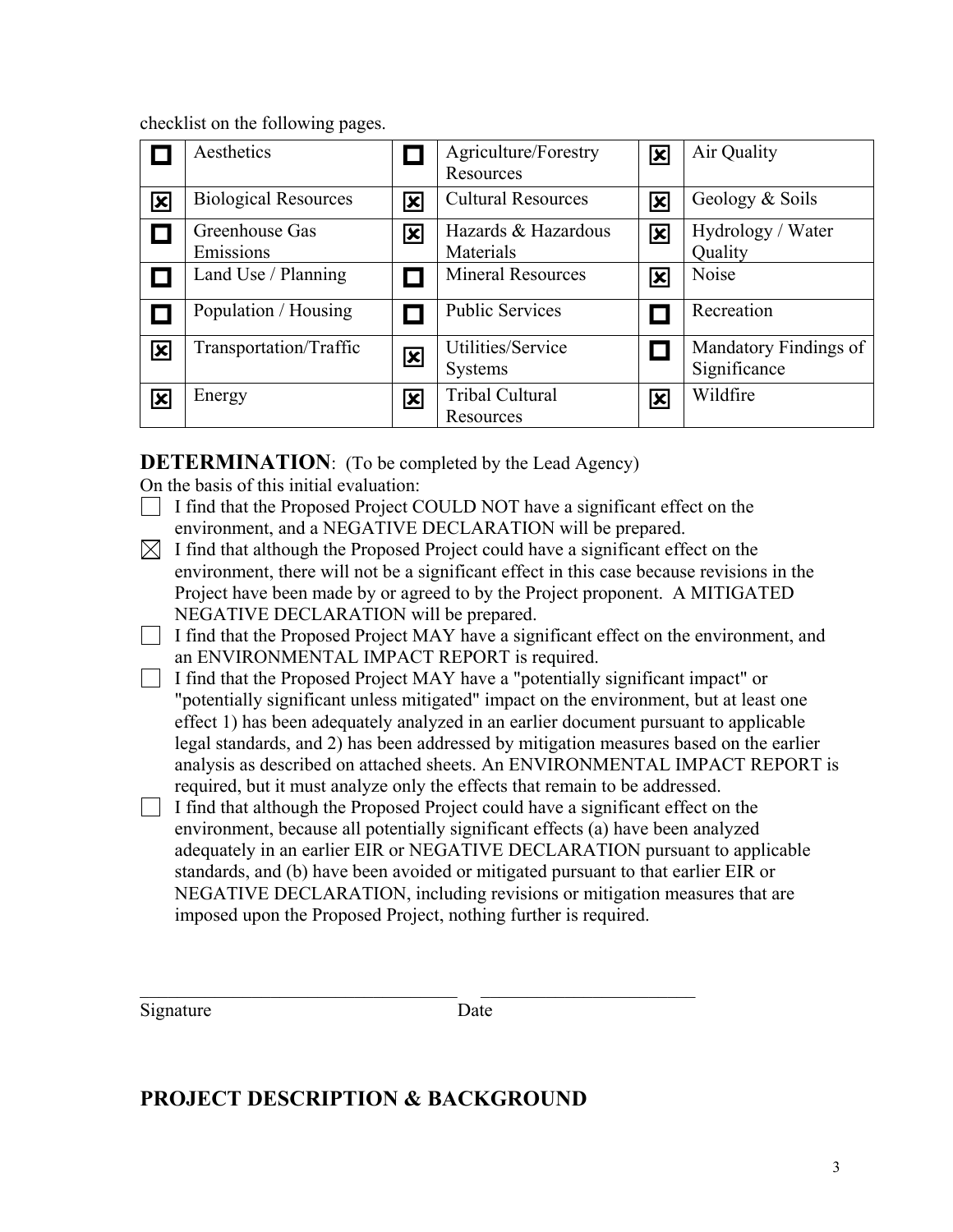The LNF is proposing to restore aspen, meadows and upland forests on 450 acres within the Upper Feather River Watershed. These actions are proposed to be implemented within the Almanor Ranger District of the LNF. An EA (Attachment 2) has been prepared to determine whether implementation of these forest management activities may significantly affect the quality of the human environment and thereby require the preparation of an environmental impact statement.

#### **Background**

The purpose, need and project activities presented here were developed in partnership with Lassen National Forest, Plumas Corporation, the Design Sub-committee of the Sierra Meadows Partnership (SMP), Sierra Fund, and the Maidu Summit Consortium to address the purpose and need for the project identified by the. The SMP Design Sub-committee identified this project for use in a collaborative effort with the objective of refining and expanding the existing suite of commonly used restoration techniques.

 The need for this project comes as a result of the 2000 Storrie Fire, which led to an increase in erosion and sedimentation to the North Fork Feather River watershed, including the Yellow Creek subwatersheds and tributaries. This project provides a unique opportunity to improve the hydrologic function of headwater meadows, springs, fens and other riparian habitats which contribute to downstream hydrologic flows and help to reduce sedimentation to downstream areas. In addition, there is a need to improve the health and resiliency of the surrounding upland forests and reintroduce fire as an ecological process. This project has two purposes:

- 1. To restore meadow form and function to a dynamic and self-sustaining state that is resilient to a range of future climatic conditions.
- 2. To restore aspen, meadow and upland forests to reflect a condition influenced by natural fire regimes and reintroduce fire as an ecological process.

#### **Existing Conditions**

Yellow Creek is a spring fed perennial stream system high in the North Fork Feather River watershed. Less than a mile from the source springs, a series of riparian and discharge slope meadows feed into Humbug Valley. What were historically meadows with valley-wide, multi-threaded, shallow channels are now meadows with a single-thread incised channel. Although there is evidence of historic beaver dams, beavers no longer persist in the project area and their influence on valley-wide flows has been lost. Large wood is currently lacking in many reaches, though it likely played an important role in providing grade control and bank stability in the past. Fens occurring throughout the meadow complex are at risk due to the incision of adjacent channels and associated changes to hydrology that may lead to peat loss if soils do not remain saturated throughout the growing season.

 Although the grazing allotment has been vacant since 1999, a history of grazing impacts like ditching and trailing are still present and affecting hydrologic function. Absent grazing pressures, meadow and riparian vegetation is robust. Yet, it is primarily confined to the narrow, inset floodplain rather than across the wider valley as a result of a drop in the water table from channel degradation. Valley-wide, vegetation is transitioning to invasive or ruderal grasses and forbs, while late seral meadow species are decadent and not regenerating well. In addition, conifer encroachment is taking hold in many areas, competing with riparian hardwoods and meadow vegetation. Past restoration actions from the early 1990s and 2000s attempted to arrest headcuts and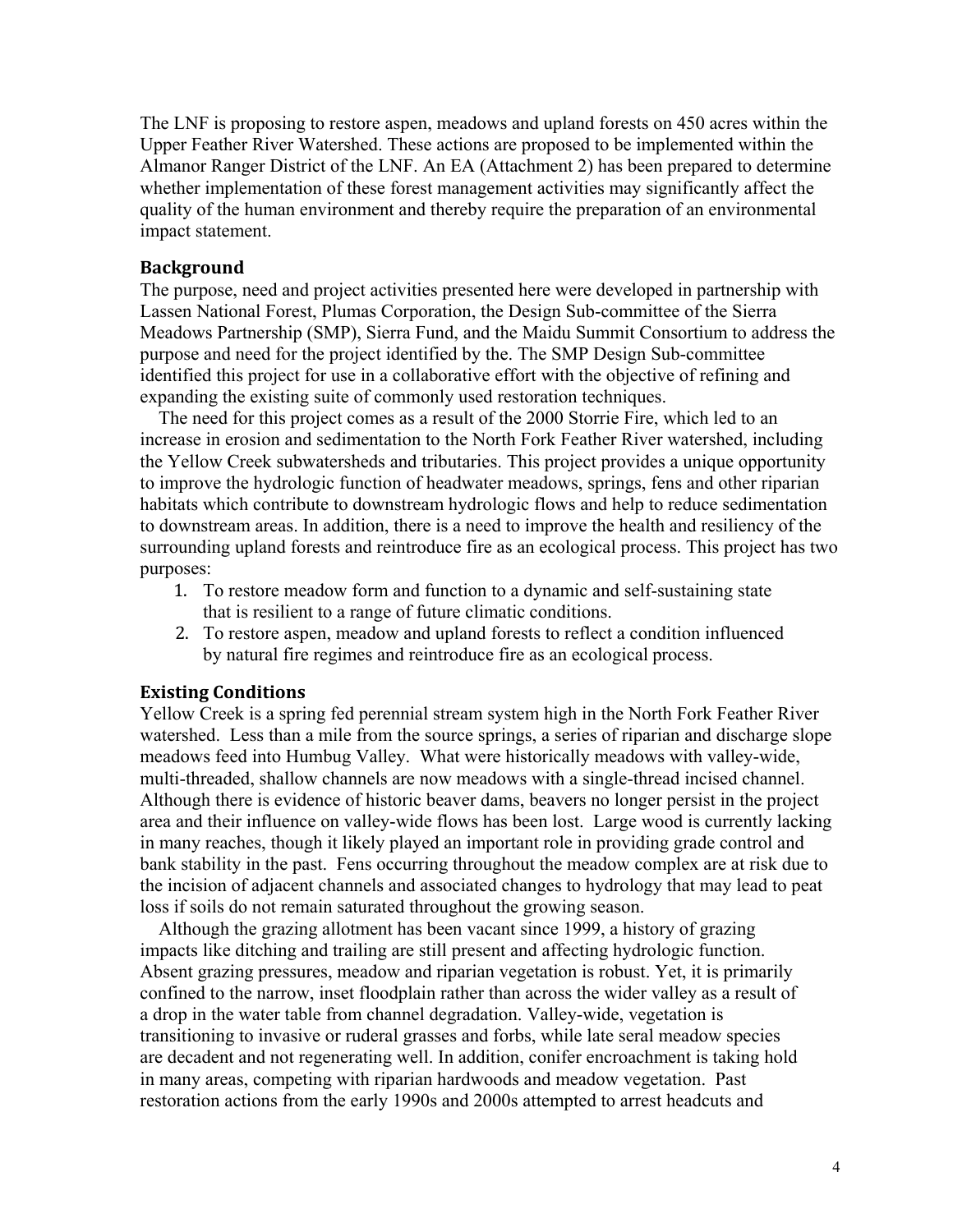address incision. Along the mainstem of Yellow Creek past actions included the installation of a box culvert, berms, fill, off channel ponds, log weirs and headcut rock treatments. These attempts have had localized mixed success but failed to address the meadow complex and systemic hydrologic degradation as a whole. The Forest Service has identified risk factors to resources in the project area, including degraded channel conditions, headcuts, gullies, ditches, conifer encroachment, and forest density and fuel levels that ae not likely to survive wildfire.

#### **Project Overview**

The project area is comprised of six meadow areas within forested upland. The project description is organized by two broad treatment categories: hydrologic restoration and vegetation treatment. Hydrologic treatments are presented first, and are further broken down into meadow areas. Treatment details are described below. Figure 8 in Attachment 2 (p.17) displays a project overview, including meadow areas and vegetation treatment units.

#### *Hydrologic Restoration Treatments*

Project partners and LNF would monitor hydrologic treatments for a minimum of five years and would apply adaptive management strategies to ensure that project objectives are being met and infrastructure is functioning as desired. Fill material would be sourced from an offsite commercial source; none would be excavated on-site, with one exception for maintenance of the box culverts. All disturbed vegetation would be preserved and replanted before equipment leaves the site. Disturbed areas that are bare after re-planting would be seeded with native, locally sourced species, and covered with locally sourced mulch (forest duff). Dilapidated barbed wire fencing would be removed from around the meadows.

#### YC05 and YC04

YC05 is on the main stem of Yellow Creek from the upper property boundary down to the 27N04 box culverts. A detailed map of the proposed treatments in YC05 and YC04 can be found in Attachment 2, Appendix A, Figure 10 (p.61). Treatment in this area is proposed to begin at the upstream boundary of the project area with a series of debris jams, built to mimic natural woody debris in channels. These structures would add complexity to the stream channel to improve riparian and aquatic habitat. One side channel gully is proposed for complete fill in order to reconnect an aspen stand on the terrace peninsula to subsurface hillslope flow. Treatment includes maintenance of the box culvert crossing to remove debris and vegetation in front of the floodplain culverts.

 YC04 is a shrub wetland in good condition on a tributary into YC05, however, if the existing culvert and 27N04B1 road crossing berm were to fail, a headcut would likely migrate into the wetland. A rock apron will be constructed below YC04 and the road will be decommissioned.

#### YC01 and YC03

The YC01 reach of Yellow Creek extends from the 27N04 culverts down to the property boundary. Similar to YC05, the channel would also be treated with a series of debris jams. A detailed map of the proposed treatments in YC01 and YC03 can be found in Attachment 2, Appendix A, Figure 11 (p.62). Decadent willows on the terraced floodplain would be pruned following traditional ecological guidelines from Maidu partners in order to re-invigorate willow populations. Additionally, the abandoned water diversion ditch located to the north of the main incised gully would be filled in order to limit unintended impacts to the fen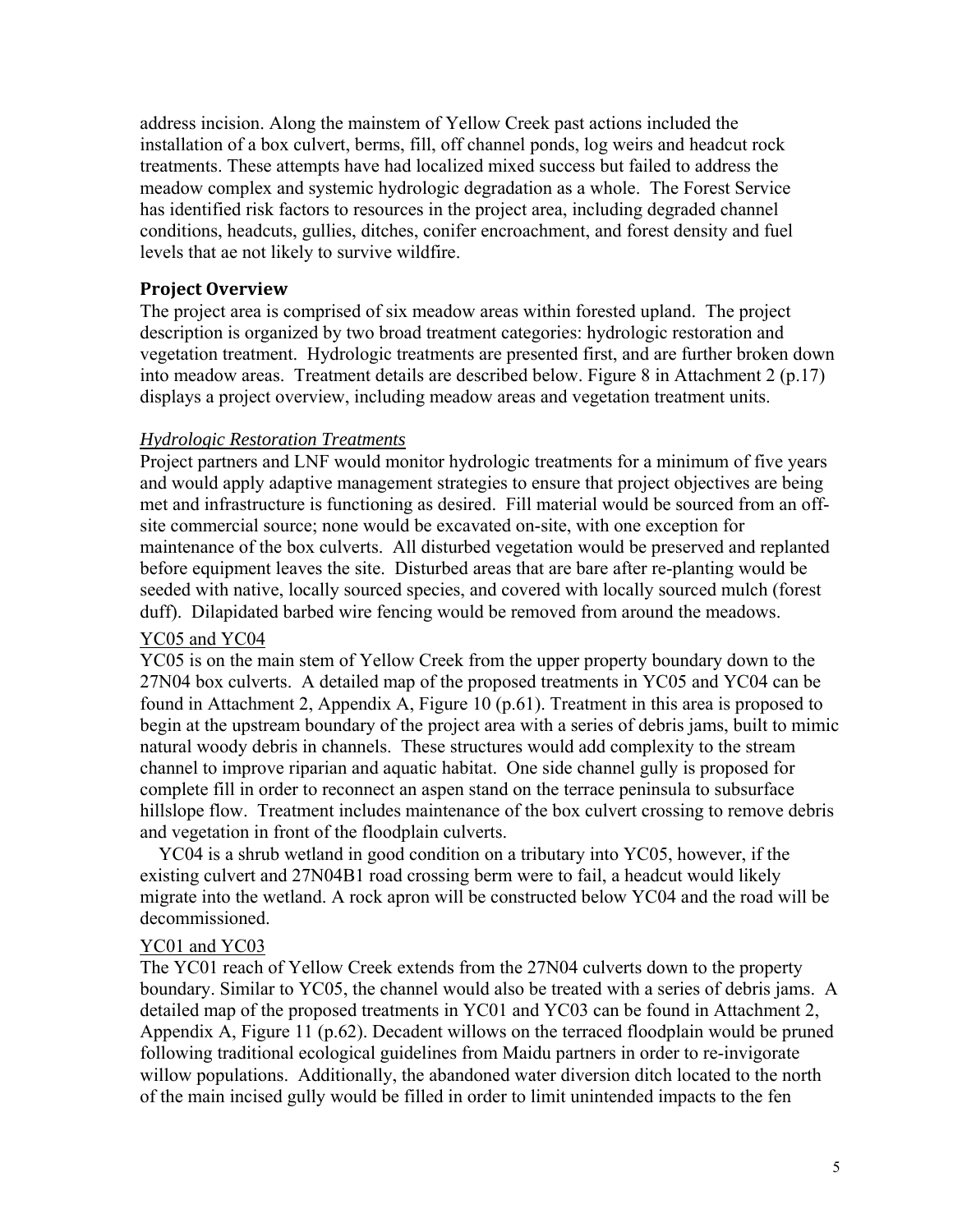resources below YC02B, where the ditch leads. The abandoned rock gabion and associated infrastructure in this lower reach of YC01 would also be removed to accommodate continued development of the incised floodplain.

 An existing access route parallels the north side of the meadow and has two spurs that drop into the floodplain to access dispersed camping areas. This route currently has significant ruts that would be further affected when heavy equipment travels on it to enter the meadow. In order to rehabilitate this access route, the ruts would be filled with base rock and a series of ten minor swales and small rolling dips would be incorporated. This would shuttle the water that is currently running down the ruts and eroding the access route across the road and down the hillslope on the other side, thus reducing erosion and assisting in reducing further hydrologic degradation of the small meadows on the north side of the road.

 YC03 is a small pocket meadow tributary to YC01. The multiple small channels in YC03 are mostly connected to the floodplain, except in the vicinity of the road, and up-valley of the wet meadow area. The 27N04 road crossing in YC03 has caused some minor headcutting up the meadow and has created channelized flow below the meadow. Sod plugs are proposed in the channelized flow paths in the vicinity of the road. Sod plugs would effectively slow flow velocity out of YC03 from the 27N04 culverts. The ditch coming from the 27N04B culverts would be filled.

#### YC02A and YC02B

Both YC02 meadow areas are on a tributary to Yellow Creek that joins with the mainstem of Yellow Creek down-valley on private land, outside of the project area. The two meadow areas are divided by the 27N40 road (YC02A is above the road, YC02B is below the road). Detailed maps of the proposed treatments in the YC02 meadows can be found in Attachment 2, Appendix A, Figures 12 and 13 (pp.63-64).

 Incised channels and ditches would completely filled. The vast majority of fill material would be imported, except ditch berms, which would be removed and incorporated into the fill. Some gaps in intermittent segments may result, depending on implementation access, equipment, or available fill. This treatment would restore a dynamic, multiple channel system on the surface of the meadow floodplain.

| <b>Actions</b>                        | <b>Number of</b><br>Locations* | $Arcres*$ | <b>Affected Length of Existing</b><br>Channel $(ft)^*$ |
|---------------------------------------|--------------------------------|-----------|--------------------------------------------------------|
| <b>Meadow Hydrologic Restoration:</b> | 6 meadows                      | 76        | 20,452                                                 |
| <b>Channel-Span Structures</b>        | 69                             | n/a       | 10,298                                                 |
| Semi-Span Structures                  | 30                             |           |                                                        |
| Complete or Partial Channel Fill      | 4                              | 2.24      | 4,142                                                  |
| Rock Apron                            |                                | n/a       | 150                                                    |
| Sod Riffles                           | 17                             | n/a       | 400                                                    |
| Bank Stabilization                    |                                | n/a       | 39                                                     |
| Fill Ditches                          | 4                              | n/a       | 7,355 feet of ditches                                  |
| Install Subsurface Road Drainage      |                                | n/a       | 300 feet of road                                       |
| <b>Infrastructure Removal:</b>        |                                |           |                                                        |
| Rock Gabion Removal                   |                                | n/a       | n/a                                                    |
| Berm Removal                          |                                | n/a       | 17 feet of berm                                        |

Table 1. Hydrologic restoration treatment summary.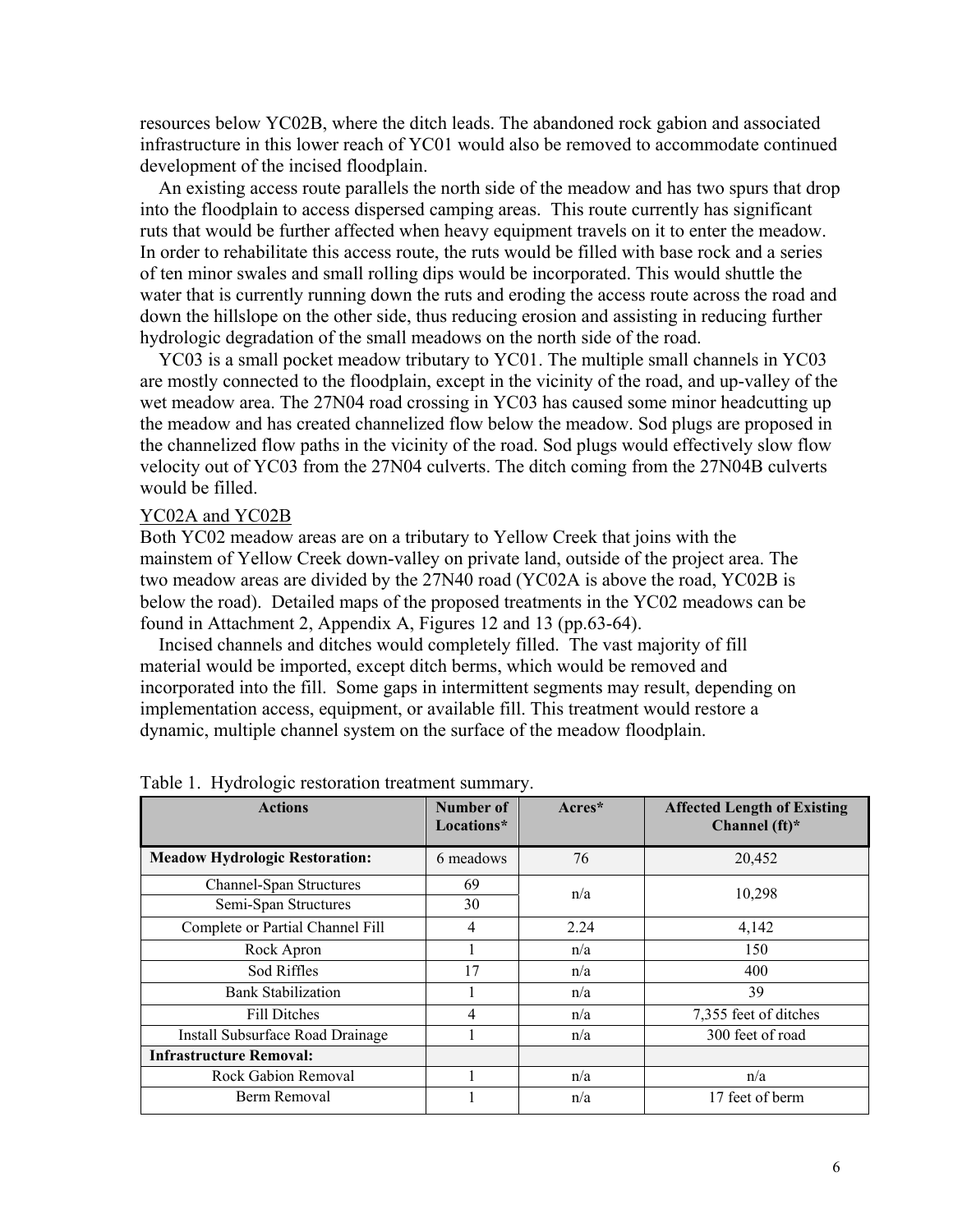| ilanidated.<br><b>Fence</b> |   | n/a | $\sim$<br>$\sim$<br>tences<br>TAA1. |
|-----------------------------|---|-----|-------------------------------------|
| ulver<br>ovai               | - | n/a | n/a                                 |

 upon implementation due to the dynamic nature of the unstable channels. \*Numbers, acres, lengths, and locations are estimations based on thorough field review however these may be modified

### *Vegetation Treatments*

The goal of vegetation treatments is to restore meadow habitat, aspen stands, and improve resilience to fire. All treatments include retention of conifers greater than 30" diameter. The project includes 148 acres of vegetation in upland forest areas, including: mechanical variable density thinning, which would retain larger trees and decrease forest density; grapple piling which would reduce fuel loading prior to under-burning; mechanical individual tree selection which would be used only for selected debris jam material; mechanical thinning of three plantation areas planted in 1975; and prescribed fire which includes low intensity under-burning.

Aspens (18 acres), meadows and fens (158 acres) would be treated with mechanical and hand-thinning, under-burning, and fencing of aspen stands. Trees prioritized for retention would be those that may serve as future material for hand-built woody structures, as well as those that may naturally recruit as woody debris into the channel in the future. Woody material may be left in place, incorporated into fill, lopped and scattered, placed for bird perching, or transported to adjacent upland for pile burning.

| <b>Treatment Type</b>                                                                          | Acres*     |
|------------------------------------------------------------------------------------------------|------------|
| <b>Upland Forests (A)</b>                                                                      | 148        |
| Mechanical-VDT <sup>**</sup> (hand thin, pile burn, underburn)<br>(Grapple pile and pile burn) | 91<br>(87) |
| Mechanical -ITS** (underburn)                                                                  | 26         |
| Plantation Mechanical Thin (underburn)                                                         | 19         |
| Underburn Only                                                                                 | 12         |
| Aspen (B)                                                                                      | 18         |
| Mechanical thin (hand thin, hand pile and burn and indirect underburn)                         | 18         |
| <b>Meadows</b> (C)                                                                             | 158        |
| Mechanical thin (hand thin, hand pile and burn and indirect underburn)                         | 48         |
| Mechanical Thin (Individual tree selection for debris jams)                                    | 39         |
| Hand thin only (follow up hand pile, pile burn and indirect underburn)***                      | 71         |
| (Fen)                                                                                          | (1)        |
| Underburn Only (to reduce thatch)                                                              | < 5        |
| <b>Total</b>                                                                                   | 324        |

#### Table 2. Vegetation treatment summary.

\*Acres may vary slightly during the final layout due to topography, stand condition, and rounding etc.

\*\* VDT is Variable Density Thinning ITS is Individual Tree Selection

\*\*\*Hand thinning in some meadow areas may include hand thinning within small aspen stands throughout the meadow area.

#### *Road Treatments*

The project includes road work to improve hydrologic function within the project area. The following treatments are proposed for the 27N40 road where it crosses the YC02 meadows: removing two culverts that have caused headcutting, filling resultant ditches and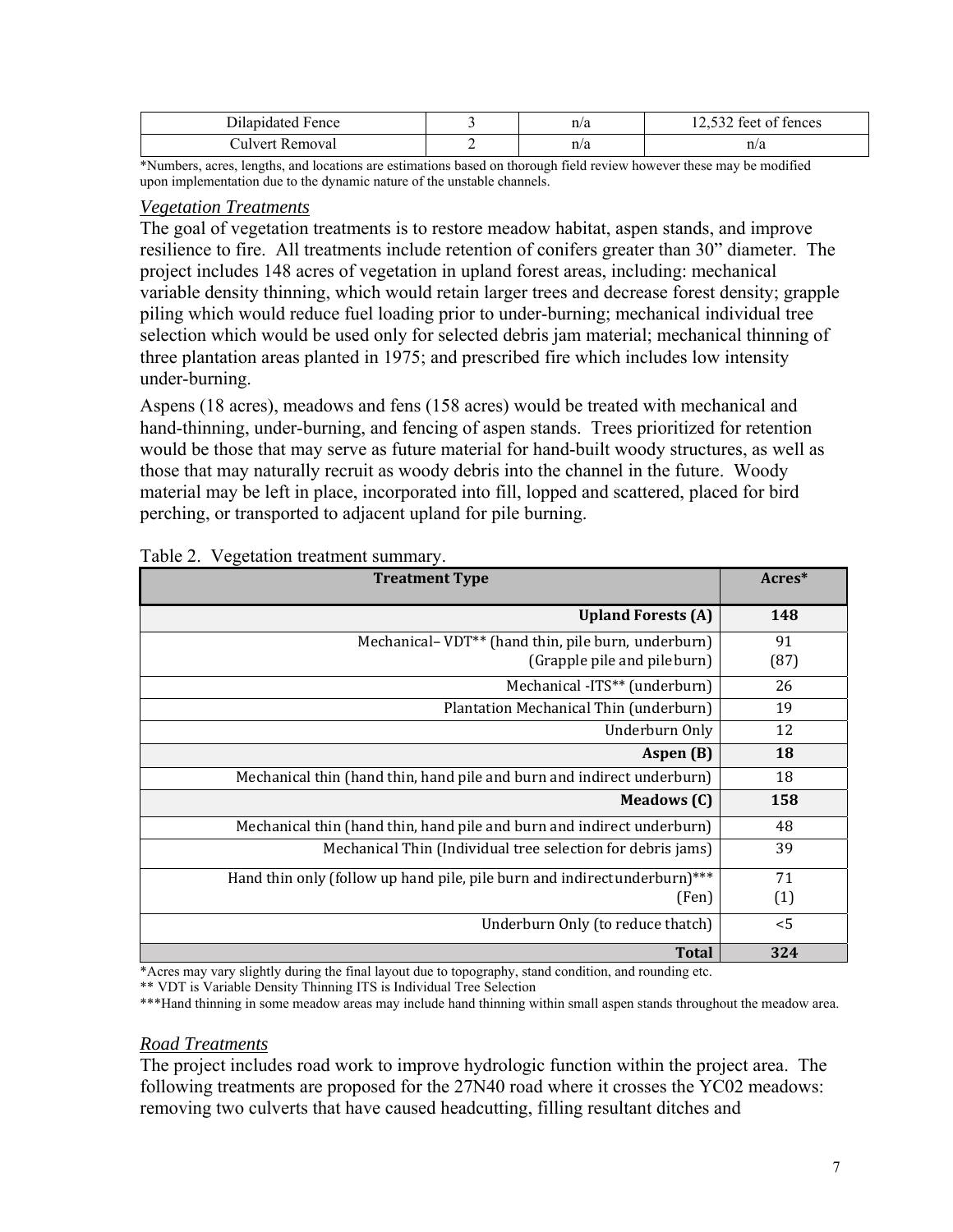channelization, and installing subsurface floodplain drainage. The subsurface drainage would consist of excavating 1.5 ft depth of the road prism and filling the excavated area with permeable rock fill over geotextile cloth. The road base would be sloped to match the native existing grade, and allow the water that was previously funneled through the culverts to spread across the road surface during winter and spring flows to re-wet a larger cross-section of the meadow, thereby contributing to restored meadow hydrology. The project also includes minor improvement to a rutting campground access next to a meadow, which is filling ruts with base rock to prevent overland flow from running down the road.

## **ENVIRONMENTAL CHECKLIST**

## **I. AESTHETICS**

| Except as provided in Public Resources Code Section 21099, would the project:                                                                                                                                                                                                                                                                                                             |                                             |                                                                               |                                           |                          |
|-------------------------------------------------------------------------------------------------------------------------------------------------------------------------------------------------------------------------------------------------------------------------------------------------------------------------------------------------------------------------------------------|---------------------------------------------|-------------------------------------------------------------------------------|-------------------------------------------|--------------------------|
|                                                                                                                                                                                                                                                                                                                                                                                           | <b>Potentially</b><br>Significant<br>Impact | <b>Less Than</b><br>Significant<br>with<br><b>Mitigation</b><br>Incorporation | <b>Less Than</b><br>Significant<br>Impact | N <sub>0</sub><br>Impact |
| a) Have a substantial adverse effect on a<br>scenic vista?                                                                                                                                                                                                                                                                                                                                |                                             |                                                                               |                                           | IX                       |
| b) Substantially damage scenic resources,<br>including, but not limited to, trees, rock<br>outcroppings, and historic buildings within a<br>state scenic highway?                                                                                                                                                                                                                         |                                             |                                                                               |                                           |                          |
| c) In non-urbanized areas, substantially<br>degrade the existing character or quality of<br>public views of the site and its surroundings?<br>(Public views are those that are experienced<br>from publicly accessible vantage point). If<br>the project is in an urbanized area, would the<br>project conflict with applicable zoning and<br>other regulations governing scenic quality? |                                             |                                                                               |                                           |                          |
| d) Create a new source of substantial light or<br>glare which would adversely affect day or<br>nighttime views in the area?                                                                                                                                                                                                                                                               |                                             |                                                                               |                                           |                          |

## **Setting**

The project area is located within the Lassen National Forest, Butt Creek Management Area, as described in the LNF Land and Resource Management Plan (LRMP). There are no visual quality objectives for the project area. Humbug Valley is designated as a scenic area in the Plumas County General. The project area is adjacent and up-valley from the open Humbug Valley area, and is not visible from Humbug Valley. Meadows in the project area are generally small, without any vistas. The farthest sight line in the project area is approximately 500 feet.

## **Discussion**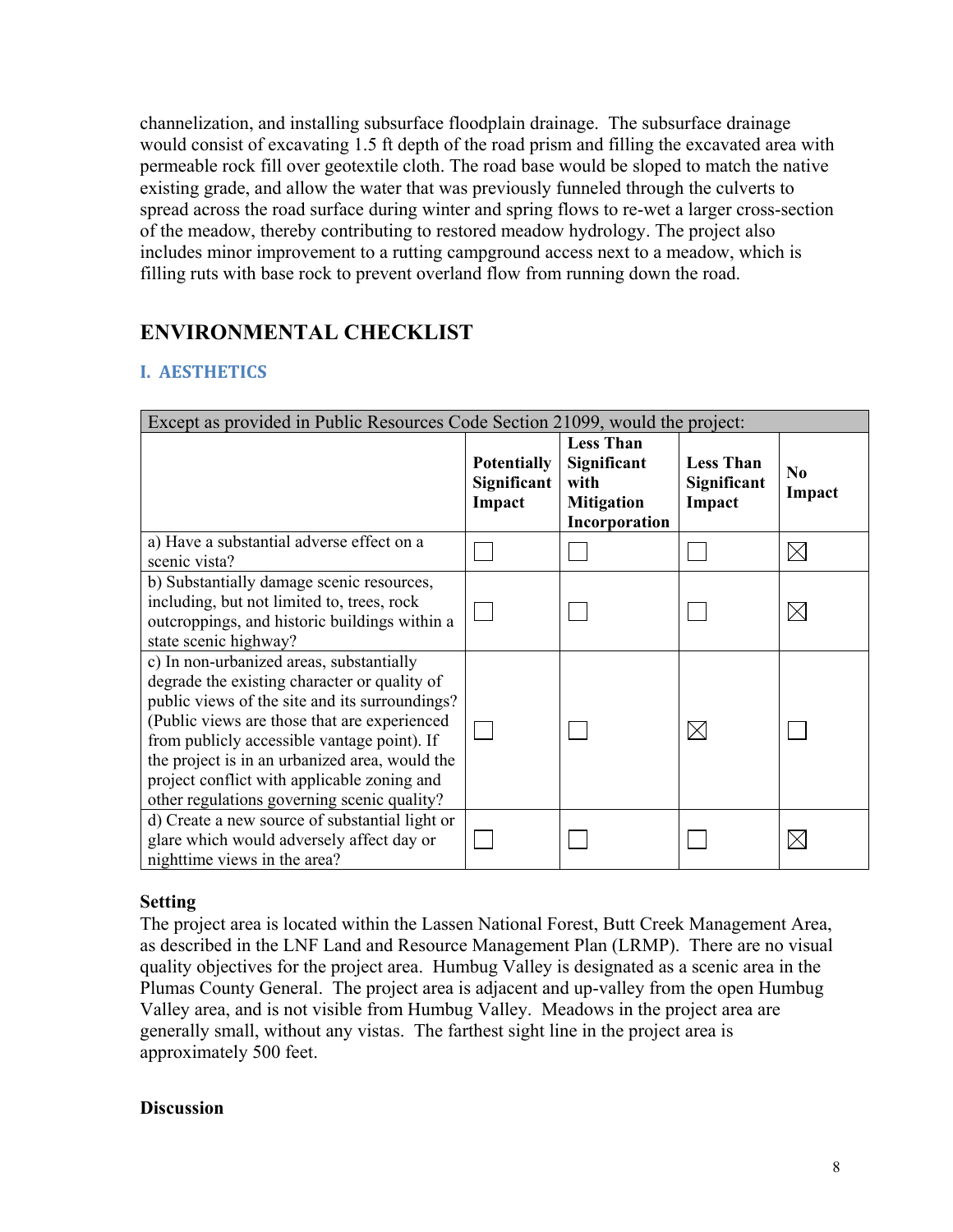**a)** The project includes restoration activities along Yellow Creek and in meadows, and vegetation management in meadows and uplands, resulting in short-term visual impacts, such as the presence of equipment and trucks and ground disturbance during project activities (three weeks each in 2021 and 2022). There will be no permanent borrow area excavations, as all fill material will be imported from a commercial source. Since there are no vistas, there is **no impact**.

 **no impact. b)** The project is not located within or adjacent to a state scenic highway, therefore, there is

**c)** The project is located on National Forest in General Forest zoning. It is not in an urbanized area. Project activities are consistent with General Forest zoning, and visible from Forest Service roads 27N04 and 27N40, which are travelled by infrequent dispersed recreationists. Project will include the use of heavy equipment and hand crews for approximately three weeks in late summer/early fall in 2021 and 2022. The project area is located in a setting of working public and private timber lands, where logging equipment and trucks are normally seen. No project activities will be visible from Humbug Valley.

 Results of the project are expected to be an improvement in the health of aspen stands, riparian areas, and stream channels with invigorated vegetation, and the surrounding forest by removal of an overcrowded understory, thus improving the aesthetics of the area. Once project activities with heavy equipment are completed, the project will not degrade, but will enhance, the existing character and quality of public views of the site and its surroundings, therefore there is **less than significant impact.** 

**d)** The project will not result in any sources of light or glare, therefore there is **no impact.**

## **II. AGRICULTURE AND FOREST RESOURCES**

 agencies may refer to the California Agricultural Land Evaluation and Site Assessment Model (1997) environmental effects, lead agencies may refer to information compiled by the California Department In determining whether impacts to agricultural resources are significant environmental effects, lead prepared by the California Dept. of Conservation as an optional model to use in assessing impacts on agriculture and farmland. In determining impacts to forest resources including timberland are significant of Forestry and Fire Protection regarding the state's inventory of forest land, including the Forest and Range Assessment Project and the Forest Legacy Assessment Project; and forest carbon measurement methodology provided in Forest Protocols adopted by the California Air Resources Board. Would the project:

|                                                                                                                                                                                                                                                               | <b>Potentially</b><br>Significant<br>Impact | <b>Less Than</b><br>Significant<br>with<br><b>Mitigation</b><br>Incorporation | <b>Less Than</b><br><b>Significant</b><br>Impact | N <sub>0</sub><br>Impact |
|---------------------------------------------------------------------------------------------------------------------------------------------------------------------------------------------------------------------------------------------------------------|---------------------------------------------|-------------------------------------------------------------------------------|--------------------------------------------------|--------------------------|
| a) Convert Prime Farmland, Unique Farmland,<br>or Farmland of Statewide Importance<br>(Farmland), as shown on the maps prepared<br>pursuant to the Farmland Mapping and<br>Monitoring Program of the California<br>Resources Agency, to non-agricultural use? |                                             |                                                                               |                                                  |                          |
| b) Conflict with existing zoning for<br>agricultural use, or a Williamson Act contract?                                                                                                                                                                       |                                             |                                                                               |                                                  |                          |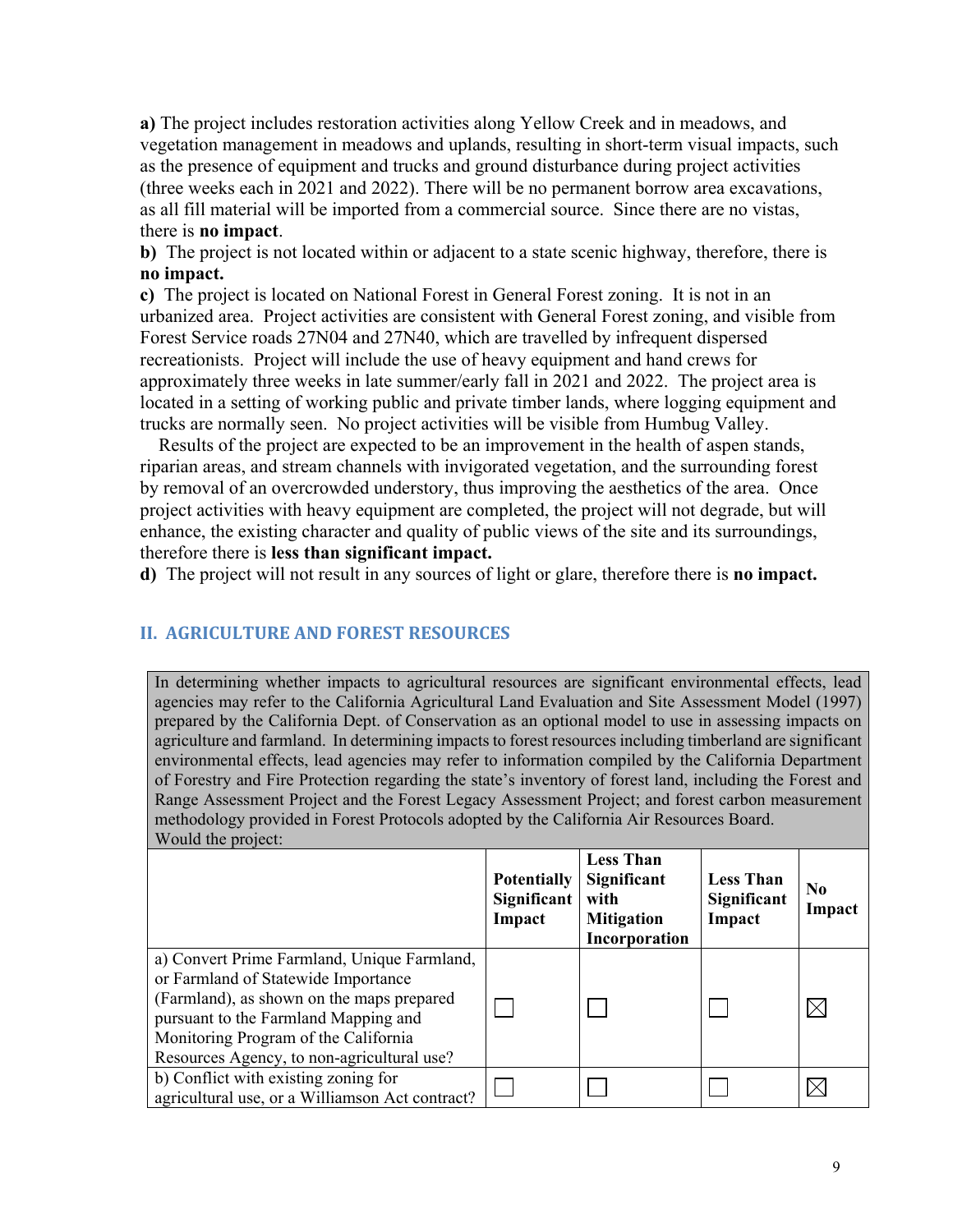| c) Conflict with existing zoning for, or cause<br>rezoning of, forest land (as defined in Public<br>Resources Code section $12220(g)$ , timberland<br>(as defined by Public Resources Code section<br>4526), or timberland zoned Timberland<br>Production (as defined by Government Code<br>section $51104(g)$ ? |  |  |
|------------------------------------------------------------------------------------------------------------------------------------------------------------------------------------------------------------------------------------------------------------------------------------------------------------------|--|--|
| d) Result in the loss of forest land or<br>conversion of forest land to non-forest use?                                                                                                                                                                                                                          |  |  |
| e) Involve other changes in the existing<br>environment which, due to their location or<br>nature that could result in conversion of<br>Farmland, to non-agricultural use or<br>conversion of forest land to non-forest use?                                                                                     |  |  |

## **Setting**

This project site is located on the LNF, within Plumas County, with a General Forest zoning. The project area proposed for restoration is a complex of riparian meadow floodplains surrounded by forested uplands that are actively managed for timber production. Important farmland is mapped by the Department of Conservation Farmland Mapping and Monitoring Program (FMMP). However, Lassen and Plumas counties are not included in the FMMP database.

## **Discussion**

**a)** As defined by the FMMP, there is no prime farmland, unique farmland, or farmland of statewide importance within the project vicinity or the project site. The project site has been historically used for timber harvest and livestock grazing. The project will not convert the use of the project site. The project will not convert farmland to a non-agricultural use, therefore there is **no impact.**

**b)** The project site is federal land; there is no Williamson Act contract for the property. The project will not conflict with the General Forest zoning of the project site, therefore there is **no impact.** 

**c)** The project is located in a mosaic of meadows and forested uplands on National Forest lands. The project does not conflict with, or cause rezoning of, General Forest zoning. The project would not result in conversion of forest to a non-timber growing use, therefore there is **no impact.** 

**d)** Project activities such as thinning, underburning, and removal of lodgepole pine encroaching into meadows, are expected to enhance the fire resiliency of the forest, thus enhancing its value as forest land. The project will not result in a permanent loss of forestland or the conversion of forestland to non-forest use, therefore there is **no impact**. **e)** Project objectives include meadow restoration and forest resiliency to enhance the existing environment, and will not result in permanent conversion of farmland or forestland to non-agricultural or non-forest uses. However, the enhancement of 26.39 acres, and reestablishment of 5.25 acres of palustrine wet meadow in the primary YC02 meadow may be less conducive to future cattle grazing than the existing condition, which was previously ditched to drain the wet meadow. The project would close existing eroding drainage ditches.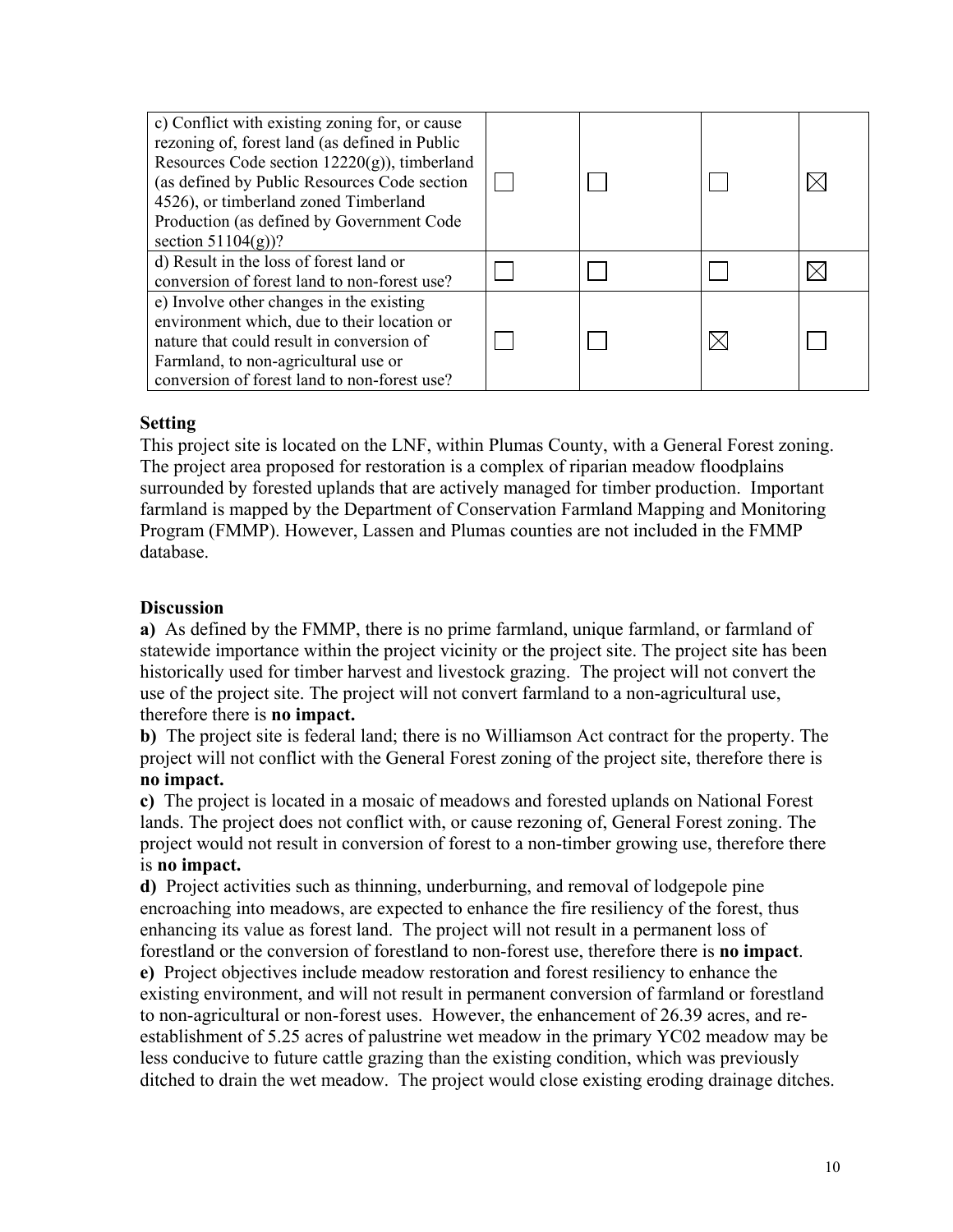The restoration of naturally evolved meadow and forest conditions result in a **less than significant impact.**

## **III. AIR QUALITY**

Where available, the significance criteria established by the applicable air quality management or air pollution control district may be relied upon to make the following determinations. Would the project:

| $\cdots$ value and project.                                                                                                                                                                                   | <b>Potentially</b><br>Significant<br>Impact | <b>Less Than</b><br>Significant<br>with<br><b>Mitigation</b><br>Incorporation | <b>Less Than</b><br>Significant<br>Impact | No.<br>Impact |
|---------------------------------------------------------------------------------------------------------------------------------------------------------------------------------------------------------------|---------------------------------------------|-------------------------------------------------------------------------------|-------------------------------------------|---------------|
| a) Conflict with or obstruct implementation<br>of the applicable air quality plan?                                                                                                                            |                                             |                                                                               |                                           |               |
| b) Result in a cumulatively considerable net<br>increase of any criteria pollutant for which<br>the project region is non-attainment under<br>an applicable federal or state ambient air<br>quality standard? |                                             | $\boxtimes$                                                                   |                                           |               |
| c) Expose sensitive receptors to substantial<br>pollutant concentrations?                                                                                                                                     |                                             |                                                                               |                                           |               |
| d) Result in other emissions (such as those<br>leading to odors) adversely affecting a<br>substantial number of people?                                                                                       |                                             | $\times$                                                                      |                                           |               |

#### **Setting**

The project site is located in Plumas County within the Mountain Counties Air Basin (MCAB). The Northern Sierra Air Quality Management District (NSAQMD) provides regulatory oversight for air quality regulations, and is required to achieve and maintain federal and state ambient air quality standards which have been established to protect human health. Most of the air pollution generated in the NSAQMD is from vehicles and wood consumption, with ozone, particulate matter, and air toxins as pollutants of concern, as reported on the NSAQMD website.

 In the MCAB, regional airflows are affected by the mountains and hills, which direct surface airflows, causing shallow vertical mixing, and creating areas of high pollutant concentrations by hindering dispersion. Inversion layers, where warm air overlays cooler air, frequently occur and trap pollutants close to the ground. In the winter, these conditions can lead to carbon monoxide (CO) "hotspots" along heavily traveled roads and at busy intersections. During summer's longer daylight hours, stagnant air, high temperatures, and plentiful sunshine provide the conditions and energy for the photochemical reaction between reactive organic gases (ROGs) and nitrogen oxides (NOx) that results in the formation of ozone  $(O_3)$ . Because of its long formation time, ozone is a regional pollutant rather than a local hotspot problem. In the summer, the strong upwind valley air flowing into the basin from the Central Valley to the west transports ozone precursors, and ozone generated in the Bay Area and the Sacramento and San Joaquin valleys. These transported pollutants predominate as the cause of ozone in the MCAB and are largely responsible for the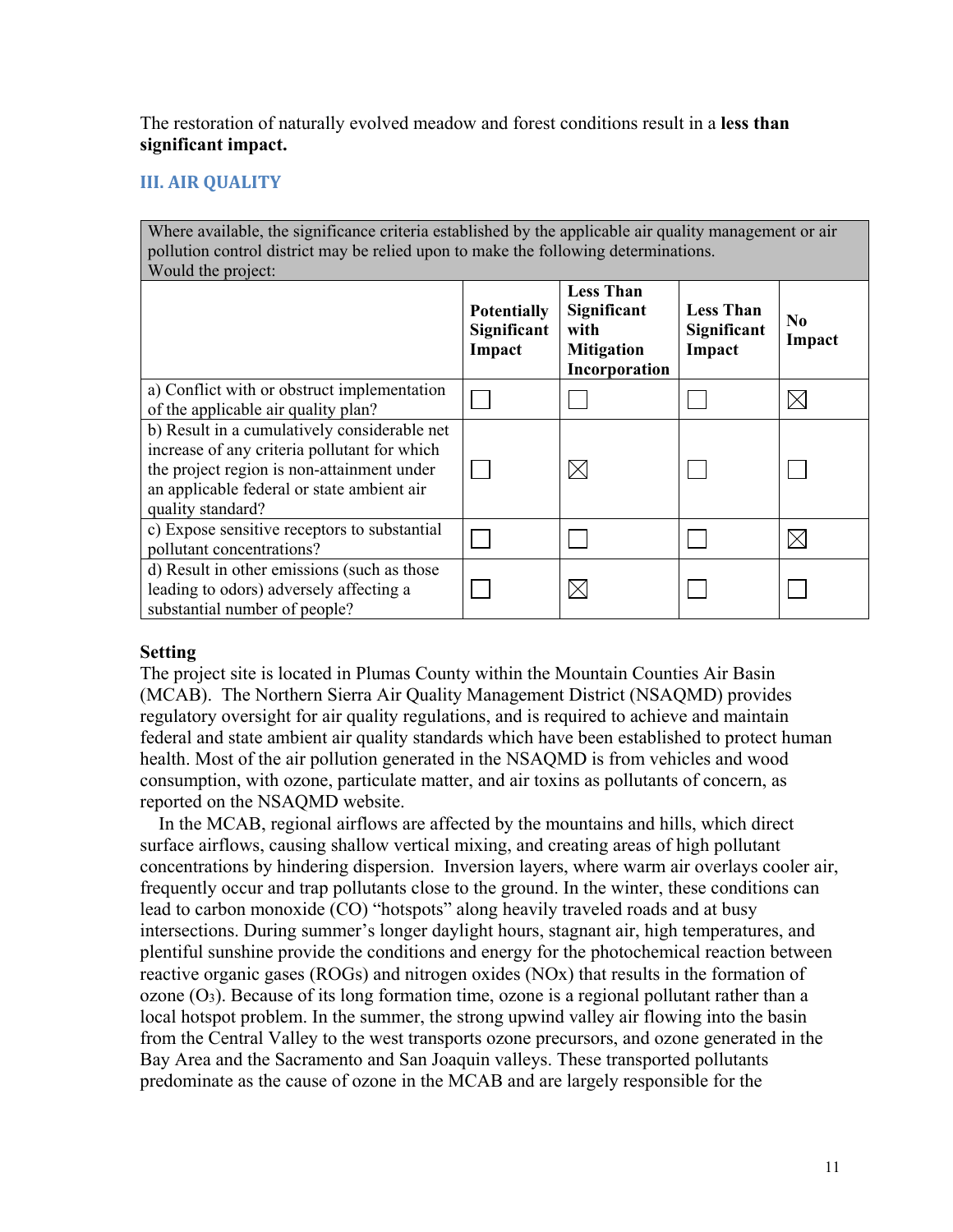exceedances of the state and federal ozone ambient air quality standards some areas of the MCAB (Caltrans 2016), though not in Plumas County.

Of the seven important pollutants with federal or state air quality standards  $(O_3, CO, NOx,$ sulfur dioxide,  $PM_{10}$  (particulate matter less than 10 microns diameter),  $PM_{2.5}$  (particulate matter less than 2.5 microns diameter), and lead), Plumas County is classified by the California Ambient Air Quality Standards (CAAQS) as "non-attainment" for PM10, and "attainment" or "unclassified" for all the others. "Non-attainment" indicates that a pollutant concentration violated the applicable standard at least once, excluding those occasions when a violation was caused by an exceptional event (such as wildfire), as defined in the criteria. Plumas County's largest sources of PM10 are unpaved road dust, prescribed burning, and residential fuel. Primary contributors to these pollutant emissions include wildfires, use of woodstoves, forestry management burns, residential open burning, vehicle traffic, and windblown dust. The varying topography of the air basin also contributes to localized air quality issues within valleys (ibid).

#### **Discussion**

**a)** There is no air quality plan that is applicable to this portion of Plumas County, therefore there would be no conflict or obstruction of a plan, and **no impact.** 

**b**) Plumas County is classified as "non-attainment" for PM<sub>10</sub>. Project implementation activities will generate fugitive dust, primarily from transport and placement of fill material, and controlled burning activities (mechanical thinning and worker trips would also generate dust, but to a lesser extent). PM<sub>10</sub> is the pollutant of greatest concern associated with dust. Larger dust particles would settle near the source, while fine particles would be dispersed over greater distances from the construction site.

 Without proper control measures, dust and smoke generated from project activities could have an adverse effect on air quality. PM<sub>10</sub> emissions from heavy equipment work would depend on soil moisture, silt content of soil, wind speed, and the amount of equipment operating, and thus are difficult to quantify and predict. With mitigations, fugitive dust would not result in any adverse air quality impacts. Since Plumas County is in attainment for all other current NAAQS, conformity requirements for those emissions do not apply. PM10 emissions would be mitigated by following NSAQMD reasonable precautions for smaller projects (because this project does not include excavation or clearing of ground) (**AQ-1**).

 fugitive dust (**AQ-2**). This impact is **less than significant with mitigation.** During controlled burning activities, Forest Service and California Air Resources Board smoke-dispersal forecasting would be used as part of the project-specific burn plan to mitigate effects within the regulatory framework (**FIR-1**). During operations, a sign shall be posted for the public to contact the NSAQMD or project personnel to complain about

**c)** Sensitive receptors (e.g., children, senior citizens, and acutely or chronically ill people) are more susceptible to the effect of air pollution than the general population. Land uses that are considered sensitive receptors typically include residences, schools, parks, childcare centers, hospitals, convalescent homes, and retirement homes. The closest community to the project area is Chester, which is approximately ten air miles from the project site. The project will not expose sensitive receptors to substantial pollutant concentrations because there are none near the project area, therefore, there would be **no impact.** 

**d)** There are not substantial numbers of people in the vicinity of the project area to be affected. Construction would occur during normal working hours when dispersed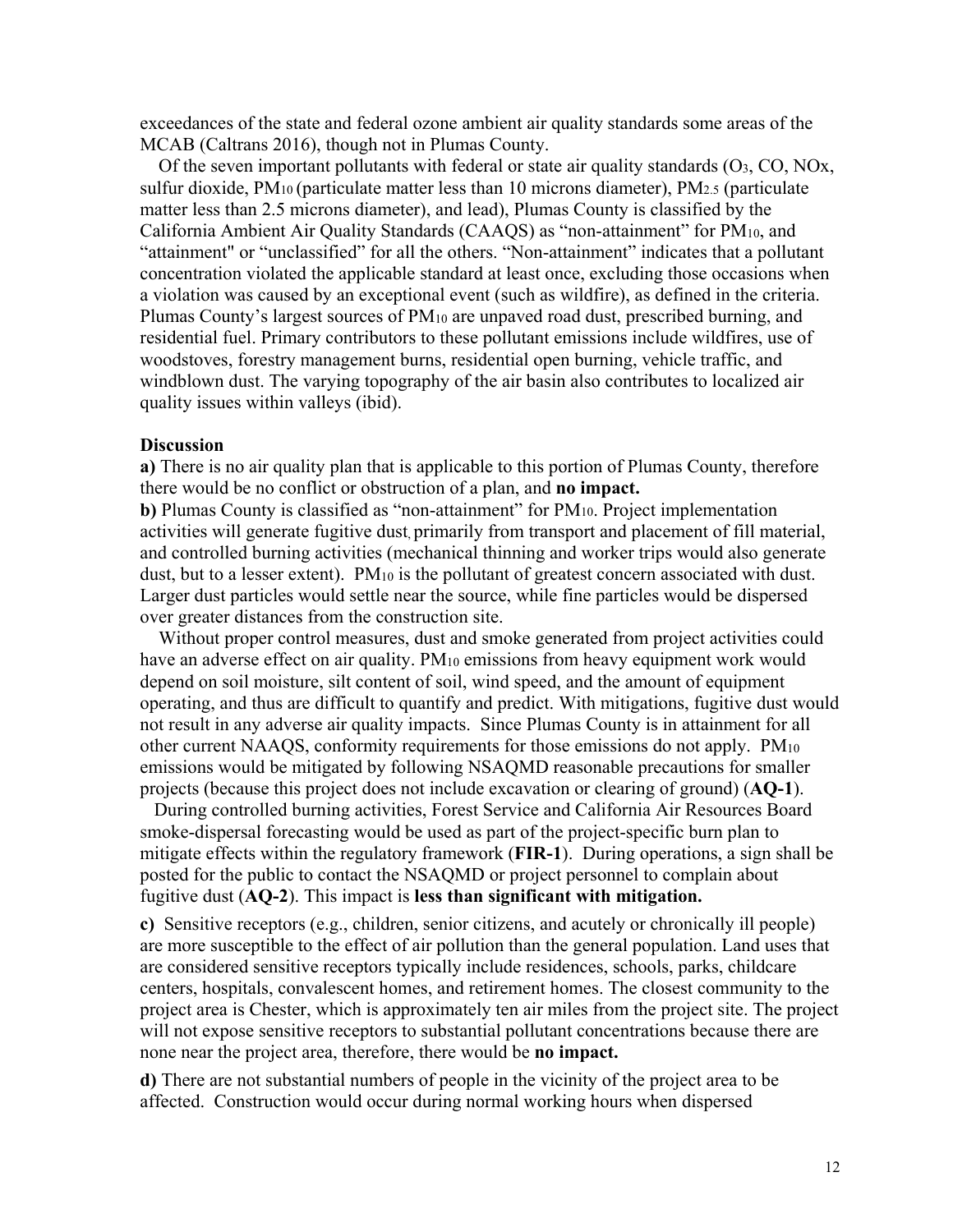recreationists would be less likely to travel through the area, and be exposed to other emissions from diesel equipment. However, heavy equipment used for project activities would result in minimal daily emissions of ROG, CO, NOx, SO2, PM10, PM2.5, and odor from consuming diesel fuel (an analysis of greenhouse gas emissions is discussed in Section VIII). Emissions would occur during implementation only, and would quickly disperse away from operating equipment. Emissions from diesel equipment would be minimized by employing mitigation measures (**AQ-3**). Therefore, this impact would be **less than significant with mitigation**.

## **Air Quality Mitigation Measures:**

**AQ-1.** NSAQMD "reasonable precautions" for small projects would be taken to reduce fugitive dust:

- All material excavated, stockpiled, or graded shall be sufficiently watered, treated, or covered to prevent fugitive dust from leaving the property boundaries and/or causing a public nuisance. Watering during summer months should occur at least twice daily, with complete coverage of disturbed areas.
- All areas with vehicle traffic shall be watered or have dust palliative applied as necessary to minimize dust emissions.
- All onsite vehicle traffic shall be limited to a speed of 15 mph on unpaved roads.
- All land clearing, grading, earth moving, or excavation activities on a project shall be suspended as necessary to prevent excessive windblown dust when winds are expected to exceed 20 mph.
- - All inactive portions of the development site shall be covered, seeded, or watered, or otherwise stabilized, until a suitable cover is established.
- All material transported offsite shall be either sufficiently watered or securely covered to prevent it being entrained in the air, and there must be a minimum of six inches of freeboard in the bed of the transport vehicle.
- Utilize wheel washers, rumble grate, and paving of internal roads or use of dust palliatives on roads to eliminate track out.
- Paved streets adjacent to the project shall be swept or washed at the end of each day, or more frequently if necessary, to remove excessive accumulations or visibly raised areas of soil which may have resulted from activities at the project site.
- The applicant shall re-establish ground cover on the site through seeding and watering.

 action with 24 hours. The Air District's phone number shall also be visible to ensure **AQ-2:** A publicly visible sign shall be posted with the telephone number and person to contact regarding fugitive dust and/or odor complaints. This person shall respond and take corrective compliance with applicable regulations.

 **AQ-3.** Implement the following measures to reduce exhaust emissions to the greatest extent practicable:

- Idling times shall be minimized either by shutting equipment off when not in use or reducing the maximum idling time to five minutes (as required by the California airborne toxics control measure Title 13, Section 2485 of California Code of Regulations). Clear signage shall be provided for construction workers at all access points.
- All equipment shall be maintained and properly tuned in accordance with manufacturer's specifications. All equipment shall be checked by a certified mechanic and determined to be running in proper condition prior to operation.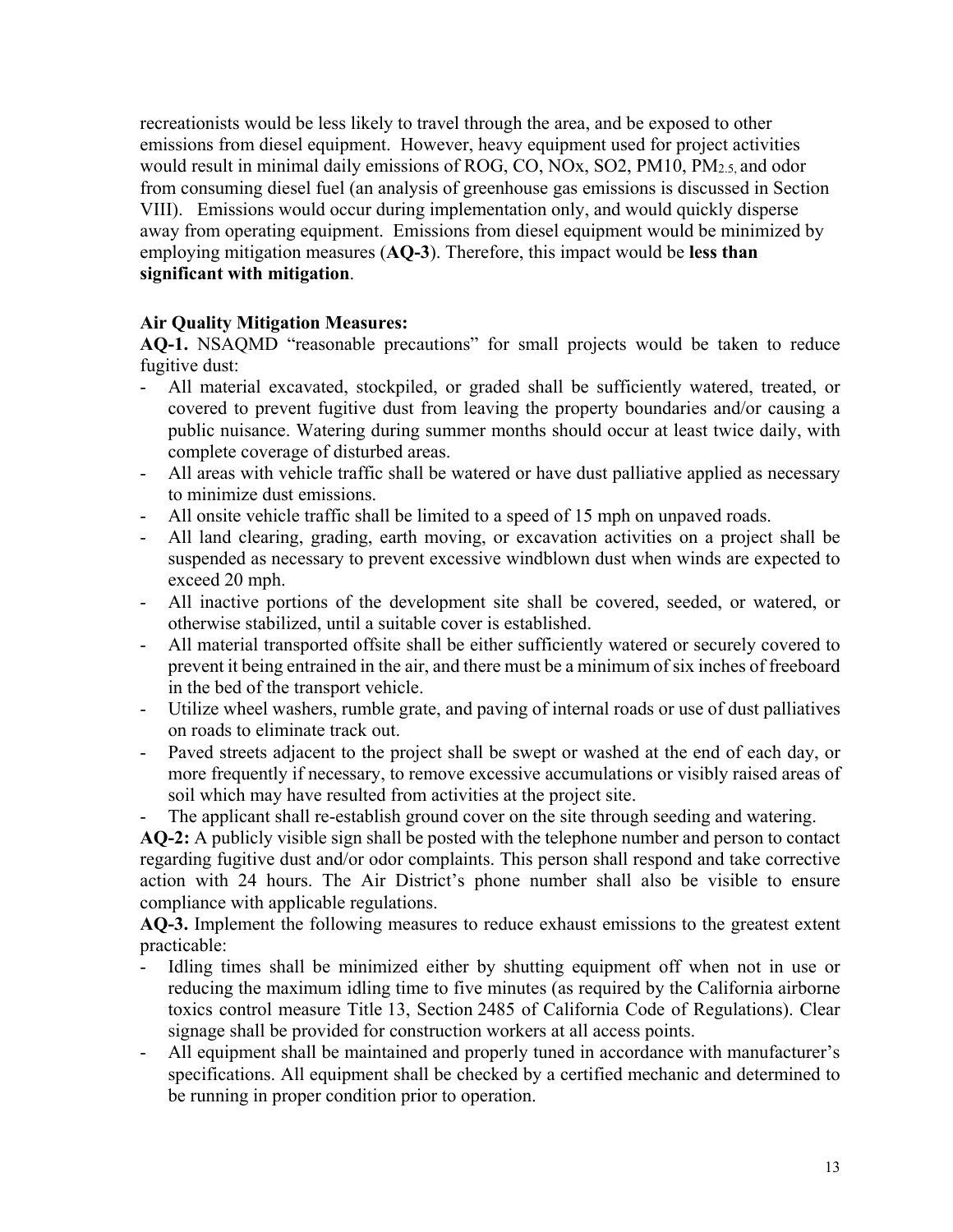- All diesel-powered equipment greater than 50 horsepower (hp) shall be equipped with engines that meet or exceed CARB Tier 3 or better off-road emission standards with the most efficient Verified Diesel Emissions Control Strategies available for the engine type, such as Level 3 Diesel Particulate Filters.

| Would the project:                                                                                                                                                                                                                                                                                                                 |                                             |                                                                               |                                           |                          |
|------------------------------------------------------------------------------------------------------------------------------------------------------------------------------------------------------------------------------------------------------------------------------------------------------------------------------------|---------------------------------------------|-------------------------------------------------------------------------------|-------------------------------------------|--------------------------|
|                                                                                                                                                                                                                                                                                                                                    | <b>Potentially</b><br>Significant<br>Impact | <b>Less Than</b><br>Significant<br>with<br><b>Mitigation</b><br>Incorporation | <b>Less Than</b><br>Significant<br>Impact | N <sub>0</sub><br>Impact |
| a) Have a substantial adverse effect, either<br>directly or through habitat modifications, on<br>any species identified as a candidate, sensitive,<br>or special status species in local or regional<br>plans, policies, or regulations, or by the<br>California Department of Fish and Game or<br>U.S. Fish and Wildlife Service? |                                             | $\times$                                                                      |                                           |                          |
| b) Have a substantial adverse effect on any<br>riparian habitat or other sensitive natural<br>community identified in local or regional<br>plans, policies, and regulations or by the<br>California Department of Fish and Game or<br>U.S. Fish and Wildlife Service?                                                              |                                             | $\boxtimes$                                                                   |                                           |                          |
| c) Have a substantial adverse effect on state or<br>federally protected wetlands (including but not<br>limited to marsh, vernal pool, coastal, etc.)<br>through direct removal, filling, hydrological<br>interruption or other means?                                                                                              |                                             | $\boxtimes$                                                                   |                                           |                          |
| d) Interfere substantially with the movement<br>of any native resident or migratory fish or<br>wildlife species or with established native<br>resident or migratory wildlife corridors, or<br>impede the use of native wildlife nursery<br>sites?                                                                                  |                                             |                                                                               | $\boxtimes$                               |                          |
| e) Conflict with any local policies or<br>ordinances protecting biological resources,<br>such as a tree preservation policy or<br>ordinance?                                                                                                                                                                                       |                                             |                                                                               |                                           | $\boxtimes$              |
| f) Conflict with the provisions of an adopted<br>Habitat Conservation Plan, Natural<br>Community Conservation Plan, or other<br>approved local, regional, or state habitat<br>conservation plan?                                                                                                                                   |                                             |                                                                               |                                           | $\times$                 |

## **IV. BIOLOGICAL RESOURCES**

## **Setting**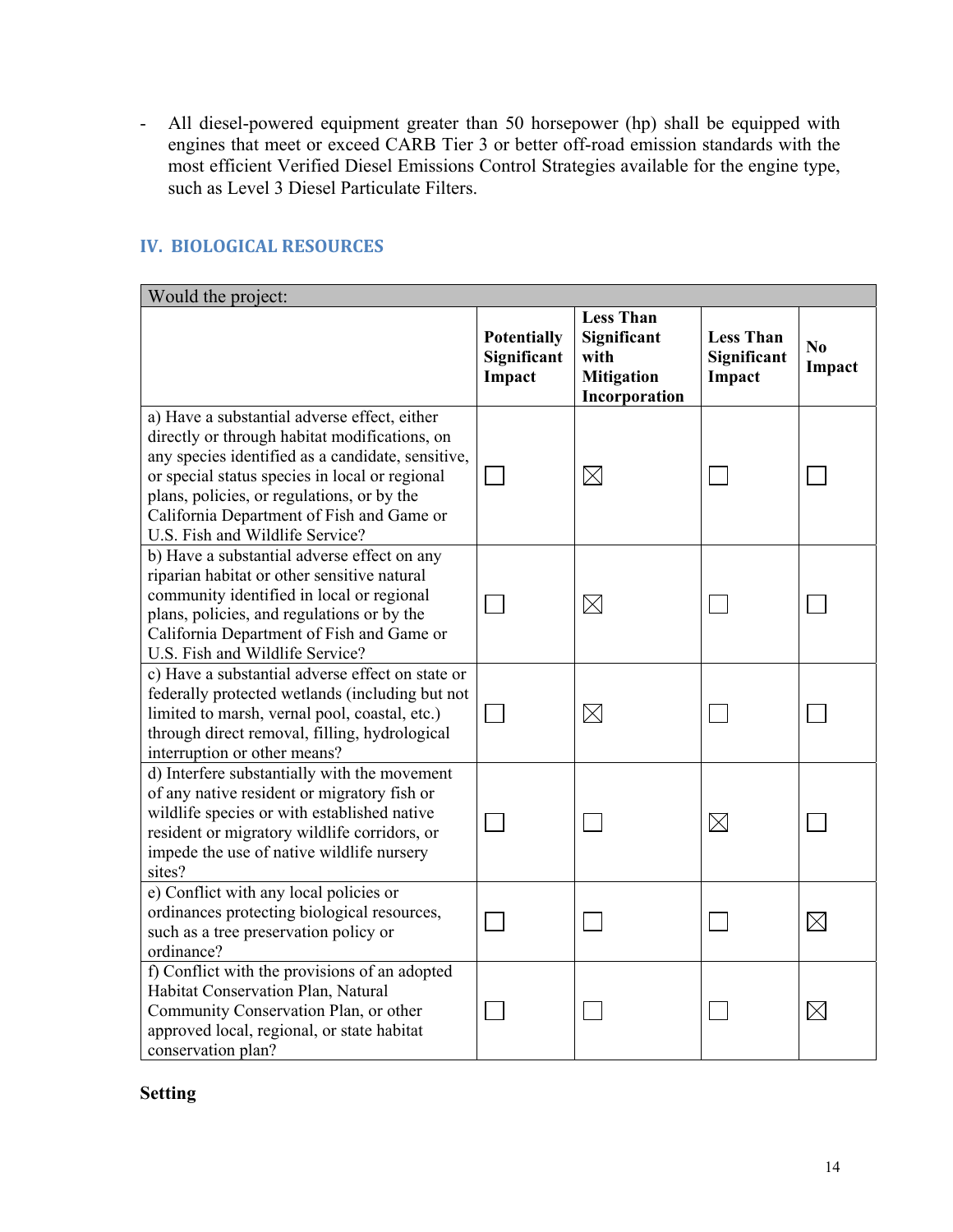The following table, which displays California Wildlife Habitat Relationships (CWHR) habitat types in the project area, is adapted from the Biological Evaluation of Terrestrial Wildlife Species for the Yellow Creek Watershed Restoration Project (available from the Almanor Ranger District [coye.burnett@usda.gov\)](mailto:coye.burnett@usda.gov). The project area is surrounded by upland forest, and is adjacent to the upstream edge of Humbug Valley, which includes open meadow habitat.

| <b>CWHR</b> (Type/Size/Canopy)                                                                      | <b>Project Area</b><br><b>Existing Acres</b> |
|-----------------------------------------------------------------------------------------------------|----------------------------------------------|
| <b>Forested Habitats</b>                                                                            |                                              |
| Early-seral Coniferous Forest, Size 1-3<br>$(IPN2, PPN, SMC, WFR)$ all canopy closures <sup>1</sup> | 56                                           |
| Mid-seral Coniferous Forest, Size 4<br>(JPN, SMC, WFR, RFR) all canopy closures <sup>1</sup>        | 279                                          |
| Late-seral Closed Canopy Coniferous Forest<br>(JPN, SMC) Size 5+, all canopy closures <sup>1</sup>  | 21                                           |
| Hardwood Forest (MHC), Size 4, canopy closure<br>D                                                  | 0                                            |
| <b>Riparian Habitats</b>                                                                            |                                              |
| Lacustrine (LAC)                                                                                    | $\theta$                                     |
| Montane Riparian (MRI)                                                                              | 49                                           |
| Aspen (ASP)                                                                                         | $\mathbf{\Omega}$                            |
| Wet Meadow (WTM)                                                                                    | 42                                           |
| <b>Other Habitats</b>                                                                               |                                              |
| Montane Chaparral (MCP)                                                                             | 0                                            |
| Annual Grassland (AGS)                                                                              | 3                                            |
| Barren (BAR)                                                                                        | ⋂                                            |
| <b>TOTAL</b>                                                                                        | 450                                          |

<sup>1</sup> acres from LNF Existing Veg project area GIS project database 2/10/21

 $^2$  abbreviations: JPN=Jeffrey Pine; PPN=Ponderosa Pine; SMC=Sierra Mixed Conifer; WFR=White Fir; Size classes 1-3 ≤ 10.9"; Size class 4=11-23.9" diameter; Size class 5≥24"; Canopy closure D ≥ 60% cover.

## **Discussion**

**a)** Wildlife - Both the California Natural Diversity Database (CNDDB) query, and a US Fish and Wildlife Service were queried for a list of species that may occur, or have habitat in the project area. These lists, in addition to the U.S. Forest Service Lassen National Forest Sensitive Species, Migratory Birds, and Management Indicator Species lists include the species that were analyzed for the project. The table below summarizes the status of each species, their presence or potential habitat in the project area, and the determination of impacts. Reasoning for the determinations follows the table. Impacts were analyzed both for the 450-acre project area, and a broader 9,698-acre Wildlife Analysis Area (WAA), which extends approximately one mile beyond the project area boundary.

| Wildlife       | Listing     | Habitat | Species or potential suitable | <b>Determination</b> |
|----------------|-------------|---------|-------------------------------|----------------------|
| <b>Species</b> | Status*     |         | habitat present               |                      |
|                | (Fed/State) |         |                               |                      |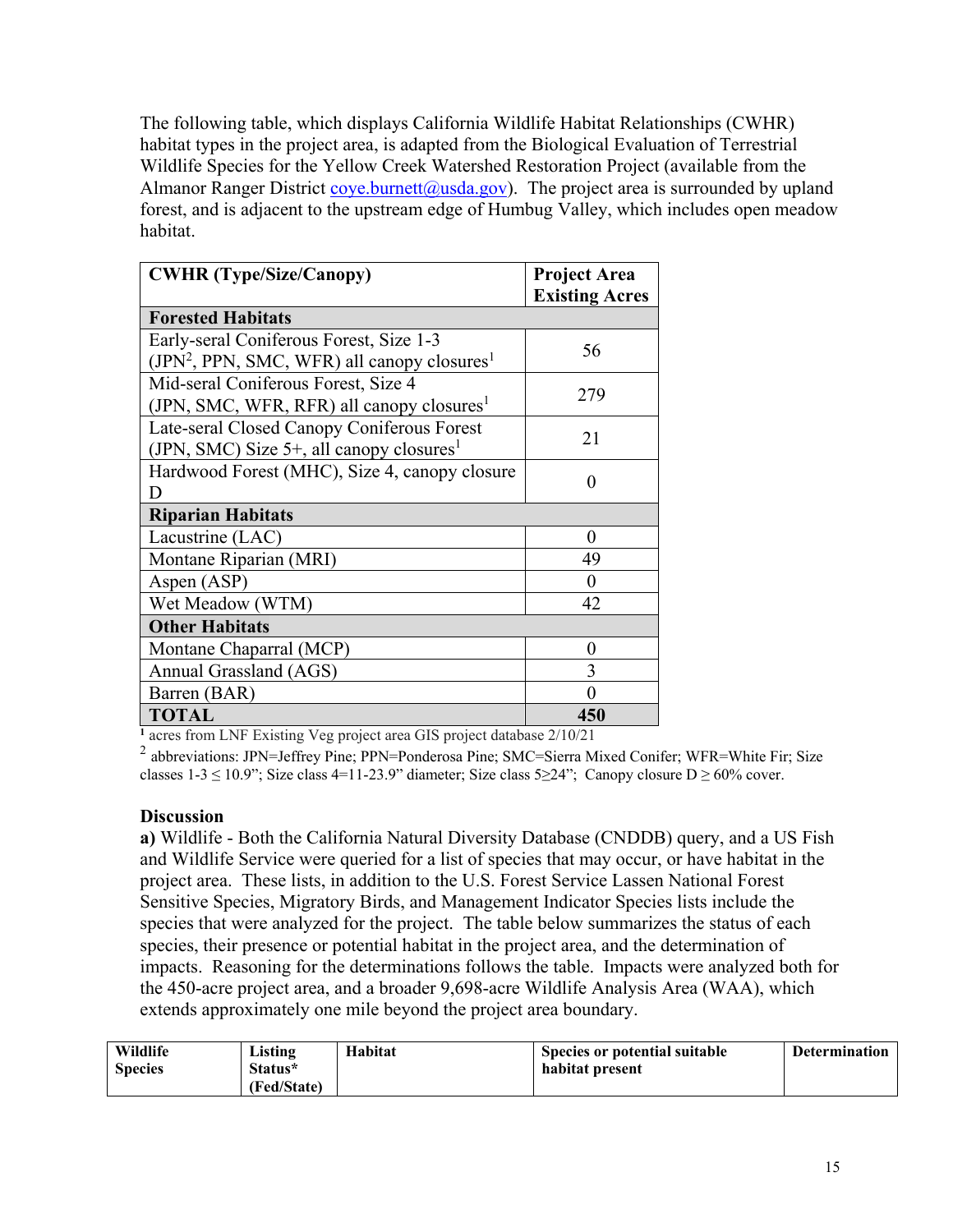| Fish                                                                            |                               |                                                                                      |                                                                                                                                                                   |                                                       |
|---------------------------------------------------------------------------------|-------------------------------|--------------------------------------------------------------------------------------|-------------------------------------------------------------------------------------------------------------------------------------------------------------------|-------------------------------------------------------|
| Delta Smelt<br>(Hypomesus<br>transpacificus)                                    | FT / SE                       | Cold, brackish water in<br>Sacramento-San Joaquin<br>River Delta                     | Does not occur in project area or<br>WAA. Species located far enough<br>downstream that there will be no<br>measurable effects to this species or<br>its habitat. | No impact                                             |
| Hardhead<br>(Mylopharodon<br>conocephalus)                                      |                               | FSS / SSC Low to mid-elevation rivers<br>and streams                                 | Does not occur in project area or<br>WAA. Species located far enough<br>downstream that there will be no<br>measurable effects to this species or<br>its habitat. | No impact                                             |
| <b>Amphibians</b>                                                               |                               |                                                                                      |                                                                                                                                                                   |                                                       |
| Southern long-<br>toed salamander<br>(Ambystoma<br>macrodactylum<br>sigillatum) | $-$ /SSC                      | High elevation meadows and<br>lakes.                                                 | Known to occur within project area<br>and WAA based on CNDDB records.<br>Suitable habitat is present.                                                             | Less than<br>significant<br>impact with<br>mitigation |
| Sierra Nevada<br>yellow-legged<br>frog (Rana<br>sierra)                         | FE, FSS /<br>ST, SSC          | High elevation low-gradient<br>streams and small ponds<br>above 4,500 feet           | Known historical presence and<br>potential to occur within the project<br>area and WAA. Potential suitable<br>habitat is present.                                 | Less than<br>significant<br>impact with<br>mitigation |
| Cascades frog<br>(Rana<br>cascadae)                                             | FSS /<br>Candidate<br>SE, SSC | Perennial streams, lakes,<br>ponds, wetlands, and fens                               | Historic presence within project area<br>and WAA. Potential suitable habitat is<br>present.                                                                       | Less than<br>significant<br>impact with<br>mitigation |
| Foothill yellow-<br>legged frog<br>(Rana boylii)                                | FSS / SE,<br><b>SSC</b>       | Perennial rocky streams in<br>valley-foothill forests,<br>chaparral and wet meadows. | Not known to occur in the project<br>area or WAA. Suitable habitat<br>present, but low potential within<br>project area and WAA.                                  | No impact                                             |
| <b>Reptiles</b>                                                                 |                               |                                                                                      |                                                                                                                                                                   |                                                       |
| Western Pond<br>Turtle (Emys<br>marmorata)                                      | FSS / SSC                     | Perennial streams, lakes, and<br>ponds                                               | Not known to occur in the project<br>area. Suitable habitat present, but low<br>potential within project area and<br>WAA.                                         | No impact                                             |
| <b>Invertebrates</b>                                                            |                               |                                                                                      |                                                                                                                                                                   |                                                       |
| Western bumble<br>bee (Bombus<br>occidentalis)                                  | FSS/<br>Candidate<br>$\rm SE$ | Access to flowering plants<br>and abandoned rodent<br>burrows                        | Not known to occur in the project<br>area, but suitable habitat present.                                                                                          | Less than<br>significant<br>impact with<br>mitigation |
| Black juga<br>(Juga nigrina)                                                    | $FSS$ /--                     | Perennial streams and springs                                                        | Known to occur in Lassen National<br>Forest. Potential suitable habitat is<br>present.                                                                            | Less than<br>significant<br>impact with<br>mitigation |
| <b>Birds</b>                                                                    |                               |                                                                                      |                                                                                                                                                                   |                                                       |
| Bald eagle<br>(Halieaeetus<br>leucocephalus)                                    | FSS /SE,<br><b>CFP</b>        | In western North America,<br>coniferous forests within<br>1 mile of a water body     | No known bald eagle nests within<br>project area or WAA. Suitable habitat                                                                                         | No impact                                             |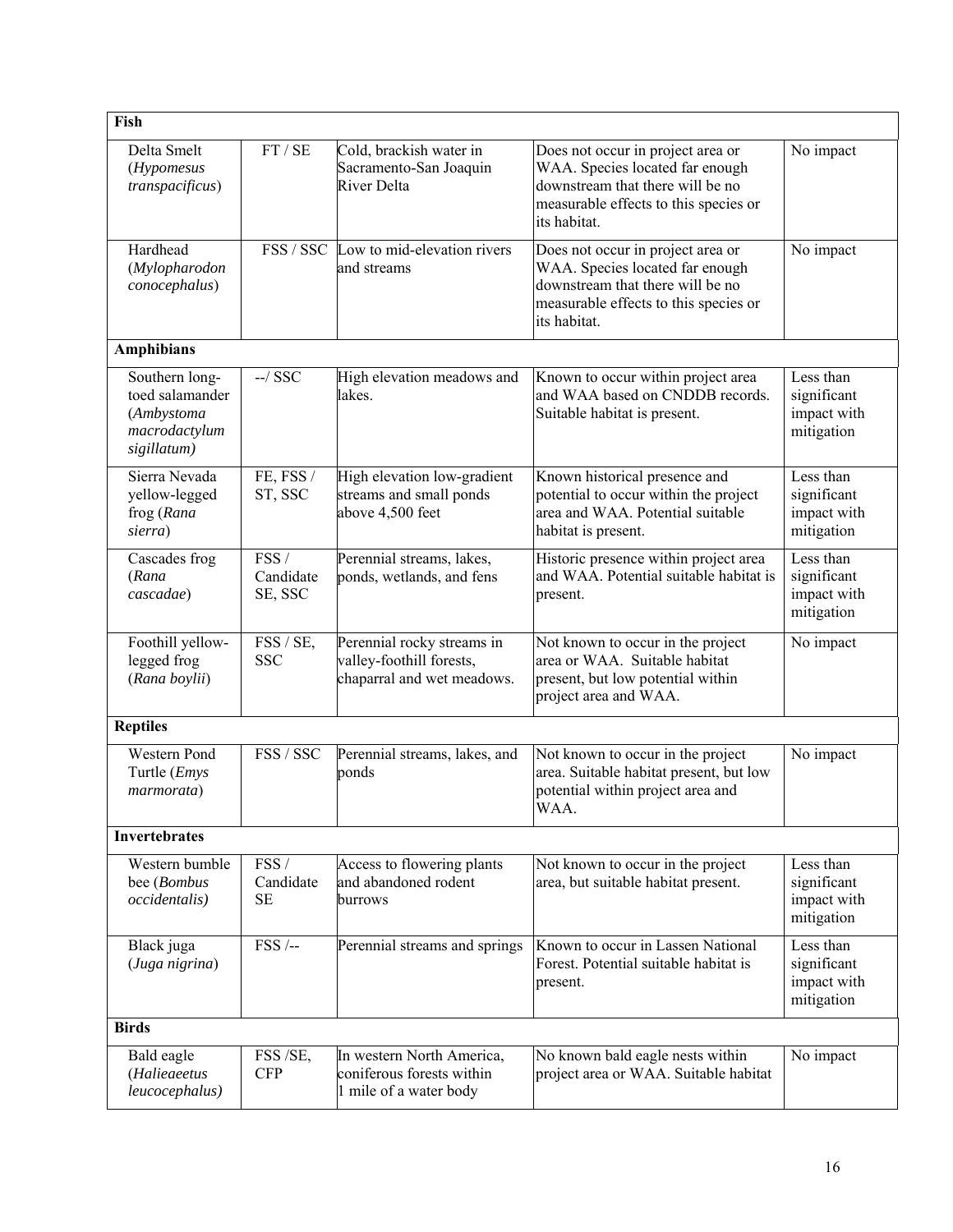|                                                                                   |                          |                                                                                                                                                                         | present, but low potential within<br>project area and WAA.                                                                   |                                                       |
|-----------------------------------------------------------------------------------|--------------------------|-------------------------------------------------------------------------------------------------------------------------------------------------------------------------|------------------------------------------------------------------------------------------------------------------------------|-------------------------------------------------------|
| California<br>spotted owl<br>$\int$ <i>Strix</i><br>occidentalis<br>occidentalis) | FSS, MIS /<br><b>SSC</b> | Late seral closed canopy<br>coniferous forest                                                                                                                           | Known to occur in the project area.                                                                                          | Less than<br>significant<br>impact with<br>mitigation |
| Great gray owl<br>(Strix nebulosa)                                                | FSS / SE                 | Late seral closed canopy<br>coniferous forest adjacent to<br>wet meadows                                                                                                | Not known to occur in or adjacent to<br>the project area, but suitable habitat<br>present                                    | Less than<br>significant<br>impact with<br>mitigation |
| Greater sandhill<br>crane (Antigone<br>canadensis<br>tabida)                      | FSS / ST,<br><b>CFP</b>  | Summers in open terrain near<br>shallow lakes or freshwater<br>marshes; winters in plains<br>and valleys near bodies of<br>fresh water                                  | Known to occur within the project<br>area.                                                                                   | Less than<br>significant<br>impact with<br>mitigation |
| Northern<br>goshawk<br>(Accipiter<br>gentilis)                                    | FSS / SSC                | Coniferous forest and aspens<br>are typical nest trees.                                                                                                                 | Known to occur within the project<br>area.                                                                                   | Less than<br>significant<br>impact with<br>mitigation |
| Olive-sided<br>flycatcher<br>(Contopus<br>cooperi)                                | $-$ / $SSC$              | Conifer forests, burns,<br>clearings, especially around<br>the edges of open areas.                                                                                     | Known to occur in the project area<br>and/or WAA.                                                                            | Less than<br>significant<br>impact with<br>mitigation |
| Vaux's Swift<br>(Chaetura<br>vauxi)                                               | $-$ / $SSC$              | Nests in large hollow trees or<br>snags and shows a preference<br>for foraging over river and<br>wetland habitats; most other<br>activities are conducted in the<br>air | Not known to occur in the project<br>area. Available suitable habitat is<br>marginal.                                        | No impact                                             |
| Willow<br>flycatcher<br>(Empidonax<br>traillii)                                   | FSS / SE                 | Riparian areas and large, wet<br>meadows with abundant<br>willows for breeding; usually<br>found in riparian habitats<br>during migration                               | Known to occur in the project area.                                                                                          | Less than<br>significant<br>impact with<br>mitigation |
| Yellow rail<br>(Coturnicops<br>noveboracensis)                                    | FSS / SSC                | Grassy marshes and wet<br>meadows                                                                                                                                       | Not known to occur in project area or<br>WAA. Suitable habitat present, but<br>low potential within project area and<br>WAA. | No impact                                             |
| Yellow warbler<br>(Dendroica<br>petechial)                                        | MIS/BSSC                 | Primarily nests in riparian<br>habitats adjacent to creeks<br>and rivers in thickets.                                                                                   | Known to occur in the project area.                                                                                          | Less than<br>significant<br>impact with<br>mitigation |
| <b>Mammals</b>                                                                    |                          |                                                                                                                                                                         |                                                                                                                              |                                                       |
| American<br>badger (Taxidea<br>taxus)                                             | $-$ / $SSC$              | Drier open stages of most<br>shrub, forest, and herbaceous<br>habitats, with friable soils.                                                                             | Not known to occur in the project<br>area or WAA. Suitable habitat<br>present, but low potential within<br>project area.     | No impact                                             |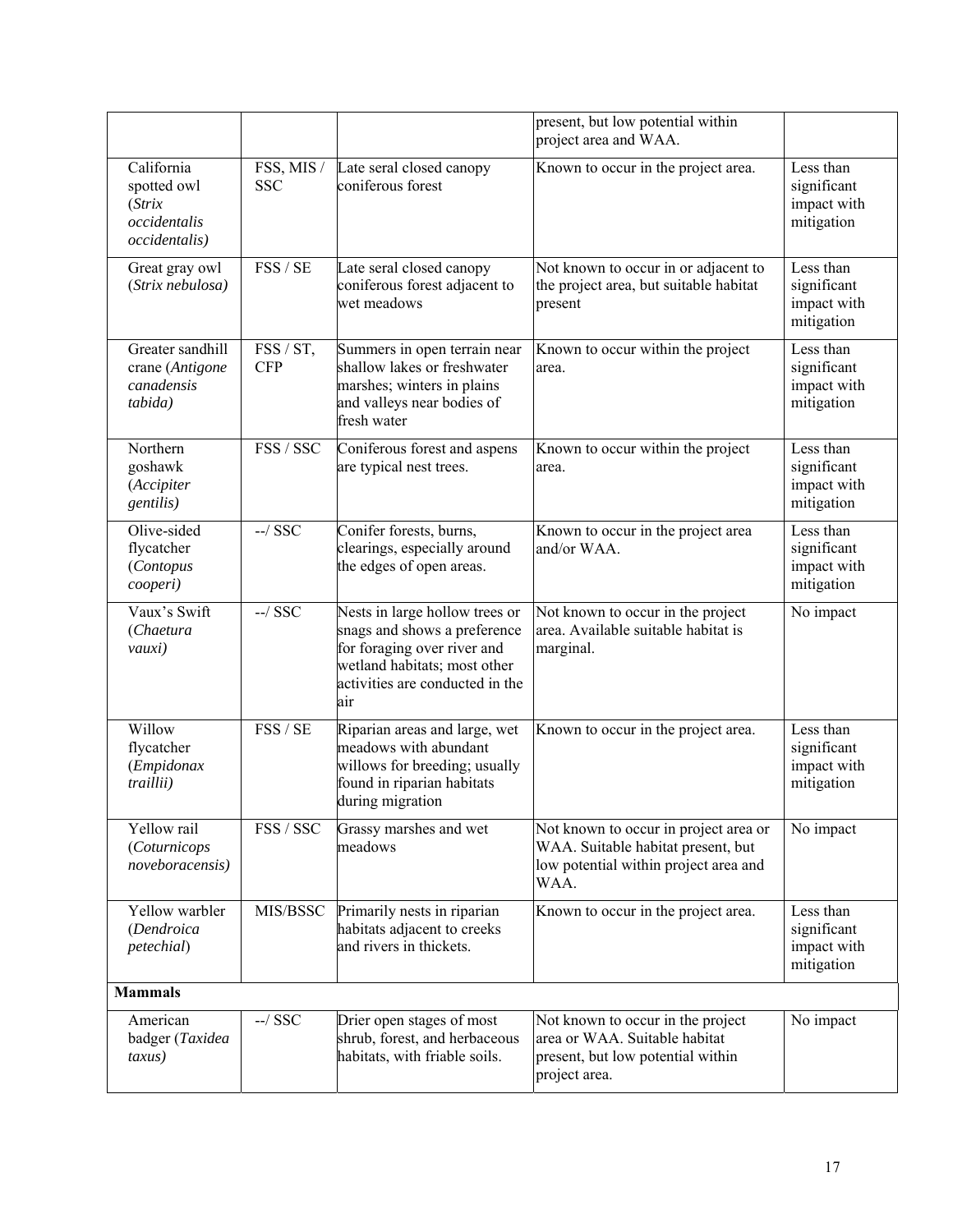| California<br>wolverine (Gulo<br>gulo luteus)                        | Proposed<br>FT, FSS/<br>ST, CFP    | Remote, high elevation, tree-<br>line habitat and areas of deep<br>snowpack                                                                                                                                                                         | Not known to occur in the project<br>area and suitable habitat not present.                                                                                                                                                 | No impact                                             |
|----------------------------------------------------------------------|------------------------------------|-----------------------------------------------------------------------------------------------------------------------------------------------------------------------------------------------------------------------------------------------------|-----------------------------------------------------------------------------------------------------------------------------------------------------------------------------------------------------------------------------|-------------------------------------------------------|
| Gray wolf<br>(Canis lupus)                                           | FE / SE                            | Habitat generalist, including<br>coniferous forests and wet<br>meadows                                                                                                                                                                              | Not known to occur in or near the<br>project area, but suitable habitat<br>present.                                                                                                                                         | Less than<br>significant<br>impact with<br>mitigation |
| Pacific fisher-<br><b>West Coast DPS</b><br>(Pekania<br>pennanti)    | FE, FSS /<br>ST, SSC               | Intermediate to large-tree<br>coniferous forests and<br>deciduous-riparian areas with<br>high percent canopy closure.<br>Uses cavities, snags, logs,<br>rocky areas for cover and<br>denning. Large areas of<br>mature, dense forest.               | Surveys have detected fisher within<br>the project area. Suitable foraging<br>habitat present, with little denning<br>habitat and required structural<br>components: multiple size classes,<br>large logs, snags, and trees | Less than<br>significant<br>impact with<br>mitigation |
| Pacific marten<br>(Martes<br>caurina)                                | $FSS$ /-                           | Same habitat as fisher, but<br>typically found at higher<br>elevation $(>4,900$ ft)                                                                                                                                                                 | Surveys have not detected marten<br>within the project area.                                                                                                                                                                | Less than<br>significant<br>impact with<br>mitigation |
| Sierra Nevada<br>mountain beaver<br>(Aplodontia rufa<br>californica) | $-$ / SSC                          | Dense growth of small<br>deciduous trees and shrubs in<br>riparian areas, wet soil,<br>abundance of forbs.                                                                                                                                          | Not known to occur in the project<br>area, but suitable habitat is present                                                                                                                                                  | Less than<br>significant<br>impact with<br>mitigation |
| Sierra Nevada<br>red fox (Vulpes<br>vulpes necator)                  | Proposed<br>FE, FSS /<br><b>ST</b> | Mainly mountain meadows<br>and woodlands near treeline.<br>Some winter use of high<br>elevation coniferous forest                                                                                                                                   | Not known to occur in the project<br>area. Low potential due to habitat<br>suitability is marginal in the project<br>area and WAA.                                                                                          | No impact                                             |
| Pallid bat<br>(Antrozous<br>pallidus)                                | FSS / SSC                          | Most common in open, dry<br>habitats with rocky areas for<br>roosting (rocky outcrops,<br>cliffs and crevices)                                                                                                                                      | Known to occur in Lassen National<br>Forest. Suitable habitat is present.                                                                                                                                                   | Less than<br>significant<br>impact with<br>mitigation |
| Townsend's big-<br>eared bat<br>(Corynorhinus<br>townsendii)         | FSS / SSC                          | Occupy a variety of habitats<br>with distribution strongly<br>correlcated with availablity of<br>caves and cave-like roosting<br>habitat. Foraging associated<br>with edge habitats along<br>streams and adjacent to and<br>within wooded habitats. | Known to occur in Lassen National<br>Forest. Suitable habitat is present.                                                                                                                                                   | Less than<br>significant<br>impact with<br>mitigation |
| Fringed myotis<br>(Myotis<br>thysanodes                              | FSS / SSC                          | Most common in mid-<br>elevation drier woodlands<br>(oak, pinyon-juniper,<br>ponderosa pine). Roost in<br>crevices in buidlings,<br>underground mines, rocks,<br>cliff faces, bridges, and old<br>large trees and snags.                            | Known to occur in Lassen National<br>Forest. Suitable habitat is present.                                                                                                                                                   | Less than<br>significant<br>impact with<br>mitigation |
| Western red bat<br>(Lasiurus<br>blossevillii)                        | $-$ / $SSC$                        | Use a variety of habitats;<br>strongly associated with<br>riparian habitats, with tree                                                                                                                                                              | Known to occur near the WAA.<br>Suitable habitat is present.                                                                                                                                                                | Less than<br>significant<br>impact with<br>mitigation |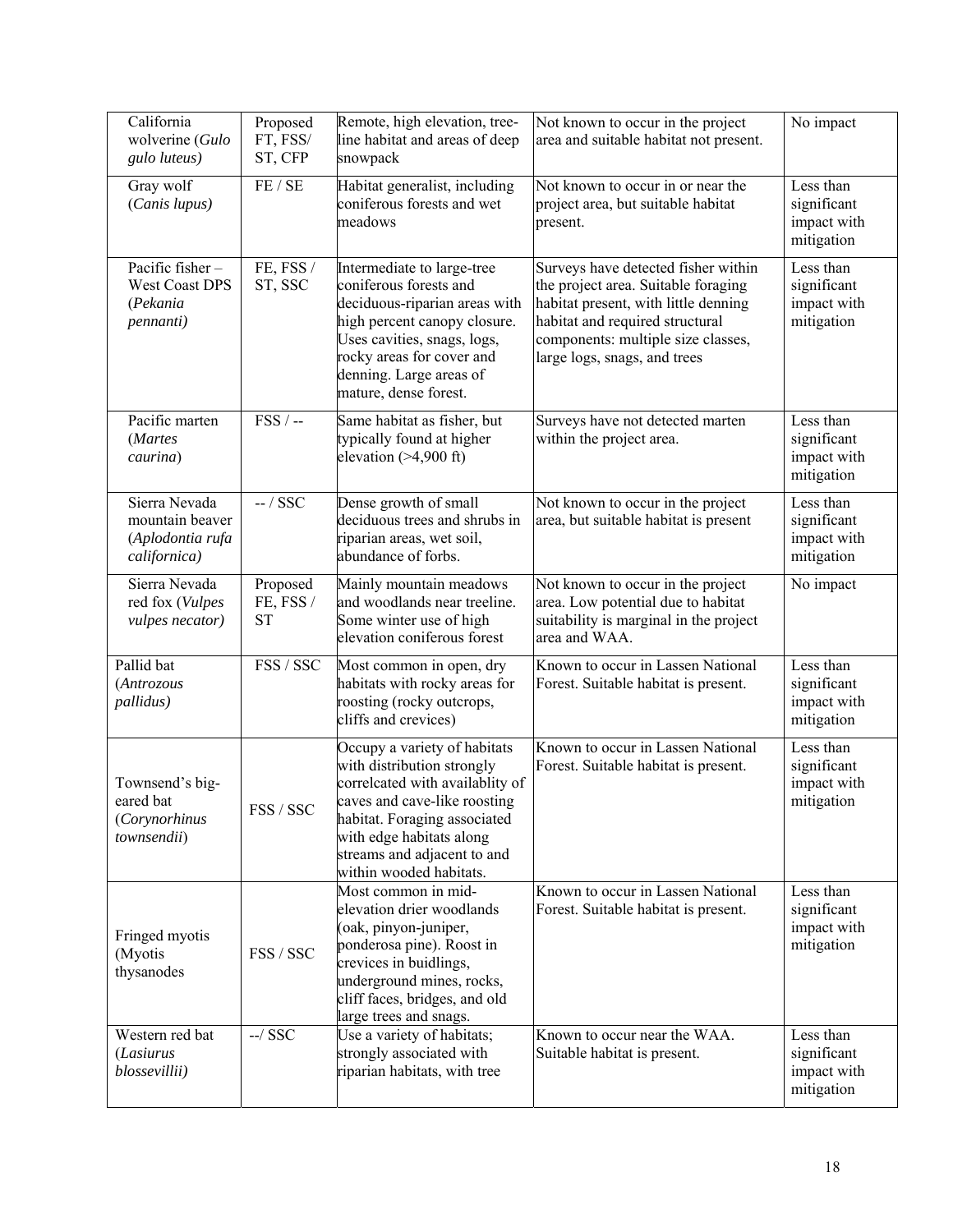|                                                                                       |  | roosts often in edge habitats<br>adjacent to streams. |  |  |  |
|---------------------------------------------------------------------------------------|--|-------------------------------------------------------|--|--|--|
| *Status definitions:                                                                  |  |                                                       |  |  |  |
| FE or SE = Listed as Endangered under the federal or state Endangered Species Act     |  |                                                       |  |  |  |
| $FT$ or $ST =$ Listed as Threatened under the federal or state Endangered Species Act |  |                                                       |  |  |  |
| $SSC = California$ species of special concern                                         |  |                                                       |  |  |  |
| $CFP = California$ fully protected species                                            |  |                                                       |  |  |  |
| FSS = United States Forest Service Sensitive Species                                  |  |                                                       |  |  |  |
| MIS = United States Forest Service Management Indicator Species                       |  |                                                       |  |  |  |

#### **General Wildlife Impacts**

The following discussion of impacts is organized by species. Impacts will be reduced to **less than significant with mitigation**, which are detailed below.

 The effects of the project to the species listed in the above table are not expected to extend beyond the WAA boundary. All direct effects would occur within the project area, and indirect and cumulative effects discussed would occur within the project area and/or WAA. The direct and indirect effects of the project together with the additive or cumulative effects of prior or future planned actions have been considered in evaluating impacts to all species considered. Implementation of the project is expected to alter existing habitat and induce disturbance (equipment activity and resulting noise) within the treatment areas. The direct effects to existing habitat include: relocating channel flows from the existing incised channel to the remnant channel(s) on the meadow floodplain, removal and replanting of existing meadow and riparian vegetation (sedges, grasses, willows where available), removal of trees to build channel structures, and restore aspen, meadow and upland forest vegetation to improve fire resiliency, and use of prescribed fire to reintroduce fire as an ecological process. Direct disturbance, including mortality to individual animals addressed in this analysis is highly unlikely, due to survey efforts for selected species, inclusion of LOPs where appropriate, and implementation of Forest standards and guidelines.

 Indirect effects include those that occur later in time and/or in another location than the project, such as changes in prey availability. For example, indirect effects due to the elimination of sections of the existing aquatic/meadow habitat may result in possible shortterm reductions in prey species availability for foraging bat and bird species due to the reduction of in-stream macro-invertebrates, which complete their life cycle as reproductive terrestrial, winged insects.

 Late seral-stage coniferous forest habitats are expected to benefit in the long-term from proposed treatments, which in turn could improve habitat conditions for species dependent on these habitat types. Thinning may improve habitat suitability in the long-term within the treated areas. Reducing tree density would allow for improved growing conditions of the remaining trees, allowing them to increase in size through time. Long-term, late seral habitat features would develop as trees grow and develop decadence. Thinning and fuels reduction would contribute to the ability to safely manage wildfire and improve the sustainability of developing late seral features and structure. All of the proposed vegetation treatments, regardless of their occurrence in suitable or unsuitable habitat, would accelerate the treated areas towards suitable habitat for late-seral stage dependent species, benefitting these species in the long-term, and/or improving the resiliency of all habitat types to wildfire.

The **Delta smelt, hardhead, western pond turtle, foothill yellow-legged frog, bald eagle, Vaux's swift, yellow rail, American badger, California wolverine, and Sierra**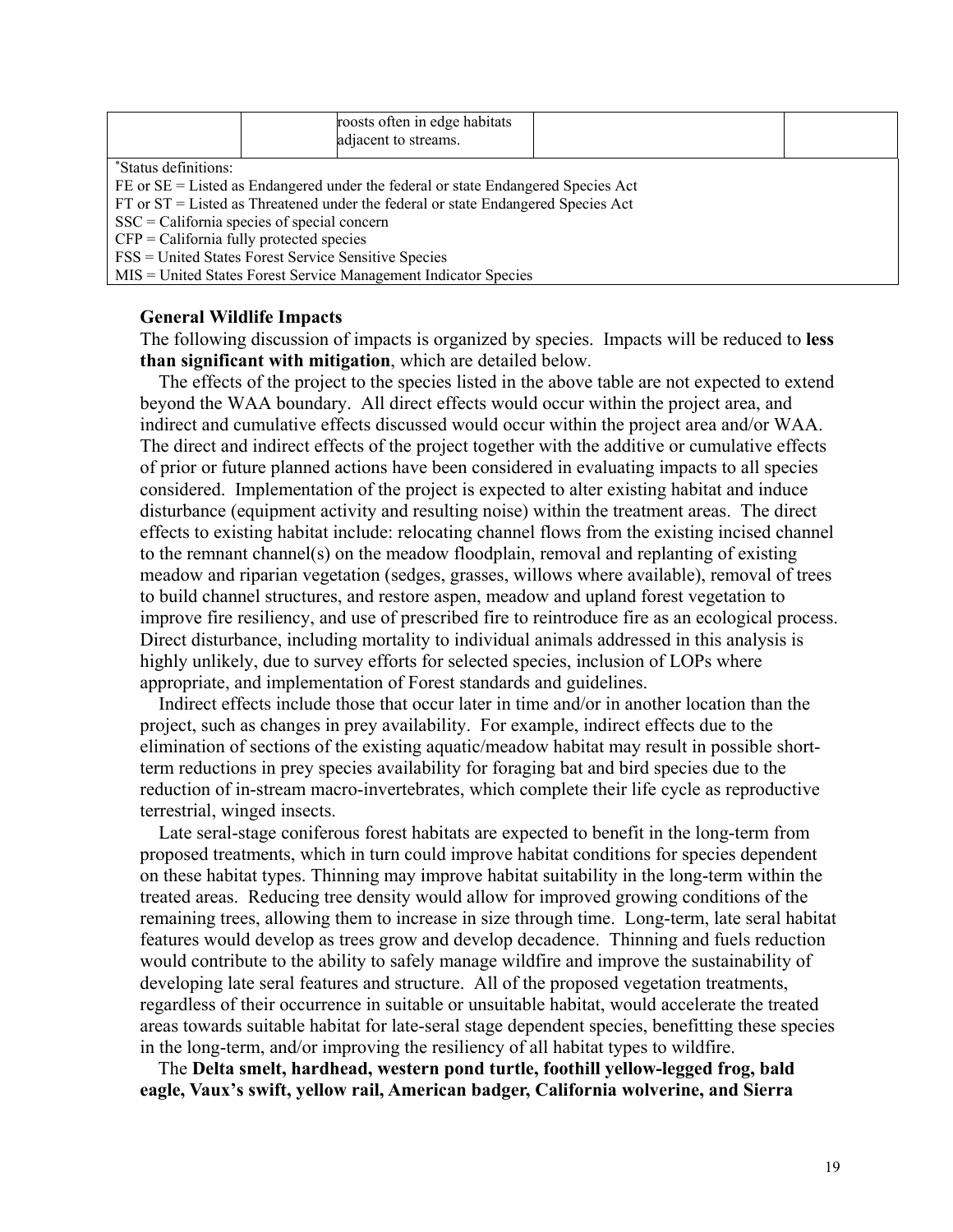**Nevada red fox** will not be further discussed based on lack of species distribution and/or lack of designated critical habitat and/or because the habitat and/or ecosystem components for these species are not in the project area or broader wildlife analysis area (WAA). Hardhead, foothill yellow-legged frog, bald eagle, California wolverine, and Sierra Nevada red fox have recorded CNDDB detections outside of the project area and WAA, but have never been detected in resource surveys of these areas. Suitable habitat for the bald eagle, wolverine, and red fox is lacking or minimal with very low potential in the project area. The Western pond turtle, Vaux's swift, yellow rail, and American badger has neither been detected in resource surveys of the project area and WAA, nor are there any recorded CNDDB detections in a nine quad query surrounding the project area. Based on these factors, the project would not directly or indirectly affect these species or their habitat. Therefore, the Yellow Creek Watershed Restoration Project will not impact these species.

#### *Amphibians*

**Southern long-toed salamander (***Ambystoma macrodactylum sigillatum***) –** Southern longtoed salamanders (SLTS) prefer montane habitats, including conifer, riparian, and meadow habitats, which all exist in the project area and WAA. Adults remain subterranean for the majority of the year, so detecting their presence is difficult. During the breeding season, typically in late May to early June depending on snowpack, they migrate to ponds to lay their eggs. Aquatic surveys conducted along Yellow Creek and tributaries between 1993-2020 have not detected SLTS. However, CNDDB records indicate the species is present both in the project area and WAA. There are two ponds within the project area and nine downstream of the project area on private lands that could provide potential breeding habitat; however, they may lack vegetation and bottom debris cover preferred by the aquatic larvae. In addition there are two springs outside of the project area and six fens within the project area. Project activities would not affect springs. Conifers may be hand-removed from approximately seven acres of fen habitat; however, mitigations including controls on equipment access (**Bio-1, Bio-2, Bio-3)**, felling (**Bio-4**), and burning (**Bio-5**) would protect fens, and requires surveys (**Bio-6**) before impacting potential suitable habitat for other amphibians (i.e., ranid frogs) and invertebrates (i.e., black juga). Primary threats are introduced predatory trout, which are present in Yellow Creek, including both brown and brook trout. Larvae are also preyed upon by aquatic invertebrates, garter snakes, and other vertebrates, all of which are present within the project area and the surrounding vicinity.

 Potential direct effects to the SLTS would result from construction disturbance of subterranean adults or habitat. Because all fill material would be imported, the risk of digging up adults to excavate fill material would be minimized; however, removal of vegetation and top soil within incised channels and ditches prior to filling could potentially disturb subterreanean adults. Due to implementation of all proposed meadow treatments occurring in the fall there would be no potential for trampling migrating breeding adults. There is potential to disrupt fall migration to overwintering habitats and impacts to hibernation sites. However, these effects are unlikely to be significant, as SLTS fall migration occurs at night, and construction activities will occur during the daytime hours. There are little data available on hiberbation sites for SLTS, but may include aquatic sites for larvae under logs, bottom debris, and subsurface springs and terrestrial locations such as logs for adults. Mitigations would minimize effects to possible hibernations sites by restricting access in riparian zones and other aquatic habitat features that may be utilized by overwintering salamanders (**Hyd-2**). In addition, 10 to 15 tons per acre of large down logs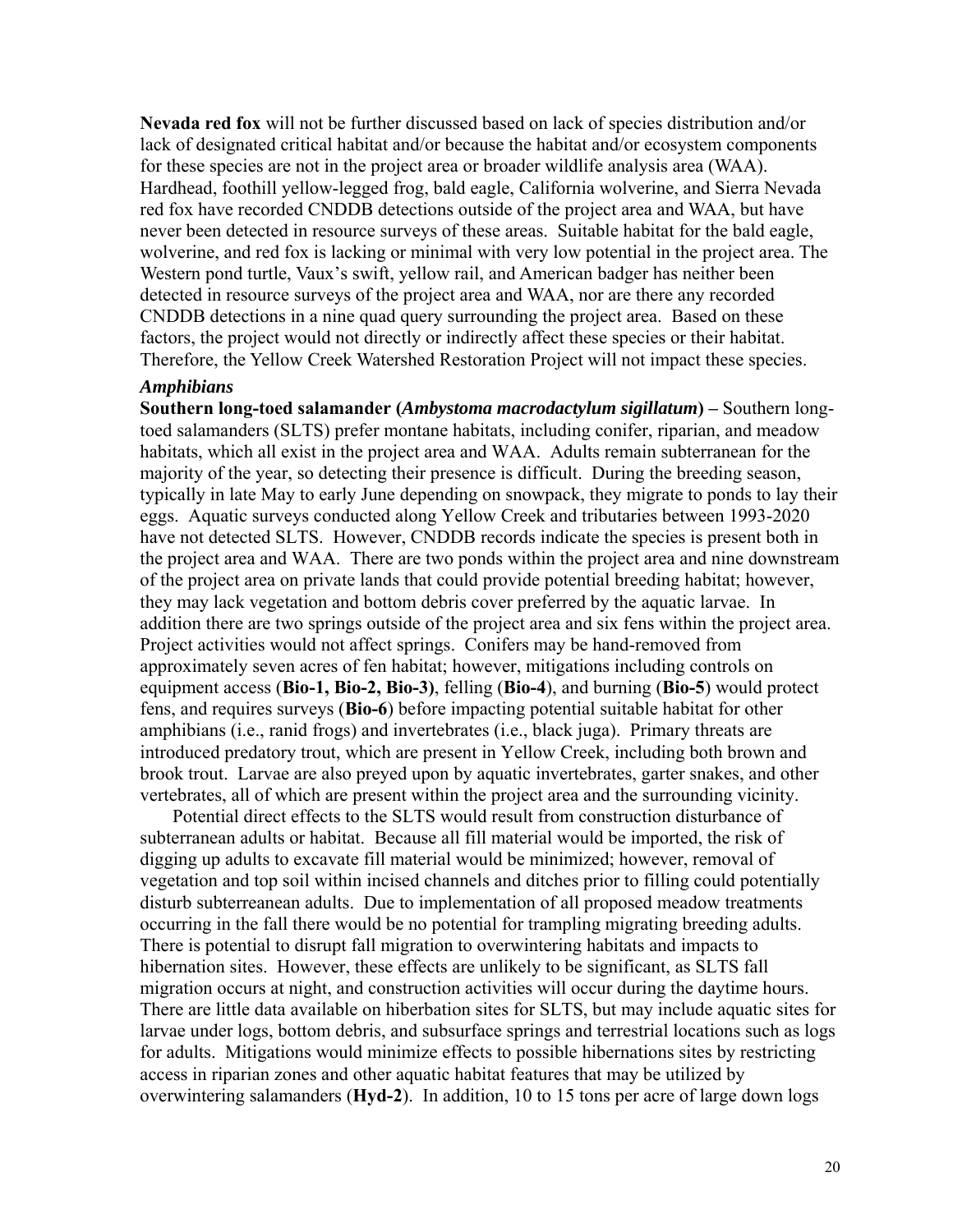would be retained where it exists, which could potentially include habitat for overwintering adult salamanders (**Bio-19**). All of the existing ponds that may provide breeding habitat within and outside of the project area would not be directly or indirectly impacted by the proposed project actions. Long-term direct effects to habitat would be beneficial with the creation of pooled habitat created by the installation of woddy debris in the channel, and meadow areas staying wetter for a longer period in the spring/early summer.

 Indirect effects from increased ponded/pooled water habitat (lacustrine habitat) within the project area could be detrimental due to the propensity for aquatic invasive species (AIS), such as bullfrogs, to occur in this habitat type. At present, this is unlikely because there are no known nearby bullfrog populations that would move into the project area. The ponds created from past restoration efforts (since 2003), have not been invaded by bullfrogs, or other AIS. Therefore, the likelihood of this adverse effect is minimal. However, by definition, invasive species tend to move, and there is a possibility that they may eventually occupy the area. This could occur with or without additional slow water habitat created by the project. The risk for cumulative effects to the SLTS from project implementation is considered very low when added to past, present and reasonably foreseeable actions. This is because direct effects to the SLTS are highly unlikely, the potential for indirect effects is minimized with the mitigations and, the risk for cumulative watershed effects in the Yellow Creek and Humbug Valley subwatersheds is low.

**Sierra Nevada yellow-legged frog (***Rana sierrae***)** – Sierra Nevada yellow-legged frog is the only federally listed species with potential suitable habitat (PSH) in the project area (defined as perennial water above 4500 feet elevation with an 82' buffer out from the edge of water). While historic presence is known, this species has not been detected in the project area or WAA in the past 25+ years, during numerous surveys (including 2020). A Biological Assessment (BA) for this species was prepared and submitted to the US Fish and Wildlife Service for their concurrence. A concurrence letter was received on March 15, 2021. The BA and letter are available upon request from the Lassen National Forest  $(cove.burnett@u sda.gov).$ 

 No direct effects, in the form of direct mortality or injury from heavy equipment or hand crews, to the Sierra Nevada yellow-legged frog (SNYLF) are anticipated to occur from any project activities within their Potential Suitable Habitat (PSH). This is because it is extremely unlikely that the frog is present within, or anywhere near, the project area. However, in the unlikely event that there are undetected SNYLF in the project area, mitigations have been developed to protect SNYLF, including pre-project (and periodically during the project) biological surveys, including habitat where disturbance is planned and underburn areas (**Bio-6**) and water drafting sites (**Bio-7**). If ranid frogs are detected, all activity would stop at that location until a protection plan is developed (**Bio-8**). Water drafting equipment will utilize a screened intake device and pump with low entry velocity and suction strainers with screen size less than 2 mm (1/8 inch) (**Bio-9**). Because piles of woody debris prepared for burning might attract frogs, which could then perish during burning, no piling or burning will occur within the 82' PSH buffer (**Bio-10**). Unoccupied PSH is expected to be affected by the project, since there are many activities within stream channels and riparian areas. The objectives of the project are to improve resiliency of these habitats, and therefore, a net longterm habitat quality benefit is expected for SNYLF PSH. In the short-term, the use of heavy equipment would be mitigated by not directly crossing perennial waters without protection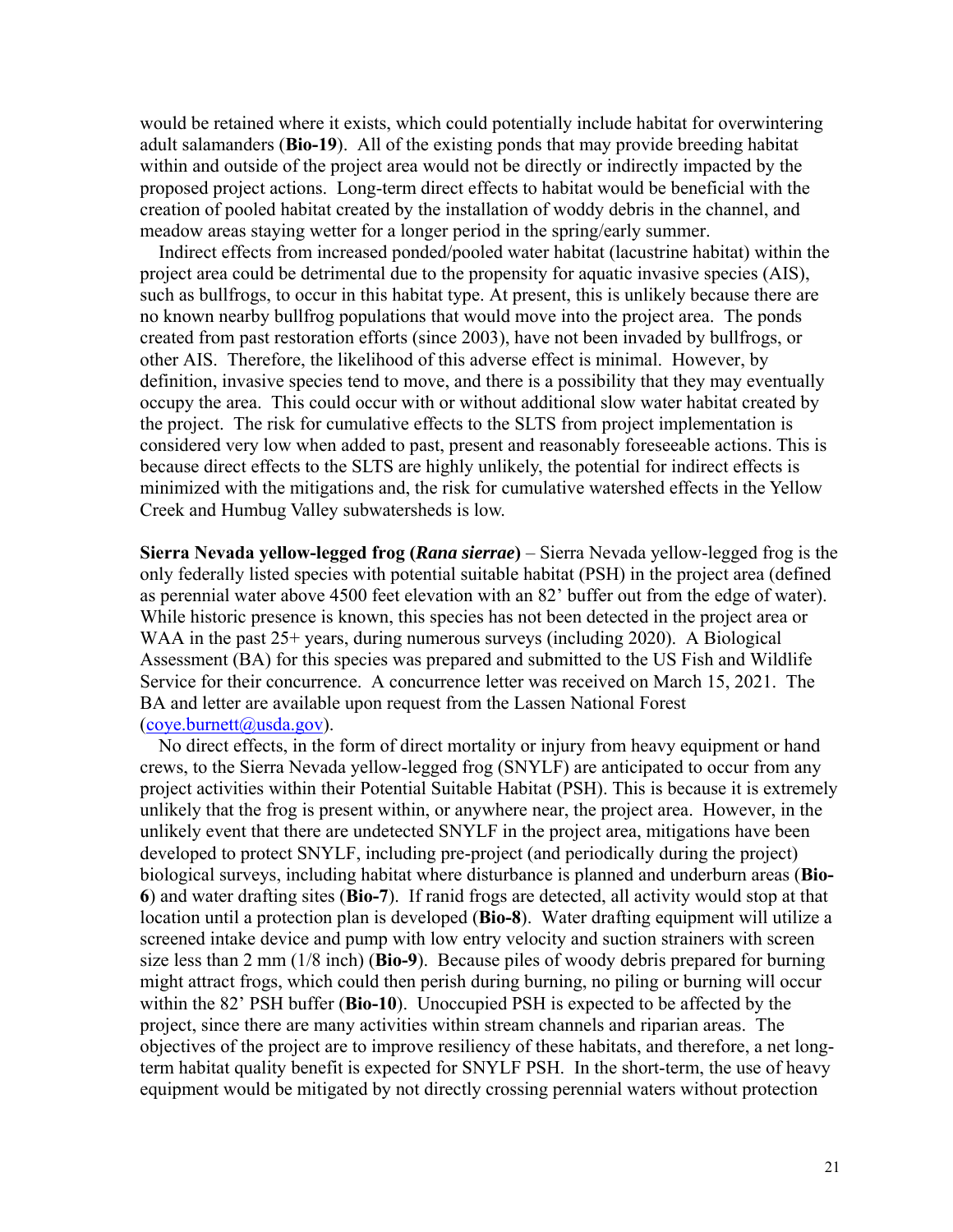such as a culvert or rock (**Bio-11**). The creation of pooled and ponded water habitats behind debris jam structures or fill material could provide habitat for bullfrogs that out-compete and predate upon SNYLF. This adverse long-term effect is expected to be minimal because there have been ponds in the project area for the last 18 years without colonization by bullfrogs, and there is no known nearby source population. The expected increase in habitat complexity is expected to provide refugia for individuals avoiding predation, as well as a variety of basking locations. Long-term habitat complexity improvements also are expected to offset minimal short-term increases in sedimentation from channel adjustments from the introduction of woody debris that may induce some erosion as meanders develop. Potential sedimentation from temporary bare soil areas would be minimized by mitigations discussed below for Geology and Soils (Section XX. **Hyd-1-5**), with restrictions on erosion control netting to protect amphibians (**Bio-12**). Reduced streamflow from water drafting would be minimized by maximum drafting rates, and precluding locations with less than two cfs streamflow (**Bio-13**). Long-term changes in streamflow are expected to be minimal as channel and riparian adjustments would occur in tandem (thus balancing floodplain aquifer release with increased evapotranspiration). Project effects on stream flow and water temperature are being monitored at the downstream end of the PSH. Changes in water temperature could occur through loss of some shading riparian vegetation, and an increase in slow water habitat, which might increase stream temperatures. Temperature increases are expected to be negligible, and offset by the cooling effect of increased groundwater-surface water interactions. Riparian vegetation would remain intact to the greatest extent possible (**Bio-14**). Because of all these factors, implementation of the Yellow Creek Project would pose a negligible risk of direct/indirect effects upon SNYLF and their PSH. The risk for cumulative effects to the SNYLF from implementation of the Yellow Creek Project is considered very low when added to past, present and reasonably foreseeable actions. This is because direct effects to the SNYLF are highly unlikely, the potential for indirect effects to PSH is minimized to a discountable level with mitigations, and the risk for cumulative watershed effects in the Yellow Creek and Humbug Valley subwatersheds is low.

**Cascades frog (***Rana cascadae***)** - Direct and indirect effects to the Cascades frog are very similar to those discussed above for the SNYLF. Cascades frogs PSH is comprised of all perennial waters in the project area. Here again, this species has not been detected in any surveys in the vicinity of the project, and there is not a plausible source population to colonize the project area. The same impacts to slow water habitats, sedimentation, water temperature, stream flow, and riparian vegetation via actions involving heavy equipment, channel filling, and vegetation management would affect Cascade frogs habitat as discussed above for SNYLF, except that Cascades frogs are even more closely associated with the wetted environment, so impacts discussed above for the 82' buffer around SNYLF waters would not apply to the Cascades frog (i.e. heavy equipment and burning). Mitigations that protect SNYLF would also protect Cascades frog (**Bio1-14**), and pertain to all perennial waters in the project area. Similar to the SNYLF, the risk for cumulative effects to the Cascade frog from implementation of the Yellow Creek Project is considered very low when added to past, present and reasonably foreseeable actions. This is because direct effects to the Cascades frog are highly unlikely and the potential for indirect effects to their potential suitable habitat is minimized to a discountable level with mitigations and, the risk for cumulative watershed effects in the surrounding subwatersheds is low.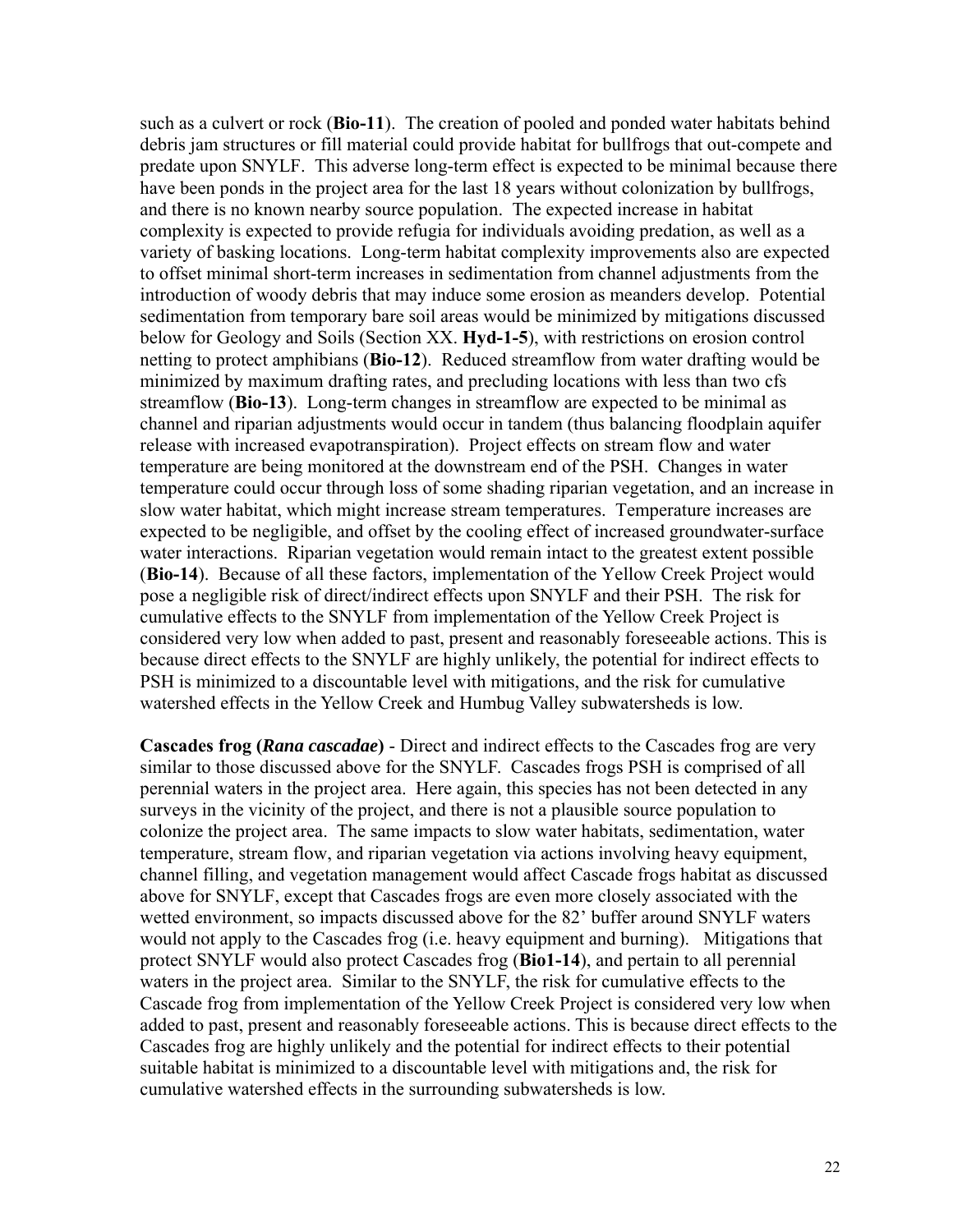#### *Invertebrates*

**Western bumble bee (***Bombus occidentalis***)** - Potential direct effects include injury or mortality to bees, burning and/or burying (under slash piles or fallen trees) nest sites, and noise disturbance during construction. Direct short-term effects to habitat include a temporary decrease in flowering plants removed, burned, or trampled during construction within the treatment areas. These effects would be lessened by construction occurring during the fall (meadow treatments and burning) or winter (vegetation treatments) when fewer plants are flowering. However, these periods are when the reproductive female bees (gynes) begin to search for a suitable overwintering site underground. Disturbance or destruction of overwintering sites would affect the following year's reproduction. For meadow treatments, any excavated vegetation and top soil would be transplanted to other areas in the meadow, reducing the direct effects to flowering plants. Vegetation treatments (thinning and burning) would trample and burn plants during operations. Long-term direct effects to habitat would be beneficial with the increased groundwater levels in meadows expanding the extent of flowering plants associated with wet to moist soil conditions. Removing encroaching conifers and reintroducing fire in the meadow would also increase the extent and diversity of flowering plants in the treatment areas. The majority of flowering plants that occur outside the meadow area are found on the open slopes, outcrops, and brush fields, which would not be directly disturbed. Restoring the meadow floodplain hydrology will affect approximately 51 acres of dry meadow habitat, converting it to more mesic plant communities. It is expected that the loss of xeric-associated flowering plants would be replaced with mesicflowering species, so there would be no net loss of foraging habitat. The expected increase in groundwater levels could potentially decrease rodent burrowing in the meadow. This would indirectly affect the availability of nesting and overwintering habitat for Western bumble bees within the meadow in the project area. However, given the abundance of rodents throughout the project and surrounding area, and open, west-to-southwest facing meadow edges and slopes bordered by conifers that offer other prospective nesting and overwintering sites, the loss of available rodent burrows and drier meadow habitat is not expected to have an adverse effect on the Western bumble bee. For cumulative effects, ongoing Forest Service activities, as well as planned forest health and fuels management activities on both private and public lands within the area that have the potential to decrease the availability of flowering plants for the Western bumble bee include invasive plant treatments, mastication of fuels, and all types of burning (pile, broadcast, and underburn). While these activities may decrease the availability of flowering plants in the short-term, the long-term expectation is a regeneration and potential increase over time for flowering herbaceous and shrub plants. Details of all future vegetation activities are unknown, but site-specific analysis of direct, indirect, and cumulative effects of all planned activities would be documented in a separate analysis for those activities as they are planned.

**Black juga (***Juga nigrina***)** - Since no mollusk surveys have been conducted in the project area, it is assumed that black juga may occupy all perennial water habitats in the project area (although, none have been detected during aquatic surveys for frogs). The potential for indirect effects would be similar to those discussed above for Cascades frogs. Mitigations discussed above (**Bio-1-14**) for Cascades frog and SNYLF would also protect black juga. Similar to the SNYLF, the risk for cumulative effects to the black juga from implementation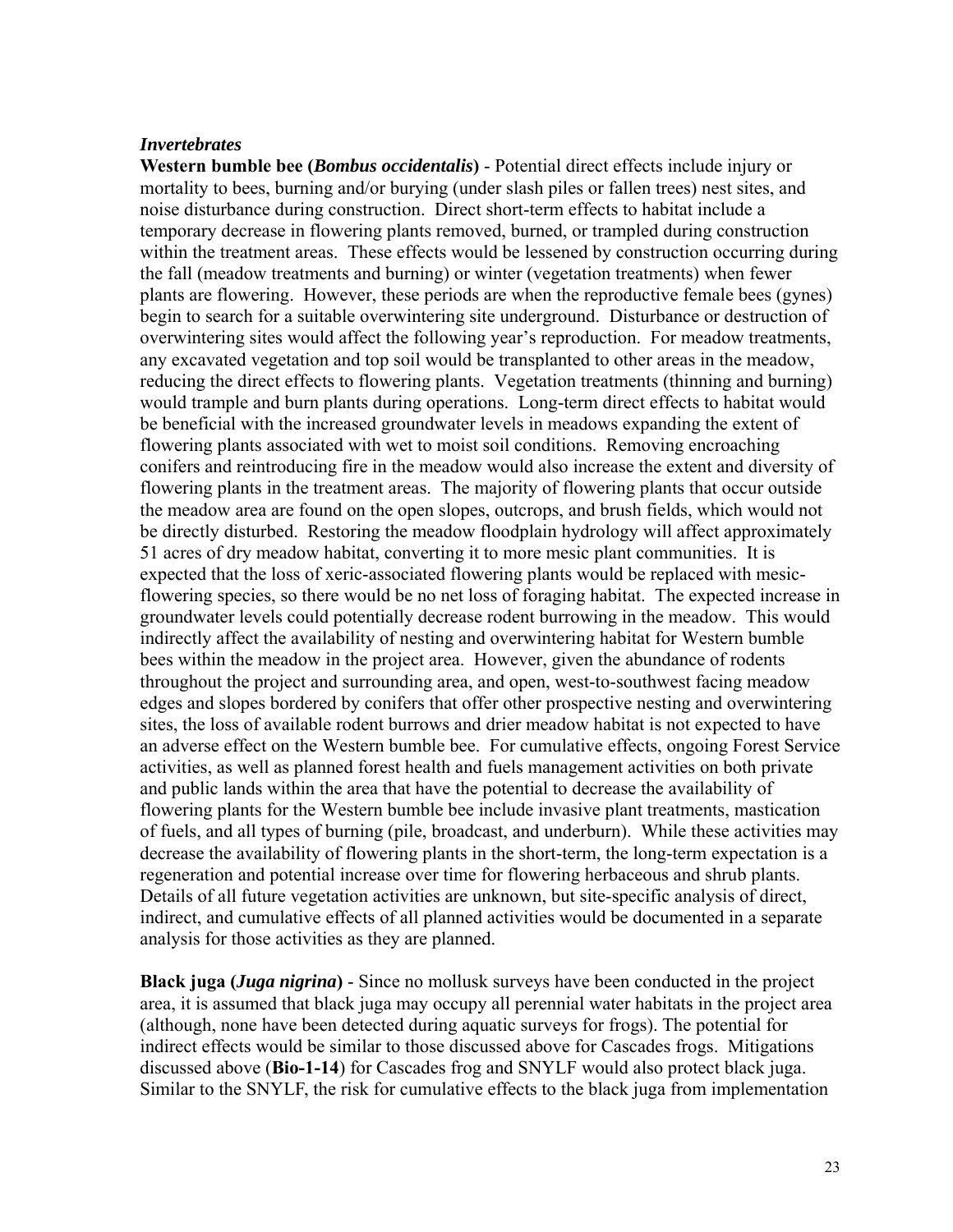of the Yellow Creek Project is considered very low when added to past, present and reasonably foreseeable actions. This is because there is a low risk of direct effects to black juga, the potential for indirect effects to their potential suitable habitat is minimized to a discountable level with mitigations, and the risk for cumulative watershed effects in the surrounding subwatersheds is low.

#### *Birds*

**California spotted owl (***Strix occidentalis occidentalis***)** - Habitat alterations as a result of the project would only occur within the proposed treatment areas. There is a total of 21 acres of suitable nesting habitat (CWHR size and density 5M) within the project area, with 11 acres proposed for treatment as part of the channel/meadow restoration of YC05. The proposed treatment (Unit 213) involves mechanical removal of individual trees needed for channel structures in YC05. The treatment would not result in a reduction of canopy cover or change in nesting habitat. Suitable foraging owl habitat (CWHR 4M) within the Project area totals 208 acres, with approximately 121 acres proposed for treatment, of which 110 acres fall within a known spotted owl home range. Treatments in suitable foraging habitat are expected to reduce the canopy cover 10% (from 55% to 45%) on 84 acres, with 81 of those acres falling within the spotted owl PL231 home range. Treatments within suitable foraging habitat would not change CWHR averages for either canopy cover or size class, with the exception of 7 acres (Unit 301; within PL231) that would be converted to wet meadow, and 6 acres (Units 308 and 311) that would be converted to aspen. Implementation would occur after the LOP (March 1-August 15) for spotted owls (**Bio-15**). Short-term direct effects from increased noise disturbance are not expected to put the owls at greater risk, as the owls are already accustomed to road noises. Monitoring data over the last 20+ years has not found territorial owls utilizing the proposed treatment areas. However, some proposed treatment areas overlap core breeding areas that have been delineated as Protected Activity Centers (PACs). Approximately 23 acres of a 300-acre owl PAC falls within the project area. Although proposed treatment areas make up a small percentage of the home ranges  $($  < 1%), their proximity to the nest core (PACs) may result in disturbance to breeding pairs if treatments were to occur during the breeding season. As previously noted, no heavy equipment operations or tree felling would be allowed during the breeding season and a LOP would apply to all applicable treatments within  $\frac{1}{4}$  mile of the PAC or active nest site. Disturbances resulting from heavy equipment and chainsaw use during thinning operations, machine piling, and construction of channel structures would likely disrupt foraging owls, causing them to move elsewhere. However, these activities would be of short duration and over 90% of the home range would be available for undisturbed foraging. The Project may result in a short- to mid-term effect on 108 acres of foraging habitat by potentially reducing snags and large logs as a result of proposed mechanical treatments, and will convert 13 acres to wet meadow or aspen habitat. The Project does not change the proportions of available suitable habitat as the proposed treatments would either not alter the habitat such that it would fall below suitability thresholds, or they occur in unsuitable habitat. The small acreage conversion of suitable foraging habitat to meadow and aspen habitats is less than one percent of suitable habitat, and therefore has a negligible effect to available suitable habitat proportions. For cumulative effects, there are 5,029 acres of various forest health treatments within the PL231 home range, with an additional 6,083 acres of fuel treatments associated with other projects in the vicinity of this project. It is assumed that future treatments within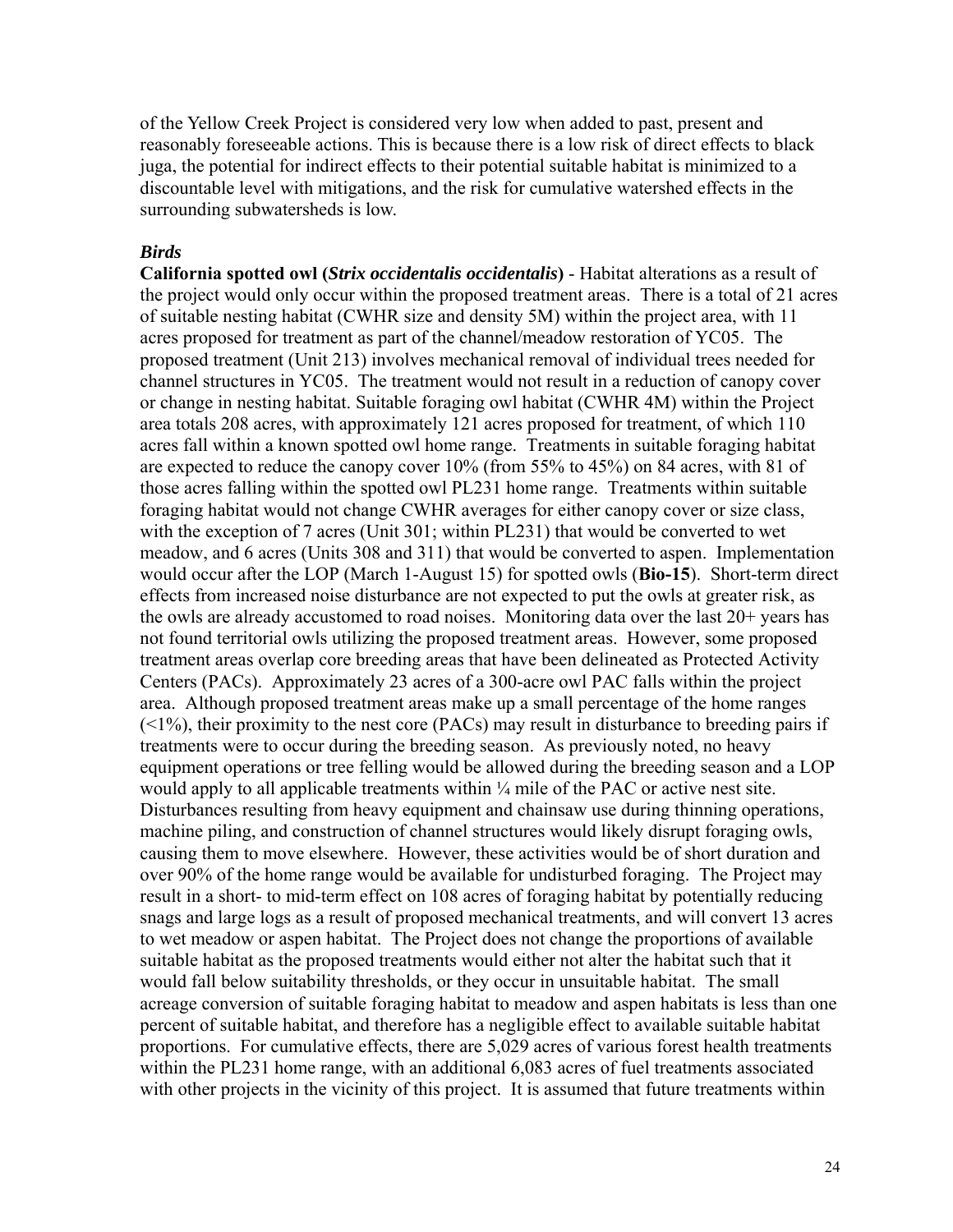and outside the home range would follow Region and Forest guidelines to protect spotted owl habitat. In addition, the USFS recently released a Conservation Strategy for the California Spotted Owl in the Sierra Nevada, published in April 2019. This strategy outlines conservation measures to retain and develop key habitat elements (large trees and snags, dense canopy cover, prey habitats, dense multi-storied stands with small openings) and connectivity, increase habitat resilience and diversity, and minimize non-habitat threats (barred owls and rodenticides) (USDA 2019). Additional mitigations include surveying prior to treatment in PACs, and no treatment in new PACs (**Bio-16**); and designation of new PACs based on any spotted owl nests that may be found (**Bio-17**). The project does not contribute to a loss of suitable habitat due to the small percentage  $(\leq 1\%)$  of the home range proposed for treatment combined with the negligible change (13 acres) to suitability class posttreatment.

**Great Gray Owl (***Strix nebulosa***)** - Short-term direct effects from heavy equipment activity and noise disturbance would likely disrupt great gray owl foraging and roosting use of the meadow and immediately adjacent forested habitat during implementation periods. Implementation activities would occur after the nesting period for great gray owl (March 1- August 15) (**Bio-15**). Long-term restoration of the meadow floodplain habitat, increasing the abundance and density of wetland grasses and forbs, would improve foraging habitat for the great gray owl. The project objective to restore meadow and forest habitats is expected to improve both nesting and foraging habitat suitability for the great gray owl in the long-term within the treated areas. Thinning forested stands surrounding the meadow would enhance growing conditions for the remaining trees, allowing them to increase in size and develop late seral habitat features and decadence in the long-term. Short-term indirect effects on prey resources (small mammals) through the removal of existing meadow vegetation, channel filling, and conifer removal in the meadow could disrupt existing prey populations; however, in the long-term the restoration is expected to benefit great gray owl prey species with increased wet meadow vegetation cover and forage. Ninety percent of available wet meadow habitat would remain available for undisturbed foraging within the WAA. For cumulative effects, details of every planned future vegetation activity are unknown, but site-specific analysis of direct, indirect, and cumulative effects of all planned activities would or have been documented in a separate analysis. Mitigations for snag (**Bio-18**) and downed log retention (**Bio-19**) would also protect suitable nesting and foraging habitat attributes for great gray owls. The project does not contribute to a loss of suitable habitat. Conversion of suitable or potential suitable nesting habitat to wet meadow while reducing nesting habitat, increases foraging habitat.

**Greater Sandhill Crane (***Grus canadensis tabida***)** - The proposed project has the potential to provide forage and resting areas for sandhill cranes, but due to the narrow valley width, the area is not ideal for nesting. In the event nesting cranes were discovered, an LOP would be implemented (i.e., the nesting area would be avoided until fledging - likely August 15 (**Bio-20**)). Short-term direct effects of the project would occur in the fall due to noise disturbance and activity during project implementation. Disturbance from construction could potentially curtail use of the area for resting and foraging during the fall migration. Long-term direct effects to habitat are anticipated to be beneficial by improving and expanding suitable wet meadow habitat for resting, foraging and potential nesting sandhill cranes. Indirect effects on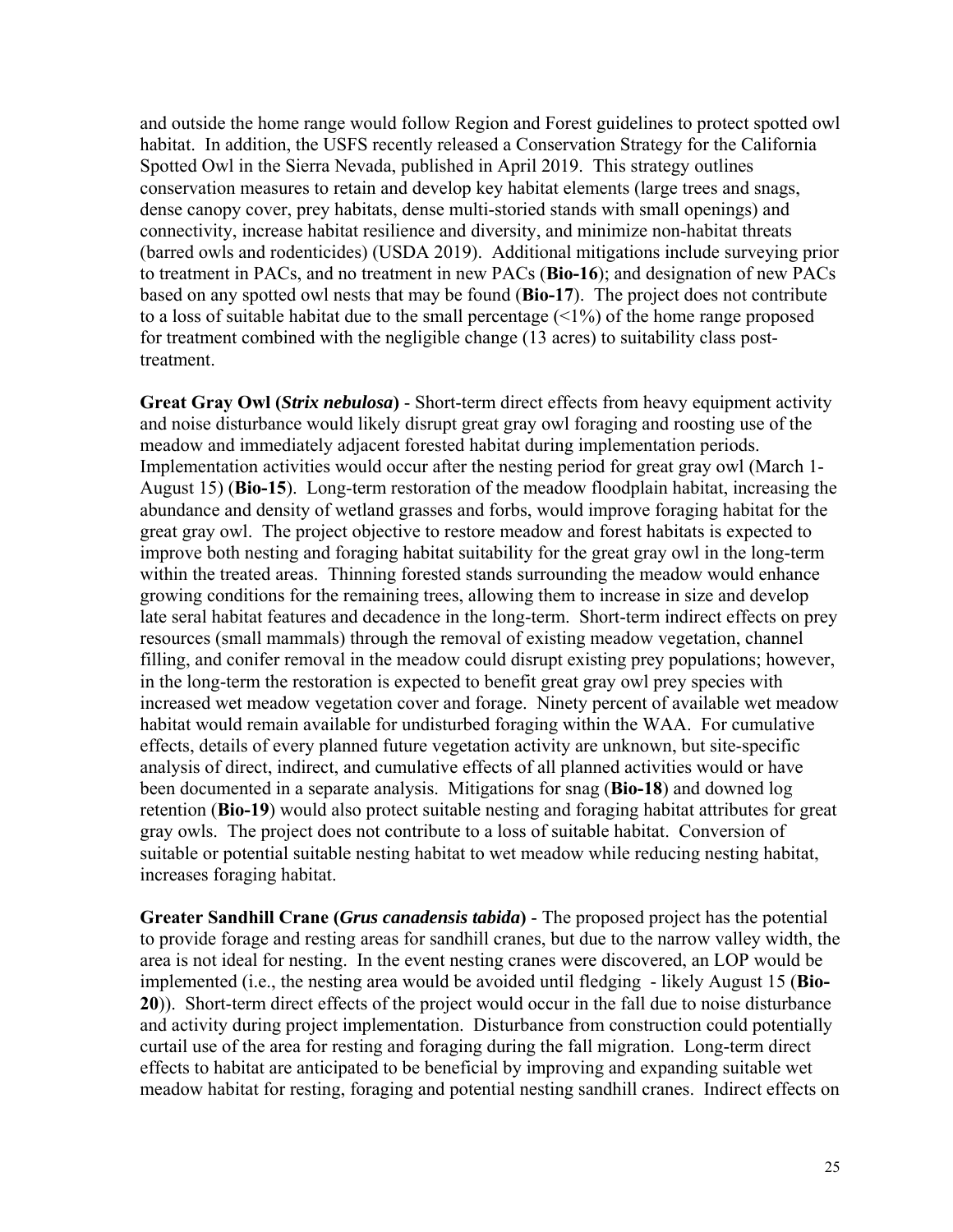sandhill cranes from implementing the project could include short-term impacts on food resources through the removal of existing meadow vegetation and construction of channel structures, which could disrupt the existing invertebrate (insect) populations. Because known crane presence is outside the project area, short-term disturbance is not expected to adversely affect sandhill cranes. Long-term food items in the area are likely to be more abundant under the project than under existing conditions. Without treatment, existing meadow habitat conditions would continue to transition to more xeric species versus mesic and wetland plant species, which may directly and indirectly adversely affect habitat conditions for the greater sandhill crane. For cumulative effects, the only ongoing use in the WAA that may affect cranes or their habitat is road maintenance. Roadside ditch maintenance in meadows contributes to on-going degradation; however, the project seeks to remedy these past and ongoing actions. Four acres of future aspen/meadow/wet area restoration, and 1,839 acres of aspen fencing within the WAA could potentially affect cranes or their habitat. All other future activities would occur in forested habitats and would not affect crane habitat. The project hydrologic restoration activities are expected to improve or create more suitable nesting and foraging habitat for sandhill cranes in the future. As post-restoration habitat conditions improve, it is anticipated the project area would be used primarily for resting and foraging during spring and fall migration, and the downstream area within the WAA would continue to be used for nesting.

**Northern goshawk (***Accipiter gentilis***)** - Habitat alterations as a result of the project would only occur within the proposed vegetative treatment areas. A total of 48 acres of suitable goshawk nesting and foraging habitat would be affected by the proposed treatments, with a total net loss of 14 acres to unsuitable habitat types. In the long-term, the Project would contribute to an increase in the health and growth of the remaining "released" trees, and acceleration towards late seral forests that include higher levels of structural complexity, which is currently lacking in the project area. Conversion of suitable forested habitats to wet meadow, aspen stands, and stands with larger trees but less density (4P, 4S) could be beneficial to goshawks by improving forest stand conditions for foraging through the creation of small openings and retention of large woody debris, which would provide cover and habitat for small mammal prey species. There are seasonal restrictions for activities on National Forest lands located near known nest sites (**Bio-21 & Bio-22**). There are no known nest sites within the project area. Should a nest be found, or other evidence of occupancy, the LOP for goshawks would be implemented in order to avoid disruption of nesting and fledging (**Bio-23**). Late seral habitat features such as large trees, canopy cover, snags, and down logs are retained (**Bio-18 & Bio-19**). Without treatment, the resulting conditions are the same as discussed for the California spotted owl.

**Olive-sided Flycatcher (***Contopus cooperi***)** - Direct effects to olive-sided flycatcher include disturbance to nests or direct mortality from forest treatments, while indirect effects include increased human activity, visual disturbance, and noise from mechanical and hand thinning activities as well as short-term impacts to habitat. Mitigations discussed here and previously will result in less than significant impacts. Meadow treatments will not have any effects on olive-sided flycatcher as they will occur after the nesting period is completed (August 1, which is incorporated into **Bio-15**)). Increased productivity of the wet meadows should increase prey abundance for this species. Direct impacts from forest treatments to nesting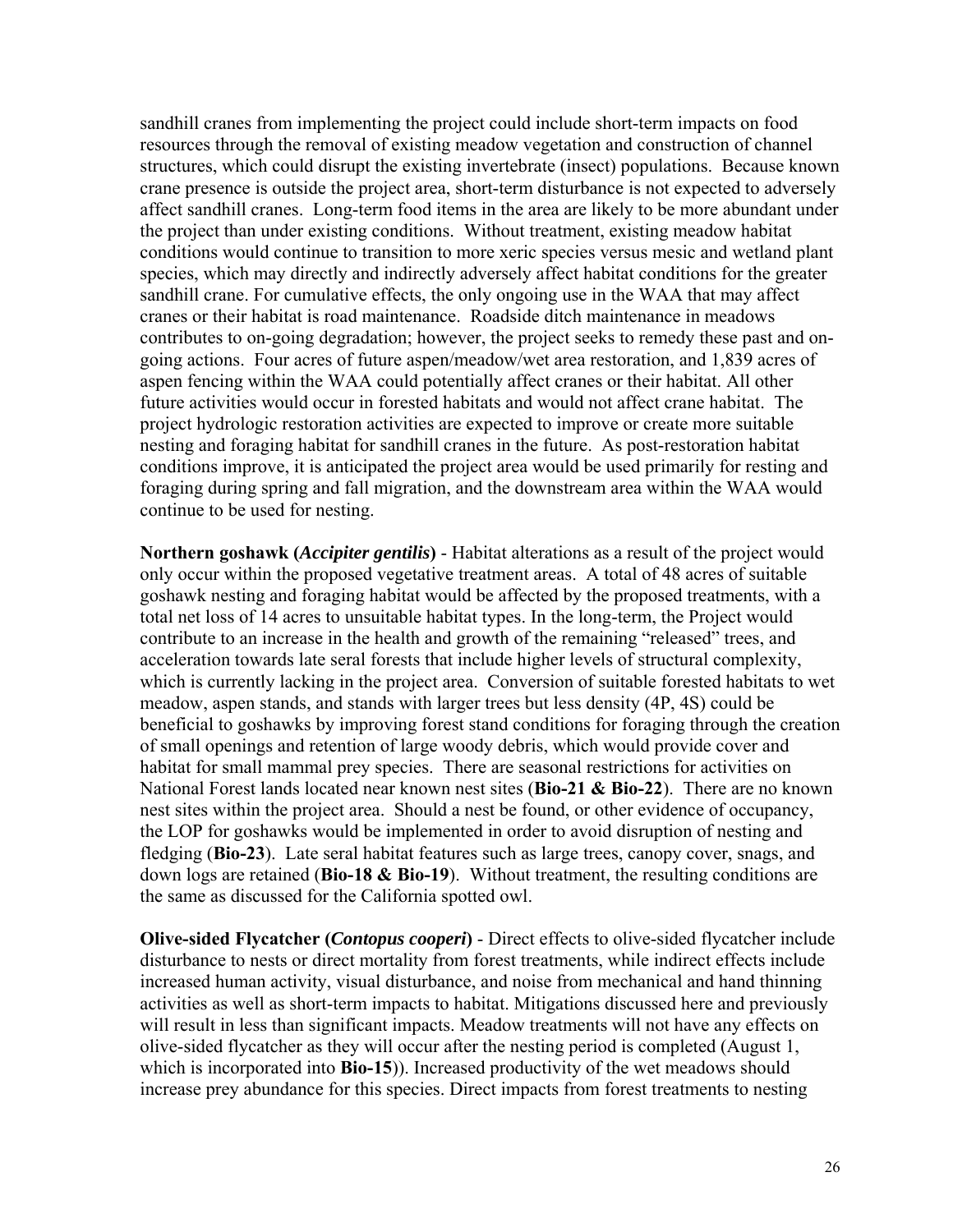olive-sided flycatcher will be mitigated to less than significant levels by retaining snags (which are frequently used as foraging perches) and defect trees (**Bio-18)**, and would be avoided entirely by conducting timber harvest outside of the breeding season (i.e., after August 1<sup>st</sup> (**Bio-24**)). Fuel reduction forest treatments as proposed in this project have been found to result in an increase in olive-sided flycatcher abundance (Burnett et al. 2009). Mechanically thinned areas would employ variable density thinning (VDT), a technique that emulates the effects of mixed severity fire regimes on the landscape in order to improve forest health and resiliency, which would also be expected to benefit this species.

**Willow Flycatcher (***Empidonax trailii brewsteri***)** - Acres of CWHR riparian habitat would insignificantly increase by approximately one acre as the oversized channel is treated with woody debris to reduce size. There would be no changes to montane riparian habitat canopy cover or size class. Treatments are expected to enhance the vigor of riparian vegetation in the long-term, due to restoration of channel/floodplain connectivity, thus improving moisture availability to riparian vegetation. Maintaining surface water on the meadow floodplain during the breeding season is expected to occur in YC02A/B within one year following restoration due to the complete channel fill treatment raising the water table to the meadow floodplain surface. Channel structures in YC01 on the mainstem are expected in the longterm to increase deciduous canopy cover due to the restored hydrology, but may not necessarily support surface water during the breeding season on the meadow floodplain due to channel incisions remaining 4 to 7 feet below the floodplain; however, standing water would likely be sustained within the inset floodplains along this reach. In the other reaches, deciduous canopy cover is expected to remain similar to current conditions, with wet meadow herbaceous vegetation being the dominant vegetation type, as it was assumed to be prior to channel incision and conifer encroachment. Implementation of the project would occur after the breeding season (**Bio-24**). Short-term late season noise disturbance from construction activity may limit foraging use of riparian and meadow habitats in the project area; although, as a migrant and summer resident, this species would likely be migrating south during implementation. Direct effects to habitat would be beneficial in the long-term, increasing the vigor and canopy closure of riparian habitat, and the extent of wet meadow and willow habitat. Due to the late season construction of the proposed Yellow Creek restoration project and the likelihood that flycatchers would be migrating south, indirect effects to insect prey species for the flycatcher are not expected. Post-implementation indirect effects are expected to be beneficial, with increased wetland habitat creating improved habitat conditions for insect prey. For cumulative effects, four acres of known future aspen/meadow/wet area restoration, within the WAA could potentially affect flycatchers or their habitat. All other known future activities would occur in forested habitats and would not affect flycatcher habitat. Cumulatively, riparian habitats in the WAA have been negatively affected, primarily by roads and past grazing (the allotment is currently vacant), with channel incision being the dominant condition, with a concomitant loss of riparian habitat function and value. Current land management thinking that informs reasonably foreseeable future actions now takes riparian values into greater consideration than it did in the past. Thus, the project is expected to contribute to cumulatively enhancing riparian habitat values and benefitting willow flycatcher.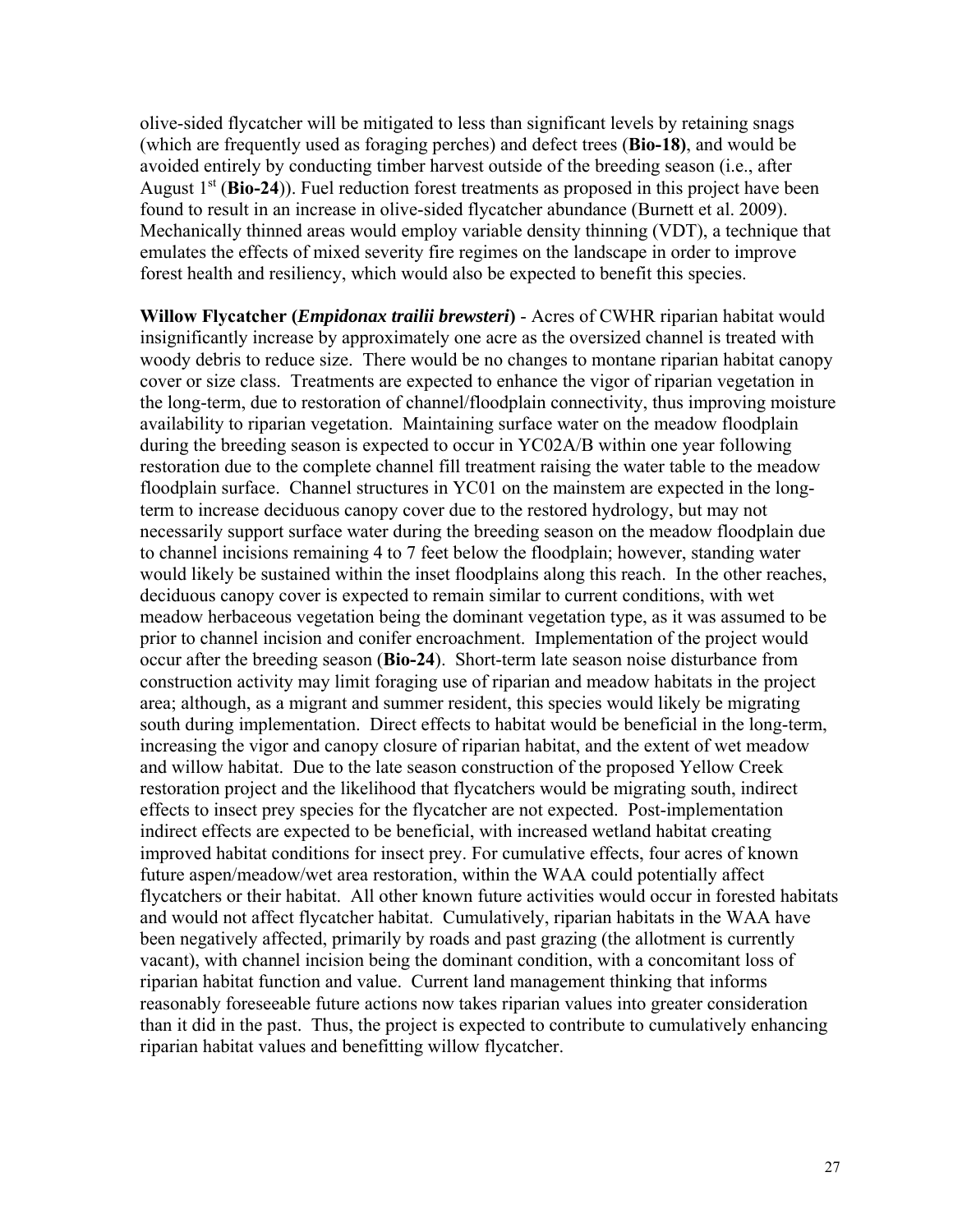**Yellow Warbler (***Dendroica petechial***)** - Because willow flycatcher and yellow warbler share the same habitat requirements, impacts to this species are considered the same as impacts to willow flycatcher. Project activities within their habitat will occur outside of the breeding season for willow flycatcher (after August 15) and yellow warbler (after August 1 (both captured in **Bio-24** LOP after Aug 15). These dates are based on local monitoring data for the Lassen area by Point Blue Conservation Science. Thus, with this mitigation, neither of these species would be directly impacted by the meadow treatments. Restoration work is expected to improve habitat for these two species by rewetting wetlands, increasing frequency of floodplain inundation, and increasing riparian shrub cover. Proposed conifer thinning treatments in the meadow, meadow ecotone, and aspen will occur outside breeding habitat and are unlikely to affect non-breeding or dispersing individuals due to timing of activities. Upland forest treatments could directly impact breeding yellow warbler and willow flycatcher through direct disturbance if these activities occurred within 50 meters of nesting sites, and could be avoided entirely by conducting timber harvest outside of the breeding season (**Bio-24**).

#### *Mammals*

**Gray Wolf (***Canis lupus***)**- To date, wolves have not been detected in or around the project area. The most recent project-specific carnivore surveys (wolverine, red fox, gray wolf, fisher, and marten) were conducted in the vicinity of the project area (and partially overlapping) in 2016 and 2017. Surveys were carried out by the Almanor Ranger District using GTR 157 (Zielinski et al 1995b). No wolves were detected. Per the CDFW October 2020 Quarterly Wolf News (California's Known Wolves Past & Present), there is currently one known wolf pack, the Lassen Pack, which occupies a territory in western Lassen and Plumas counties. The pack has produced pups every year since 2017. In summer 2020, the pack count was a minimum of three adults, three yearlings, and nine pups. The March 2021 CDFW website map of approximate area of gray wolf activity shows that resident territories are located approximately 13 miles east of the project area. Since 2017, dispersing wolves have periodically been detected in Modoc, Lassen, Plumas and Siskiyou counties. The CDFW website states, "Dispersing wolves are not settled within a territory, and as such, their movements are unpredictable. They often cover great distances within a 24-hour period." Although Humbug Valley, including the project area, may be a desirable habitat for wolves, the human presence in the valley may exclude it from use as a rendezvous site or suitable den site. Several popular dispersed camping sites exist along the mainstem of Yellow Creek in the project area, and a main thoroughfare (maintenance level 3 road; FS 27N04) bisects the project area. In addition, two summer homes, a county road, and a campground are 1-2.5 miles south of the project.

To ensure wolves have not moved into the area, one month prior to commencement of construction activities CDFW would be notified to query the presence of wolf activity near the project area. If an active den or rendezvous site is located within one mile of the project area, the following conservation measures would be implemented (**Bio-25**):

a. A limited operating period (LOP) from March 1 through August 15 restricting all noise or smoke generating activities. Further discussions and coordination with CDFW may result in modified distances or more flexible dates for this specific conservation measure. In addition, if the den or rendezvous sites are clearly separated from project-generated disturbances by topographic features or terrain, seasonal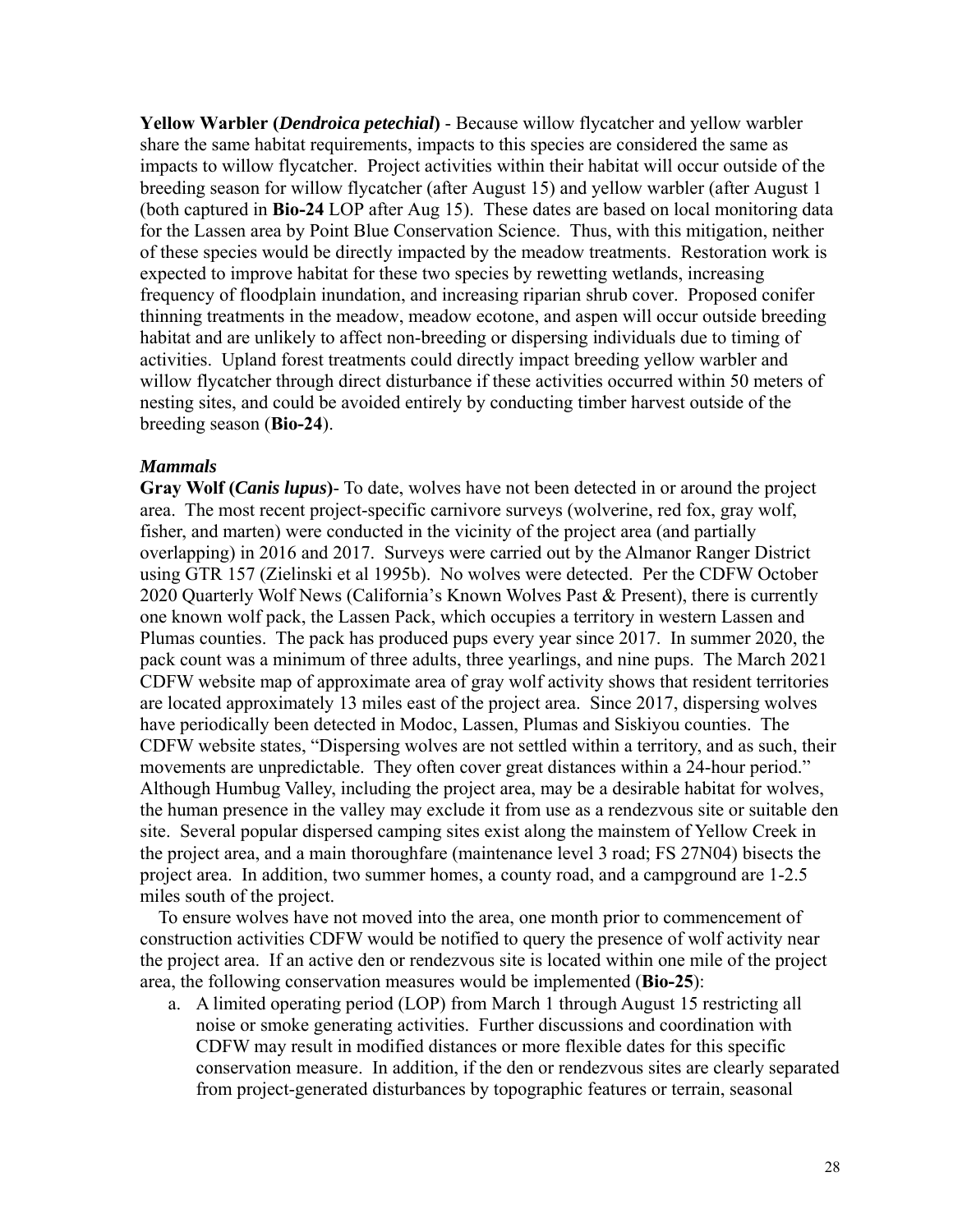restrictions may be adjusted or eliminated, as approved by CDFW. These conservation measures would avoid or minimize disturbance at active den or rendezvous sites that could disrupt reproductive success or result in adverse effects. Dens that are known to be used in three consecutive years, but not used in the current year may require a LOP if CDFW determines it is necessary.

b. Early rendezvous sites are typically close to dens: implementing a LOP within 1 mile of den sites will generally mitigate effects to early rendezvous sites when pups are still vulnerable. Again, coordination with CDFW prior to implementation would be done to ensure protection of all known and/or newly discovered den and rendezvous sites.

If an active den is discovered during implementation of the project, an LOP shall be implemented and coordination with CDFW shall be pursued.

**Pacific Marten (***Martes caurina***) and Pacific Fisher (***Pekania pennanti***)** - Direct impacts to fisher are unlikely because they are mobile and wide-ranging, and could easily avoid human activity. Indirect impacts to fisher include disturbance during project activities and short- and long-term changes to habitat in treatment areas. For the same reason they can avoid direct impacts, fisher could avoid disturbance. It is unknown how long the disturbance must occur to adversely affect individuals, but given their wide-ranging nature, it is unlikely they stay in one place for long. The proposed treatments are outside the typical elevational range of marten and marten were not detected within the WAA; therefore, direct impacts to marten are not expected. However, specific mitigations to avoid impacts to these species include a LOP, after July 31, and a 100-acre avoidance around den sites for marten (**Bio-26**); and a LOP after June 30, and a 700-acre avoidance around den sites for fisher (**Bio-27**), including avoidance of rest sites for both species. Indirect impacts to marten would be the same as they are for fisher. Project area canopy cover would be reduced from 55% to 45% on 84 acres of foraging habitat, with no change to size class. Treatments on 23 acres of suitable foraging habitat would not change CWHR averages for either canopy cover or size class, and 13 acres would be converted to unsuitable habitat (7 acres meadow (Unit 301) and 6 acres aspen enhancement (Units 308 and 311). Overall, these thinning treatments will result in a slight (10%) reduction in canopy cover to 84 acres of low-quality foraging habitat in the short-term, and conversion of 13 acres to unsuitable habitat in the long-term. Eleven acres of suitable denning habitat would undergo removal of individual trees (3-29" DBH) for use in channel structures in YC05. The treatment would not result in a reduction of canopy cover or change in denning habitat. Coarse woody debris (i.e., large logs), which is a component of structural complexity would be reduced through mechanical piling (84 acres) in fisher foraging habitat (size class 4M). After thinning treatments are implemented, jackpots (i.e., fuel concentrations) would be piled and burned, or chipped and hauled, to reduce fuel loading. The main fire concern and fuel loading is focused on small logs (3-9" DBH). All snags and large logs would be retained. Removal of any snags or trees >30" DBH for safety and operability would be left on site as down wood (**Bio-19**). In addition to existing snag retention, defect trees (forked, dead, or broken tops) would be retained if wildlife use is evident in the form of existing cavities and nest structures (**Bio-18**). The treatments in suitable fisher habitat encompass <1% and 3% of male and female home ranges, respectively (home range = 15,382 acres for males and 4,200 acres for females). Marten home ranges are smaller, ranging from 297 acres (summer) to 445 acres (winter) for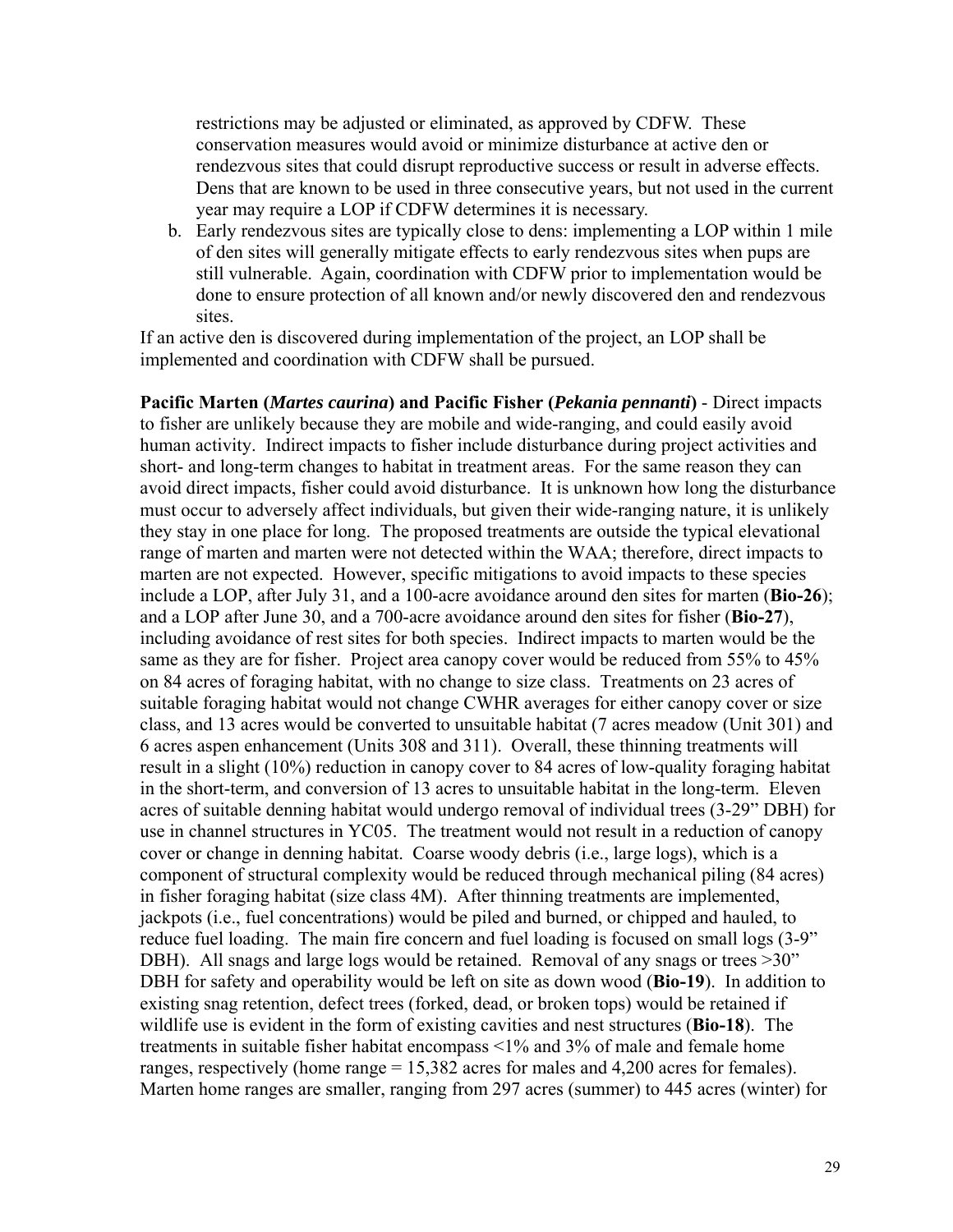activities are below the preferred elevational range of marten. females, and 840 acres (summer) to 2,842 acres (winter) for males. Treatments in suitable fisher and marten habitat would encompass a greater percentage of marten home ranges  $(-29\%$  to 5% for female and male winter ranges, respectively); however, the proposed

 Effects to Connectivity: The entire project area is predicted by the fisher USFWS model (USDI FWS 2016) to be "intermediate" (neither selected for or against). "Selected for" habitat south of the WAA burned in the Chips fire and the vegetation data used to create the USFWS model was measured before the fire occurred (USFWS 2016). The proposed 131 acres of treatment in fisher habitat occurs in "neither selected for or against" modeled habitat. The 10% canopy cover reduction that would occur on 84 acres would slightly reduce the quality of this modeled intermediate selection in the short-term. Reduction in canopy cover and other changes in overstory and understory structure from mechanical thinning may lead to fisher and marten avoiding treated areas and changing movement patterns in the shortterm, as well. There are several goshawk and CA spotted owl PACs in the predicted no selection area. These areas that are intended to protect late seral habitat would continue to allow unimpeded fisher movements. Overall, the thinning treatments that would occur in unsuitable fisher conifer habitat and suitable conifer habitat in the Yellow Creek Project area would increase connectivity over the long-term as these stands age at an accelerated rate. For cumulative effects within the project area, effects are expected to be short-term within the treatment units in suitable fisher and marten habitat and positive long-term effects are expected for all proposed treatment units. In addition, the proposed treatments that are in fisher and marten habitat: 1) occur in low suitability habitat (84 acres); 2) occur in a small area of fisher habitat relative to an average home range  $($  < 1% to 3%); and 3) all of the treatments, regardless of their occurrence in suitable or unsuitable carnivore habitat, would accelerate the treated areas towards becoming suitable fisher and marten habitat, and benefit both species in the long-term, enhancing overall habitat quality in the broader WAA. There are 4,733 acres of various known future forest health treatments within fisher habitat in the WAA, with an additional 5,779 acres of fuel treatments. It is assumed all future treatments within and outside fisher and marten habitat would follow federal and state management guidelines to maintain late seral stage habitat features (large snags, large down logs, dense canopy cover, multi-storied stands) minimizing negative impacts to habitat for both species. There are four acres of known future aspen/meadow/wet area restoration in fisher habitat on private lands within the WAA that should add to fisher habitat in the long-term invigorating growth; thus, impacts should be short-lived with favorable long-term results to vegetation and stream health, which would increase cover along streams that could be used by fisher or marten as travel and foraging corridors. The removal of conifers would promote deciduous sprouting, leading to new younger trees with better growth, increase regeneration, and maintain or improve the current conditions, resulting in potentially improving habitat diversity, and thus prey diversity in the WAA.

**Sierra Nevada mountain beaver (***Aplodontia rufa californica) -* Sierra Nevada mountain beaver habitat consists of dense growth of small deciduous trees and shrubs in riparian areas along with wet soil, an abundance of forbs, an abundant supply of water, and a dense understory for food and cover. There have been no formal surveys for mountain beaver in the project area and no recent beaver sign have been detected during countless hours of project planning activities within potential beaver habitat, including active searching for beaver sign.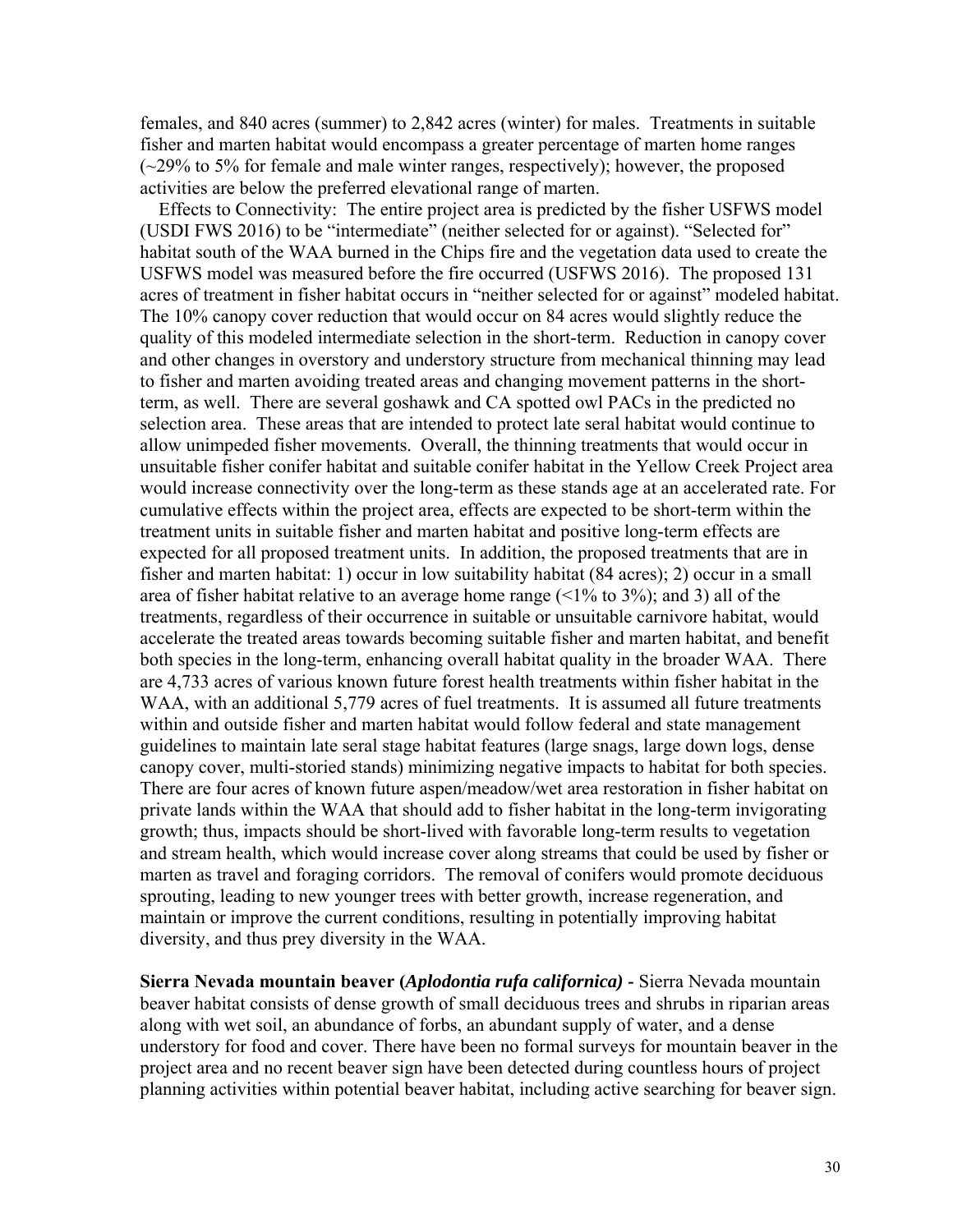notified to develop protection measures (**Bio-28).** There are relict beaver dams on the now-terraced floodplain. Suitable habitat is present within the project area. Beaver sign will continue to be included in pre-project surveys. If beaver are detected at any time, work would cease in the immediate area (100 feet buffer) of the sighting, and Forest Service and California Dept of Fish and Wildlife biologists would be

### the long-term development of suitable roost structures and hibernacula in the form of late **Bats: Pallid (***Antrozous pallidus***) Townsend's Big-eared (***Corynorhinus townsendii***), Fringed Myotis (***Myotis thysanodes***), and Western red bat (***Lasiurus blossevillii***)** - Suitable habitat exists within the WAA for all evaluated bat species. Direct effects from the project would include: disturbance or destruction of active roost sites, short-term disruption of foraging habitat, and disruption and/or potential loss of commuting corridors and roosting habitat. Destruction of active roosts could occur from felling or removal of trees with hollows or loose bark, especially snags. Chain saw activity or the use of heavy equipment causing ground vibrations may cause noise and tremor disturbance significant enough to cause temporary or permanent roost abandonment resulting in lowered reproductive success. These effects would be most severe during the breeding season (May 20 to August 15) when the potential exists for disturbance to active breeding females and maternity colonies. If any of these sensitive bat species breed in the area, project activities during the breeding season could affect individual bats, including direct mortality. California spotted owl and northern goshawk limited operating periods would reduce this risk in those areas, as well as the batspecific mitigation to survey tree removal sites for roosting bats prior to any activity. If bats are found, steps would be taken to mitigate disturbance effects and protect identified roosting sites (**Bio-29**). Although snag retention is required, incidental removal of snags for safety and operability reasons could result in direct mortality of bat species that may be roosting within a snag. Snag retention requirements are expected to mitigate project impacts to bats. The implementation of land management direction, habitat prescriptions, and previously mentioned mitigations for California spotted owl, northern goshawk, and forest carnivores, including the retention of large trees, snags and large woody debris would protect and/or provide many of the habitat attributes necessary to support these bat species. Additionally, retention of hardwoods (**Bio-14**), and the overall project objective of restoring aquatic/riparian ecosystem processes, would support bat habitat. Thinning within plantations and overstocked forested stands may improve habitat for bats in the long-term. Thinning the forest would allow for maximum growth and increased vigor of remaining trees, leading to seral trees and snags. There would be no habitat disruption of, or modification to, rock outcrops, caves or bridges. No man-made structures that could provide habitat for bats are planned for removal or modification.

 Implementation of the project is expected to result in a short-term reduction or disturbance in prey abundance for the Townsend's and Western red bat, who predominately forage within and along the edges of meadow and riparian corridor habitats. The project would result in the removal of some existing meadow and riparian vegetation during channel restoration activities, which could disrupt the existing insect populations that are the prey base for these bat species. Because bats are volant, they have unusually large home ranges for their size and are able to utilize multiple habitat settings for different purposes. Foraging bats will utilize habitat edge areas, both vertical and horizontal. These areas (forest/meadow edges) are used as travel or commuter ways between other habitat types that may be utilized. Over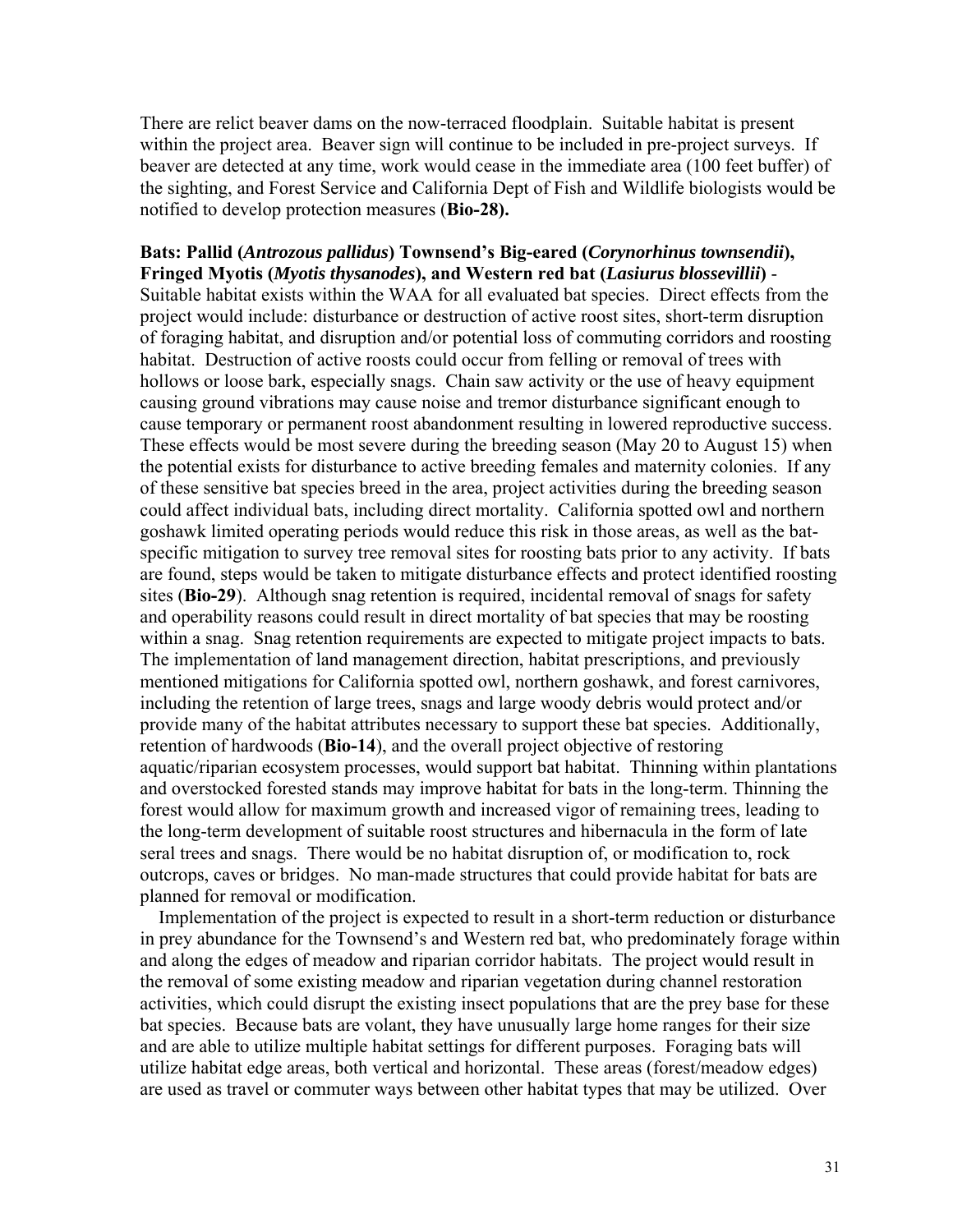the long-term, once restored channel reaches develop flora and fauna, they may provide additional foraging habitat that benefit the Townsend's big-eared bat and Western red bat. For cumulative effects, all of the listed bat species are known to occur within or near the Yellow Creek WAA, but outside the project area. Details of every planned future vegetation activity are not known, but site-specific analysis of direct, indirect, and cumulative effects of all planned activities would be documented in a separate analysis as they arise. Cumulative effects on bats could occur with the incremental loss of the quantity and/or quality of roosting habitat for these species. This project may contribute to incidental loss of snags with other planned and future timber harvest treatments occurring in the area. Collectively, planned and future forest health and fuel reduction project activities may reduce snag densities in thinned or mechanically treated areas, reducing the availability of suitable roost structures. It is assumed all future treatments would follow Forest Service management guidelines to maintain large trees and snags, thus minimizing negative effects to bat roosting habitat.

**Migratory Birds:** Migratory birds may nest in trees and other vegetation located within or in the immediate vicinity surrounding the project area. All raptors and migratory birds, including common species and their nests, are protected from "take" under the California Fish and Game Code, Section 3503, and 3503.5, and federal Migratory Bird Treaty Act. Large trees within the project area provide potential nesting habitat for migratory birds. LOPs as stated above for other riparian and forest species would also protect migratory birds (**Bio-15 & Bio-24**).

**4a) (continued) Botany** – A CNNDB search listed two state endangered plant species that occur in Plumas County: slender Orcutt grass (*Orcuttia tennuis*) and Geyser's panicum (*Panicum acuminatum* var. *thermale*)*.* Because no known occurrences or potential habitat occurs within the project area for either species, no analysis is required, and they will not be discussed further. The following table lists other species with known or potential habitat in the project area, with a California Rare Plant Ranking (CRPR) of 1B (eligible for state listing) or 2B (rare, threatened in Calif, but more common elsewhere), which warrant further analysis. Two of those species are also Forest Service Sensitive species (FSS). A discussion of each species follows the table.

| <b>Species</b>                                   | <b>CRPR</b><br><b>Status</b> | <b>FSS</b><br><b>Status</b> | <b>Analysis</b>                                                            |
|--------------------------------------------------|------------------------------|-----------------------------|----------------------------------------------------------------------------|
| Betula glandulosa (bog birch)                    | 2B.2                         |                             | Species present in project area. Effects<br>analysis required.             |
| Carex davyi (Davy's sedge)                       | 1B.3                         |                             | Potential habitat present in project area.<br>Effects analysis required.   |
| <i>Carex lasiocarpa</i> (wooly-fruited sedge)    | 2B.3                         |                             | Potential habitat present in project area.<br>Effects analysis required.   |
| Drosera anglica (English sundew)                 | 2B.3                         |                             | Species present in project area. Effects<br>analysis required.             |
| Meesia uliginosa (broad-nerved hump moss)        | 2B.2                         | <b>FSS</b>                  | Present in project area. Effects analysis in<br>Yellow Creek Botany BE/BA. |
| Rhynchospora alba (white-beaked rush)            | 2B.1                         |                             | Potential habitat present in project area.<br>Effects analysis required.   |
| Scutellaria galericulata (northwestern moonwort) | 2B.2                         |                             | Potential habitat present in project area.<br>Effects analysis required.   |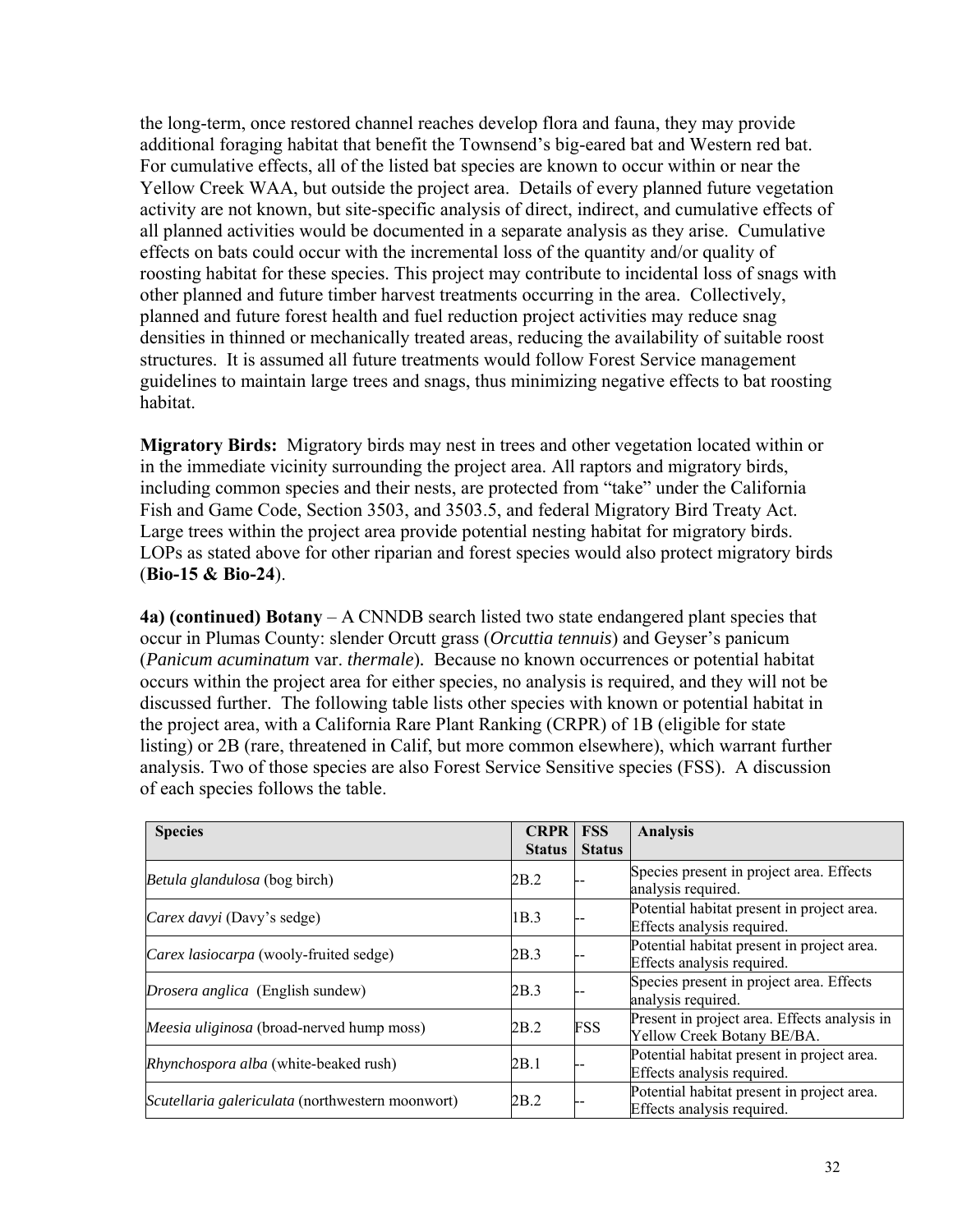| <b>Species</b>                                      | <b>CRPR FSS</b> |               | <b>Analysis</b>                                                                      |
|-----------------------------------------------------|-----------------|---------------|--------------------------------------------------------------------------------------|
|                                                     | <b>Status</b>   | <b>Status</b> |                                                                                      |
| Silene occidentalis ssp. longistipitata             | 1B.2            | <b>FSS</b>    | Potential habitat in project area. Effects<br>analysis in Yellow Creek Botany BE/BA. |
| Stellaria longifolia (long-leaved starwort)         | 2B.2            |               | Potential habitat present in project area.<br>Effects analysis required.             |
| Utricularia intermedia (flat-leaved bladderwort)    | 2B.2            |               | Potential habitat present in project area.<br>Effects analysis required.             |
| Utricularia ochroleuca (cream-flowered bladderwort) | 2B.2            |               | Potential habitat present in project area.<br>Effects analysis required.             |

 \*.1 =over 80% of occurrences threatened with high immediacy; .2 =20-80% threatened with moderate immediacy; .3= not very threatened with low immediacy.

*Meesia uliginosa* - Direct effects to *Meesia uliginosa* would involve physical damage to plants or their habitat. Meadow hand thinning treatments and underburning would have the potential to directly affect plants, resulting in mortality, damage to tissue, or reduced spore production through physically breaking, crushing, burning, scorching, or uprooting plants. Mitigation measures **Bio-1-5** (regarding vegetation treatments and access) are specific to fen habitats, and would protect this species. Additionally, no sod removal is allowed within fens (**Bio-30**). These protection measures would significantly reduce the potential for direct effects to this species.

Indirect effects to *Meesia uliginosa* would include changes to the hydrology of fen habitats, as well as hand thinning of lodgepole within fen habitats. While channel incision does not occur in areas directly adjacent to known occurrences of this species, a headcut is just 25 feet from potential habitat in the YC02B meadow. The project would use channel fill to prevent this headcut from continuing its progression toward the fen. This action would preserve fen hydrology by reducing the risk of dewatering should the headcut attain the fen, and would constitute a beneficial indirect effect to *Meesia uliginosa*. This potential habitat would also benefit from hand thinning of small lodgepole pine trees that have encroached into the fen. There are several cohorts of lodgepole pine seedlings and saplings that extend into the fen, many appearing to have established during drought years between 2012-2015. Hand-thinning would set back this encroachment, and prevent lodgepole from shading out fen species or drawing down water levels in fen stands.

The closest invasive plant occurrence to *Meesia uliginosa* is a patch of oxeye daisy approximately 200 ft. from the MEUL70-014B occurrence. The Invasive Plant Risk Assessment for the project (Yellow Creek Project Record available at the Lassen Natl Forest [coye.burnett@usda.gov\)](mailto:coye.burnett@usda.gov) determined that the project has a moderate to high risk of increasing the establishment and spread of invasive plants (primarily due to the abundance of Canada thistle in the project area). However, no indirect effects to *Meesia uliginosa* from invasive plants are anticipated because of mitigations such as: ensuring that all equipment is weedfree prior to entering the Forest (**Bio-31**), flagging and avoiding known and newly discovered infestations (**Bio-32**), multiple-year post-project monitoring and removal of weeds (**Bio-33**), herbicide treatment of Canada thistle in large infestations near hydrologic treatments prior to disturbance (**Bio-34**), prescribed burning and mechanical treatment would not occur in Canada thistle and cheat grass infestations (**Bio-35**), required Forest Botanist approval of commercial weed-free native seed mixes (**Bio 36**), and requiring that all mulch be obtained on-site (no commercial mulch import) (**Bio-37**). Additionally, fen habitat is generally resilient to invasion by these species due to perennially inundated conditions.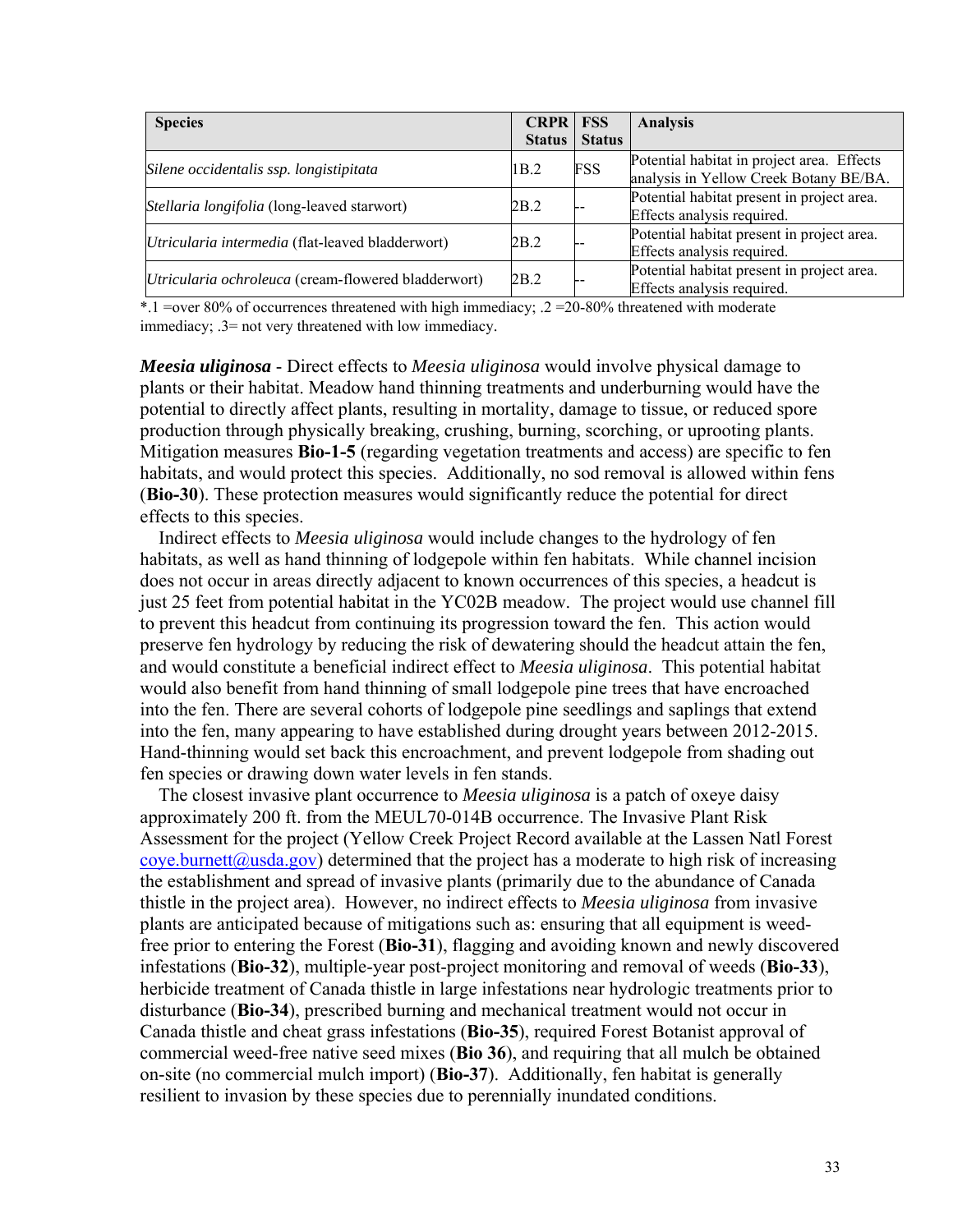*Silene occidentalis* **ssp.** *longistipitata* - Potential habitat also exists within the project area for *Silene occidentalis* ssp. *longistipitata* in upland coniferous forests. Impacts to any occurrences missed by surveys and potential habitat could occur in areas where mechanical equipment is used to implement thinning treatments or mechanical piling, or where pile burning or underburning activities occur. These activities could cause physical damage to plant tissues, although these effects are anticipated to be short-term in nature, scattered across the project area, and not expected to affect the viability of this species. Additionally, if new occurrences are found before or during ground disturbing activities, they would be protected by flag-and-avoid methods (**Bio-38**).

Indirect effects to *Silene occidentalis* ssp. *longistipitata* would include the effects of mechanical thinning and underburning actions that would decrease canopy cover and create areas of bare mineral soil. Thinning activities are anticipated to improve habitat for this species through several mechanisms. Firstly, the creation of openings is expected to increase the amount of light that reaches the forest floor within occurrences. The largest and healthiest occurrences of this species across its range are found within openings or under partial shade, while the occurrences that number just a handful of plants are found under denser forest canopy. Additionally, ground-disturbing treatments may expose patches of bare mineral soil, which have been associated with large numbers of *Silene occidentalis* ssp. *longistipitata* seedlings in areas disturbed by timber harvesting activities

 Under-burning may provide an additional beneficial effect to *Silene occidentalis* ssp. *longistipitata* habitat by increasing bare mineral soil and promoting seedling recruitment. While no studies specific to *Silene occidentalis* ssp. *longistipitata* have occurred, fire has been observed to increase seedling recruitment and population numbers in other perennial species of *Silene*, and it is thought that the lack of fire may be limiting seedling recruitment at known sites of *Silene occidentalis* ssp. *longistipitata*. Prescribed fire is a recommended strategy for enhancing populations of this species, particularly in stands within the Yellow Creek Project that are outside of their natural range of variability with respect to fire.

 In summary, *Silene occidentalis* ssp. *longistipitata* has been documented as tolerant of ground disturbance from mechanical equipment, and the effects of thinning and underburning in potential habitat for this species would be beneficial.

 Ongoing actions have similar cumulative effects to both *Meesia uliginosa* and *Silene occidentalis* ssp. *longistipitata*. In addition, future projects would incorporate similar design features to avoid direct effects to sensitive plant species unless the project is intended to restore or enhance the species or its habitat, or potential impacts are believed minor. Ongoing actions, such as trail and road maintenance, special uses activities, Christmas tree cutting, public recreation, and recreation maintenance may contribute only incidental effects on these species, if any. As with ongoing actions, future actions on LNF lands would be surveyed to similar standards to ensure that any impacts to sensitive plant species are either beneficial or mitigated so that the long-term viability of the sensitive species on the forest is maintained. Ongoing and future actions on adjacent private lands may also add cumulatively to those affects from implementation the project, but since survey requirements and mitigations are not known on these lands, the type and extent of impacts to these species or their potential habitat cannot be quantified.

 In summary, with mitigations, the project would avoid or minimize impacts to known occurrences of *Meesia uliginosa*, and would confer beneficial indirect effects to potential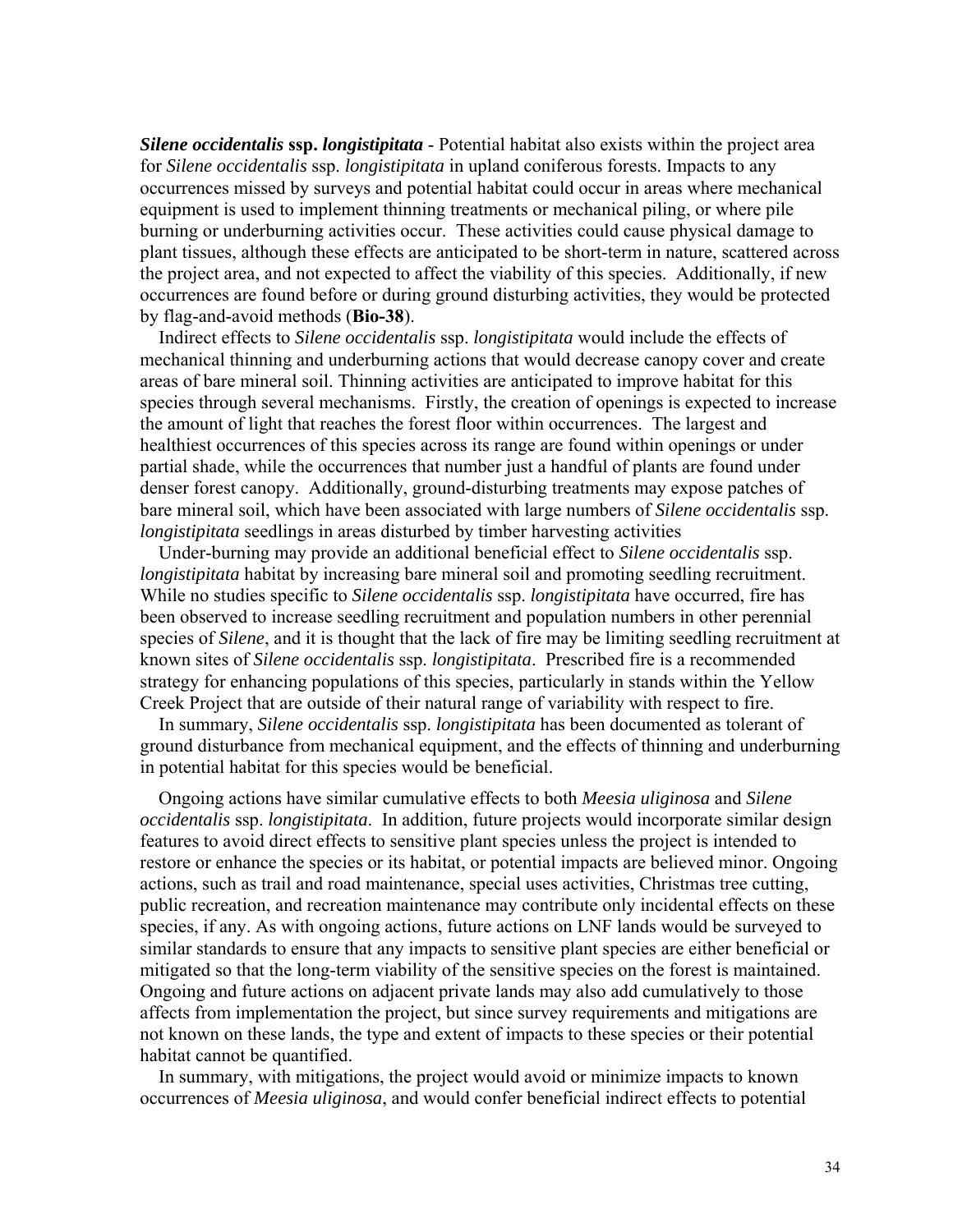habitat for this species. No occurrences of *Silene occidentalis* ssp. *longistipitata* are known in the project area, but thinning and prescribed burning activities would have beneficial effects to potential habitat for this species. Although project effects would add cumulatively to the effects of past, ongoing and future actions on this species, these effects would not lead to a loss of viability for this species within the project area or across the LNF for at least the next 20 years.

*Betula glandulosa* **and** *Drosera anglica* - There are two occurrences of *Betula glandulosa*  within the project area, one occurs within the fens in YC02B, and one is in YC01 at the edge of wet meadow habitat along Yellow Creek. There is one occurrence of *Drosera anglica*  within the project area in the fens in YC02B. Mitigations previously discussed to protect fens (**Bio-1-5 & Bio-30**), and rare plants (**Bio-38**) will also protect these species.

 Potential habitat for *Carex lasiocarpa*, *Rhynchospora alba*, *Utricularia intermedia*, and *Utricularia ochroleuca* occurs within fens in and near the project area; potential habitat for *Scutellaria galericulata* and *Stellaria longifolia* occurs in wet meadows; and potential habitat for *Carex davyi* occurs at meadow edges or in open lodgepole stands. All potential habitat has been well-surveyed, and no occurrences of these species have been found.

 Direct effects to all of these species involve physical damage to plants or their habitat. Thinning treatments and underburning would have the potential to directly affect species associated with fens or meadows, resulting in mortality, damage to tissue, or reduced spore production through physically breaking, crushing, burning, scorching, or uprooting plants. In additional, channel work has the potential to create ground-disturbance in and around rare plant occurrences. However, the potential for direct effects is curtailed by mitigations that exclude mechanical equipment from within 25 ft. of fens (**Bio-1**), exclude piles from within 25 ft. of meadows and riparian features (**Bio-2**), exclude sod removal from fens (**Bio-30**), exclude ignition of prescribed fire within 300 ft. of fens (**Bio-4**), and exclude mechanical equipment from sensitive plant occurrences (**Bio-38**). These protection measures would also reduce the risk for direct effects to undetected individuals with potential habitat within the project area associated with fen habitats (*Carex lasiocarpa*, *Rhynchospora alba*, *Utricularia intermedia*, and *Utricularia ochroleuca*). For species associated with meadow habitats (*Scutellaria galericulata* and *Stellaria longifolia*), piles would be excluded within 25 ft. of potential habitat (**Bio-39**), although there would be some risk to undetected individuals associated with project activities. Impacts to occurrences of *Carex davyi* missed by surveys in lodgepole ecotone habitat could occur in upland or ecotonal areas where vegetation treatments occur, or where ground-disturbing activities occur along with hydrologic restoration activities. These activities could cause physical damage to plant tissues, although these effects are anticipated to be short-term in nature, scattered across the project area, and not expected to affect the viability of these species. Additionally, if new occurrences of any of these species are found before or during ground disturbing activities, they would be protected by flag-and-avoid methods or evaluated for treatments similar to those described for known occurrences (**Bio-38**).

 Indirect effects are separated from an action in either time or space. These effects, which can be beneficial or detrimental to rare species, may include changes in environmental conditions within occupied or potential habitat, or changes in invasive plant distribution and abundances as a result of project activities. Indirect effects to *Betula glandulosa*, *Drosera anglica, Carex lasiocarpa*, *Rhynchospora alba*, *Utricularia intermedia*, and *Utricularia*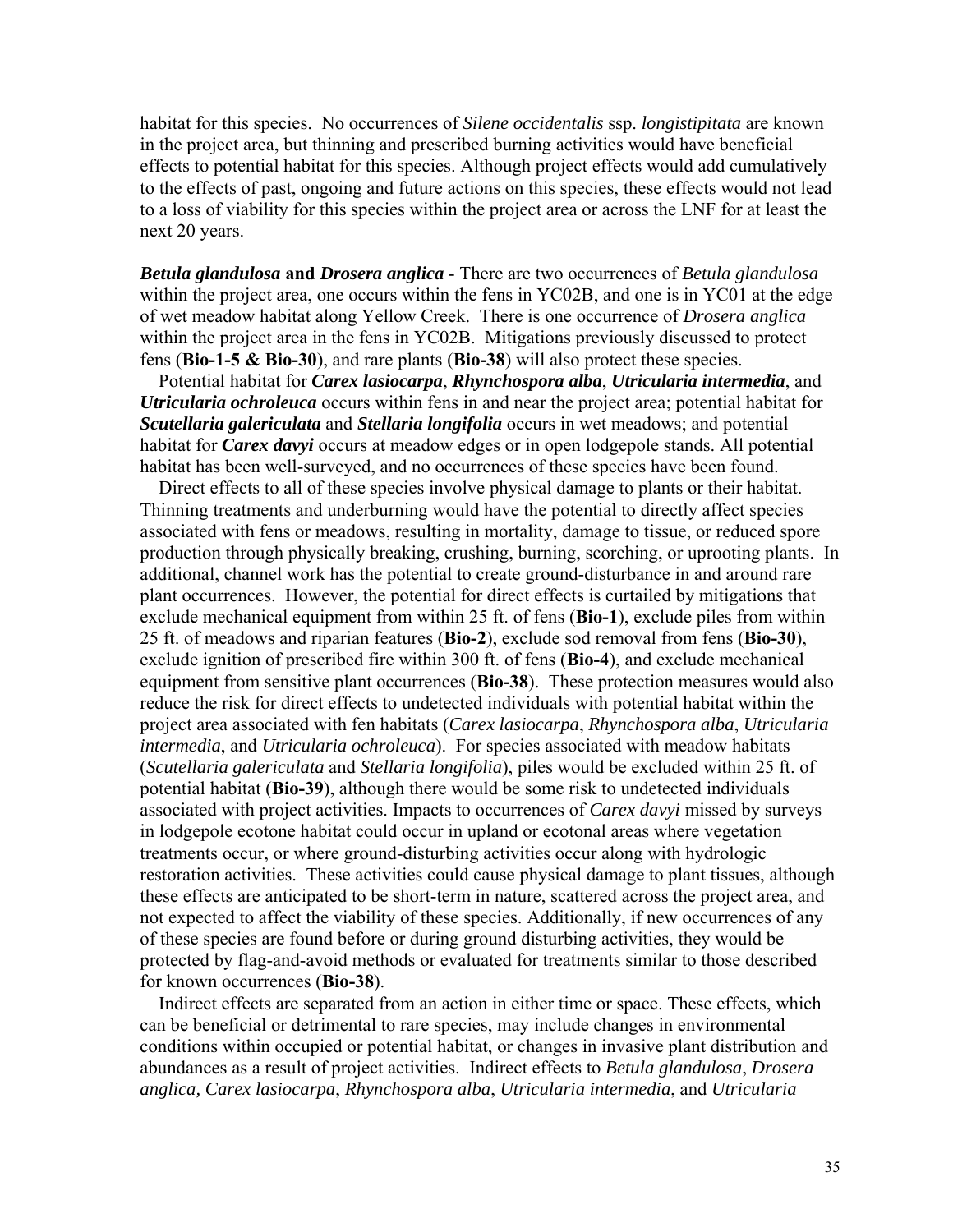*ochroleuca* are the same as those discussed above for *Meesia uliginosa*, which also occupies fens. Indirect effects of hydrologic restoration treatments would be beneficial to meadow and riparian associates (*Scutellaria galericulata* and *Stellaria longifolia*) as well. Proposed activities would reconnect the floodplain, increasing the duration of meadow wetness. This has the potential to increase suitable habitat for these species, which are associated with consistently wet meadow conditions and riparian corridors connected with their floodplains. Effects of, and mitigations for, invasive plants for these species is the same as discussed above for *Meesia uliginosa* (**Bio-31-37**).

 For botanical resources, the cumulative effects analysis is bounded by the project area boundary. Current inventories of List 1B and List 2B species capture the aggregate impact of past human actions and natural events that have led to the current inventory of these species within the project area. Past human actions and natural events are therefore implicit within existing conditions. Cumulative effects would result when the direct and/or indirect effects of the proposed project on a given species adds incrementally to the effects of past, present, and reasonably foreseeable future actions. Ongoing actions, such as trail and road maintenance, special uses activities, Christmas tree cutting, public recreation, and recreation maintenance may be contributing only incidental effects on List 1B and 2B species, if any (Attachment 2, p.74). As with ongoing actions, future actions on NFS lands would be surveyed to similar standards to ensure that any impacts to 1B or 2B plant species are either beneficial or mitigated so that the long-term viability of sensitive species on the forest is maintained. Ongoing and future actions on adjacent private lands may also add cumulatively to those affects from project implementation, but since survey requirements and mitigations are not known on these lands, the type and extent of impacts to these species or their potential habitat cannot be quantified.

**4b)** The project seeks to improve riparian habitat by restoring natural channel processes along Yellow Creek (YC01&5), and restoring meadow hydrology in tributary meadows (YC02A, YC02B, YC03), and protecting a shrub wetland from an incipient headcut at a road crossing (YC04). The objective of these actions is to have a long-term beneficial effect on riparian habitat and associated natural communities regulated by the CDFW or USFWS. Numerous mitigations are incorporated into the project to minimize adverse effects. These mitigations have been discussed above, and are listed at the end of this section. Additionally, hydrologic and riparian area mitigations are presented in Section X under the discussion for Hydrology. Therefore, impacts will be **less than significant with mitigation**. **4c)** The project area was sampled for federal- and state-protected wetlands, and a wetland delineation report with quantification of benefits and impacts to wetlands was completed (Mink 2021). Project activities include filling ditches that now convey water (channel fill treatment in YC02), however, there will be an overall 12-acre increase in all wetland habitat types (through rehabilitation of degraded hydrology), and an enhancement of existing wetlands. The project would also affect the mainstem of Yellow Creek by installing debris jams, which are expected to improve aquatic and riparian habitat quality and complexity. The project objective is to improve wetlands. Mitigations discussed in Section X (Hydrology)(**Hyd-1-5**), and mitigations presented above for plants in wet meadow (**Bio-30, 38 & 39**) and will minimize adverse effects on protected wetlands of any status; therefore, effects will be **less than significant with mitigation**.

**4d)** Vegetative treatments and meadow treatments would not impeded terrestrial wildlife movement. Structures in channels will have an effect on aquatic movement, however, the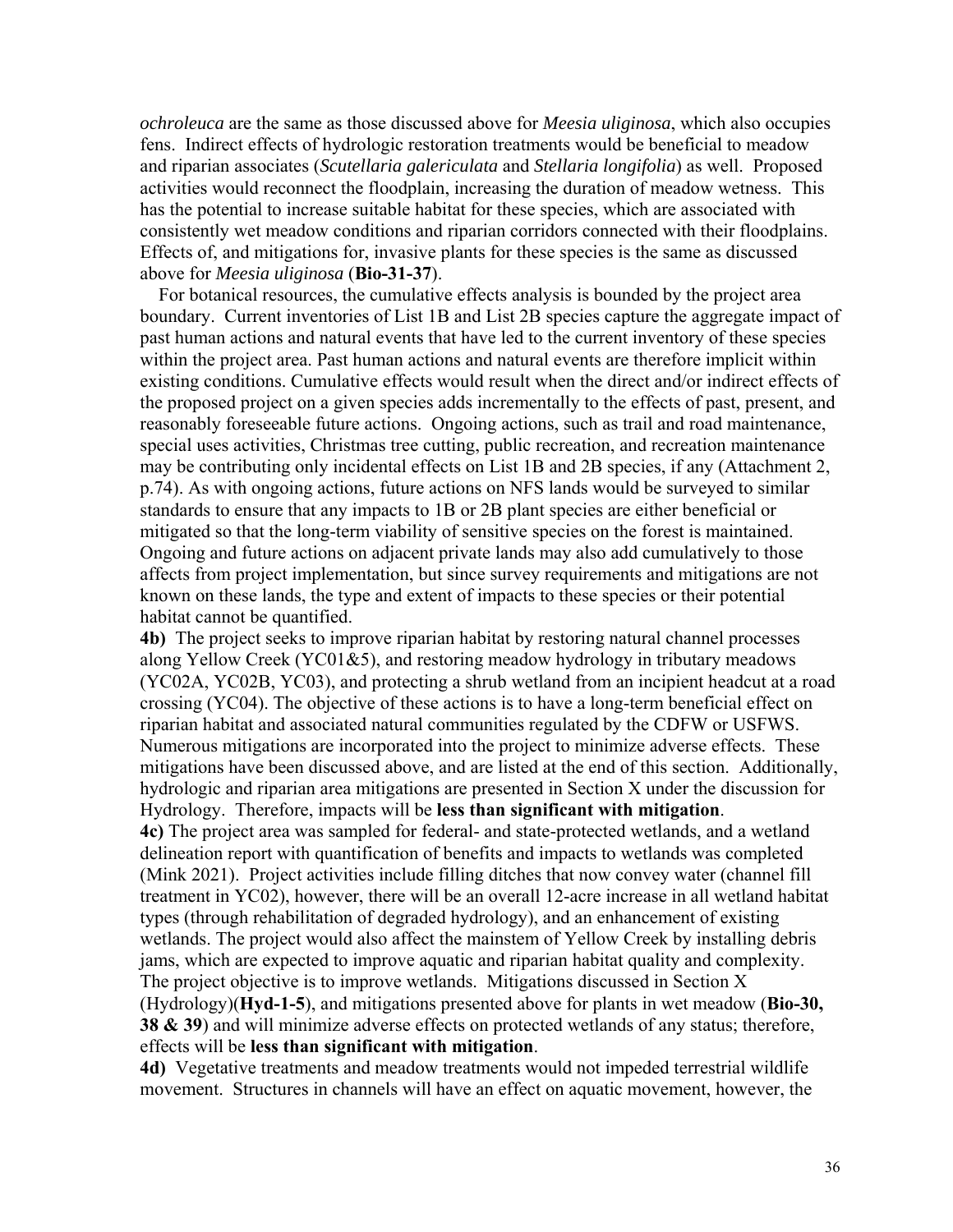beaver dams and debris. For these reasons there would be **less than significant impact.** Therefore, there will be **no impact.** effects are minimal. The native resident rainbow trout population has been decimated by the presence of the whirling disease parasite, however, non-native brown trout and brook trout are resistant to the disease and can be found in Yellow Creek, although not in high numbers. There are no year-round barriers to aquatic life movement in the project area, except at the YC04 culvert (planned for treatment with a rock riffle drop); there are no fish there, and the shrub wetland terminates in a spring about 300 feet up-valley of the culvert. Woody debris jams may impede fish passage during low flow periods, but these structures would be similar to natural debris structures, and would be passable to fish at high flows, similar to natural **4e)** This project, on National Forest lands would not conflict with any local policies or ordinances protecting biological resources, therefore there would be **no impact. 4f)** Public comments were received by the Forest Service regarding restoration techniques that might conflict with habitat restoration efforts by the Maidu Summit Consortium (MSC) in Humbug Valley, which will rely on the downstream movement of sediment. In light of these comments, the project was modified to the current design along Yellow Creek which utilizes debris jams to promote natural channel evolution that will allow longitudinal valley sediment transport processes to continue. Other than the known efforts of the MSC, there are no adopted Habitat Conservation Plans, Natural Community, Conservation Plans or other approved local, regional or state habitat conservation plans in the vicinity of the project area.

### **Biological Resource Mitigation Measures**

The following mitigations are also included as Integrated Design Features (IDFs) in the EA (Attachment 2) for this project. Where additional measures beyond the IDFs have been added, the addition has been noted.

**Bio-1**. No mechanical treatments would occur within 25 ft. of fens. Hand treatments would be permitted. Fens would be displayed as a control area on contract maps.

**Bio-2**. Hand piles would be placed farther than 25 ft. from fen edges.

**Bio-3**. Main access routes would be a minimum of 100 feet from fens.

**Bio-4**. Prescribed fire ignition would not occur within the RCAs associated with fens, although fire could back into the RCA.

**Bio-5**. Conifers within fens and along fen margins would be directionally felled away from the fen.

**Bio-6**. A visual encounter survey (VES) will be conducted prior to beginning implementation work within any PSH to determine the presence/absence of Sierra Nevada yellow-legged frogs, Cascades frog and black juga. If the presence of these species is detected, work will be delayed, and actions will be re-evaluated to determine how to protect the species.

**Bio-7**. A fisheries biologist would visit all potential water drafting sites within the project area prior to use to determine presence/absence of Cascades or Sierra Nevada yellow-legged frog tadpoles or egg masses. If tadpoles or egg masses are identified at a potential water drafting site, that site would not be used for water drafting.

**Bio-8**. If any ranid frog (suspected Sierra Nevada yellow-legged) is observed during project implementation, activities will be stopped and the Forest Service will contact the United States Fish and Wildlife Service to reinitiate consultation.

**Bio-9**. Use a screened intake device and pumps with low entry velocity and suction strainers with screen less than 2mm (1/8 in) in size to minimize removal of aquatic species, including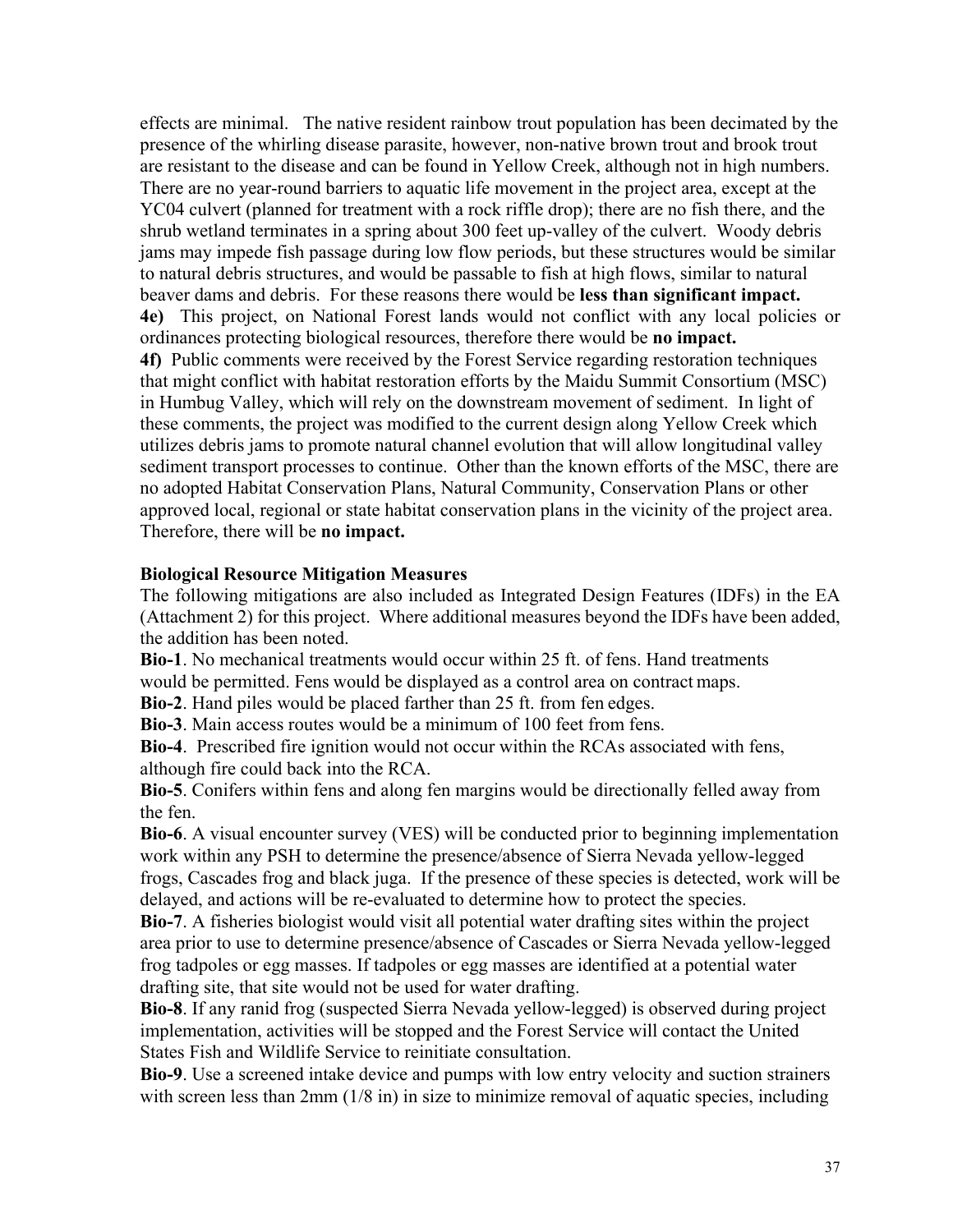amphibian egg masses and tadpoles from aquatic habitats.

**Bio-10**. There will be no landings or burn piles placed within 82' of the channel edge in YC05.

**Bio-11**. There would be no crossing of untreated perennial streams by mechanical equipment. Crossing perennial streams would occur over fill treatments.

**Bio-12**. Tightly woven fiber netting or similar material will not be used for erosion control or other purposes within potential suitable habitat for both frog species.

**Bio-13**. Water drafting would cease when bypass surface flows drop below 2.0 cubic feet per second.

**Bio-14**. Riparian species (aspen, cottonwood, alder, willow, dogwood, etc.) would be primarily maintained, and would not be cut or removed except where needed to direct floodplain flow or construct debris jams.

**Bio-15**. A California spotted owl LOP from March 1st to August 15th would apply to stands within  $\frac{1}{4}$  mile from a spotted owl PAC unless surveys confirm that spotted owls are not nesting. The LOP would be lifted after surveys if no nesting spotted owls are confirmed.

**Bio-16**. Existing California spotted owl protected activity centers (PAC) would be surveyed prior to treatment and no treatment would occur within an existing or new owl PAC.

**Bio-17**. If a California spotted owl nest is found within any of the proposed treatment units, the nest would be protected through the placement of a new PAC or the realignment of an existing PAC boundary.

**Bio-18**. In addition to existing snag retention, defect trees (i.e. forked, broken or dead tops) would be retained when wildlife use is evident in the form of existing cavities and nest structures.

**Bio-19**. Between 10 and 15 tons per acre of large down logs (>12 inches in diameter and 6 feet in length) would be retained where it exists. Large log retention can be met with either existing logs; or trees 30 inches DBH and larger and snags cut for safety or operability that would be left on site.

**Bio-20**. (not an IDF) In the event that nesting sandhill cranes are discovered in the project area, the nest area would be avoided until the colts have fledged (likely before Aug 15). **Bio-21**. Existing goshawk protected activity centers (PAC) would be surveyed prior to treatments occurring in the PAC or within ¼ mile of the PAC.

 existing PAC boundary. **Bio-22**. If a northern goshawk nest is found within any of the proposed treatment units, the nest would be protected through the placement of a new PAC or the realignment of an

**Bio-23**. A northern goshawk limited operating period (LOP) from February 15 to September 15 would be applied within  $\frac{1}{4}$  mile of all goshawk PACs or within  $\frac{1}{4}$  mile of a nest if a nest is confirmed. The LOP may be lifted if it is determined that the PAC is not occupied.

**Bio-24**. Activities affecting vegetation that may have bird nests in or near (within 150 feet) riparian habitat, will not begin until after August 15.

**Bio-25**. One month prior to commencement of construction activities, CDFW will be notified to verify presence of gray wolf activity near the Project area. If a den or rendezvous site is found within one mile of project activities between March 15 and August 15th, the Forest Service Wildlife Biologist would work with CA Department of Fish and Wildlife and US Fish and Wildlife Service to implement appropriate mitigation measures.

**Bio-26**. If a marten den site is identified, a 100-acre area consisting of the highest quality habitat in a compact arrangement would be delineated around the den site. The den site area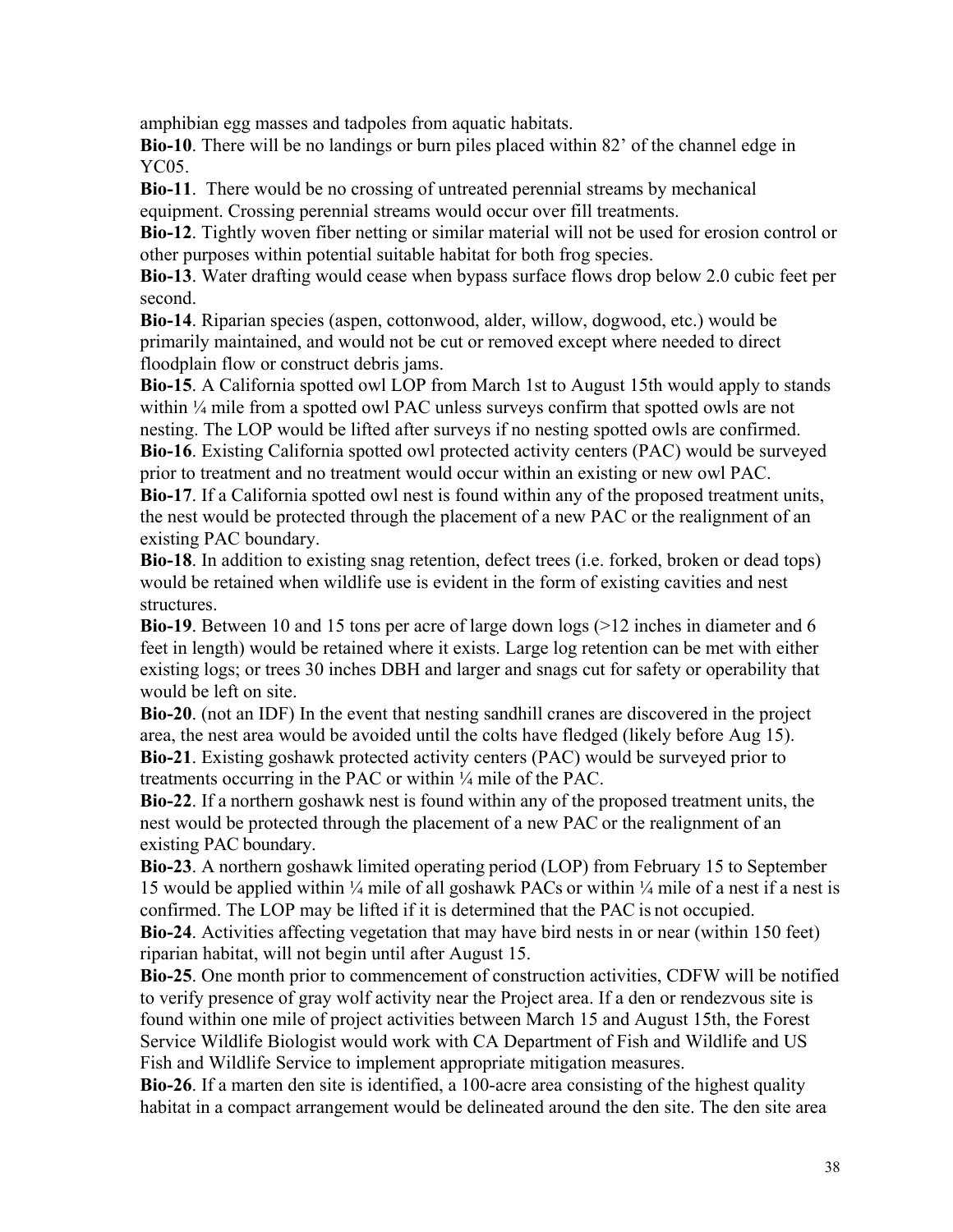would be protected from vegetation treatments with a limited operating period (LOP) from February 15 through July 31, as long as habitat remains suitable, or until another Regionally approved management strategy is implemented. No mechanical treatment would be permitted within the 100-acre marten den site area regardless of time of year. Hand treatments may be permitted if existing desired conditions for suitable habitat are retained and timing of treatments abide by the LOP. If a marten rest site (female or male) is found within a treatment unit, the rest site structure, (e.g., log, snag, tree) would be protected from being damaged during project implementation.

**Bio-27**. If a fisher den site is identified, a 700-acre area consisting of the highest quality habitat in a compact arrangement would be delineated around the den site. The den site area would be protected from vegetation treatments with a limited operating period (LOP) from March 1st through June 30th, as long as habitat remains suitable, or until another Regionally approved management strategy is implemented. No mechanical treatment would be permitted within the 700-acre fisher den site area regardless of time of year. Prescribed burning or other treatments may be permitted if existing desired conditions for suitable habitat are retained and timing of treatments abide by the LOP. If a fisher rest site (female or male) is found within a treatment unit, the rest site structure, (e.g., log, snag, tree) would be protected from being damaged during project implementation.

**Bio-28**. If beaver are detected at any time, work would cease in the immediate area (100 feet buffer) of the sighting, and Forest Service and California Dept of Fish and Wildlife biologists would be notified to develop protection measures.

**Bio-29**. (not an IDF) Survey tree removal sites for roosting bats prior to any activity. If bats are detected, steps would be taken to mitigate disturbance effects and protect identified roosting sites.

**Bio-30**. Sod removal would not occur within fens.

**Bio-31**. All off-road equipment would be weed-free prior to entering the Forest. Staging of equipment would be done in weed free areas.

**Bio-32**. Known invasive plant infestations would be identified, flagged where possible, and mapped for this project. Locations would be displayed on contract maps. Identified invasive plant sites within or adjacent to the project area containing isolated patches with small plant numbers would be treated (hand pulled or dug) by forest botany staff prior to project implementation. New small infestations identified during project implementation would be evaluated and treated according to the species present and project constraints and avoided by project activities. If larger infestations are identified after implementation, they would be isolated and avoided by equipment, or equipment used would be washed after leaving the infested area and before entering an un-infested area.

**Bio-33**. Post project monitoring for implementation and effectiveness of weed treatments and control of new infestations would be conducted as soon as possible and for a period of multiple years after completion of the project.

**Bio-34**. Hydrologic restoration actions within large infestations of Canada thistle would not occur until an initial herbicide treatment has been completed.

**Bio-35**. Prescribed burning would not occur in mapped Canada thistle infestations and Larger known patches of Canada thistle and cheatgrass would be excluded from mechanical treatment.

**Bio-36**. Commercial seed mixes proposed for revegetation would be limited to native species only, would be approved by the district botanist prior to purchase, and would be certified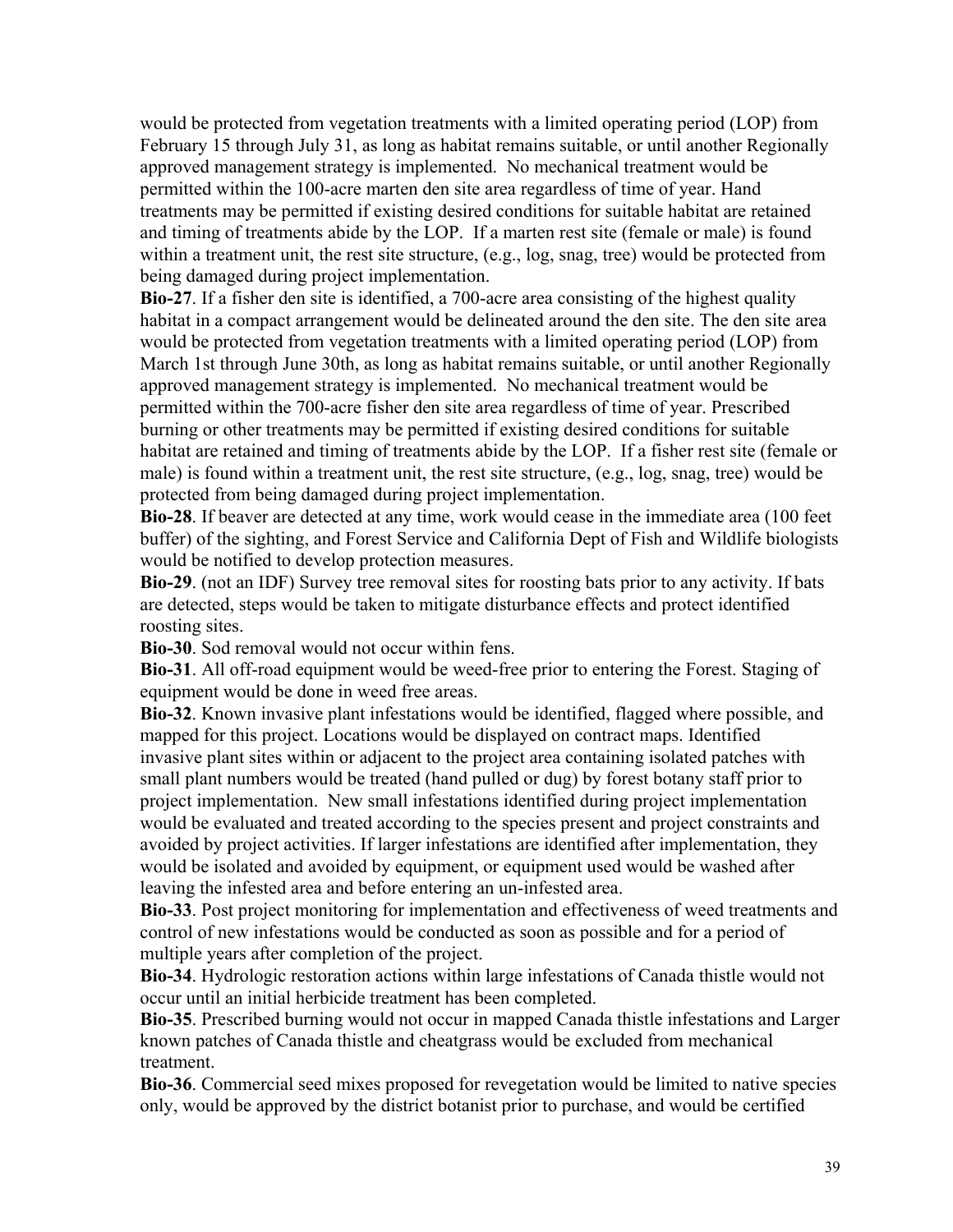weed-free.

**Bio-37**. No mulch materials would be imported from commercial sources. All mulch would be obtained on-site, from weed-free areas. Imported fill would be inspected for invasive plants prior to its transport to the project area.

**Bio-38**. Mechanical equipment would be excluded from known occurrences of *Betula glandulosa, Claytonia palustris, Drosera angelica, Eriophorum gracile, Meesia triquetra,*  and *Messia uliginosa*. Trees would be directionally felled away from occurrences of the above species. Locations would be displayed as control areas on all contract maps. New occurrences of threatened, endangered, or sensitive (TES) plant species, CRPR List 1B or 2B species, or fens discovered before or during ground-disturbing activities would be addressed with protection measures *(i.e., exclusion through flag and avoid)*.

**Bio-39**. No piling of material for burning would occur within 25 feet of an aquatic feature or meadow (addition of meadow not an IDF).

**Bio-40**. If any segments of channel are de-watered for instream structure installation, aquatic life in the de-watered segment will be captured and re-located to an immediate adjacent segment of channel.

| Would the project:                                                                                                  |                                             |                                                                               |                                           |                          |
|---------------------------------------------------------------------------------------------------------------------|---------------------------------------------|-------------------------------------------------------------------------------|-------------------------------------------|--------------------------|
|                                                                                                                     | <b>Potentially</b><br>Significant<br>Impact | <b>Less Than</b><br>Significant<br>with<br><b>Mitigation</b><br>Incorporation | <b>Less Than</b><br>Significant<br>Impact | N <sub>0</sub><br>Impact |
| a) Cause a substantial adverse change in the<br>significance of a historical resource as<br>defined in '15064.5?    |                                             |                                                                               |                                           |                          |
| b) Cause a substantial adverse change in the<br>significance of an archaeological resource<br>pursuant to '15064.5? |                                             |                                                                               |                                           |                          |
| c) Disturb any human remains, including<br>those interred outside of dedicated<br>cemeteries?                       |                                             |                                                                               |                                           |                          |

# **V. CULTURAL RESOURCES**

*Please note that cultural resource information is administratively confidential, and is not available for public review.* 

# **Setting**

The project area is within an important area to the Maidu, both historically, and currently. The cultural resource analysis for this project included archaeological surveys completed to current standards, and resulted in the identification of thirteen archaeological sites within the project area, as well as consultations with Maidu. Five of the identified sites have been evaluated and determined to be ineligible for the National Register of Historic Places (NRHP), with concurrence from the State Historic Preservation Officer (SHPO). Eight sites have not been evaluated and therefore must be considered potentially eligible for the NRHP and protected from potential adverse effects of project activities.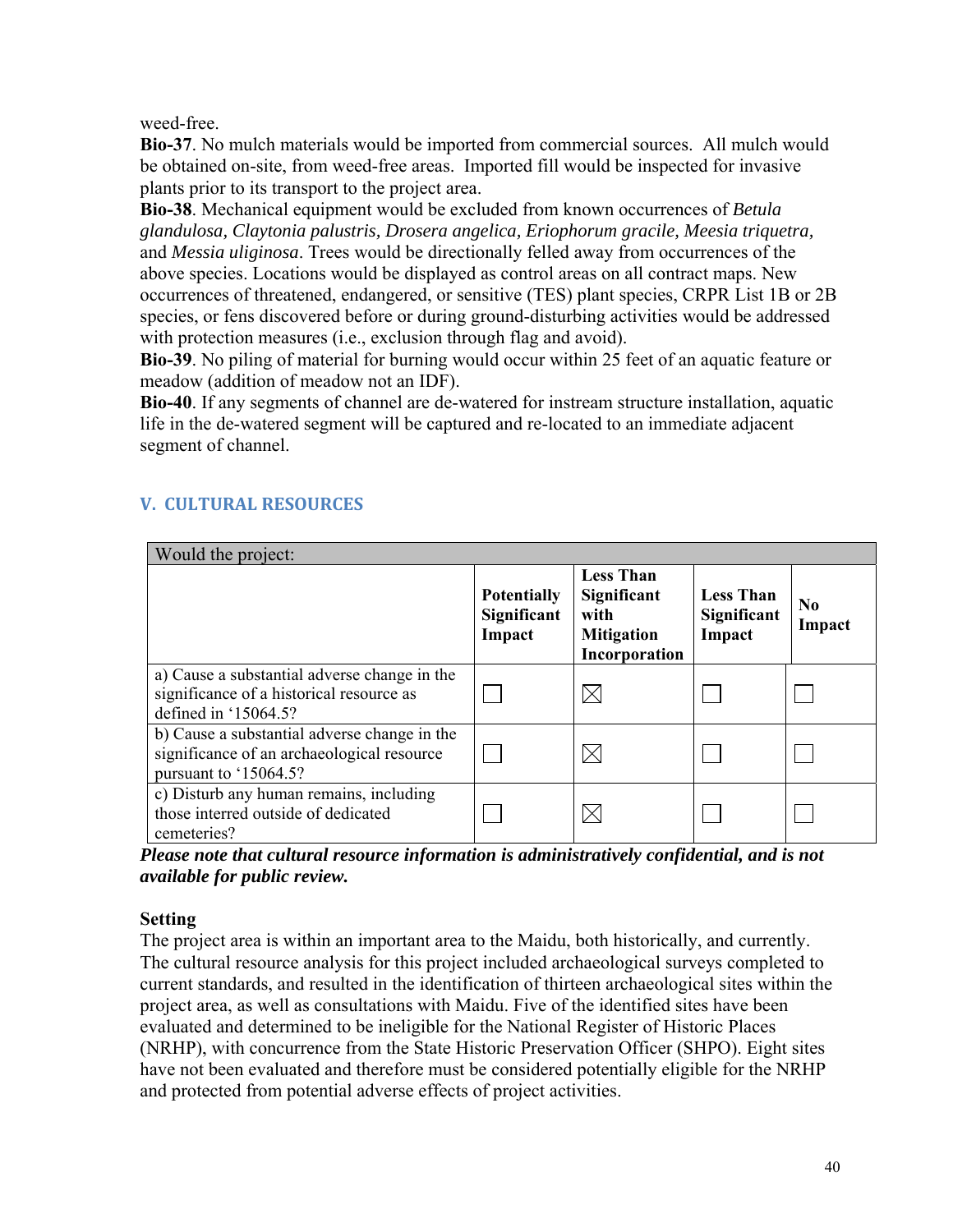### **Discussion**

**a&b**) Direct and indirect effects of the project will be mitigated and reduced to "No Adverse" Effect." These mitigations are Approved Standard Protection Measures pursuant to the US Forest Service Region Five 2018 Programmatic Agreement with the California State Historic Preservation Office. Sites that are determined to need protection may receive any of the appropriate protection measures identified as IDFs in the EA (Attachment 2), and listed below as mitigations (**Cul-1-10**). They are based on the sensitivity, location, and nature of the site. Impacts to historical and archaeological resources will be **less than significant with mitigation.** 

**c)** The project includes ground disturbing activities. As such, unanticipated discovery of human remains is possible. Implementation of **Cul-3** would ensure that any human remains found during construction are handled according to State law and with appropriate sensitivity, and would ensure this impact is **less than significant with mitigation.** 

### **Cultural Resource Mitigation Measures:**

**Cul-1**. A walk-though with a tribal representative will occur prior to construction activities that include importing fill material to the project site.

**Cul-2**. One or more tribal cultural monitors shall be onsite during meadow restoration activities involving fill.

**Cul-3**. Proposed undertakings shall avoid historic properties. Avoidance means that no activities associated with undertakings that may adversely affect historic properties, unless specifically identified in the R5 PA, shall occur within historic property boundaries, including any defined buffer zones.

**Cul-4**. Ground disturbing activities within historic property boundaries would be prohibited except where heritage staff have identified areas that are acceptable for these activities, such as using Forest Service road systems, and where these activities would not have an adverse effect on historic properties.

 **Cul-5**. All historic properties within APEs shall be clearly delineated prior to implementing any associated activities that have the potential to affect historic properties.

- a. Historic property boundaries shall be delineated with coded flagging and/or other effective marking.
- b. Historic property location and boundary marking information shall be conveyed to appropriate Forest Service staff and contractors responsible for project implementation so that pertinent information can be incorporated into planning and implementation documents, contracts and permits.

**Cul-6**. Linear sites (e.g., historic trails, roads, railroad grades, ditches) may be crossed or breached by equipment in areas where their features or characteristics clearly lack historic integrity.

- c. Crossings are not to be made at points of origin, intersection, or terminus of linear site features.
- d. Crossings are to be made perpendicular to linear site features.

e. The remainder of the linear site is to be avoided, and traffic is to be clearly routed through designated crossings.

 **Cul-7**. The project manager would walk historic property boundaries located within or near activity areas with operators before project implementation to ensure protection.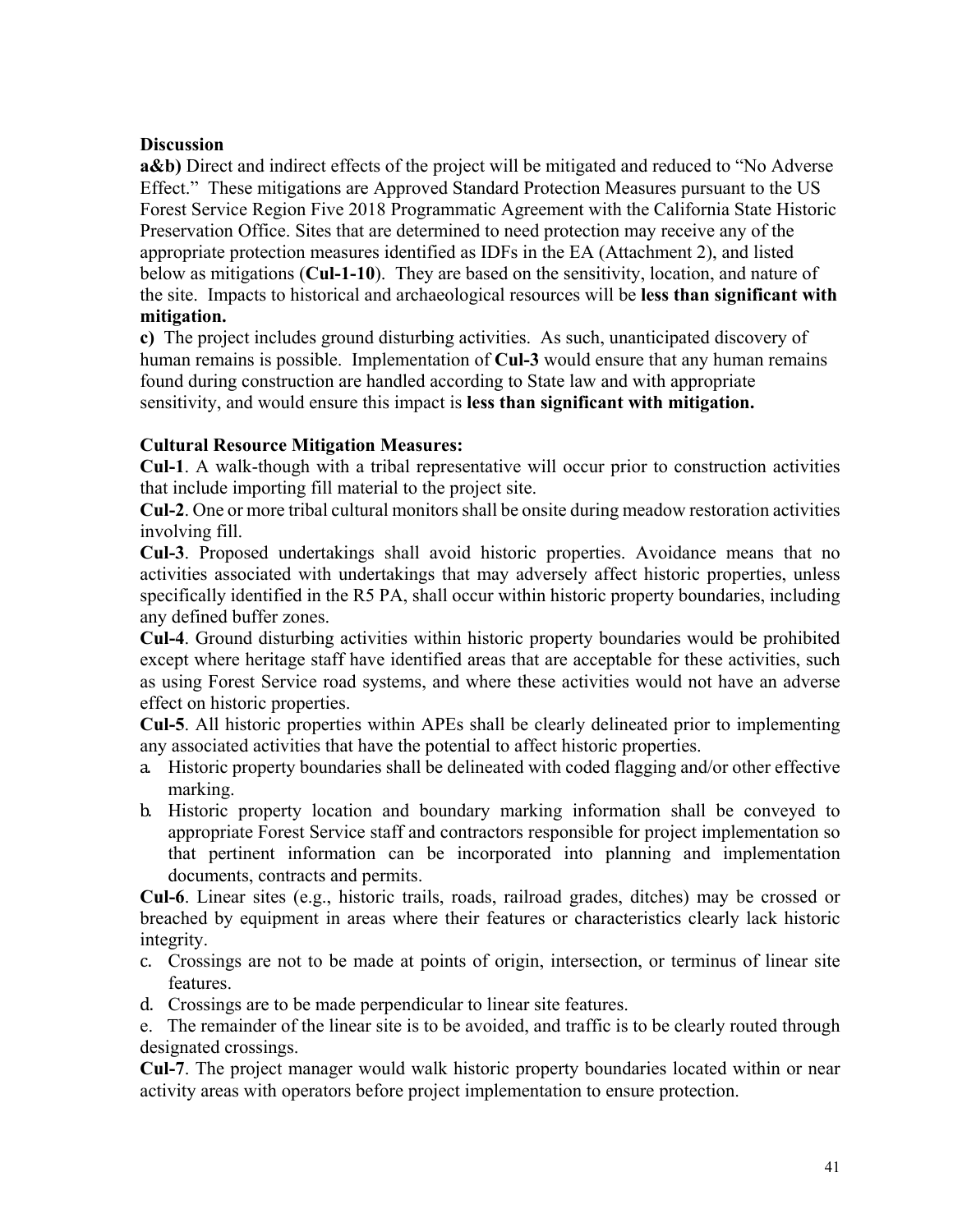**Cul-8**. Historic properties within or adjacent to planned treatment areas, activity areas, or roads would be monitored during and after project completion.

 an assessment and mitigation plan is instituted to ensure protection of the site. **Cul-9**. If heritage resources are identified during project implementation (unanticipated discovery) all work would cease immediately in that area until the situation is reviewed, and

 the immediate vicinity of the discovered remains and the County Coroner and a qualified **Cul-10**. (Not an IDF) In the event that human remains are encountered, all work must stop in archaeologist must be notified immediately so that an evaluation can be performed. If the remains are deemed to be Native American and prehistoric, the Native American Heritage Commission must be contacted by the Coroner so that a "Most Likely Descendant" can be designated and further recommendations regarding treatment of the remains is provided.

| Would the project:                                                                                                                                                                            |                                             |                                                                               |                                           |                          |
|-----------------------------------------------------------------------------------------------------------------------------------------------------------------------------------------------|---------------------------------------------|-------------------------------------------------------------------------------|-------------------------------------------|--------------------------|
|                                                                                                                                                                                               | <b>Potentially</b><br>Significant<br>Impact | <b>Less Than</b><br>Significant<br>with<br><b>Mitigation</b><br>Incorporation | <b>Less Than</b><br>Significant<br>Impact | N <sub>0</sub><br>Impact |
| a) Result in potentially significant<br>environmental impact due to wasteful,<br>inefficient, or unnecessary consumption of<br>energy resources, during project construction<br>or operation? |                                             | ⋉                                                                             |                                           |                          |
| b) Conflict with or obstruct a state or local<br>plan for renewable energy or energy<br>efficiency?                                                                                           |                                             |                                                                               |                                           | $\boxtimes$              |

# **VI. ENERGY**

### **Setting**

The project area is in a remote location. Under current societal norms, accessing the project area requires energy, usually in the form of fossil fuel use in motorized vehicles. There are on-site dispersed camping areas, which help to reduce the number of trips to the project. The Plumas County General Plan contains a goal for development of a Strategic Energy Plan, but the plan has not yet been developed.

### **Discussion**

**a)** The project would result in a short-term consumption of energy resources during implementation with heavy equipment, and for personnel to travel to the site. Heavy equipment would be used to treat a large number of forested acres, as well as moving large amounts of earthen material to fill eroded gullies. Worker trips to the project area would be minimized by a number of personnel camping on-site. Mitigations such as reducing engine idling time, and proper maintenance, both included in **AQ-3**, discussed in Section III (Air Quality) would reduce energy use. Therefore, the environmental impact would be **less than significant with mitigation**.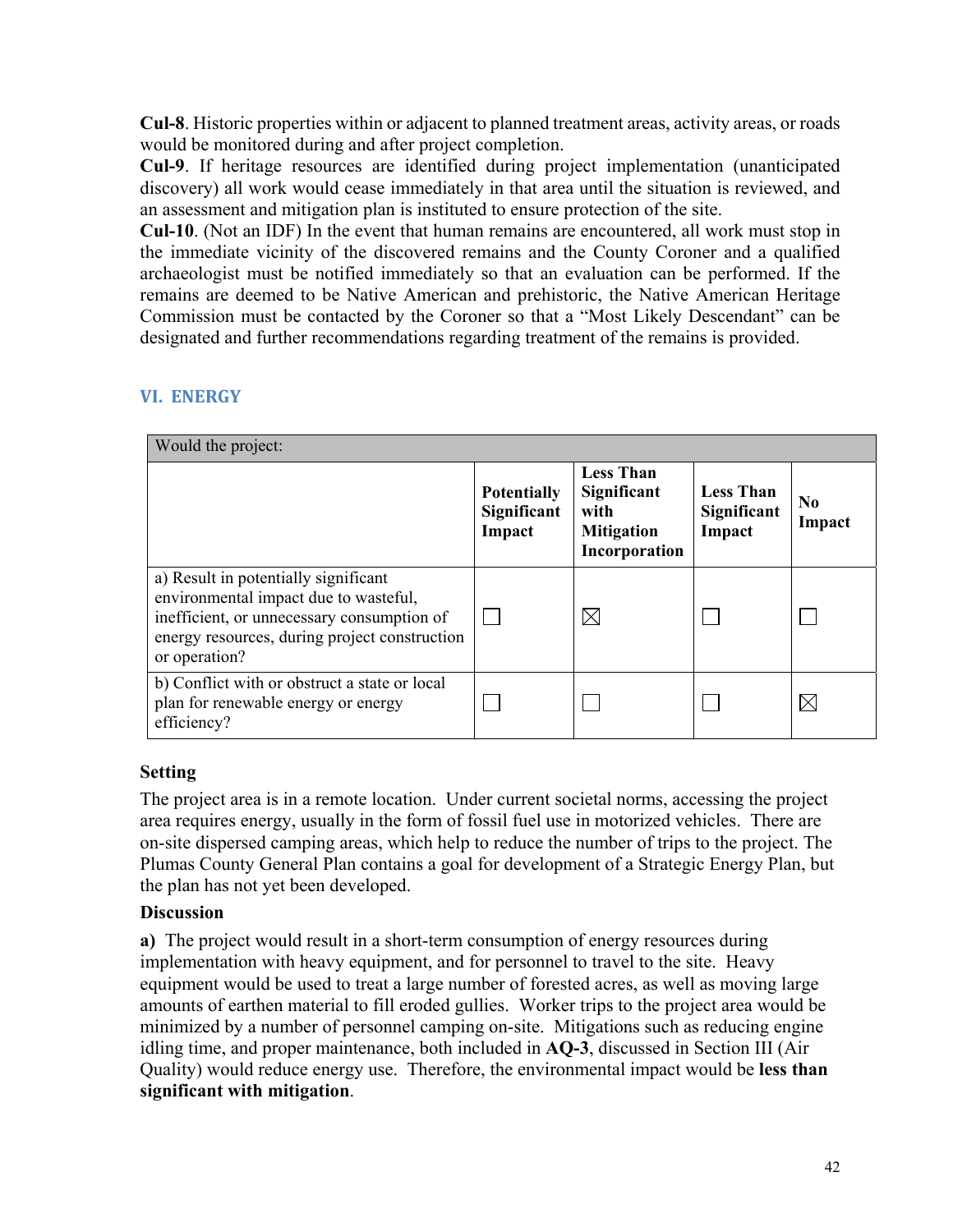**b)** The project seeks to restore natural system processes on National Forest, where there are no conflicts for renewable energy plans or energy efficiency, therefore, there would be **no impact**.

### **Energy Mitigation Measures:**

There are no additional energy mitigation measures, as energy would be saved under Air Quality mitigation **AQ-3**.

# **VII. GEOLOGY AND SOILS**

| Would the project:                                                                                                                                                                                                                                                                                       |                                             |                                                                               |                                           |                     |
|----------------------------------------------------------------------------------------------------------------------------------------------------------------------------------------------------------------------------------------------------------------------------------------------------------|---------------------------------------------|-------------------------------------------------------------------------------|-------------------------------------------|---------------------|
|                                                                                                                                                                                                                                                                                                          | <b>Potentially</b><br>Significant<br>Impact | <b>Less Than</b><br>Significant<br>with<br><b>Mitigation</b><br>Incorporation | <b>Less Than</b><br>Significant<br>Impact | $\bf N_0$<br>Impact |
| a) Directly or indirectly cause potential<br>substantial adverse effects, including the risk<br>of loss, injury, or death involving:                                                                                                                                                                     |                                             |                                                                               |                                           | $\times$            |
| i) Rupture of a known earthquake fault, as<br>delineated on the most recent Alquist-Priolo<br>Earthquake Fault Zoning Map issued by the<br>State Geologist for the area or based on other<br>substantial evidence of a known fault? Refer<br>to Division of Mines and Geology Special<br>Publication 42. |                                             |                                                                               |                                           | $\boxtimes$         |
| ii) Strong seismic ground shaking?                                                                                                                                                                                                                                                                       |                                             |                                                                               |                                           | $\times$            |
| iii) Seismic-related ground failure, including<br>liquefaction?                                                                                                                                                                                                                                          |                                             |                                                                               |                                           | $\times$            |
| iv) Landslides?                                                                                                                                                                                                                                                                                          |                                             |                                                                               |                                           | ⋉                   |
| b) Result in substantial soil erosion or the<br>loss of topsoil?                                                                                                                                                                                                                                         |                                             | $\boxtimes$                                                                   |                                           |                     |
| c) Be located on a geologic unit or soil that is<br>unstable, or that would become unstable as a<br>result of the project, and potentially result in<br>on- or offsite landslide, lateral spreading,<br>subsidence, liquefaction or collapse?                                                            |                                             |                                                                               |                                           | $\boxtimes$         |
| d) Be located on expansive soil, as defined in<br>Table 18-1-B of the Uniform Building Code<br>(1994), creating substantial risks to life or<br>property?                                                                                                                                                |                                             |                                                                               |                                           | $\boxtimes$         |
| e) Have soils incapable of adequately<br>supporting the use of septic tanks or<br>alternative waste water disposal systems<br>where sewers are not available for the<br>disposal of waste water?                                                                                                         |                                             |                                                                               |                                           | $\times$            |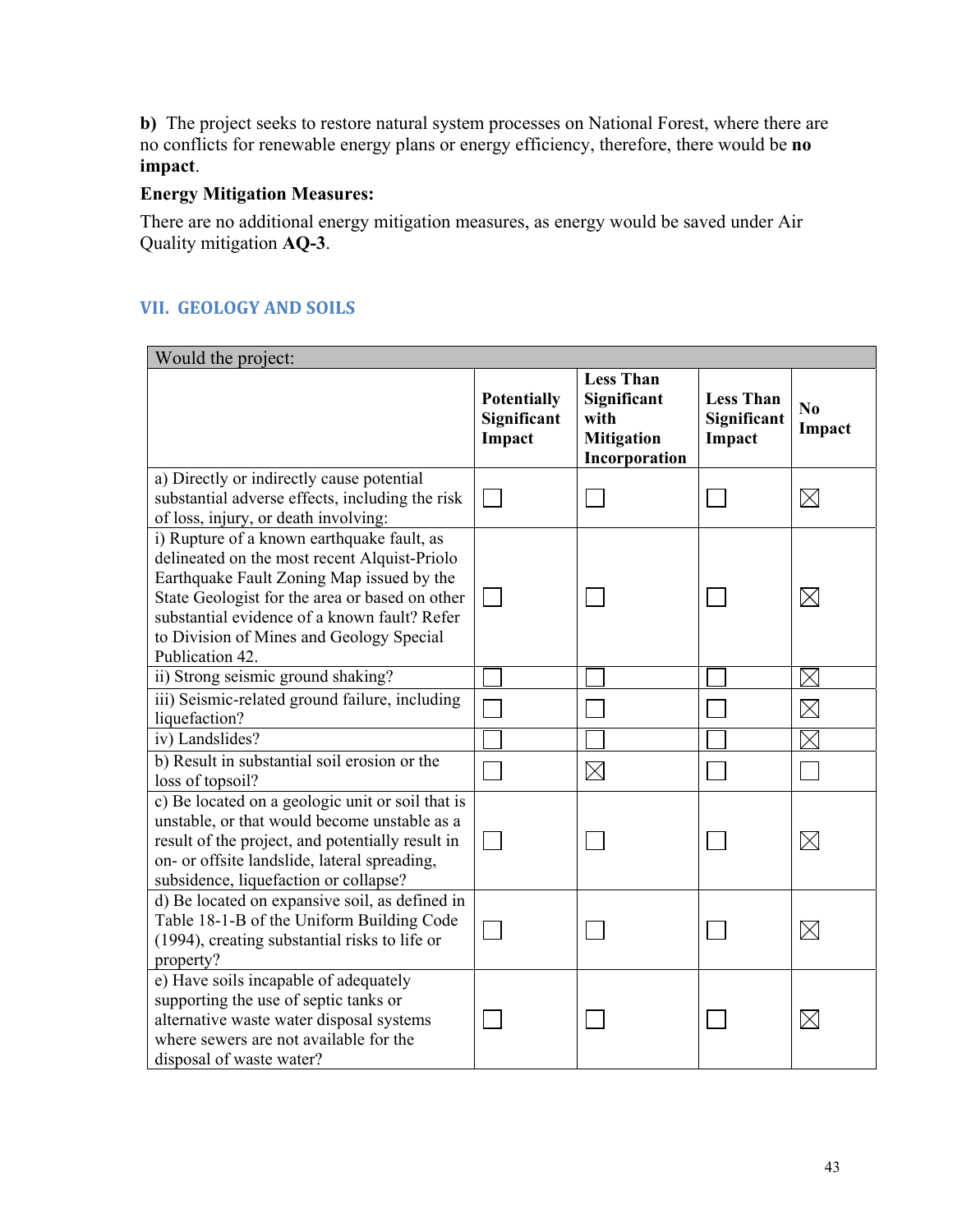| f) Directly or indirectly destroy a unique<br>paleontological resource or site or unique<br>geologic feature? |  |  |  |  |
|---------------------------------------------------------------------------------------------------------------|--|--|--|--|
|---------------------------------------------------------------------------------------------------------------|--|--|--|--|

Parent material for soils in the Yellow Creek project area are primarily volcanic in origin. The geologic Arlington Formation underlies the project area. Andesitic volcanic ash and volcanic sand dominate the area. These intrusions alternate andesite and basalt layers of black slate and lava flows. A small amount of volcanic breccia is present. These layers are all complexly folded together with an estimated thickness of about 7,000 feet (Durrell, 1987).

 Results of a 2019 Natural Resource Conservation Service Web Soil Survey website interactive map query shows Aquoll soils in the meadows and riparian areas, surrounded by Holland-Skalan family association in the uplands. The meadow alluvial soil is relatively deep with fine grained silty to sandy loam soils. The upland soils are well drained with varying rates of infiltration depending on slope and position. Soils within the project area are typical and do not present any unusual problems for management.

### **Discussion**

**a)** The project site is located on the Humbug Valley USGS quadrangle, which has not been evaluated for liquefaction or landslides by the State of California. The project area is not located on an earthquake fault, as the nearest fault line is on the east side of Humbug Valley. Therefore, there is no risk of rupture of an earthquake fault (no impact). There are no indications that restoration of the stream channel and meadow floodplains would cause instability, therefore, strong seismic ground shaking, and seismic-related ground failure including liquefaction or landslides is low. The project does not involve buildings, and the restoration techniques to be used mimic natural conditions prior to degradation from channel incision, therefore, they will not result in risk of loss, injury or death to workers at the project site due to geologic hazards (**no impact**).

**b)** Impacts to soil resources from heavy equipment associated with vegetation management and gully fill activities in the project area could affect soils by increasing compaction, displacing topsoil, and temporarily increasing bare ground. Burning operations would also cause an immediate reduction in soil cover, leading to accelerated runoff, erosion and deposition of sediments if a large precipitation event occurs before revegetation. However, this would be short-lived and cover would be reestablished in one or two years. Needlecast immediately after burning would provide some cover. In seasons following prescribed fire, light underburning can enhance species diversity and plant vigor. On the mainstem of Yellow Creek in YC05 and YC01, soils in the gully walls may mobilize as some debris jams widen the gully (thus recruiting local sediment into downstream jams, and re-initiating deposition).

 The gullied stream channels in the project area are the result of substantial soil erosion resulting from previous land use, primarily ditching to drain wet meadows, and road crossings on meadows and stream channels. The erosion is a consequence of the head differential between the excavated or culverted drainage bottom and the floodplain. Under existing conditions, the channel drainage is three to eight feet below the floodplain. Prior to degradation, the naturally evolved, previous, and historic channel drainage elevation was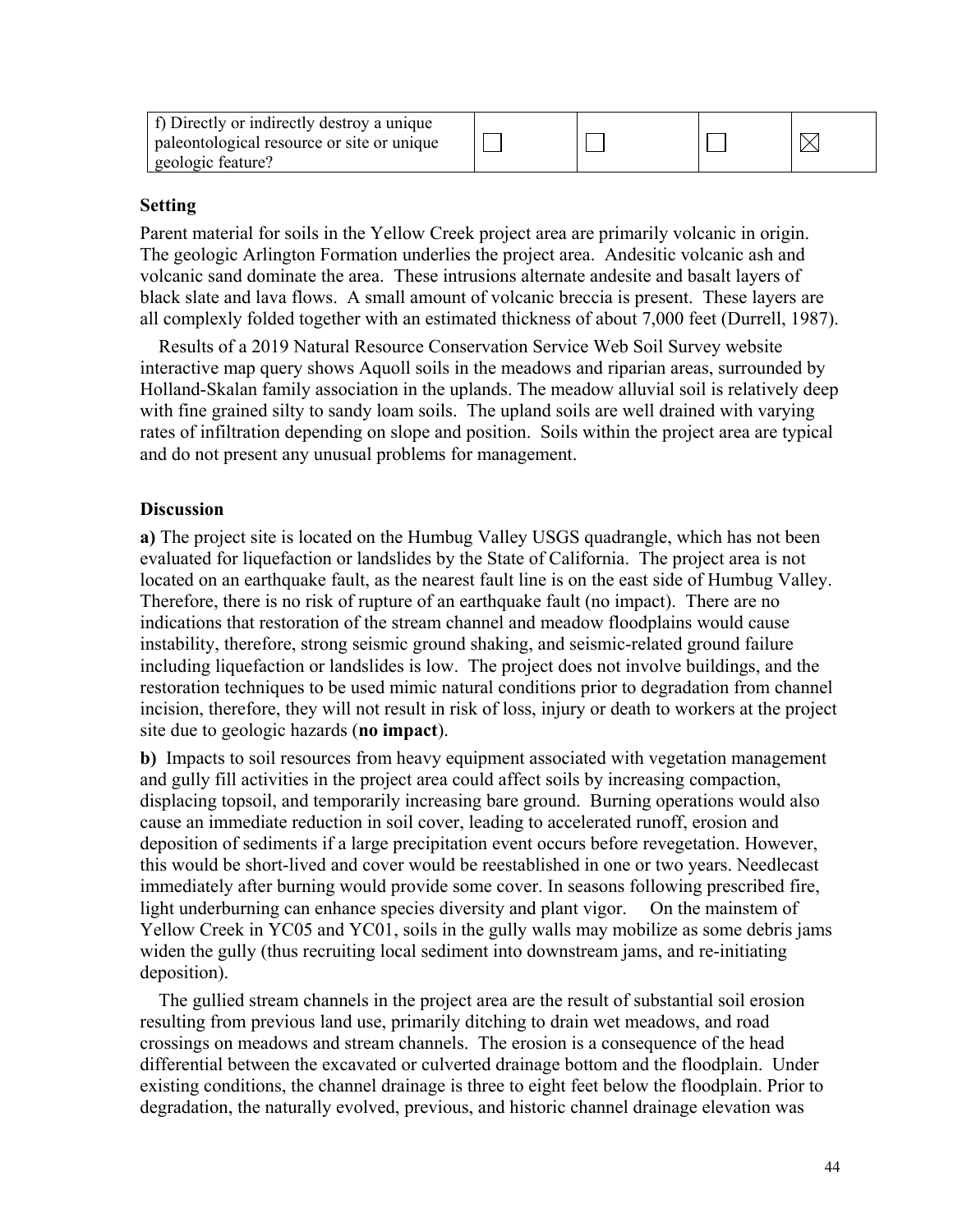within one to two feet of the floodplain, as evidenced by numerous remnant channels on the surface of the now-terraced floodplain. These remnant channels also show clear evidence of channel bedload (i.e., gravels and cobbles) deposition. The project hydrologic treatments seek to restore channel/floodplain elevation connectivity in order to restore channel/floodplain depositional processes, rather than the current gully erosion process. This would be accomplished in two primary ways: channel fill in the YC02 tributary meadow, and debris jams on the mainstem of Yellow Creek. Gully fill and debris jam construction will result in some bare soil areas immediately after construction. As in natural floodplains systems, both of these techniques rely on vegetation for long-term stability. Bare ground on imported fill material in and equipment use in mechanical thinning operations may increase possible sediment delivery into the channel until these areas revegetate. However, in meadows, these impacts would be mitigated concurrently with the restoration, with restored hydrology enhancing growing conditions for vegetation. To promote re-vegetation, a number of measures would be employed: harvest and replacement of top soil and intact vegetation (**Geo-1**), bare soil areas would be seeded and mulched (**Geo-2**), excavation of vegetated areas will be minimized (**Geo-3**), and soils would be dry to a depth of ten inches prior to equipment entry (to minimize compaction that leads to run-off and erosion) (**Geo-4**). It should be noted that the channel fill will be imported from an approved commercial source, thus bare areas from excavated borrow sites would not be an impact associated with this project.

 The upland vegetation treatments would also employ a number of soil protection (i.e. minimizing compaction) and erosion control measures, as is typical for timber operations: soil moisture conditions would be evaluated for compliance with LNF wet weather operation agreements (**Geo-5**), limiting areal disturbance and compaction to 15% (**Geo-6**), evaluating landings for remediation (**Geo-7**), minimizing soil disturbance in piling operations (**Geo-8,**  using existing landings and skid trails **(Geo-9),** and retention on downed large wood (see **Bio-19**). Other measures to protect Riparian Conservation Areas (RCAs), would also contribute to erosion control in these areas. They are discussed and listed in the Hydrology section of this document (Section X). Because of expected project benefits, and mitigations listed below, project impacts related to erosion and loss of topsoil will be **less than significant with mitigation**.

**c)** The project area is not located on a geologic unit or soil that is unstable or that would become unstable as a result of the project. Therefore, there is **no impact**.

**d)** Soils in the project area are not expansive, and this ecosystem restoration project is not subject to the Uniform Building Code requirements. Therefore, there is **no impact**.

**e)** No septic tanks or waste water disposal systems are proposed, therefore there would be **no impact**.

**f)** There are no known paleontological resources or unique geologic features at the site. Because there would be no excavation associated with the project, with imported fill used for the eroded voids, the project would not affect areas any potential unknown resources. Therefore, there would be **no impact**.

#### **Geology and Soils Mitigation Measures**: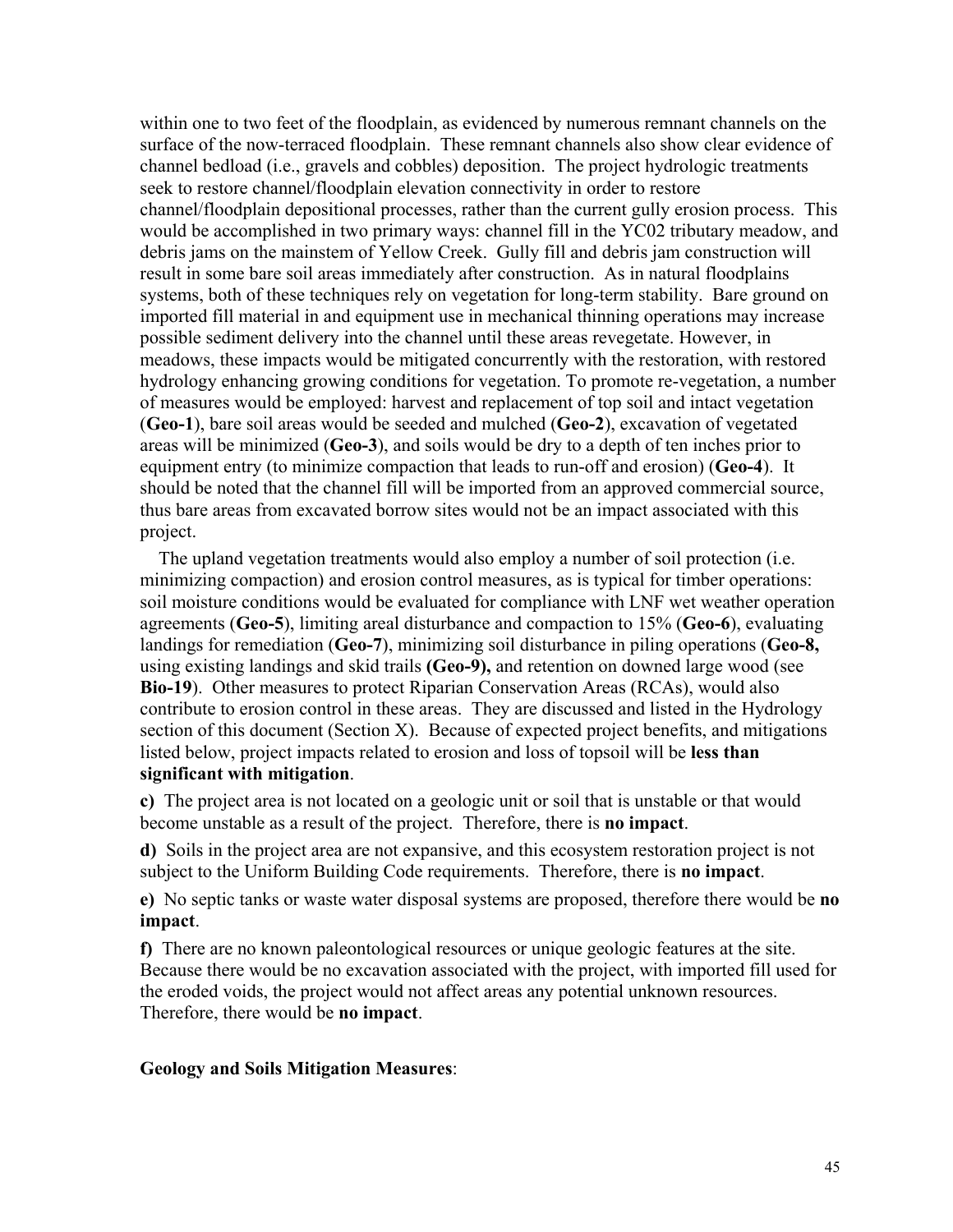**Geo-1**. All salvaged vegetation and topsoil that is stockpiled during construction would be reintroduced to the site. The tops of constructed plugs would be first priority in receiving salvaged vegetation and top soil, to inoculate them with mycorrhiza, soil fauna, and the locally adapted seed bank. Any mats of sedges or other rhizomatous vegetation that would be covered by plug construction, drowned by raised water levels, or excavated with borrow areas within the meadow alluvium would be harvested and replanted after construction.

**Geo-2**. Bare ground would be seeded (with native botanist-approved seed) and mulched (with local material, such as forest duff) to 70% cover. Likely bare areas include, but are not limited to, channel fill and heavily used access routes.

**Geo-3**. Efforts to reduce excavation within alluvial soils and robust meadow vegetation are taken whenever possible, and would be limited to removal of whole, live vegetation adjacent to fill areas (i.e., bank edges), which would be re-planted.

 sufficient to protect soils from compaction. **Geo-4**. Soils in the RCA and in meadow treatment areas would be dry to a depth of 10" prior to equipment entry. If over-snow treatments are utilized, snow conditions and depth would be

**Geo-5**. In treatment units outside of RCAs, soil moisture conditions would be evaluated using Forest-established visual indicators before equipment operation proceeds. Lassen National Forest (LNF) Wet Weather Operations and Wet Weather Haul Agreements would be followed to protect the soil and transportation resources.

**Geo-6**. Areal extent of detrimental soil disturbance in uplands would not exceed 15 percent of the area dedicated to growing vegetation. Following implementation, the mechanical treatment units would be evaluated by a qualified specialist to determine if detrimentally compacted ground exceeds the LNF Land and Resource Management Plan standard of 15 percent areal extent. If restoration is needed to achieve compliance, an appropriate subsoiler, ripper or other implement would be used to fracture the soil in place leaving it loose and friable.

**Geo-7**. In mechanical treatment units, landings within treated areas no longer needed for long-term management would be evaluated by a qualified specialist to determine whether remediation is needed to restore productivity and hydrologic function. If so, appropriate remediation would be implemented. Where landing construction involved cut and fill, the landing would be re-contoured to match the existing topography.

**Geo-8**. Machine piling operations would remove only enough material to accomplish project objectives and would minimize the amount of soil being pushed into burn piles. Duff and litter layers would remain as intact as possible, and the turning of equipment would be minimized. Piles would be constructed as tall as possible, within limits of safety and feasibility. A mixture of fuel sizes in each pile is preferred, avoiding piles of predominately large wood when practicable.

**Geo-9**. To the extent possible, existing landings and skid trails would be used.

# **VIII. GREENHOUSE GAS EMISSIONS**

### Would the project: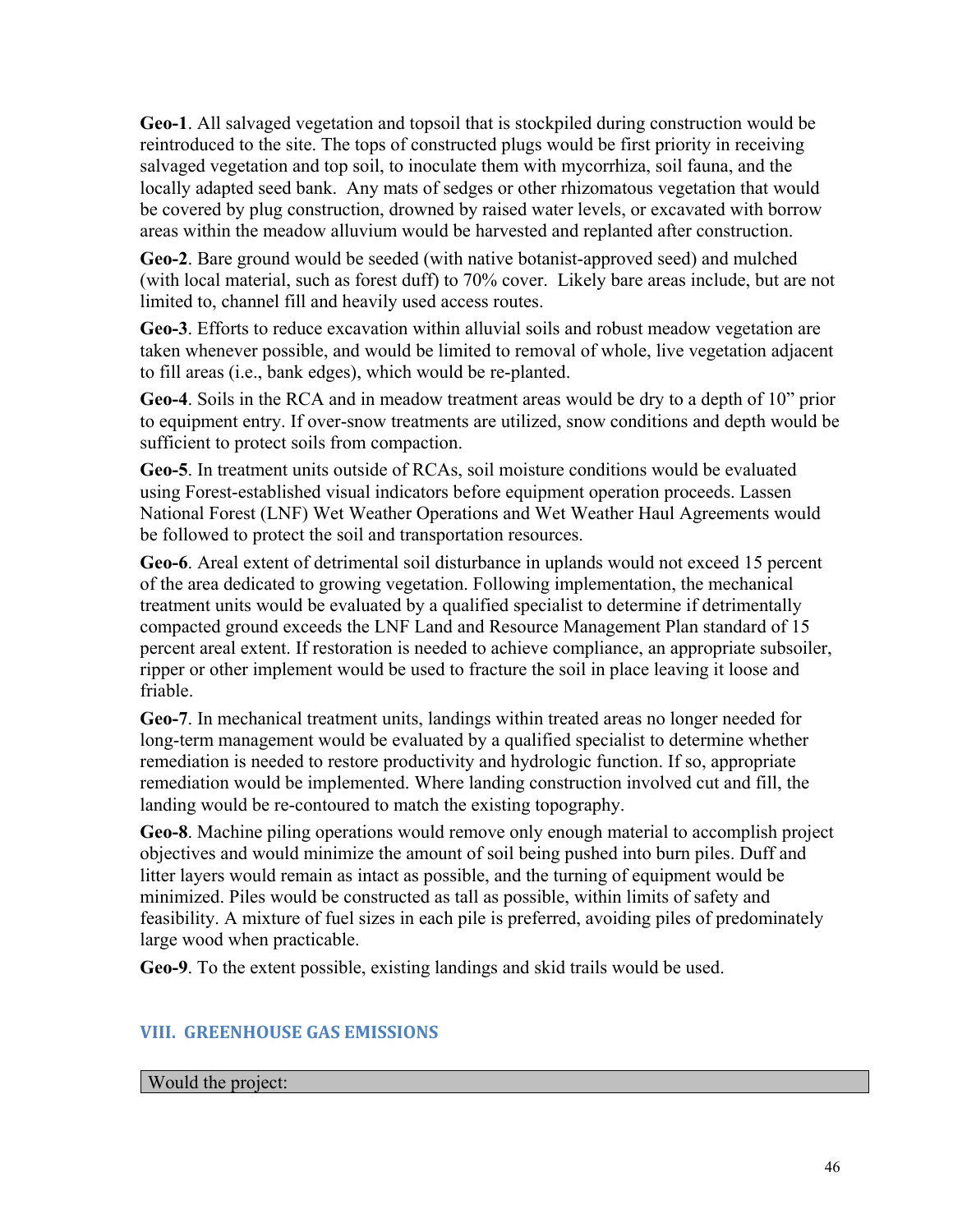|                                                                                                                                        | <b>Potentially</b><br>Significant<br>Impact | <b>Less Than</b><br>Significant<br>with<br><b>Mitigation</b><br>Incorporation | <b>Less Than</b><br>Significant<br>Impact | N <sub>0</sub><br>Impact |
|----------------------------------------------------------------------------------------------------------------------------------------|---------------------------------------------|-------------------------------------------------------------------------------|-------------------------------------------|--------------------------|
| a) Generate greenhouse gas emissions,<br>either directly or indirectly, that may have a<br>significant impact on the environment?      |                                             |                                                                               |                                           |                          |
| b) Conflict with an applicable plan, policy<br>or regulation adopted for the purpose of<br>reducing the emissions of greenhouse gases? |                                             |                                                                               |                                           |                          |

The project is located in rural Plumas County, on National Forest land, with adjacent private timberlands and Maidu cultural land. The primary on-going sources of greenhouse gases (GHG) are infrequent emissions from diesel and gas engines associated with infrequent mechanized timber harvest, dispersed recreation, and degradation of wetland soils (Reed et al. 2020) (see discussion below).

#### **Discussion**

**a)** The following discussion on GHG emission from the project is both qualitative and quantitative, based on a known quantification methodology for meadow restoration, and assumptions for debris jam treatments, vegetative management, and controlled burning.

 Plumas Corporation has been actively involved with greenhouse gas research as a partner in the Sierra Meadow Partnership. While each site is different, a net benefit of GHG sequestration has been observed in restored meadows (ibid). It has also been observed that effects on nitrous oxide  $(N_2O)$  and methane  $(CH_4)$  are miniscule to a discountable level, compared to carbon dioxide  $(CO<sub>2</sub>)$ . Plumas Corporation has estimated that an average one metric tonne (MT) of carbon (C) is generated from all activities involving project planning, implementation, and monitoring, and the associated use of GHG-generating fuel for vehicles. Because implementation of this project involves a significant departure from most Plumas Corporation projects, in that gully fill material will be hauled in trucks from an off-site source, this estimate is increased to 1.2 MT of C per restored acre (multiplied by 3.6663 to get  $CO_2 = 4.4$  MT of  $CO_2$  is the estimated emission per restored acre for this project, which includes importing fill material in trucks). The entire project area, including upland treatments is 450 acres, therefore, a very rough estimate of emissions for the project are 1980 MT of CO2. This is a short-term emission over approximately six years (two years of planning, two years of implementation and two years post-project monitoring).

 For the expected GHG benefit (sequestration) calculation of the project, only those acres of re-established shrub or herbaceous wetlands were considered (12 acres), which provides a very conservative benefit estimate. The project is also expected to beneficially affect 46 acres of meadow wetlands through preservation and enhancement, but the quantification of GHG sequestration in enhanced or protected wetlands is unknown. However, these acres will not only continue to annually sequester carbon, but they will also reduce the potential for emissions from wetland soil loss and degradation of wetland hydrology (ibid).

To quantify the amount of additional  $CO<sub>2</sub>$  that would be sequestered, a figure of 578 grams of C sequestered per square meter per year was used, based on the most recent and relevant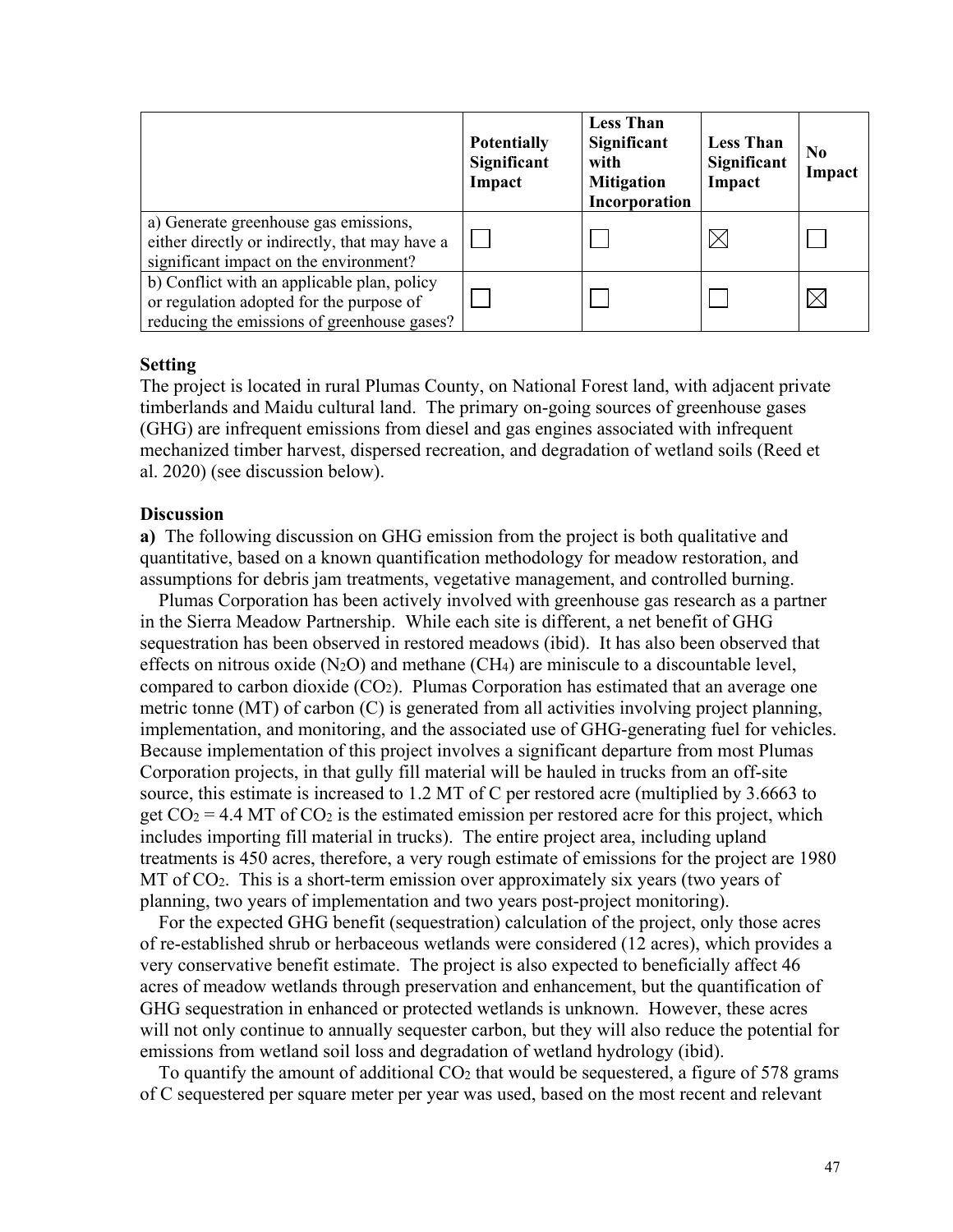science (ibid). This converts to 2.33 MT/acre, multiplied over 12 acres of re-established wetland = 27.96 MT of C, which converts to 102.5 MT of  $CO<sub>2</sub>$  would be additionally annually sequestered by project outcomes, plus the unquantified benefits of eliminating the project area as a source of carbon through wetland soil degradation. Just counting the additionality, it would take approximately 19 years for carbon sequestration to offset the  $CO<sub>2</sub>$ expected to be generated by project activities. The annual sequestration of carbon in the soil is expected to accrue and last in perpetuity, as long as the hydrology of the meadow remains in the restored state.

 Forest management activities have not been factored into the GHG emission calculation, but not the benefit calculation. The activities include use of controlled on 148 acres, which will emit  $CO<sub>2</sub>$ . Quantification of  $CO<sub>2</sub>$  associated controlled burning areas is difficult because the fuel loads vary widely across the underburn units. But the use of fire and other vegetation management activities must be considered a net benefit to GHG sequestration, because they are designed specifically to reduce the impact of a potentially catastrophic wildfire, which would emit much more  $CO<sub>2</sub>$ . Considering these factors, project emissions would have a **less than significant impact** on the environment.

**b)** Neither the Northern Sierra Air Quality Management District nor Plumas County have developed guidelines for evaluating GHG emissions from proposed projects, nor do they have thresholds for assessing the significance of impacts. There are no known plans, policies, or regulations that would conflict with the project, therefore there would be **no impact**.

| WOULD THE PLOTECT.                                                                                                                                                                                                                            |                                             |                                                                               |                                           |              |
|-----------------------------------------------------------------------------------------------------------------------------------------------------------------------------------------------------------------------------------------------|---------------------------------------------|-------------------------------------------------------------------------------|-------------------------------------------|--------------|
|                                                                                                                                                                                                                                               | <b>Potentially</b><br>Significant<br>Impact | <b>Less Than</b><br>Significant<br>with<br><b>Mitigation</b><br>Incorporation | <b>Less Than</b><br>Significant<br>Impact | No<br>Impact |
| a) Create a significant hazard to the public or<br>the environment through the routine<br>transport/use/disposal of hazardous<br>materials?                                                                                                   |                                             |                                                                               | $\boxtimes$                               |              |
| b) Create a significant hazard to the public or<br>the environment through reasonably<br>foreseeable upset and accident conditions<br>involving the release of hazardous materials<br>into the environment?                                   |                                             | $\times$                                                                      |                                           |              |
| c) Emit hazardous emissions or handle<br>hazardous or acutely hazardous materials,<br>substances, or waste within one-quarter mile<br>of an existing or proposed school?                                                                      |                                             |                                                                               |                                           | $\boxtimes$  |
| d) Be located on a site which is included on a<br>list of hazardous materials sites compiled<br>pursuant to Government Code Section<br>65962.5 and, as a result, would it create a<br>significant hazard to the public or the<br>environment? |                                             |                                                                               |                                           | $\boxtimes$  |

#### **IX. HAZARDS AND HAZARDOUS MATERIALS**  $W_{\text{ecl}}$  d the project: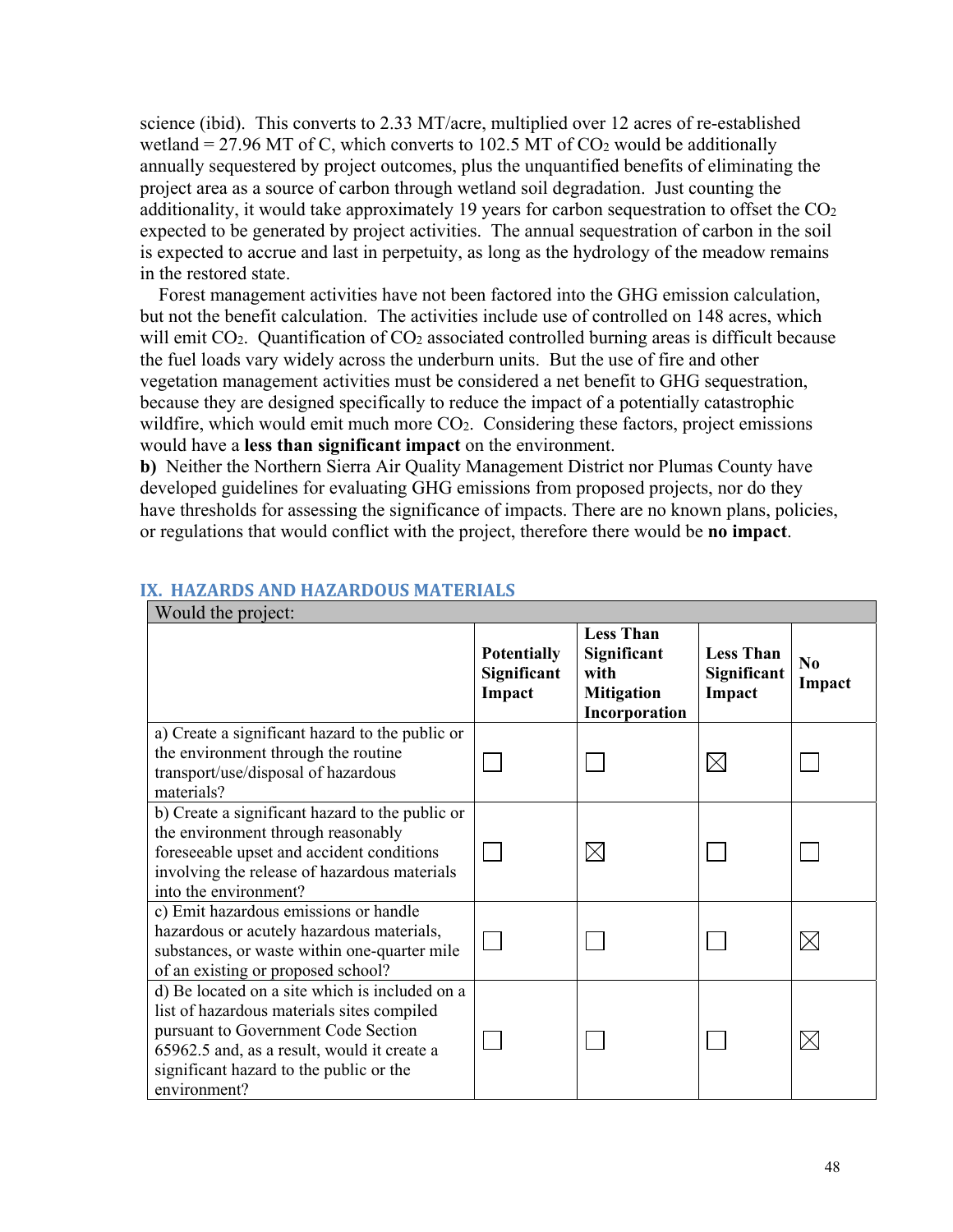| e) For a project located within an airport land<br>use plan or, where such a plan has not been<br>adopted, within two miles of a public airport<br>or public use airport, would the project result<br>in a safety hazard for people residing or<br>working in the project area? |  |  |
|---------------------------------------------------------------------------------------------------------------------------------------------------------------------------------------------------------------------------------------------------------------------------------|--|--|
| f) Impair implementation of or physically<br>interfere with an adopted emergency<br>response plan or emergency evacuation plan?                                                                                                                                                 |  |  |
| g) Expose people or structures to a<br>significant risk of loss, injury or death<br>involving wildland fires?                                                                                                                                                                   |  |  |

The project area is in a natural setting. There are no known hazards, nor hazardous materials, in the project area. Potential past sources of hazardous materials could be diesel fuel leaks from equipment used for infrequent timber harvest in the area, gasoline leaks from vehicles used by recreationists, or garbage left behind by dispersed campers.

# **Discussion**

**a)** The only source of hazardous materials from project activity would be diesel fuel used by trucks and heavy equipment, hydraulic fluid used by heavy equipment, and gasoline used by worker vehicles, and, potentially, chainsaws. These substances are a normal part of transportation and use activity in the project area. The roads are regularly maintained and used. These materials are consumed, not disposed of, and therefore there will be **no impact**. **b)** Because of the hazardous materials used in equipment for project implementation, there is a potential for an accidental spill. Mitigation measures, including no-site fuel storage (**Haz-1**), re-fueling and servicing equipment away from riparian areas (**Haz-2**), keeping hazmat clean-up materials on-site (**Haz-3**), as well as maintaining equipment in good working order (**Nrg-2**) would reduce the impacts to **less than significant with mitigation.**

**c)** The project would not emit hazardous emissions or handle hazardous or acutely hazardous materials, substances, or waste. The nearest schools are in Chester, approximately ten miles away, therefore there would be **no impact**.

**d)** The project area is not on any list of hazardous materials sites and will not create a significant hazard to the public or the environment, therefore there will be **no impact**.

**e)** The nearest airport is in Chester, therefore there would be **no impact**.

**f)** There are no emergency response plans or evacuation plans for the area. The project does include some minor road work, but vehicles will be able to pass during road improvement operations, therefore, there will be **no impact**.

**g)** Because the project will increase activity in the area with internal combustion engines, there is a slight risk of increased wildfire. Project work includes the use of a water truck, and vegetation management (including burning) follow strict Forest Service routine wildfire prevention requirements, outlined in the Section XX (Wildfire) (**Fir-1&2**). The project does not involve building structures or encouraging human presence in the area therefore, there impacts will be **less than significant impact with mitigation**.

### **Hazards and Hazardous Materials Mitigation Measures:**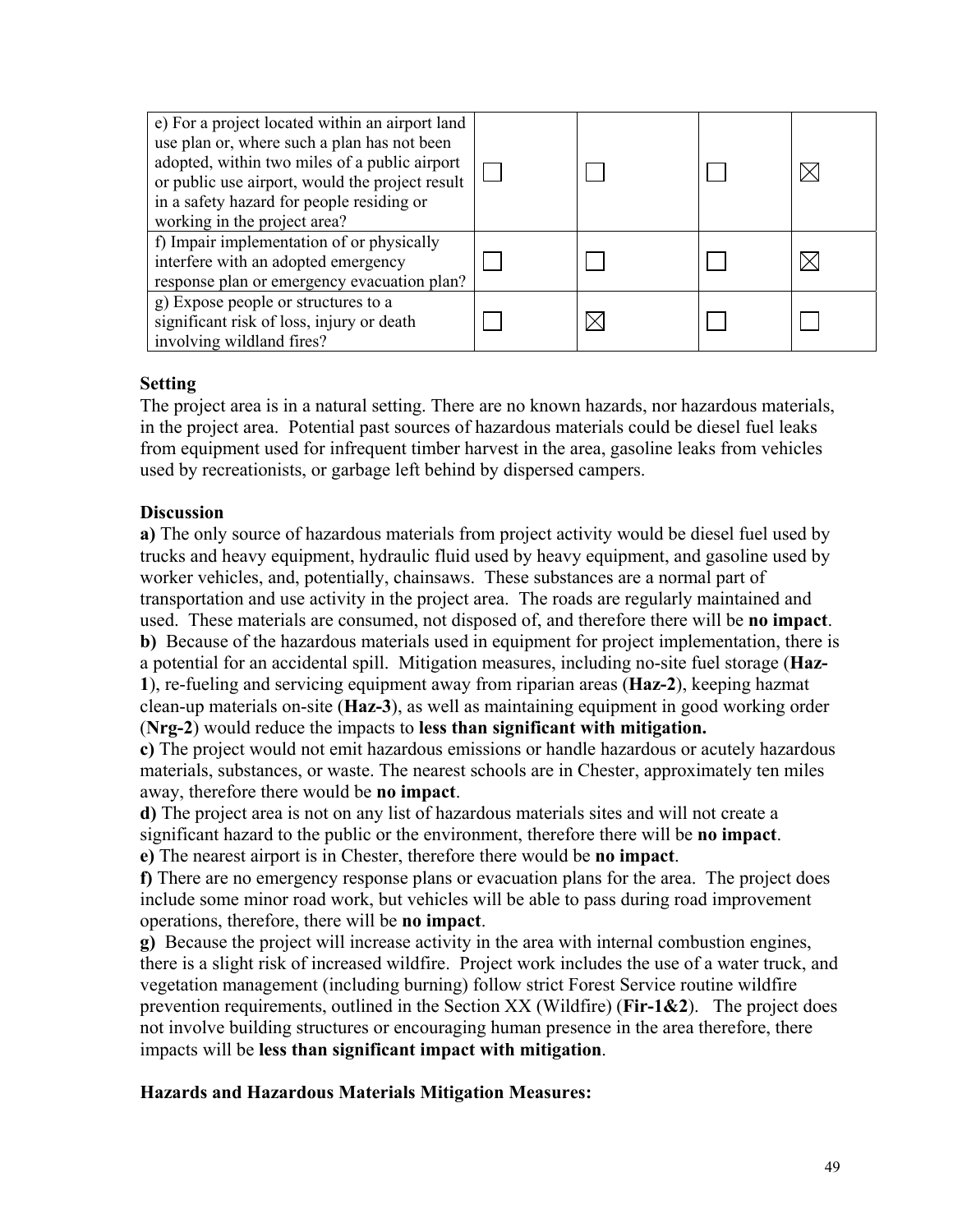**Haz-1**. No fuel would be stored on-site.

**Haz-2**. Equipment will be re-fueled and serviced outside of the riparian area.

**Haz-3**. Hazmat materials (booms and pads in a 55-gallon drum), consisting of oil-dri material will be kept at the project site during all construction activities involving heavy equipment.

# **X. HYDROLOGY**

| Would the project:                                                                                                                                                                                                                 |                                             |                                                                               |                                           |              |
|------------------------------------------------------------------------------------------------------------------------------------------------------------------------------------------------------------------------------------|---------------------------------------------|-------------------------------------------------------------------------------|-------------------------------------------|--------------|
|                                                                                                                                                                                                                                    | <b>Potentially</b><br>Significant<br>Impact | <b>Less Than</b><br>Significant<br>with<br><b>Mitigation</b><br>Incorporation | <b>Less Than</b><br>Significant<br>Impact | No<br>Impact |
| a) Violate any water quality standards or<br>waste discharge requirements or otherwise<br>substantially degrade surface or ground water<br>quality?                                                                                |                                             | $\boxtimes$                                                                   |                                           |              |
| b) Substantially decrease groundwater<br>supplies or interfere substantially with<br>groundwater recharge such that the project<br>may impede sustainable groundwater<br>management of the basin?                                  |                                             |                                                                               |                                           | $\boxtimes$  |
| c) Substantially alter the existing drainage<br>pattern of the site or area, including through<br>the alteration of the course of a stream or<br>river, or through the addition of impervious<br>surfaces in a manner which would: |                                             | $\boxtimes$                                                                   |                                           |              |
| i) result in substantial erosion or siltation on<br>or offsite;                                                                                                                                                                    |                                             | $\boxtimes$                                                                   |                                           |              |
| ii) substantially increase the rate or amount<br>of surface runoff in a manner which would<br>result in flooding on or offsite?                                                                                                    |                                             |                                                                               |                                           | $\times$     |
| iii) create or contribute runoff water which<br>would exceed the capacity of existing or<br>planned stormwater drainage systems or<br>provide substantial additional sources of<br>polluted runoff; or                             |                                             |                                                                               |                                           | $\times$     |
| iv) impede or redirect flood flows?                                                                                                                                                                                                |                                             |                                                                               |                                           | $\times$     |
| d) In flood hazard, tsunami, or seiche zones,<br>risk of release of pollutants due to project<br>inundation?                                                                                                                       |                                             |                                                                               |                                           | $\boxtimes$  |
| e) Conflict with or obstruct implementation<br>of a water quality control plan or sustainable<br>groundwater management plan?                                                                                                      |                                             | $\times$                                                                      |                                           |              |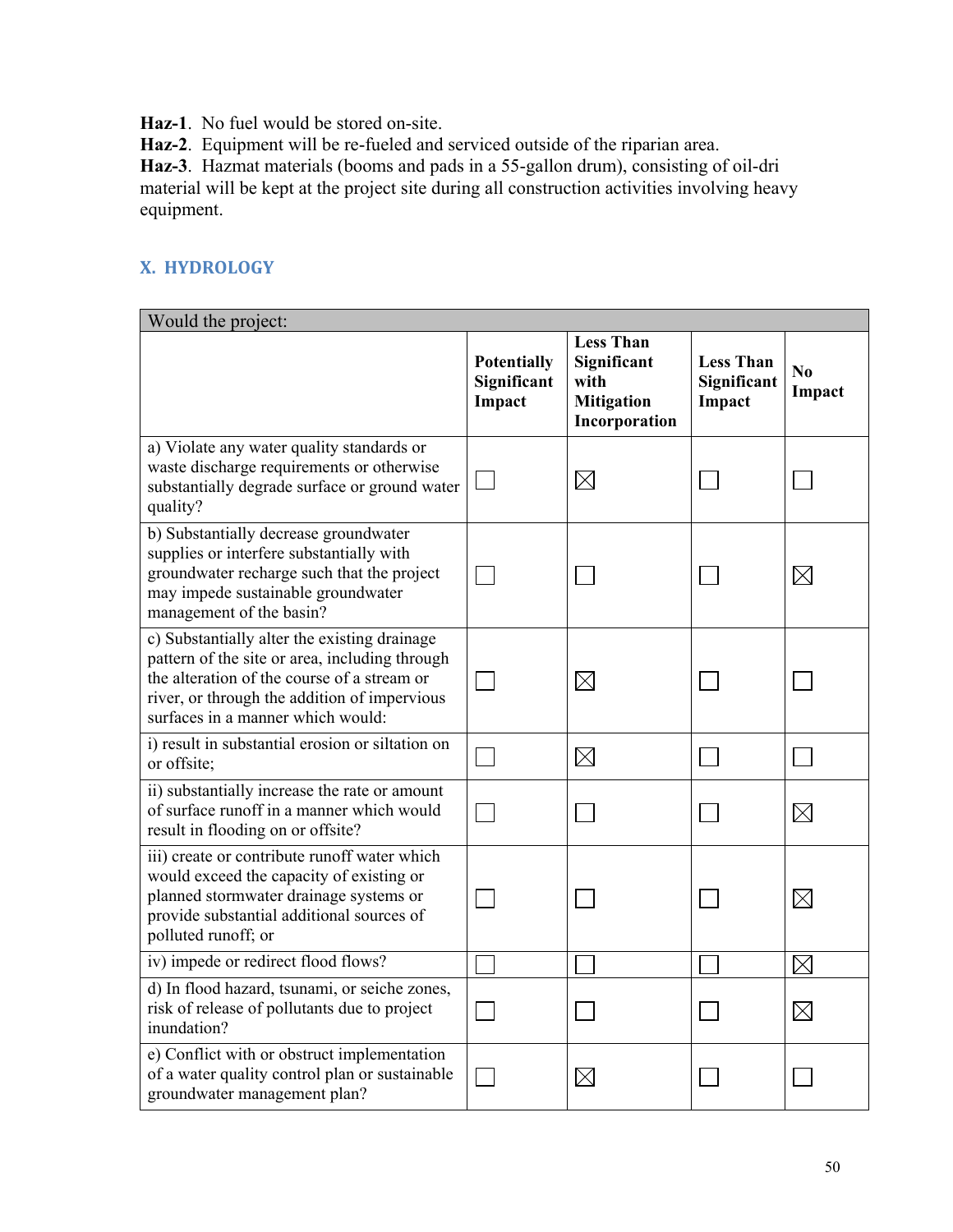riparian channels and meadow floodplains, surrounded by upland forests. Yellow Creek and its tributaries in the project area are spring fed stream systems high in the North Fork Feather River (NFFR) watershed. The project area is a complex of low-gradient

 There are no 303(d)-listed water bodies in the project area. Beneficial uses designated by the 2018 Central Valley RWQCB Basin Plan are:

- Municipal and Domestic Supply- MUN
- Power- POW
- Recreation, with body contact to the water (i.e. swimming)- REC-1
- Recreation, including canoeing and rafting recreation near water, but with no body contact to the water (i.e. camping, picnicking)- REC-1
- Non-Contact-REC-2
- Cold freshwater habitat- COLD
- Cold water spawning- SPWN
- Wildlife habitat- WILD

 What were historically multi-threaded, shallow channel systems in the project area, has degraded into single-thread, incised channels. Large wood is currently lacking in many reaches, though it likely played an important role in providing grade control and bank stability in the past. Conifer encroachment within the historically wetter meadows has shaded hardwood and understory plants and reduced soil moisture. These developments result in a decline in the vigor of these important ecological community elements, which also affects hydrology. A decrease in deep-rooted sedges has reduced infiltration and bank stability, resulting in channel incision. This leads to further drying of the meadows and increases conifer encroachment. This degradational cycle threatens the resilience of important wetlands, which are relatively rare, but disproportionately important, communities. The ongoing loss of these features reduces the ecological services afforded by this landscape. Biodiversity; water quality; stream flow timing and yield; recreational values; soil health; and overall ecosystem resilience all continue to decline in function and ecological value.

#### **Discussion**

**a)** The project seeks to restore functional hydrology, which would improve water quality in the long-term. In the short-term, and before re-vegetation becomes established, there is a potential for sedimentation into stream channels, which degrades water quality and the quality of the aquatic environment. Sources of sedimentation would be bare soil areas (including fill areas) and equipment operations near stream channels that disturb soils and cause erosion. Mitigations discussed above under Geology and Soils (Section *VII*) to protect soil resources, are designed to keep soil in place, thus reducing erosion that would enter the channel and cause degrading sedimentation. An accident involving hazardous materials could also degrade water quality, which is discussed above with mitigations, under Hazardous Materials (Section *IX*). Mitigations to protect aquatic life and habitat, are discussed and presented under Biological Resources (Section *IV*). Additional measures to protect water quality include the special considerations (IDFs discussed in the EA (Attachment 2)) for operations with Riparian Conservation Areas (RCAs), which are 300 feet from perennial water features and meadows, and 150 feet from intermittent channel features. These considerations are presented here as mitigations, and include: retention of streambank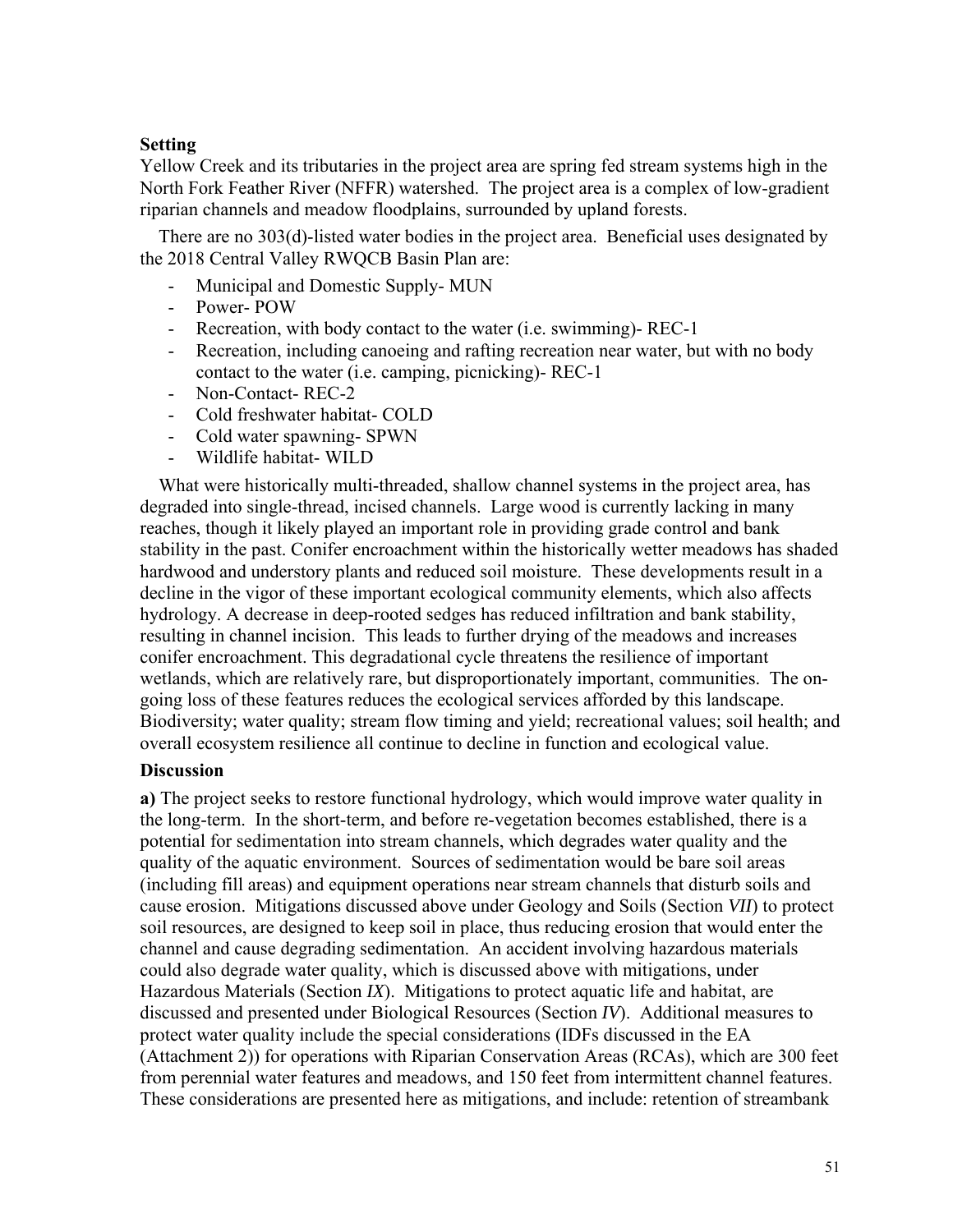entry, turning, and overall footprint in RCAs (Hyd-2). stability and future debris jam natural recruitment trees (**Hyd-1**), and minimized equipment

 Projects on National Forest lands, including this project, follow BMPs, which are described in *National Best Management Practices for Water Quality Management on Nationals Forest System Lands, Volume 1: National Core BMP Technical Guide*. Additionally, a permit from the Regional Water Quality Control Board will be required for the project (Hyd-3), which will contain required additional water quality protection measures, such as monitoring and reporting, a diversion plan if operating in water, and a stormwater plan. Because of these measures, impacts to water quality will be less than significant with mitigation.

**b)** One of the benefits of the project would be improved seasonal infiltration of precipitation into the groundwater in the shallow floodplain aquifer. In YC02, this would be accomplished by eliminating the incised gullied channel and drainage ditches that were excavated to dry out this wet meadow area, and allowing flow back into the channel swale on the surface of the meadow. On the mainstem of Yellow Creek, this would be accomplished by increasing depositional areas, where infiltration would improve over time. The project does not require the use of groundwater, or decrease groundwater supplies, or interfere with groundwater recharge such that the project may impede sustainable groundwater management, thus there would be no impact.

**c)** The project seeks to restore flood flows to the surface of the floodplain. In the current condition, floods flows are mostly confined within an eroded gully, and are rapidly conveyed off site via drainage ditches. In YC02, the existing gully would be eliminated by complete fill. Flood flows and low flow would still continue down the same meadow wetland, thus enhancing and reestablishing riparian palustrine wetland associated with the existing channel swale. On the mainstem of Yellow Creek, low flows would remain in the existing channel alignment. Flood flows would more frequently access the floodplain in depositional areas thus enhancing and reestablishing floodplain wetland habitat. The general pattern of flow throughout the project area would remain within the same channel/floodplain system that naturally evolved on this landscape, and will not result in change to the overall natural drainage pattern of the area. The project will not create impervious surfaces, and is expected to improve infiltration by increasing soil porosity via functional floodplain processes including reinvigorated deep-rooted wetland vegetation. The following items address this question in more detail, to reduce impacts to **less than significant with mitigation**:

- (Geology and Soils) (**Geo-1-9**). Additionally, **Hyd-2&3** would protect soils from erosion *i*) The project could result in short-term erosion or siltation before stabilizing vegetation becomes established. Erosion and siltation during construction would be minimized through the use of BMPs and the mitigation measures discussed above under Section VII that could cause siltation on-site and in downstream areas, making the impact **less than significant with mitigation.**
- *ii*) One of the main objectives of the project is to restore meadows by restoring the hydrology of meadow floodplains, which occur on the landscape because they flooded on a regular basis prior to degradation. The project seeks to restore floodplain function in this wildland setting, thus incrementally contributing to decreased flood peak intensity and duration in downstream areas. The project would fill gullied channels and close excavated ditches that were dug to increase the rate of run-off from the site (most likely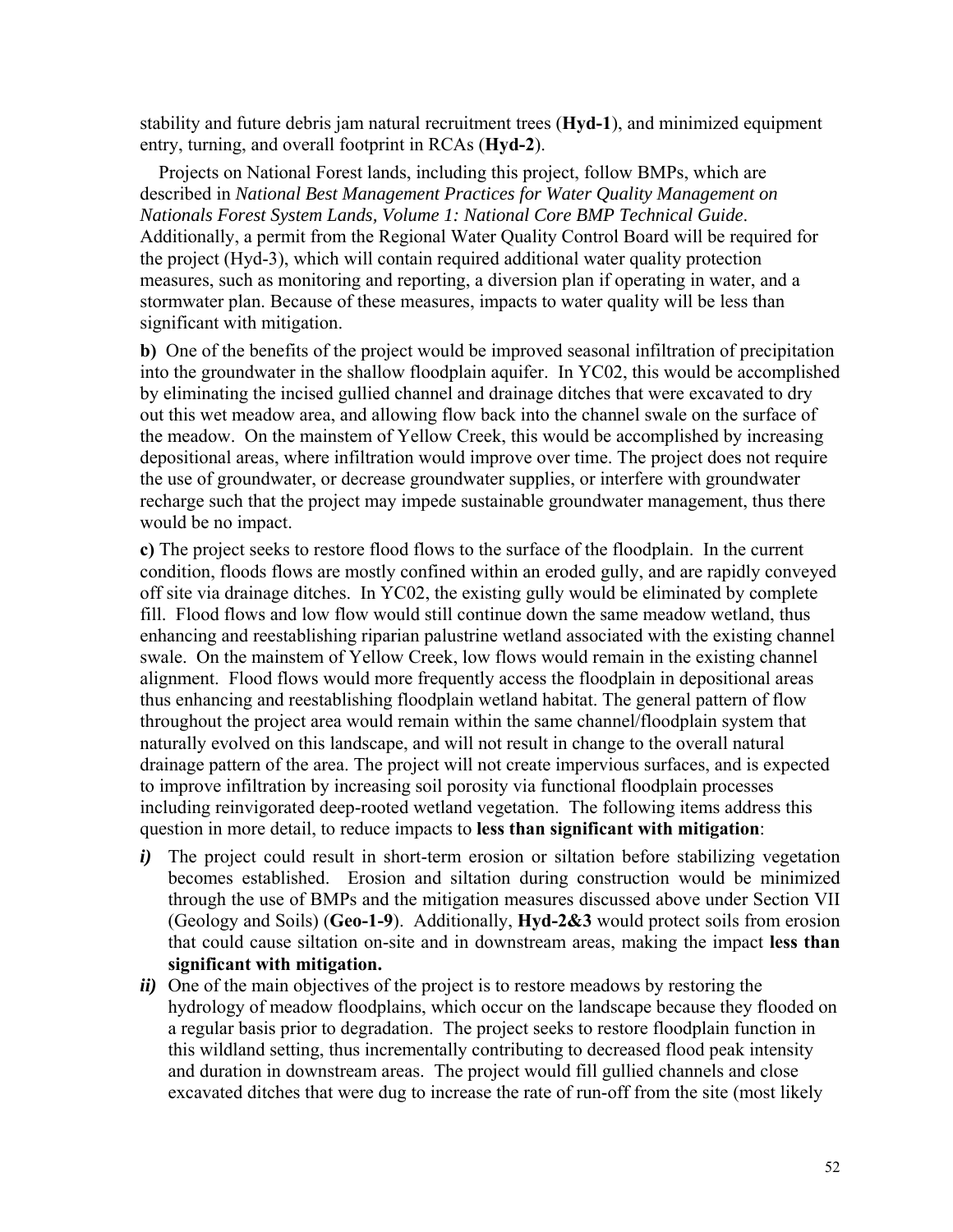to decrease wetland vegetative species and enhance grass production for cattle grazing). Project activities will occur during the lowest flow time of year (late summer to September). Reducing (not increasing) fall/winter/spring storm-related run-off is expected to be an immediate outcome after construction. Therefore, **no impact** is expected.

- *iii*) The project seeks to restore floodplain function which will decrease the rate of stormwater run-off. No impervious surfaces would be associated with the project, nor would there be any additional source of polluted run-off in this wildland setting. There are no stormwater drainage systems in, or planned for, this project area. Therefore, there would be **no impact** to these concerns.
- *iv)* The project would not impede or re-direct flood flows out of the naturally evolved channel/floodplain system in which they occur now, therefore there would be **no impact.**

**d)** The project is not located in a tsunami or seiche zone. Project construction would occur during the driest time of year, and therefore would not pose a risk for release of pollutants due to inundation. Therefore, there would be **no impact** for these concerns.

**e)** Water quality would be protected during construction by operating during the lowest flow time of year **(Hyd-4**) and pumping live streamflow around work areas that have a potential to increase turbidity or degrade water quality in any way (**Hyd-5**). Adherence to any and all permit requirements will ensure that the project does not obstruct implementation of a water quality control plan, however, there are currently no water quality control plans that cover the project area. There is no sustainable groundwater plan for this area. This impact will be **less than significant with mitigation.** 

### **Hydrology Mitigation Measures:**

**Hyd-1**. Retention of streambank stability and natural recruitment trees.

**Hyd-2**. The following actions would be minimized to the extent possible within RCAs: equipment entry, equipment footprint, turning of equipment. No water bars would installed on entry trails into an RCA.

**Hyd-3**. Follow all applicable BMPs. Notify the Waterboard of the project, and apply for water quality permits as needed (Clean Water Act § 401 Water Quality Certification or a Waste Discharge permit). Adhere to all permit requirements.

**Hyd-4**. Conduct hydrologic project activities during the lowest flow time of year.

**Hyd-5**. Pump water around work areas if there is a potential to degrade water quality.

| Would the project:                                |                                             |                                                                               |                                           |                          |
|---------------------------------------------------|---------------------------------------------|-------------------------------------------------------------------------------|-------------------------------------------|--------------------------|
|                                                   | <b>Potentially</b><br>Significant<br>Impact | <b>Less Than</b><br>Significant<br>with<br><b>Mitigation</b><br>Incorporation | <b>Less Than</b><br>Significant<br>Impact | N <sub>0</sub><br>Impact |
| a) Physically divide an established<br>community? |                                             |                                                                               |                                           |                          |

### **XI. LAND USE AND PLANNING**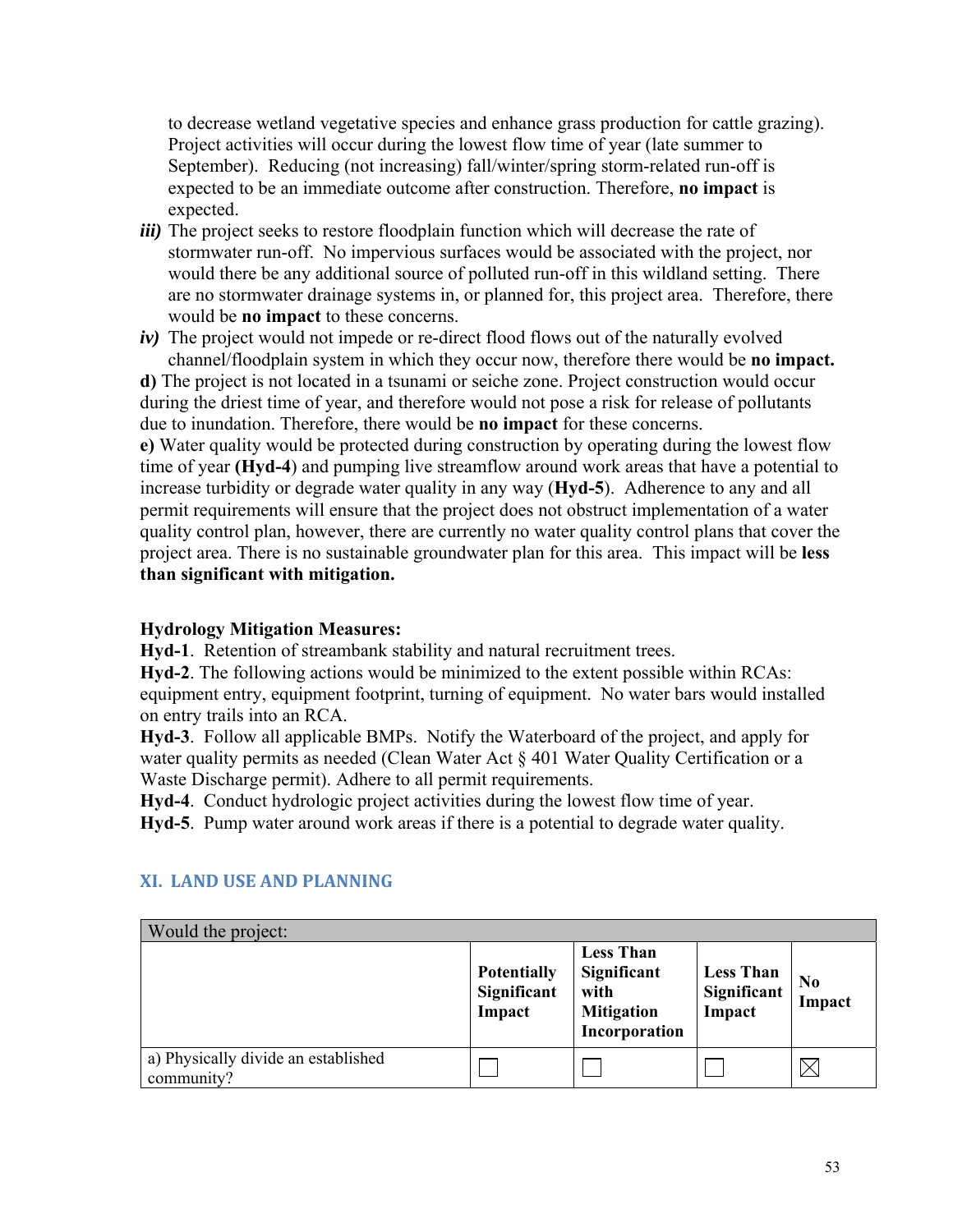| effect? | b) Cause a significant environmental impact<br>due to a conflict with any land use plan,<br>policy, or regulation adopted for the purpose<br>of avoiding or mitigating an environmental |  |  |  |  |
|---------|-----------------------------------------------------------------------------------------------------------------------------------------------------------------------------------------|--|--|--|--|
|---------|-----------------------------------------------------------------------------------------------------------------------------------------------------------------------------------------|--|--|--|--|

 The project site is located within the LNF. Zoning in the project area is General Forest. Private lands surrounding the project area are zoned Timber Production Zone. Land use in the area is timber production and dispersed recreation.

### **Discussion**

**a)** There is no established community in the project area. There are two houses on the other side of Humbug Valley (1.8 miles to the east), neither of which are occupied year-round. The project would not affect these residences, therefore the project will not physically divide an established community, and there is **no impact**.

**b)** The project is consistent with the land use designations of the area, and is consistent with standards and guidelines in the Lassen National Forest Land and Resource Management Plan. The project would not cause a significant environmental impact due to a conflict with any land use plan, policy, or regulation adopted for the purpose of avoiding or mitigating an environmental effect. There is no conflict with any land use plan, policy or regulation, therefore there is **no impact**.

|  |  |  | <b>XII. MINERAL RESOURCES</b> |  |
|--|--|--|-------------------------------|--|
|--|--|--|-------------------------------|--|

| Would the project:                                                                                                                                                              |                                             |                                                                               |                                           |                          |
|---------------------------------------------------------------------------------------------------------------------------------------------------------------------------------|---------------------------------------------|-------------------------------------------------------------------------------|-------------------------------------------|--------------------------|
|                                                                                                                                                                                 | <b>Potentially</b><br>Significant<br>Impact | <b>Less Than</b><br>Significant<br>with<br><b>Mitigation</b><br>Incorporation | <b>Less Than</b><br>Significant<br>Impact | N <sub>0</sub><br>Impact |
| a) Result in the loss of availability of a<br>known mineral resource that would be of<br>value to the region and the residents of the<br>state?                                 |                                             |                                                                               |                                           |                          |
| b) Result in the loss of availability of a<br>locally important mineral resource recovery<br>site delineated on a local general plan,<br>specific plan, or other land use plan? |                                             |                                                                               |                                           |                          |

### **Setting**

California's Surface Mining and Reclamation Act of 1975 (SMARA) Mineral Lands Classification data portal was queried, which showed no studies or designated mineral resource areas in Plumas County.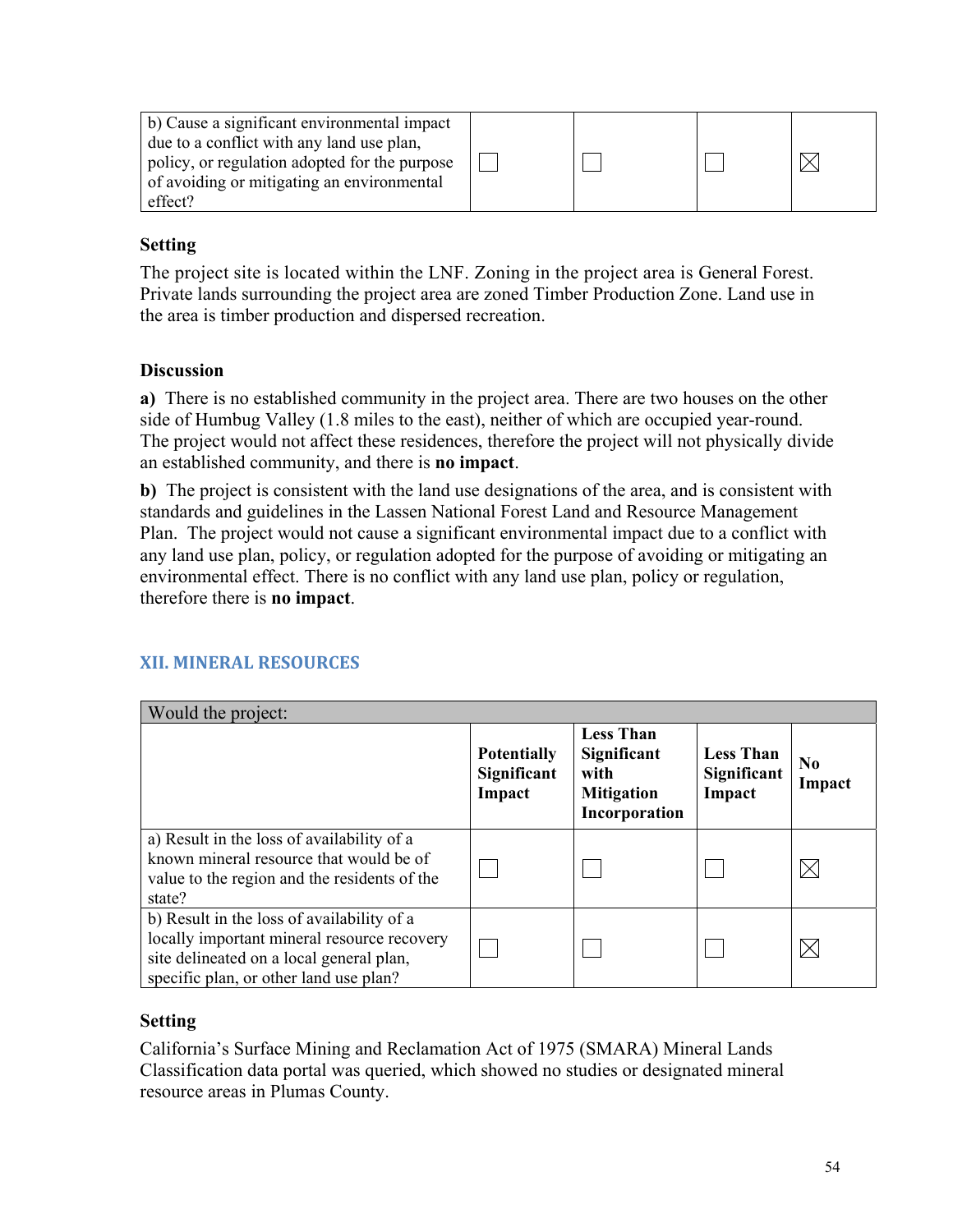### **Discussion**

**a)** The project will not result in the loss of availability of a known mineral resource of value to the region or residents of the state. The channel/meadow restoration project neither involves extraction of mineral resources nor would preclude future mineral extraction if a discovery were made, therefore, there is **no impact**.

**b)** There are no mineral resource recovery sites delineated in any plans that include the project area, therefore there would be **no impact**.

# **XIII. NOISE**

| Would the project result in:                                                                                                                                                                                                                                                                                       |                                             |                                                                               |                                           |                          |
|--------------------------------------------------------------------------------------------------------------------------------------------------------------------------------------------------------------------------------------------------------------------------------------------------------------------|---------------------------------------------|-------------------------------------------------------------------------------|-------------------------------------------|--------------------------|
|                                                                                                                                                                                                                                                                                                                    | <b>Potentially</b><br>Significant<br>Impact | <b>Less Than</b><br>Significant<br>with<br><b>Mitigation</b><br>Incorporation | <b>Less Than</b><br>Significant<br>Impact | N <sub>0</sub><br>Impact |
| a) Generation of a substantial temporary or<br>permanent increase in ambient noise levels in<br>the vicinity of the project in excess of<br>standards established in the local general plan<br>or noise ordinance, or applicable standards of<br>other agencies?                                                   |                                             | $\boxtimes$                                                                   |                                           |                          |
| b) Generation of excessive groundborne<br>vibration or groundborne noise levels?                                                                                                                                                                                                                                   |                                             |                                                                               | $\bowtie$                                 |                          |
| c) For a project within the vicinity of a<br>private airstrip or an airport land use plan or<br>where such a plan has not been adopted,<br>within two miles of a public airport or public<br>use airport, would the project expose people<br>residing or working in the project area to<br>excessive noise levels? |                                             |                                                                               |                                           |                          |

### **Setting**

The project would occur in a wildland setting on National Forest surrounded by working private timber lands. Part of the mainstem of Yellow Creek runs adjacent to Forest Road 27N04, and Forest Road 27N40 bisects the YC02 meadows (both roads are graveled). There is also dispersed camping area located along Yellow Creek. Existing noise sources in the area include timber harvesting with mechanical equipment, dispersed recreationists with generators at their campsite, and off-highway vehicles on the two graveled roads. Recent activity (2019-20) on adjacent private land included a feller buncher cutting machine, a wood chipper, and trucks to transport logs and chips. Continued logging may occur on adjacent lands in 2021. There are two part-time residences 1.8 miles east of the project on the edge of Humbug Valley.

 The Plumas County General Plan designates maximum noise levels for residential, commercial and public facilities, and industrial land use areas. Maximum noise levels for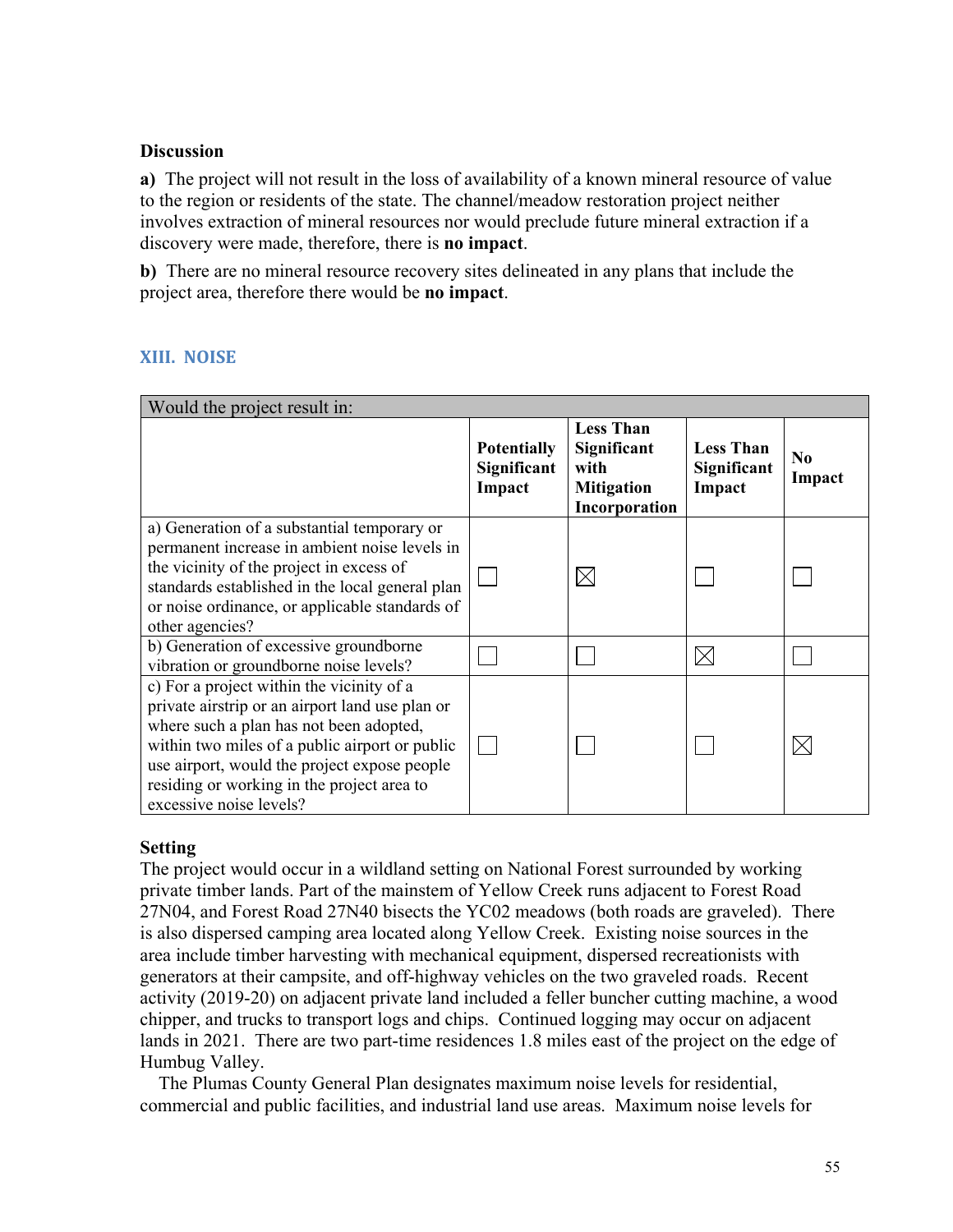General Forest and Timber Production zones (in which the project is located) are not addressed in the General Plan.

#### **Discussion**

**a)** The project will result in temporary, short-term increases in ambient noise levels during hydrologic construction and forest treatment activities, which will cease when the project is completed. Noise will be generated from heavy equipment, including a feller buncher, dump trucks, excavators, and loaders, which are likely to run about 81-90 decibels at approximately 50 feet distance, and decrease rapidly with distance in this vegetated area (Plumas County 2013). The closest sensitive land uses would be in Chester, which is ten miles away, and therefore not be affected.

 Noise from the project could be audible to users recreating and camping in the project vicinity. Although equipment could be audible, noise levels from the project will not exceed Plumas County daytime construction noise standards for public facilities (90 decibels) (ibid). Activities are proposed to occur during the daytime hours of 7:00 a.m. to 6:00 p.m. and will not result in nighttime disturbance (**Noi-1**). The short-term, temporary increase in ambient noise levels from the project will be **less than significant with mitigation.** 

**b)** Project equipment would not include vibration action. While trucks and heavy equipment will generate levels of vibration that are perceptible in the immediate vicinity of each work area, vibration and groundborne noise from project activities will not be detectable at the location of the part time residences across the valley (1.8 miles away), nor at the dispersed campsites in the project area. Impacts related to groundborne vibration and noise will be **less than significant**.

**c)** The project is not within an airport land use plan, or within two miles of a public airport, or within the vicinity of a private airstrip. The project will not expose people residing or working in the project area to excessive noise levels from aircraft. **No impact**.

#### **Noise Mitigation Measures:**

 Friday, and, on rare instances on weekends or holidays between 8 a.m. and 5 p.m. **Noi-1**. Construction shall occur between the hours of 7 a.m. and 6 p.m., Monday through

| Would the project:                                                                                                                                                                                                                 |                                             |                                                                               |                                           |                          |  |
|------------------------------------------------------------------------------------------------------------------------------------------------------------------------------------------------------------------------------------|---------------------------------------------|-------------------------------------------------------------------------------|-------------------------------------------|--------------------------|--|
|                                                                                                                                                                                                                                    | <b>Potentially</b><br>Significant<br>Impact | <b>Less Than</b><br>Significant<br>with<br><b>Mitigation</b><br>Incorporation | <b>Less Than</b><br>Significant<br>Impact | N <sub>0</sub><br>Impact |  |
| a) Induce substantial unplanned<br>population growth in an area, either<br>directly (for example, by proposing new<br>homes and businesses) or indirectly (for<br>example, through extension of roads or<br>other infrastructure)? |                                             |                                                                               |                                           |                          |  |

# **XIV. POPULATION AND HOUSING**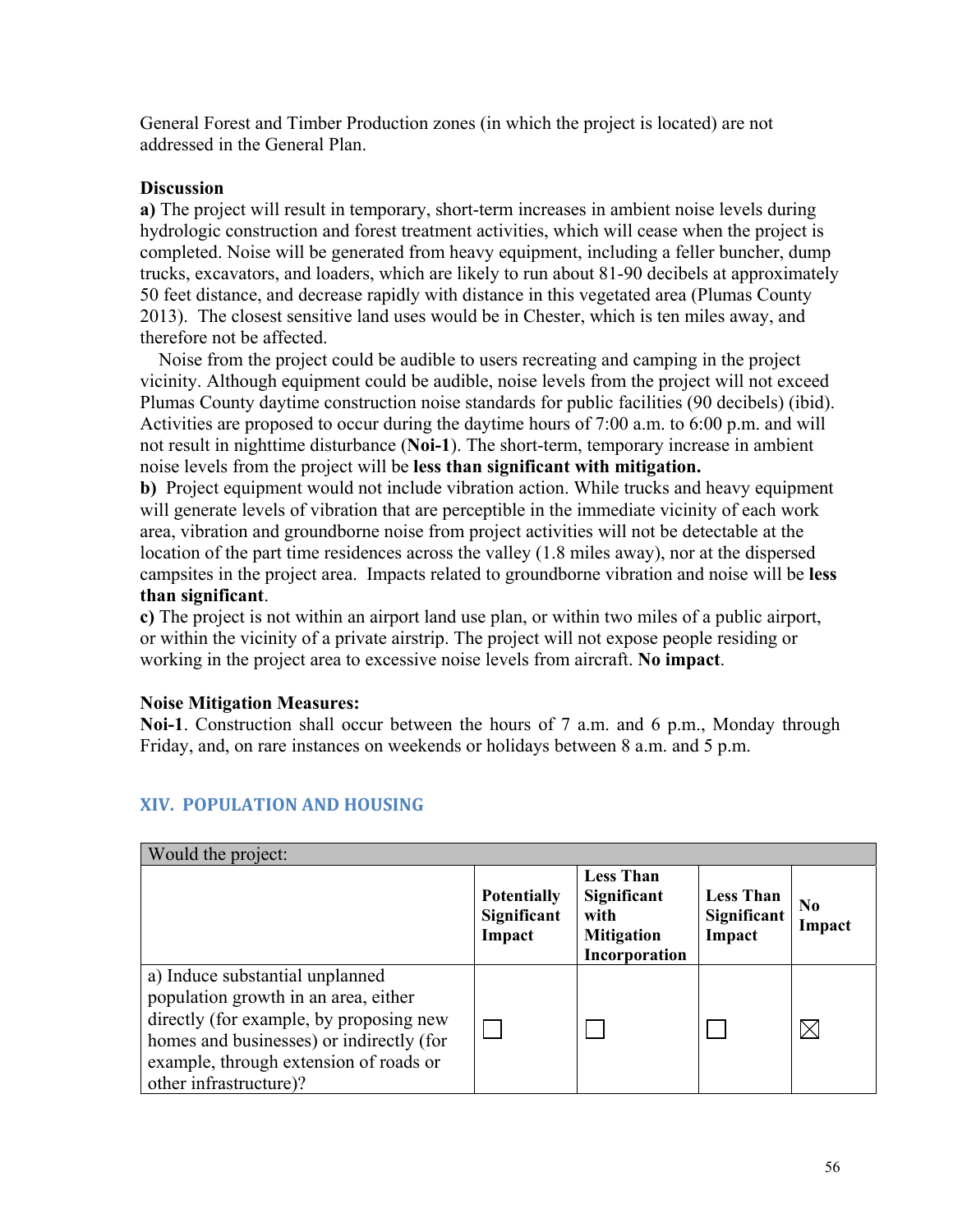| b) Displace substantial numbers of<br>existing housing, necessitating the |  |  |
|---------------------------------------------------------------------------|--|--|
| construction of replacement housing                                       |  |  |
| elsewhere?                                                                |  |  |

This project is located in a wildland setting within LNF. The closest town is Chester, approximately ten miles away.

### **Discussion**

 **a)** This restoration project would not induce unplanned population growth in the area or include the expansion of major roads or infrastructure. The project will not generate commercial activities that would induce substantial growth in the project area. **No impact**. **b)** The project site includes only federally-owned undeveloped forest land, surrounded by private timberlands with Timber Production Zoning. The project will not displace substantial numbers of people requiring the construction of replacement housing elsewhere. **No impact.**

# **XV. PUBLIC SERVICES**

Would the project result in substantial adverse physical impacts associated with the provision of new or physically altered governmental facilities, need for new or physically altered governmental facilities, the construction of which could cause significant environmental impacts, in order to maintain acceptable service ratios, response times or other performance objectives for any of the public services:

|                          | <b>Potentially</b><br>Significant<br>Impact | <b>Less Than</b><br>Significant<br>with<br><b>Mitigation</b><br>Incorporation | <b>Less Than</b><br>Significant<br>Impact | N <sub>0</sub><br>Impact |
|--------------------------|---------------------------------------------|-------------------------------------------------------------------------------|-------------------------------------------|--------------------------|
| Fire protection?         |                                             |                                                                               |                                           |                          |
| Police protection?       |                                             |                                                                               |                                           |                          |
| Schools?                 |                                             |                                                                               |                                           |                          |
| Parks?                   |                                             |                                                                               |                                           |                          |
| Other public facilities? |                                             |                                                                               |                                           |                          |

### **Setting**

This project is located in a wildland setting within LNF. The closest town is Chester, approximately ten miles away, where the closest public services are available.

### **Discussion**

Project activities include forest, meadow and watershed restoration. The project will not result in population changes that would require new or physically altered schools, parks, or other public facilities. The project will not result in an impact to service ratios, response time or other performance objectives for fire or police protection which would require the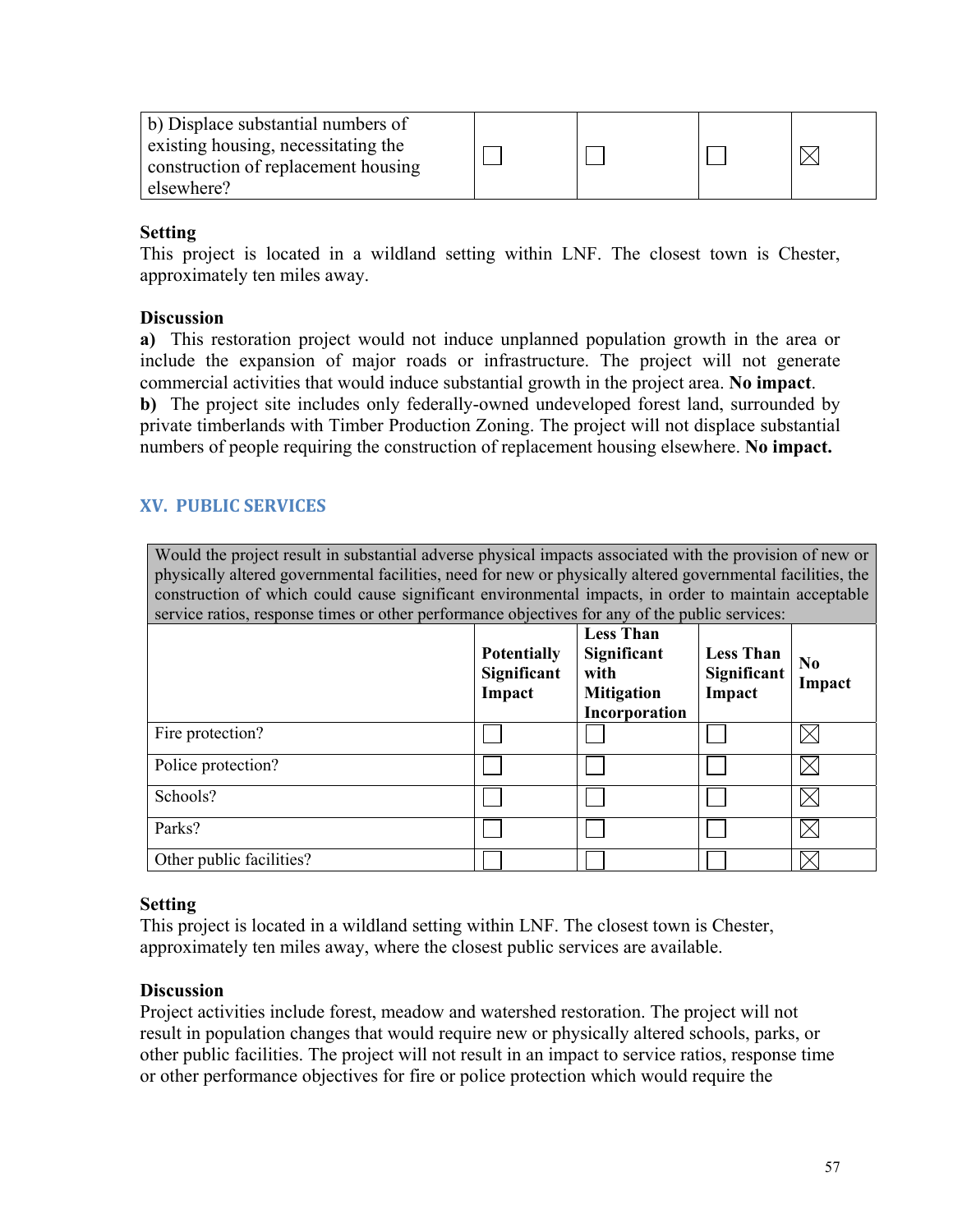construction of new or physically altered governmental facilities. The project will have **no impact** to public services.

# **XVI. RECREATION**

| Would the project:                                                                                                                                                                                                         |                                             |                                                                               |                                           |                    |
|----------------------------------------------------------------------------------------------------------------------------------------------------------------------------------------------------------------------------|---------------------------------------------|-------------------------------------------------------------------------------|-------------------------------------------|--------------------|
|                                                                                                                                                                                                                            | <b>Potentially</b><br>Significant<br>Impact | <b>Less Than</b><br>Significant<br>with<br><b>Mitigation</b><br>Incorporation | <b>Less Than</b><br>Significant<br>Impact | $\bf No$<br>Impact |
| a) Would the project increase the use of<br>existing neighborhood and regional parks or<br>other recreational facilities such that<br>substantial physical deterioration of the<br>facility would occur or be accelerated? |                                             |                                                                               |                                           |                    |
| b) Does the project include recreational<br>facilities or require the construction or<br>expansion of recreational facilities that might<br>have an adverse physical effect on the<br>environment?                         |                                             |                                                                               |                                           |                    |

### **Setting**

Lassen National Forest offers a wide variety of year-round recreation opportunities, including camping, hunting, fishing, boating, hiking, wildlife viewing, horseback riding, scenic trails and drives, winter sports, water activities, OHV use, bicycling, climbing, historic lodges and gold mining. In the project area, recreational uses consist primarily of dispersed camping (i.e., camping not in a campground with facilities) OHV use, and hunting.

### **Discussion**

 **a)** There are no recreational facilities in the project area. Since the project does not include increasing the number of visitors in any way, there would be no impact on recreation in, or adjacent to, the project area; therefore, the project will have **no impact** related to recreation in this area.

**b)** The project does not include recreational facilities or require the construction or expansion of recreational facilities that might have an adverse physical effect on the environment, and therefore, **no impact**.

| Would the project: |                                             |                                                                               |                                           |                          |
|--------------------|---------------------------------------------|-------------------------------------------------------------------------------|-------------------------------------------|--------------------------|
|                    | <b>Potentially</b><br>Significant<br>Impact | <b>Less Than</b><br>Significant<br>with<br><b>Mitigation</b><br>Incorporation | <b>Less Than</b><br>Significant<br>Impact | N <sub>0</sub><br>Impact |

# **XVII. TRANSPORTATION**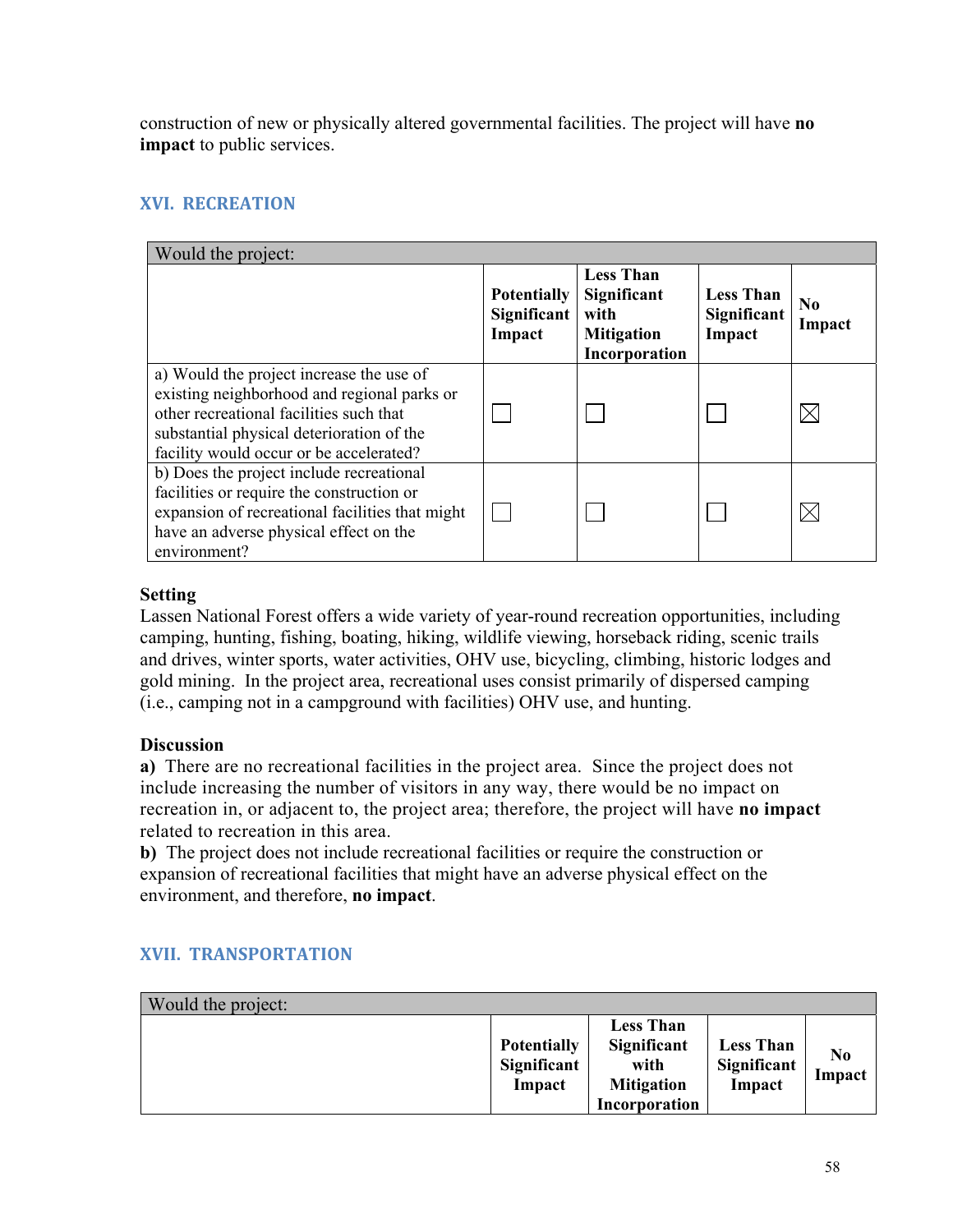| a) Conflict with a program, plan, ordinance or<br>policy addressing the circulation system,<br>including transit, roadway, bicycle and<br>pedestrian facilities?          |  |  |
|---------------------------------------------------------------------------------------------------------------------------------------------------------------------------|--|--|
| b) Conflict or be inconsistent with CEQA<br>guidelines 15064.3, subdivision?                                                                                              |  |  |
| c) Substantially increase hazards due to a<br>geometric design feature (e.g., sharp curves or<br>dangerous intersections) or incompatible uses<br>(e.g., farm equipment)? |  |  |
| d) Result in inadequate emergency access?                                                                                                                                 |  |  |

The primary route to the project area off of Highway 89 is the graveled county Humboldt Road (County Road 308). Thence Forest Road 27N04 crosses the box culverts on Yellow Creek (and is adjacent to YC01), and 27N40 bisects the two YC02 meadows. These roads are regularly maintained by the Plumas County and Forest Service road crews according to their standards for improved gravel roads. Other than the standards, there are no other policies, etc that address these roads. Maintenance includes annual (or more frequent if there is a lot of use) re-grading. The county road and 27N04 are also used by infrequent recreationists (primarily OHVs, pickup trucks, and occasional RVs) as well as trucks and equipment associated with timberland management.

# **Discussion**

**a)** Other than road maintenance standards, there are no programs, plans, ordinances, or policies addressing the circulation system in the vicinity of the project area. This impact will be **less than significant**.

**b)** The vehicle miles traveled (VMT) for implementation are estimated based on the following: 9 truckloads/day for 2.5 days at 16 miles round trip (RT) for rock import (from LNF pit); 32 truckloads/day for 7.5 days at 20 mi/RT for soil material import (from Chester pit); equipment haul, worker commuters, and debris jams is 40 trips at 110 mi/RT (from Quincy), and 30 trips from Chester at 10 mi/RT for vegetation management. This results in a total of 9,860 vehicle miles traveled for project implementation in Timber Production Zone over two years, and is not inconsistent with normal land uses in this area. The project is not a land use project or transportation project and will not result in permanent impacts related to VMT. Project-related trips will cease upon project completion, therefore this impact would be **less than significant.**

 traffic disruption. Worker commutes and equipment transport to and from the site will be a **c)** The project includes some road drainage improvements and will result in short-term minor increase in traffic. However, the trucks use to haul in off-site fill material, estimated at approximately 260 trips over 10 days, planned for early September 2021, will be a noticeable increase to users in the area. Mitigation (**Trn-1 & Trn-2)** includes signage, watering for dust abatement, and re-grading if necessary. Road drainage improvements would not close the more-frequented 27N04 road, but would temporarily close the rarely-used 27N40 road (expected less than one day). IDFs identified in the EA include notifying Forest Staff 14 days in advance prior to closure (**Trn-3**), as well as signage. Drainage improvements would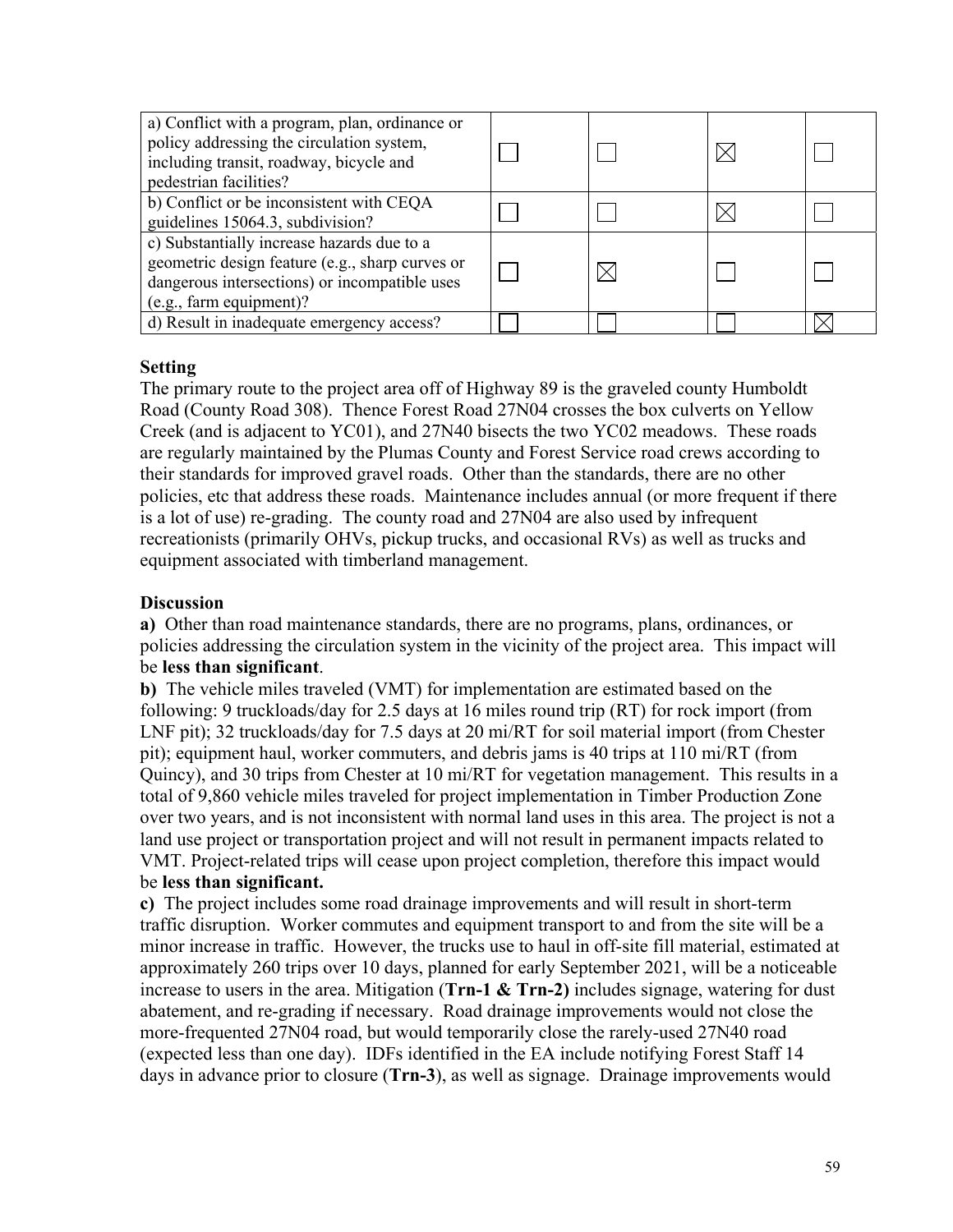The impact on hazards is **less than significant with mitigation.** reduce road hazards by completely or partially filling roadside ditches at meadow crossings.

**d)** The project will not change the existing emergency access to the project site or surrounding areas. **No impact**.

### **Transportation Mitigation Measures:**

**Trn-1**. Post warnings signs on the Humboldt Road and 27N04 of heavy truck traffic. **Trn-2**. Use a water truck to control dust on roads. Evaluate the roads after hauling material for potential re-grading.

**Trn-3**. Notify LNF staff 14 days in advance of any road closure.

# **XVIII. TRIBAL CULTURAL RESOURCES**

| Would the project:                                                                                                                                                                                                                                                                                                                                                                                                               |                                             |                                                                               |                                           |                    |
|----------------------------------------------------------------------------------------------------------------------------------------------------------------------------------------------------------------------------------------------------------------------------------------------------------------------------------------------------------------------------------------------------------------------------------|---------------------------------------------|-------------------------------------------------------------------------------|-------------------------------------------|--------------------|
|                                                                                                                                                                                                                                                                                                                                                                                                                                  | <b>Potentially</b><br>Significant<br>Impact | <b>Less Than</b><br>Significant<br>with<br><b>Mitigation</b><br>Incorporation | <b>Less Than</b><br>Significant<br>Impact | $\bf No$<br>Impact |
| a) Would the project cause a substantial adverse<br>change in the significance of a tribal cultural<br>resource, defined in Public Resources Code<br>21074 as either a site, feature, place, cultural<br>landscape that is geographically defined in terms<br>of the size and scope of the landscape, sacred<br>place, or object with cultural value to a<br>California Native American tribe and that is:                       |                                             | $\times$                                                                      |                                           |                    |
| i) Listed or eligible for listing in the California<br>Register of Historical Resources, or in a local<br>register of historical resources as defined in<br>Public Resources Code section 5020.1 (k) or                                                                                                                                                                                                                          |                                             | ⋉                                                                             |                                           |                    |
| ii) A resource determined by the lead agency, in<br>its discretion and supported by substantial<br>evidence, to be significant pursuant to criteria<br>set forth in subdivision (c) of Public Resources<br>Code 5024.1. In applying the criteria set forth in<br>subdivision (c) of Public Resource Code 5024.1,<br>the lead agency shall consider the significance<br>of the resource to a California Native American<br>tribe. |                                             | IX                                                                            |                                           |                    |

# **Setting**

The project area is upstream and adjacent to Humbug Valley (Tasmam Koyom), which has recently been returned to the Maidu Summit Consortium for management, in partnership with the California Department of Fish and Wildlife (through a settlement with PG&E). Humbug Valley and the environs are an important cultural resource to the Mountain Maidu.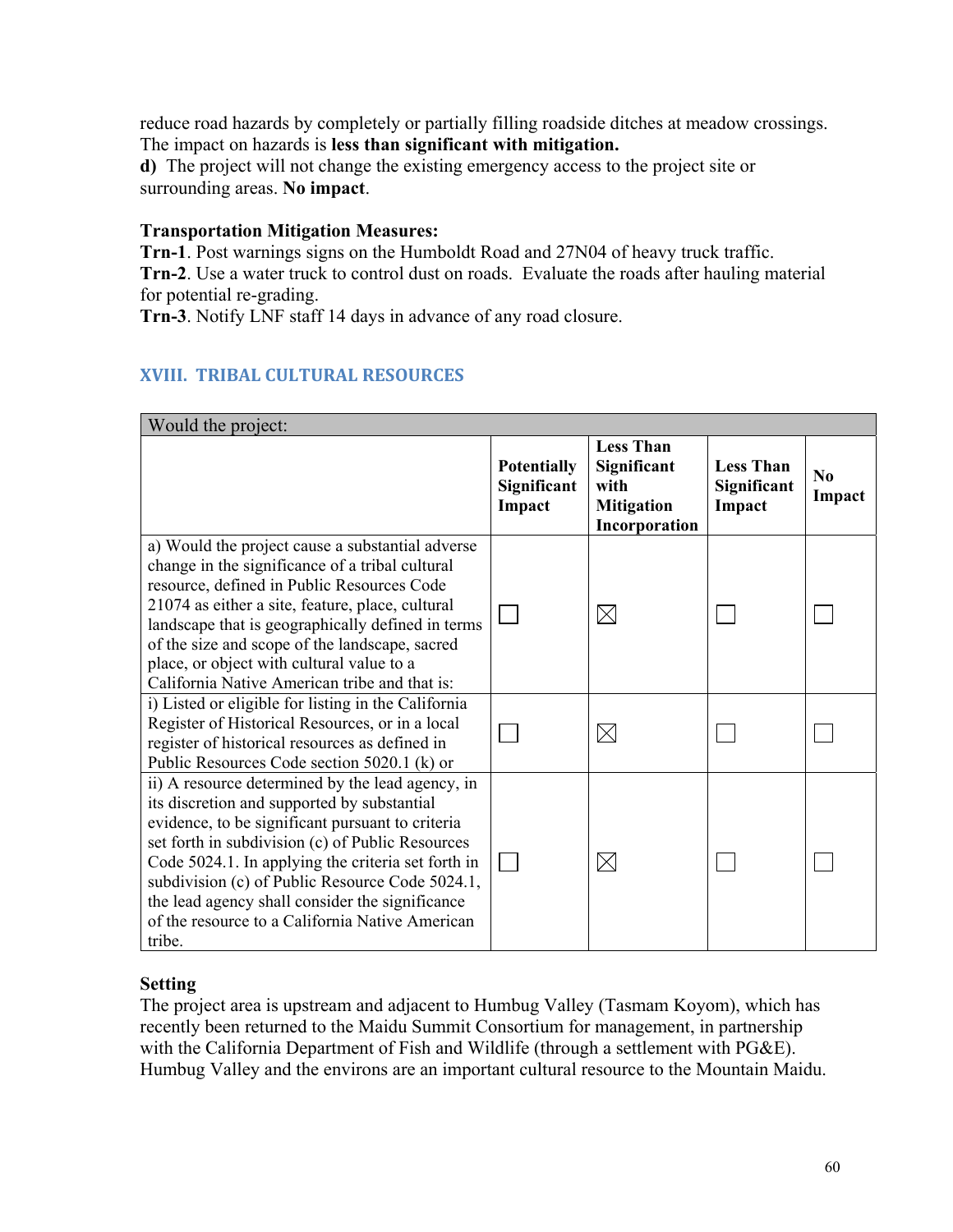During project development, members of the Maidu Summit Consortium, and some of the restoration consultants they are working with, attended a three-day design development session for this project in June 2019. As part of the NEPA planning process, a scoping letter for the Yellow Creek Watershed was sent to the following tribal entities on August 24, 2020:

- Susanville Indian Rancheria: Honorable Deana Bovee (Chairwoman), cc: Melany Johnson (THPO), 745 Joaquin Street, Susanville, CA 96130
- Greenville Rancheria: Honorable Kyle Self (Chairman), cc: Lacy Miles (NAGPRA Coordinator)

P.O. Box 279, Greenville, CA 95947

- Maidu Summit Consortium & Conservancy: Honorable Chairman Ben Cunningham (Chairman), cc: Alisha Wilson, Lorena Gorbet P.O. Box 682 Chester, CA 96020
- Redding Rancheria: Honorable Chairman Jack Potter Jr., cc: Melodie Honey 2000 Redding Rancheria Road, Redding, CA 96001
- Maidu Cultural Preservation Association: Honorable Chairman Thaddeus Cason, 4250 Ishi Trail, Yankee Hill, CA 95965
- Mechoopda Indian Tribe of Chico Rancheria: Honorable Chairman Dennis Ramirez, 125 Mission Ranch Blvd., Chico, CA 95926

 Modified Proposed Action that was presented and analyzed in the Draft EA, and is presented the tribes again to comment on the Draft EA via letters to the same aforementioned entities dated March 17, 2021 (except the Maidu Cultural Preservation Assoc, because the scoping received by the Forest Service on the Draft Environmental Analysis, which resulted in a minor Substantial public comments were submitted during the scoping process, resulting in the in this document as "the project". As part of the NEPA process, the Forest Service contacted letter was returned with addressee unknown). An additional cultural resource comment was change to mitigation **Cul-2** (adding the potential for more than one tribal monitor, which is reflected in **Cul-2**).

 Additionally, the Regional Water Quality Control Board sent consultation letters to tribes in in accordance with Assembly Bill 52 on April 22, 2021.

- Pit River Tribe, Agnes Gonzalez, Chairperson, 36970 Park Avenue Burney, CA 96013
- United Auburn Indian Community of the Auburn Rancheria, Gene Whitehouse, Chairperson, 10720 Indian Hill Road, Auburn, CA 95603
- Greenville Rancheria: Kyle Self, Chairman, P.O. Box 279, Greenville, CA 95947
- Susanville Indian Rancheria: Brandon Guitierez, Chairperson, 745 Joaquin Street, Susanville, CA 96130
- Honey Lake Maidu: Ron Morales, Chairperson, 1101 Arnold Street, Susanville, CA 96130
- Honey Lake Maidu: Paul Garcia, Chairperson, 7029 Polvadero Drive, San Jose, CA 95119
- Tsi-Akim Maidu: Grayson Coney, Cultural Director, P.O. Box 510, Browns Valley, CA 95918
- Washoe Tribe of Nevada and California: Serrell Smokey, Chairperson, 919 Highway 395 North, Gardnerville, NV 89410
- Enterprise Rancheria of Maidu: Glenda Nelson, Chairperson, 2133 Monte Vista Avenue, Oroville, CA 95966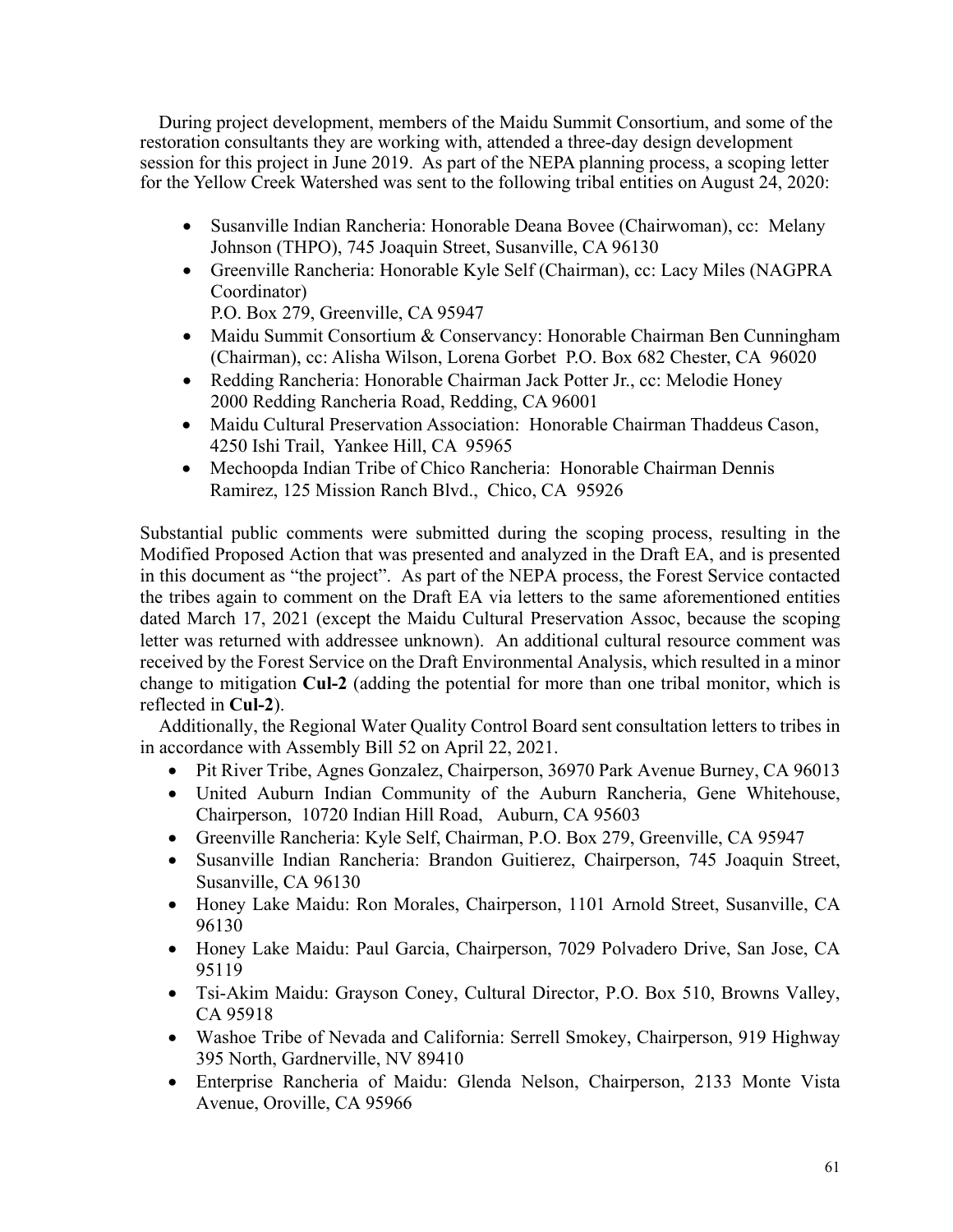- Maidu Summit Consortium & Conservancy: Honorable Chairman Ben Cunningham (Chairman), cc: Alisha Wilson, Lorena Gorbet P.O. Box 682 Chester, CA 96020
- Maidu Cultural Preservation Association: Honorable Chairman Thaddeus Cason, 4250 Ishi Trail, Yankee Hill, CA 95965
- Mechoopda Indian Tribe of Chico Rancheria: Honorable Chairman Dennis Ramirez, 125 Mission Ranch Blvd., Chico, CA 95926
- Mooretown Rancheria of Maidu Indians, Benjamin Clark, Chairperson, #1 Alverda Drive, Oroville, CA 95966

# **Discussion**

**a) i-ii.** The project area is part of an important cultural landscape to the Mountain Maidu. As such, the project was substantially modified to exclude excavation for the gully fill activities, resulting in the importation of commercial fill material as part of the project description. Again, in response to the sensitivity of the area, the Forest Service archeologist has met with and walked the area with interested tribal members to ensure that culturally important areas would be protected even if there are no deposits of cultural resources. Because the importation of fill is part of the project description, no excavation is planned, and all of the other protection measures described in Section V of this document, the impact on tribal cultural resources (**Cul-1-10**) is **less than significant with mitigation.** 

| Would the project:                                                                                                                                                                                                                                                         |                                             |                                                                               |                                           |                          |
|----------------------------------------------------------------------------------------------------------------------------------------------------------------------------------------------------------------------------------------------------------------------------|---------------------------------------------|-------------------------------------------------------------------------------|-------------------------------------------|--------------------------|
|                                                                                                                                                                                                                                                                            | <b>Potentially</b><br>Significant<br>Impact | <b>Less Than</b><br>Significant<br>with<br><b>Mitigation</b><br>Incorporation | <b>Less Than</b><br>Significant<br>Impact | N <sub>0</sub><br>Impact |
| a) Require or result in the construction of<br>new water or wastewater treatment or<br>stormwater drainage, electric power, natural<br>gas, or telecommunications facilities, the<br>construction or relocation of which could<br>cause significant environmental effects? |                                             |                                                                               |                                           | $\times$                 |
| b) Have sufficient water supplies available to<br>serve the project and reasonably foreseeable<br>future development during normal, dry and<br>multiple dry years?                                                                                                         |                                             | $\boxtimes$                                                                   |                                           |                          |
| c) Result in a determination by the<br>wastewater treatment provider, which serves<br>or may serve the project that it has adequate<br>capacity to serve the project's projected<br>demand in addition to the provider's existing<br>commitments?                          |                                             |                                                                               |                                           | $\times$                 |
| d) Generate solid waste in excess of state or<br>local standards, or in excess of the capacity<br>of local infrastructure, or otherwise impair                                                                                                                             |                                             |                                                                               |                                           | $\times$                 |

# **XIX. UTILITIES AND SERVICE SYSTEMS**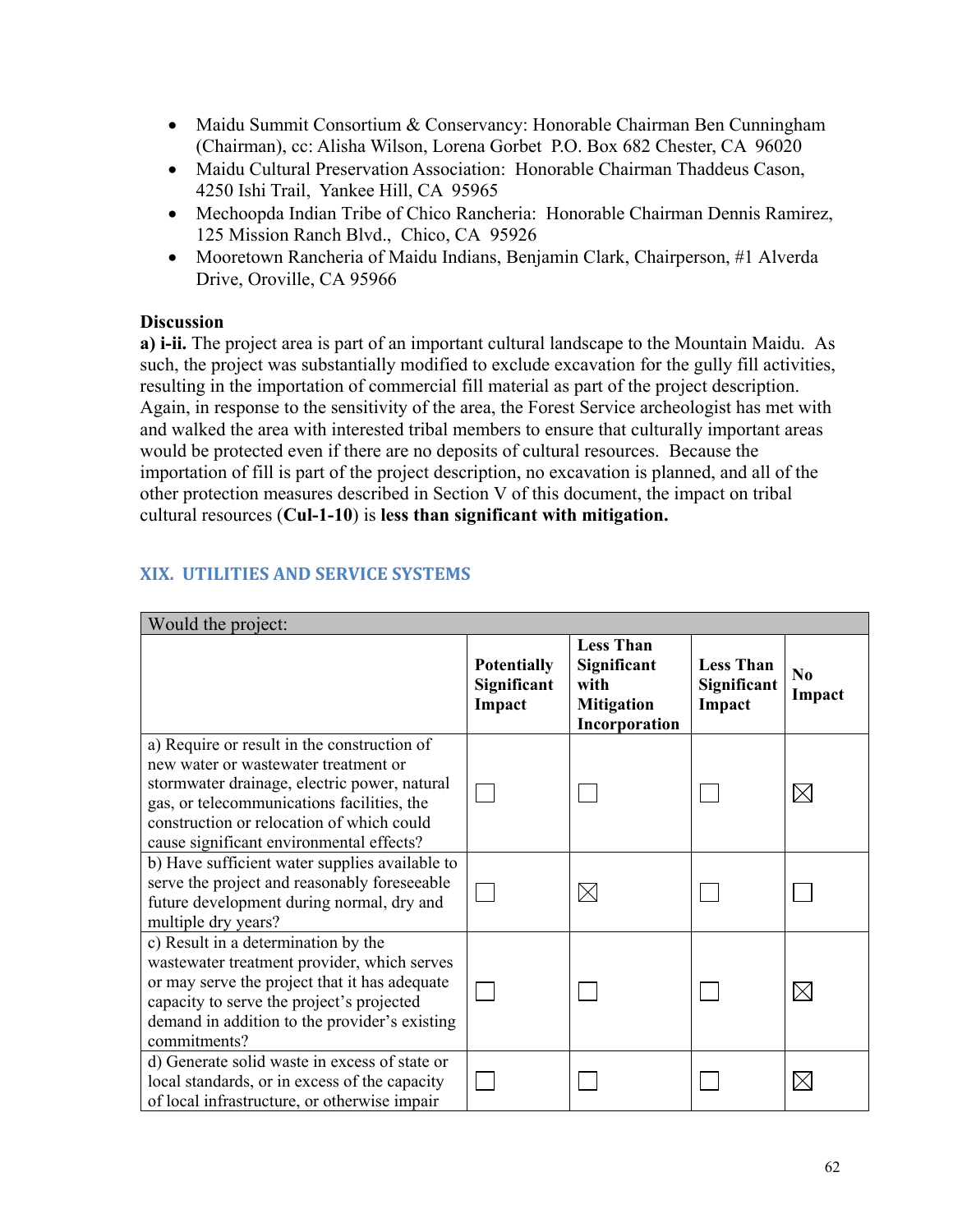| the attainment of solid waste reduction<br>goals?                                               |  |  |
|-------------------------------------------------------------------------------------------------|--|--|
| e) Comply with federal, state, and local<br>statutes and regulations related to solid<br>waste? |  |  |

The project is located within the LNF, in General Forest, and surrounded by Timber Production zoning, where there are no utilities or service systems. Chester is ten miles away, with a full suite of services.

### **Discussion**

**a)** Project activities include vegetation management and stream/meadow restoration, which will not require, or result in, the relocation or construction of new or expanded water, wastewater treatment or storm water drainage, electric power, natural gas, or telecommunications facilities that would result in significant environmental effects.

Therefore, there will be **no impact**.

**b)** Water usage will be short-term, primarily for dust abatement with a water truck. If flows within the project area are below two cubic feet per second, water would be drafted from an off-site source on LNF lands that are approved for such use by the Forest Service (**Bio-13**). Therefore, impacts would be **less than significant with mitigation**.

**c)** The project will not result in the generation of new wastewater requiring treatment. Workers camping on-site will have their own self-contained sanitary facilities. Portable restrooms may be provided at the project site for the duration of activities. Therefore, there will be **no impact.** 

**d)** The project involves earth moving and vegetation management, and wikll not involve any quantities of solid waste generation. Small, personal quantities of trash generated by the project will be bagged, removed from the site, and transported to the county transfer site for disposal. Therefore, there will be **no impact**.

**e)** The project will comply with all federal state and local statues and regulations relating to solid waste and disposal. Therefore, there will be **no impact**.

### **XX. WILDFIRE**

If located on or near state responsibility areas or lands classified as very high fire hazard severity zones, would the project: **Less Than Potentially Significant Less Than No Significant with Significant Impact Impact Impact Mitigation Incorporation**  a) Substantially impair an adopted emergency  $\boxtimes$  $\mathbf{I}$  $\Box$ response plan or emergency evacuation plan? b) Due to slope, prevailing winds, and other  $\boxtimes$ factors, exacerbate wildfire risks, and thereby  $\Box$  $\Box$  $\Box$ expose project occupants to pollutant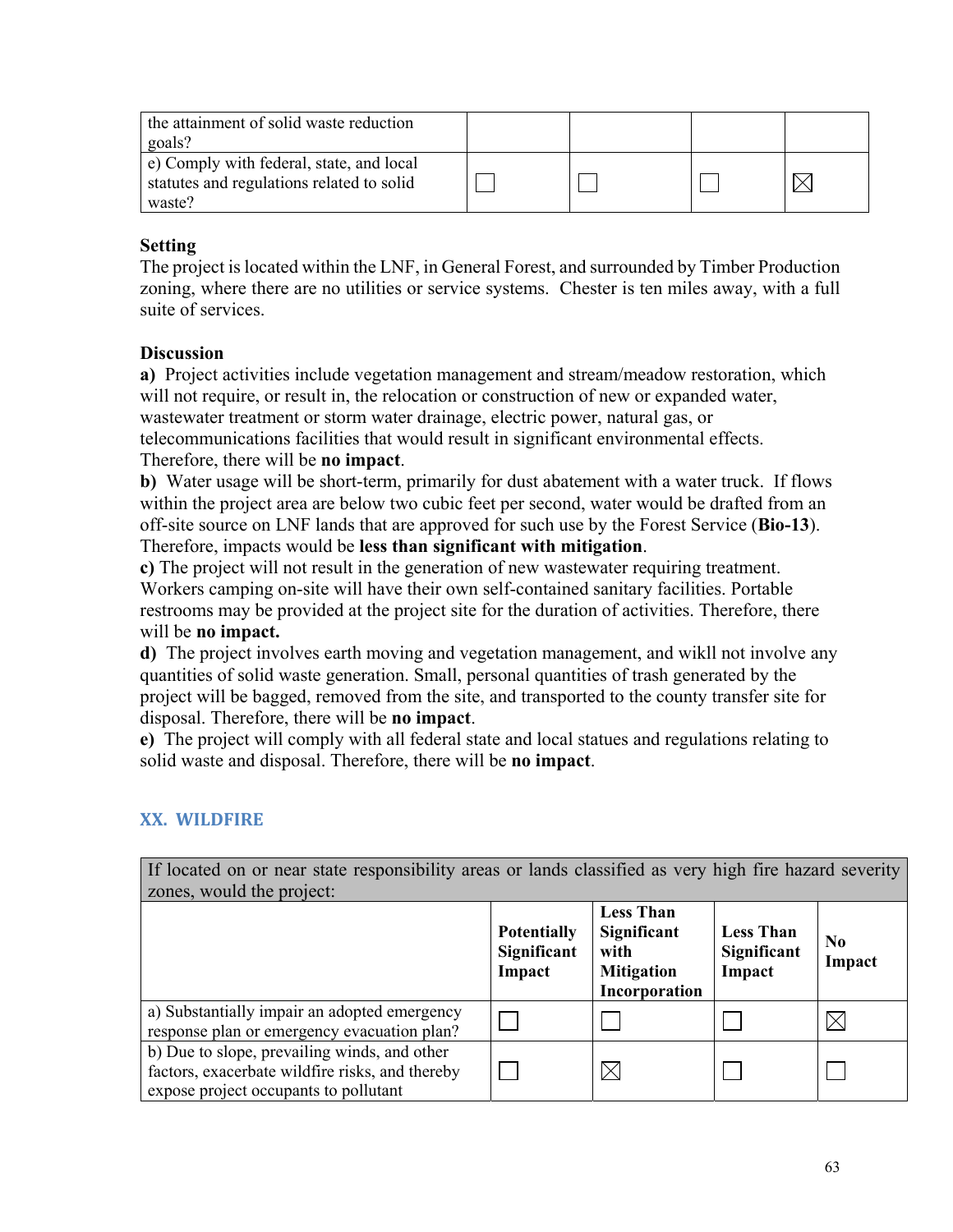| concentrations from a wildfire or the<br>uncontrolled spread of wildfire?                                                                                                                                                                                                     |  |  |
|-------------------------------------------------------------------------------------------------------------------------------------------------------------------------------------------------------------------------------------------------------------------------------|--|--|
| c) Require installation or maintenance of<br>associated infrastructure (such as roads, fuel<br>breaks, emergency water sources, power lines or<br>other utilities) that may exacerbate fire risk or<br>that may result in temporary or ongoing impacts<br>to the environment? |  |  |
| d) Expose people or structures to significant<br>risks, including downslope or downstream<br>flooding or landslides, as a result of runoff, post-<br>fire slope instability, or drainage changes?                                                                             |  |  |

Most of the project area has not experienced wildland fire in over 100 years. In uplands, conifer dominance has shifted the community structure to a majority of fire-intolerant trees. This condition, together with climate change, increases the probability of high severity fire. Expected effects of such a fire would be greater overstory mortality than would have occurred historically. A lack of disturbance from fire has resulted in degradation of aspen, riparian, and meadow communities in the area. Conifer encroachment is threatening the longterm persistence and vitality of these important habitats. Encroaching conifers are outcompeting shade-intolerant hardwoods and meadow understory plant species for light and water. These conditions result in suppressed aspen and riparian hardwood tree regeneration which reduces the abundance and cover of understory plants. Built-up, decadent thatch hinders the growth and spread of new vegetation in meadows.

 The project area is on National Forest lands (General Forest) and therefore in a Federal Responsibility Area (FRA). The project area is surrounded by private land with Timber Production zoning, in a State Responsibility Area (SRA). The project is located in a Very High Fire Severity Zone, according to the CalFire website's Fire Hazard Severity Zone interactive map.

#### **Discussion**

**a)** Project activities will occur within LNF. There is no emergency response plan or emergency evacuation plan for the area, so there will be **no impact**.

 of a wildfire, thus aligning with goals in the LNF LRMP for fire and fuels, which include **b)** There will be no long-term occupants at the project area. The project area is primarily forested, the terrain is fairly gentle, and does not pose an exacerbated wildfire risk to workers. In the long-term, project activities would lead to a more resilient forest in the event fuel reduction and effective fire protection to minimize wildfire losses. In the short-term, some of the vegetation management activities include the use of controlled burning, and the use of heavy equipment could cause a spark ignition. The LNF has long conducted controlled burn activities, using strict guidelines, which are summarized here as mitigation **Fir-1**. Additionally, a water truck or water trailer will be on-site at all times that involve heavy equipment to reduce the risk of wildfire (**Fir-2**). The guidelines and the on-site water reduce the impact to **less than significant with mitigation**.

**c)** The project will not include installation or maintenance infrastructure that would exacerbate fire risk or result in impacts to the environment, so there will be **no impact.**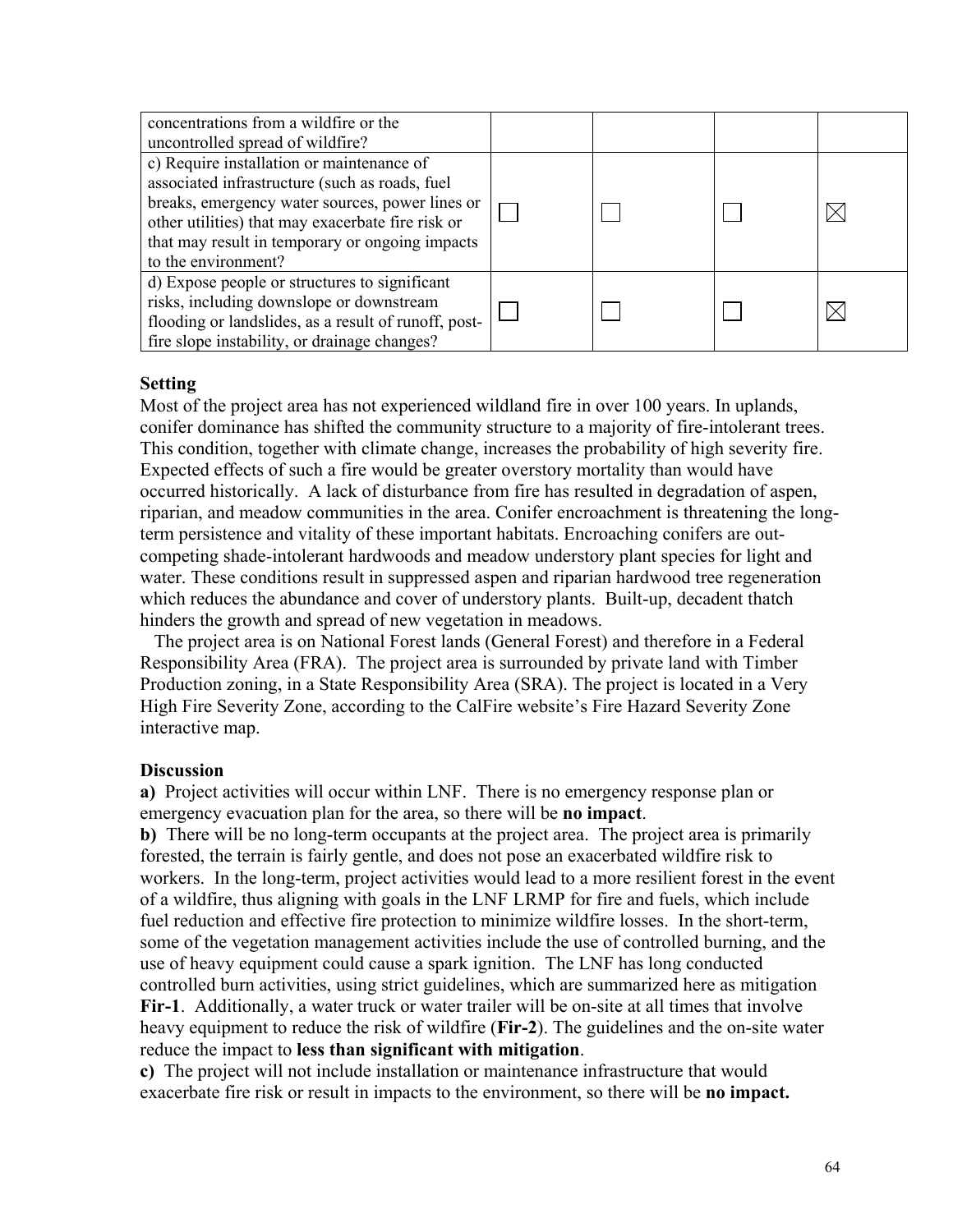**d)** The controlled burning operations, vegetation management and meadow restoration would reduce the risk of downslope or downstream flooding or landslide in the event of a wildfire by increasing the resiliency of the landscape to fire. The terrain is gentle, so this risk is minimal in the project area under existing conditions, but the existing fuel loads and degraded meadows increase this risk if left untreated. Workers will not be exposed to downslope or downstream flood or landslides as a result of runoff, post-fire slope instability, or drainage changes. There will be **no impact.** 

### **Wildfire Mitigation Measures:**

**Fir-1.** Follow all LNF guidelines that guide controlled burning operations:

- National Best Management Practices for Water Quality Management on National Forest Lands. Volume 1: National Core BMP Technical Guide (FS-990a); April 2012

- Work with Northern Sierra Air Quality District to develop smoke management plan through the Prescribed Fire Information Reporting System (PFIRS).

- Quantify emissions using the PFIRS calculator guide.

- Develop a site & time-specific Burn Plan that includes environmental and fire behavior parameters, and wildlife activity.

**Fir-2**. Have a water truck or water trailer on-site at all times while heavy equipment is onsite during fire season, that is prepared for rapid-response response to a fire.

# **XXI. MANDATORY FINDINGS OF SIGNIFICANCE**

|                                                                                                                                                                                                                                                                                                                                                                                                                                                                                                                          | <b>Potentially</b><br>Significant<br>Impact | <b>Less Than</b><br><b>Significant with</b><br><b>Mitigation</b><br>Incorporation | <b>Less Than</b><br>Significant<br>Impact | <b>No Impact</b> |
|--------------------------------------------------------------------------------------------------------------------------------------------------------------------------------------------------------------------------------------------------------------------------------------------------------------------------------------------------------------------------------------------------------------------------------------------------------------------------------------------------------------------------|---------------------------------------------|-----------------------------------------------------------------------------------|-------------------------------------------|------------------|
| a) Does the project have the potential<br>to substantially degrade the quality of<br>the environment, substantially reduce<br>the habitat of a fish or wildlife species,<br>cause a fish or wildlife population to<br>drop below self-sustaining levels,<br>threaten to eliminate a plant or animal<br>community, substantially reduce the<br>number or restrict the range of a rare or<br>endangered plant or animal or<br>eliminate important examples of the<br>major periods of California history or<br>prehistory? |                                             | $\times$                                                                          |                                           |                  |
| b) Does the project have impacts that<br>are individually limited, but<br>cumulatively considerable?<br>("Cumulatively considerable" means<br>that the incremental effects of a project<br>are considerable when viewed in<br>connection with the effects of past                                                                                                                                                                                                                                                        |                                             | $\boxtimes$                                                                       |                                           |                  |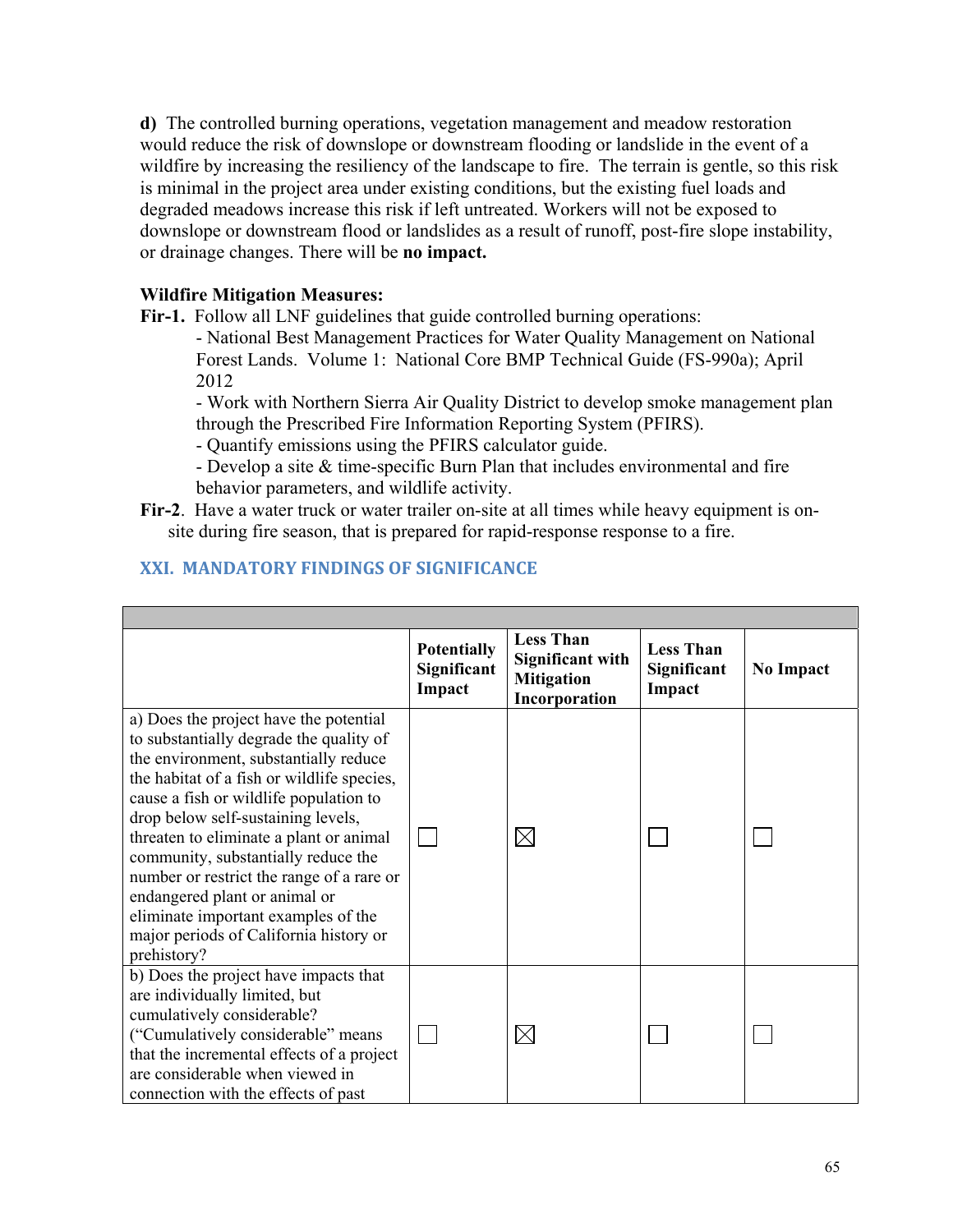| projects, the effects of other current<br>projects, and the effects of probable<br>future projects)                                                   |  |  |
|-------------------------------------------------------------------------------------------------------------------------------------------------------|--|--|
| c) Does the project have environmental<br>effects, which will cause substantial<br>adverse effects on human beings, either<br>directly or indirectly? |  |  |

**a)** Impacts associated with the project have been fully identified in this document. The project has the potential to result in impacts to air quality, biological resources, cultural resources, geology and soils, energy, hazards and hazardous materials, hydrology, noise, transportation, tribal cultural resources, and wildfire. With the implementation of mitigation measures, potential impacts to the quality of the environment, fish and wildlife species, and cultural/tribal cultural resources will be **less than significant with mitigation.**

**b)** The existing condition of the landscape within and surrounding the project area is a result of the cumulative effects of past management activities, including logging, roads, grazing, recreation, and stream restoration. The proposed activities are aligned with existing land uses, and are designed to increase the ecological resiliency of the forest, channels and meadows to the cumulative effects of on-going and reasonably foreseeable future land uses, and climate change. As such, the cumulative impacts of the project are considerable in combination with the impacts of the other planned management activities. The project design and mitigation measures are designed to reduce negative impacts of the proposed activities in light of past, present and reasonably foreseeable future activities, therefore, cumulative impacts will be **less than significant with mitigation.** 

**c)** Because the area is in a wildland setting, there will be little noticeable impacts on humans. However, all of the environmental and other effects discussed above can either affect humans directly or indirectly. All potentially negative impacts have been reduced with mitigations. No additional mitigation measures beyond those included in this Initial Study will be required for impacts to human beings. The impact is **less than significant with mitigation.**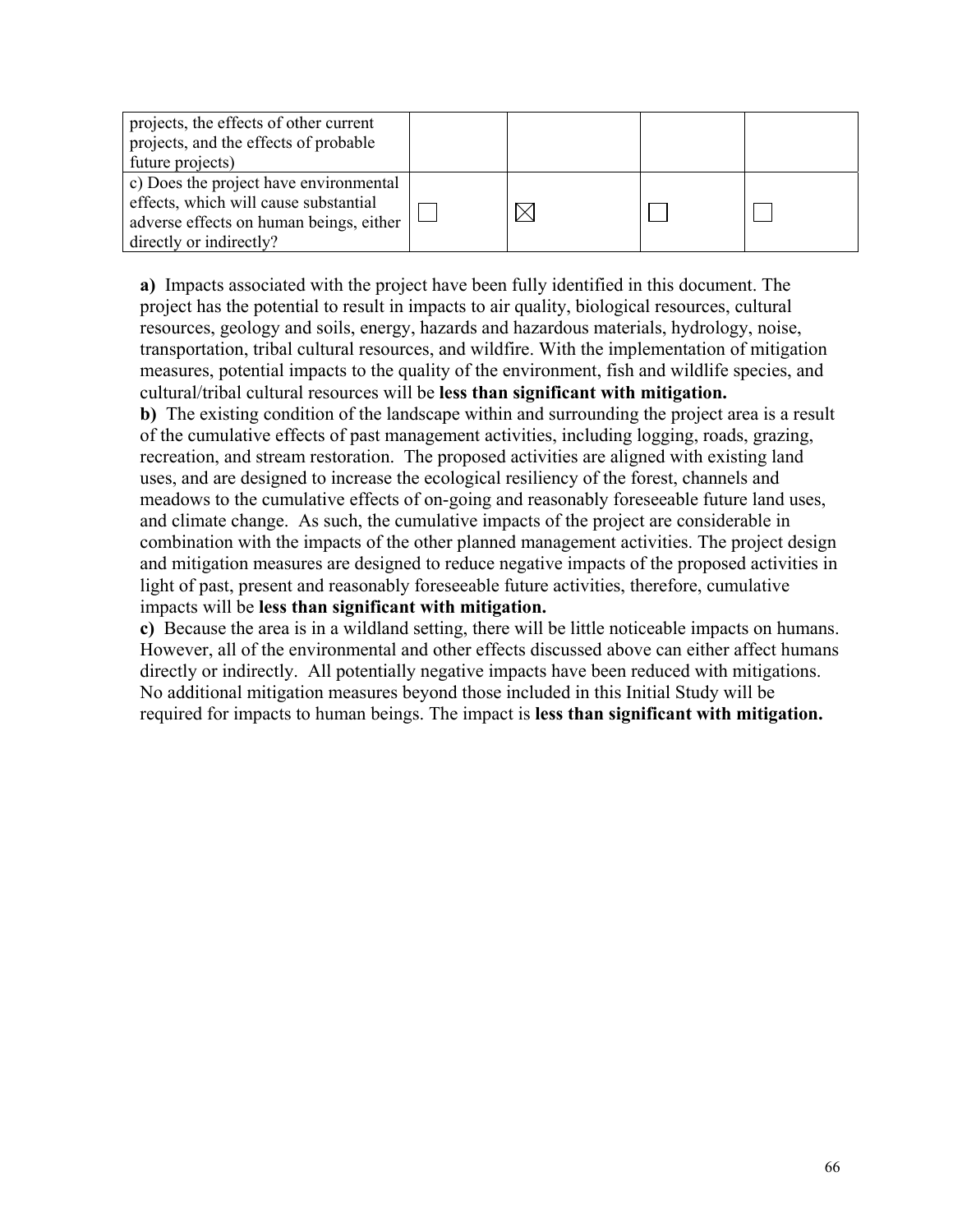# **REFERENCES**

- Almanor Ranger District. Biological Evaluation of Terrestrial Wildlife Species for the Yellow Creek Watershed Restoration Project (available from the Almanor Ranger District [coye.burnett@usda.gov\)](mailto:coye.burnett@usda.gov).
- Burnett, R.D., D. Jongsomjit, and D. Stralberg. 2009. Avian monitoring in the Lassen and Plumas National Forests: 2008 Annual Report. PRBO Conservation Science. Contribution Number 1684.
- California Department of Fish and Wildlife. California Natural Diversity Database. RareFind, commercial version 5. Accessed spring 2020.
- Calfire. State Responsibility Area Maps. Plumas County. May 2021. <https://osfm.fire.ca.gov/divisions/wildfire-planning-engineering/wildland-hazards>building-codes/fire-hazard-severity-zones-maps/

California Native Plant Society. April 2021. <http://www.rareplants.cnps.org/detail/388.html>

CalTrans. 2016. State of California Department of Transportation. Project-level air quality analysis.

Durrell, Cordell. *Geologic History of the Feather River Country, California.* University of California Press, 1987.

- Hrivnak, Doreen. March 2021. Yellow Creek Watershed Restoration Project Cultural Resource Report. Lassen National Forest & Almanor Ranger District.
- Kovacs, K.E., K.K. Converse, M.C. Stopher, J.H. Hobbs, M.L. Somer, P.J. Figure, D.A. Applebee, D.L. Clifford, and D.J. Michaels. 2016. Conservation Plan for Gray Wolves in California. California Department of Fish and Wildlife. Sacramento, CA. 329 pp.
- Mink, L. April 19, 2021. Yellow Creek Watershed Restoration Project Aquatic Resource Delineation. 158 pp. Unpublished, and available in the Project Record at the Almanor Ranger District office. [\(Coye.Burnett@usda.gov\)](mailto:Coye.Burnett@usda.gov)
- Northern Sierra Air Quality Management District. 2016. Guidelines for assessing and mitigating air quality impacts of land use projects. May 31, 2016, [https://www.nevadacityca.gov/files/documents/Grove-NSAQMD-](https://www.nevadacityca.gov/files/documents/Grove-NSAQMD)CalEEMod1324075240030317PM.pdf

Plumas County. 2013. Plumas County General Plan 2035. Adopted December 17, 2013.

Reed, CC; AG Merrill, WM Drew, B Christman, RA Hutchinson, L Keszey, M Odell, S Swanson, PSJ Verburg, J Wilcox, SC Hart, BW Sullivan. 2020. Montane meadows: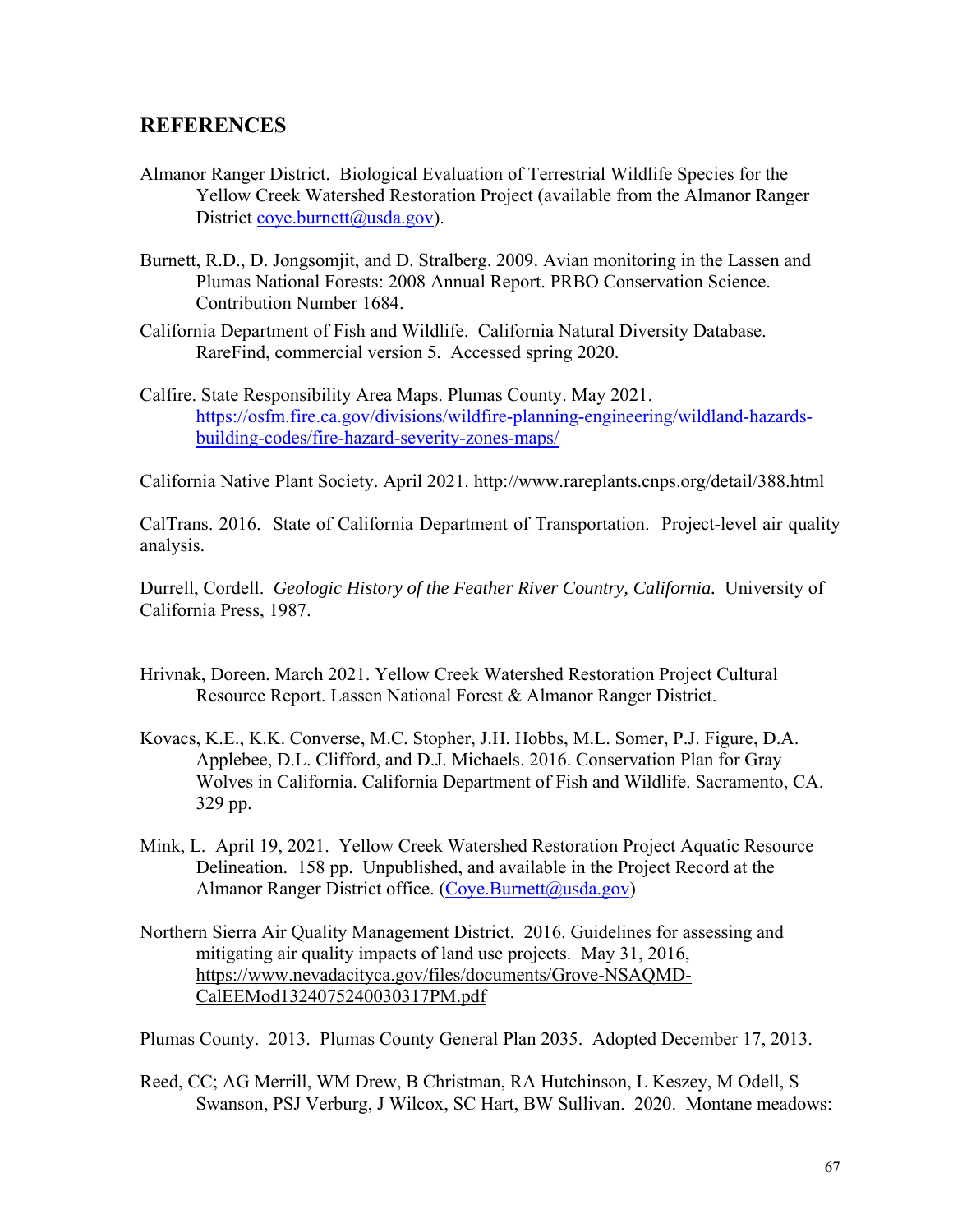a soil carbon sink or source? Ecosystems. Springer. [https://doi.org/10.1007/s10021-](https://doi.org/10.1007/s10021) 020-00572-x

- United States Department of Agriculture Forest Service. May 2021. Yellow Creek Watershed Restoration Project, Environmental Assessment.
- Natural Resources Conservation Service (USDA). May 2019. Yellow Creek Watershed Restoration Project Custom Soil Resource Report.
- USDA 2001. Sierra Nevada Forest Plan Amendment (SNFPA) Final Environmental Impact Statement (FEIS) and Record of Decision (ROD). USDA Forest Service, Pacific Southwest Region. Vallejo, CA. January 2001.
- USDI Fish and Wildlife Service. 2016. Final Species report: Fisher (*Pekania pennanti*), West Coast Population. US Fish and Wildlife Service (USFWS).
- USGS. 2000. Almanor Fault Zone, Class A (No. 21). Quaternary Fault and Fold Database of the United States. United States Geological Survey, December 2000.
- United State Geological Survey Earthquake Hazards Program. [https://earthquake.usgs.gov/earthquakes/](https://earthquake.usgs.gov/earthquakes). Accessed March 2021.
- Zielinski, W. J., T. E. Kucera. 1995b. American Marten, Fisher, Lynx, and Wolverine: Survey Methods for Their Detection. USDA Forest Service. PSW-GTR-157. August 1995. <https://books.google.com/books?id=U88sJR0GWtMC&pg=PA39&dq=powell+1994> &hl=en&sa=X&ved=0ahUKEwjRsfW40J7aAhXPnuAKHXXNDmIQ6AEIOzAD#v =onepage&q=powell%201994&f=false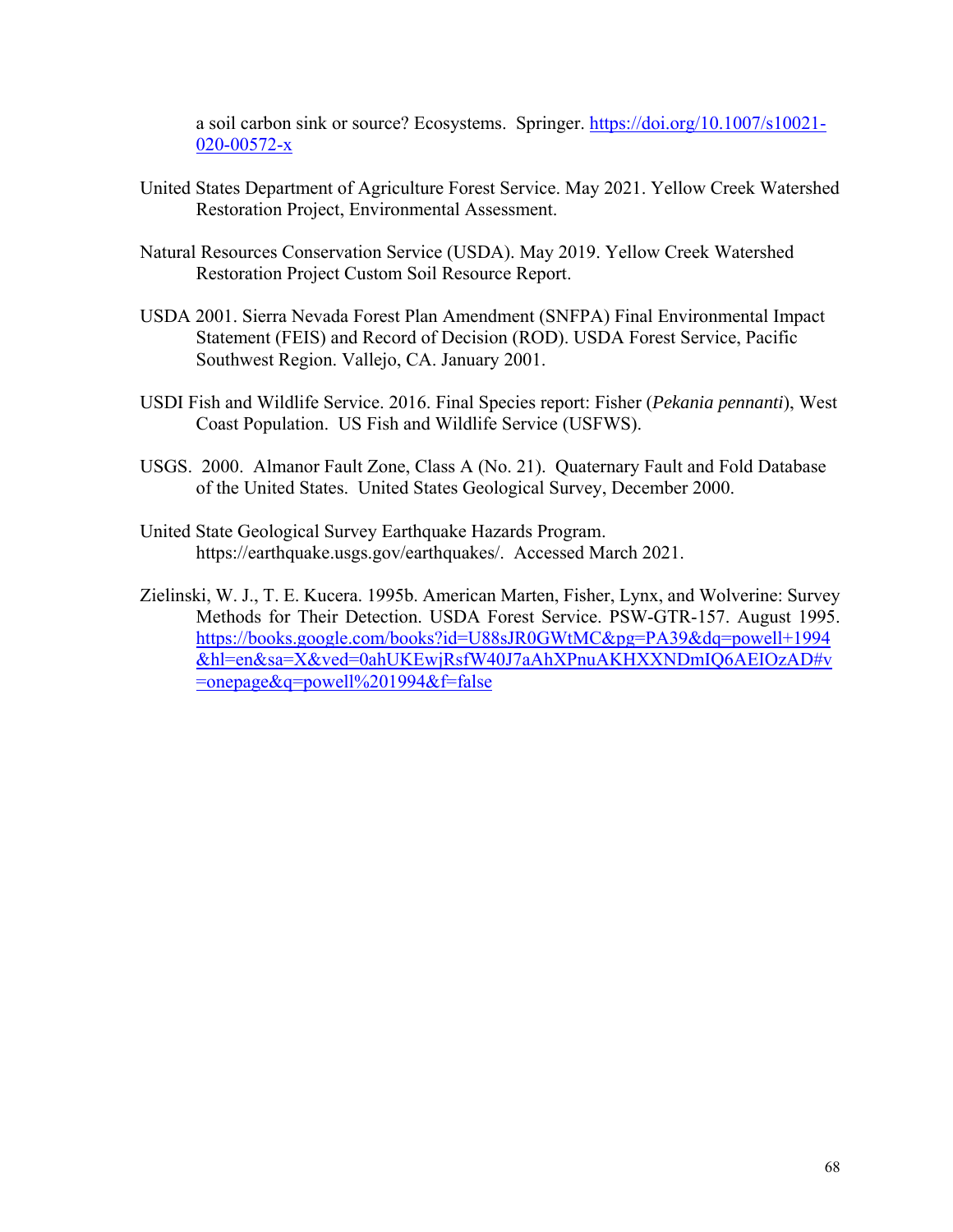# **ATTACHMENT 1: MITIGATION, MONITORING, AND REPORTING PLAN (MMRP)**

 responsible party is **during**, unless noted otherwise in the list below (FS refers to Lassen Note: Plumas Corporation would be responsible for all mitigations, and timing for any National Forest):

### **III. Air Quality**

**AQ-1.** NSAQMD "reasonable precautions" for small projects would be taken to reduce fugitive dust:

- All material excavated, stockpiled, or graded shall be sufficiently watered, treated, or covered to prevent fugitive dust from leaving the property boundaries and/or causing a public nuisance. Watering during summer months should occur at least twice daily, with complete coverage of disturbed areas.
- All areas with vehicle traffic shall be watered or have dust palliative applied as necessary to minimize dust emissions.
- All onsite vehicle traffic shall be limited to a speed of 15 mph on unpaved roads.
- All land clearing, grading, earth moving, or excavation activities on a project shall be suspended as necessary to prevent excessive windblown dust when winds are expected to exceed 20 mph.
- All inactive portions of the development site shall be covered, seeded, or watered, or otherwise stabilized, until a suitable cover is established.
- All material transported offsite shall be either sufficiently watered or securely covered to prevent it being entrained in the air, and there must be a minimum of six inches of freeboard in the bed of the transport vehicle.
- Utilize wheel washers, rumble grate, and paving of internal roads or use of dust palliatives on roads to eliminate track out.
- Paved streets adjacent to the project shall be swept or washed at the end of each day, or more frequently if necessary, to remove excessive accumulations or visibly raised areas of soil which may have resulted from activities at the project site.
- The applicant shall re-establish ground cover on the site through seeding and watering.

**AQ-2:** A publicly visible sign shall be posted with the telephone number and person to contact regarding fugitive dust and/or odor complaints. This person shall respond and take corrective action with 24 hours. The Air District's phone number shall also be visible to ensure compliance with applicable regulations. Timing: Prior.

**AQ-3.** Implement the following measures to reduce exhaust emissions to the greatest extent practicable:

Idling times shall be minimized either by shutting equipment off when not in use or reducing the maximum idling time to five minutes (as required by the California airborne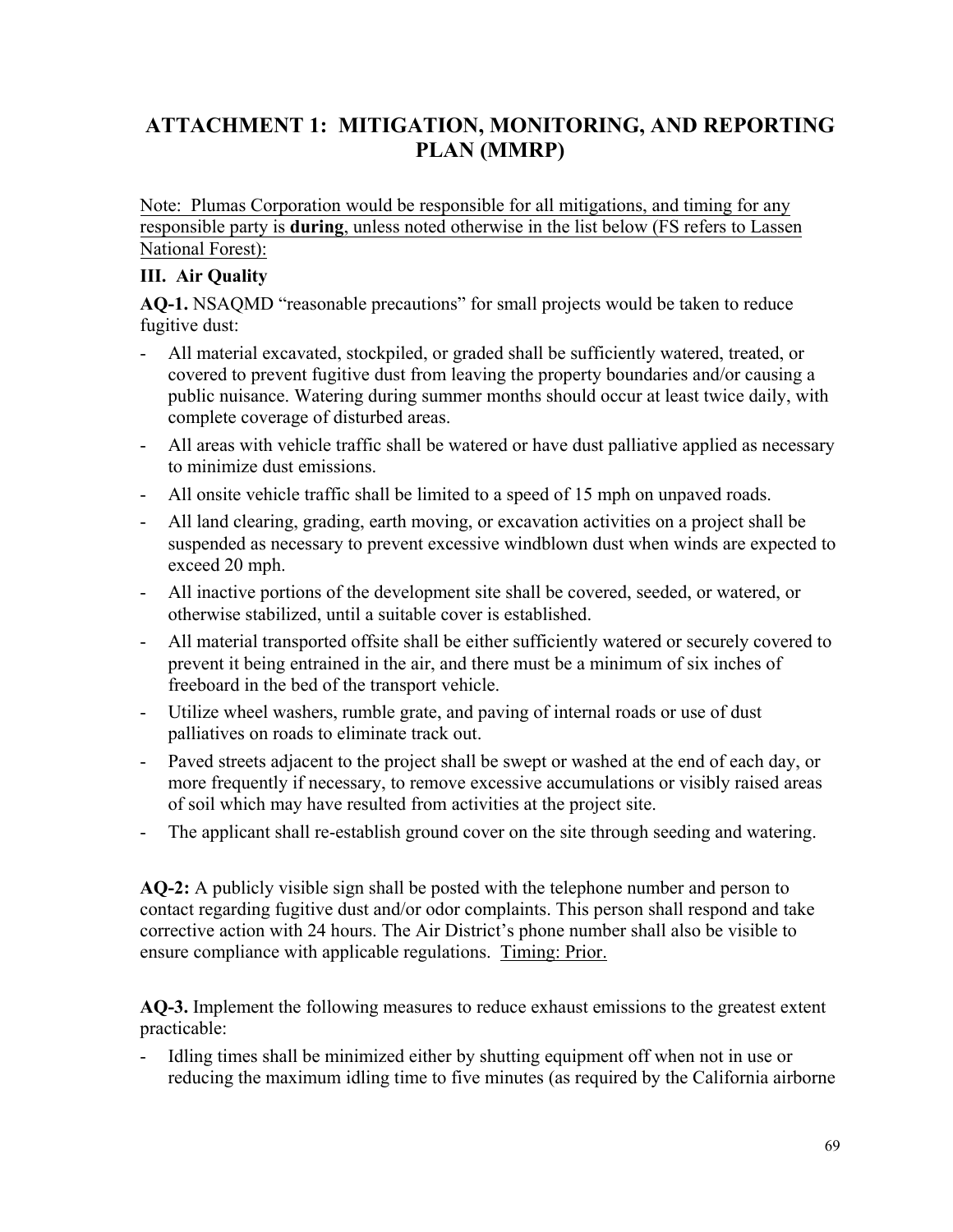toxics control measure Title 13, Section 2485 of California Code of Regulations). Clear signage shall be provided for construction workers at all access points.

- All equipment shall be maintained and properly tuned in accordance with manufacturer's specifications. All equipment shall be checked by a certified mechanic and determined to be running in proper condition prior to operation. Timing: Prior.
- All diesel-powered equipment greater than 50 horsepower (hp) shall be equipped with engines that meet or exceed CARB Tier 3 or better off-road emission standards with the most efficient Verified Diesel Emissions Control Strategies available for the engine type, such as Level 3 Diesel Particulate Filters. Responsible: Contractor. Timing: Prior and During.

# **IV. Biological Resource Mitigation Measures**

The following mitigations are also included as Integrated Design Features (IDFs) in the EA (Attachment 2) for this project. Where additional measures beyond the IDFs have been added, the addition has been noted.

**Bio-1**. No mechanical treatments would occur within 25 ft. of fens. Hand treatments would be permitted. Fens would be displayed as a control area on contract maps. Responsible: and FS.

**Bio-2**. Hand piles would be placed farther than 25 ft. from fen edges. Responsible: FS.

**Bio-3**. Main access routes would be a minimum of 100 feet from fens.

**Bio-4**. Prescribed fire ignition would not occur within the RCAs associated with fens, although fire could back into the RCA. Responsible: FS.

**Bio-5**. Conifers within fens and along fen margins would be directionally felled away from the fen. Responsible: FS.

**Bio-6**. A visual encounter survey (VES) will be conducted prior to beginning implementation work within any PSH to determine the presence/absence of Sierra Nevada yellow-legged frogs, Cascades frog and black juga. If the presence of these species is detected, work will be delayed, and actions will be re-evaluated to determine how to protect the species. Responsible: FS.

**Bio-7**. A fisheries biologist would visit all potential water drafting sites within the project area prior to use to determine presence/absence of Cascades or Sierra Nevada yellow-legged frog tadpoles or egg masses. If tadpoles or egg masses are identified at a potential water drafting site, that site would not be used for water drafting. Responsible: FS.

**Bio-8**. If any ranid frog (suspected Sierra Nevada yellow-legged) is observed during project implementation, activities will be stopped and the Forest Service will contact the United States Fish and Wildlife Service to reinitiate consultation. Responsible: and FS.

**Bio-9**. Use a screened intake device and pumps with low entry velocity and suction strainers with screen less than  $2 \text{mm}$  (1/8 in) in size to minimize removal of aquatic species, including amphibian egg masses and tadpoles from aquatic habitats. Responsible: Contractor. Timing: During

**Bio-10**. There will be no landings or burn piles placed within 82' of the channel edge in YC05. Responsible: FS.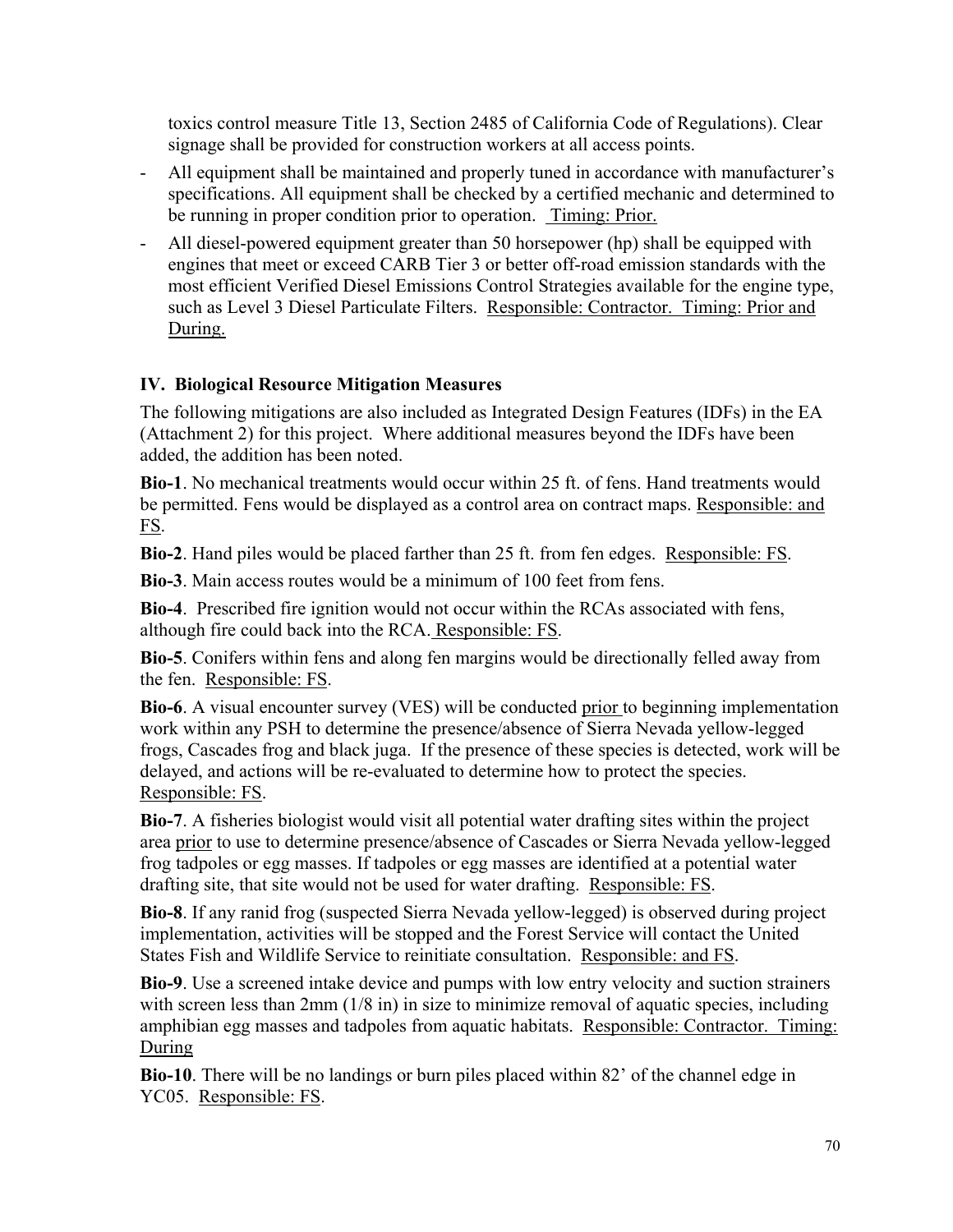**Bio-11**. There would be no crossing of untreated perennial streams by mechanical equipment. Crossing perennial streams would occur over fill treatments.

**Bio-12**. Tightly woven fiber netting or similar material will not be used for erosion control or other purposes within potential suitable habitat for both frog species.

**Bio-13**. Water drafting would cease when bypass surface flows drop below 2.0 cubic feet per second.

**Bio-14**. Riparian species (aspen, cottonwood, alder, willow, dogwood, etc.) would be primarily maintained, and would not be cut or removed except where needed to direct floodplain flow or construct debris jams.

**Bio-15**. A California spotted owl LOP from March 1st to August 15th would apply to stands within  $\frac{1}{4}$  mile from a spotted owl PAC unless surveys confirm that spotted owls are not nesting. The LOP would be lifted after surveys if no nesting spotted owls are confirmed. Responsible: FS.

**Bio-16**. Existing California spotted owl protected activity centers (PAC) would be surveyed prior to treatment and no treatment would occur within an existing or new owl PAC. Responsible: FS.

**Bio-17**. If a California spotted owl nest is found within any of the proposed treatment units, the nest would be protected through the placement of a new PAC or the realignment of an existing PAC boundary. Responsible: FS.

**Bio-18**. In addition to existing snag retention, defect trees (i.e. forked, broken or dead tops) would be retained when wildlife use is evident in the form of existing cavities and nest structures. Responsible: and FS.

**Bio-19**. Between 10 and 15 tons per acre of large down logs (>12 inches in diameter and 6 feet in length) would be retained where it exists. Large log retention can be met with either existing logs; or trees 30 inches DBH and larger and snags cut for safety or operability that would be left on site. Responsible: and FS

**Bio-20**. (not an IDF) In the event that nesting sandhill cranes are discovered in the project area, the nest area would be avoided until the colts have fledged (likely before Aug 15). Responsible: and FS

**Bio-21**. Existing goshawk protected activity centers (PAC) would be surveyed prior to treatments occurring in the PAC or within ¼ mile of the PAC. Responsible: FS

**Bio-22**. If a northern goshawk nest is found within any of the proposed treatment units, the nest would be protected through the placement of a new PAC or the realignment of an existing PAC boundary. Responsible: FS

**Bio-23**. A northern goshawk limited operating period (LOP) from February 15 to September 15 would be applied within  $\frac{1}{4}$  mile of all goshawk PACs or within  $\frac{1}{4}$  mile of a nest if a nest is confirmed. The LOP may be lifted if it is determined that the PAC is not occupied. Responsible: FS

**Bio-24**. Activities affecting vegetation that may have bird nests in or near (within 150 feet) riparian habitat, will not begin until after August 15.

**Bio-25**. One month prior to commencement of construction activities, CDFW will be notified to verify presence of gray wolf activity near the Project area. If a den or rendezvous site is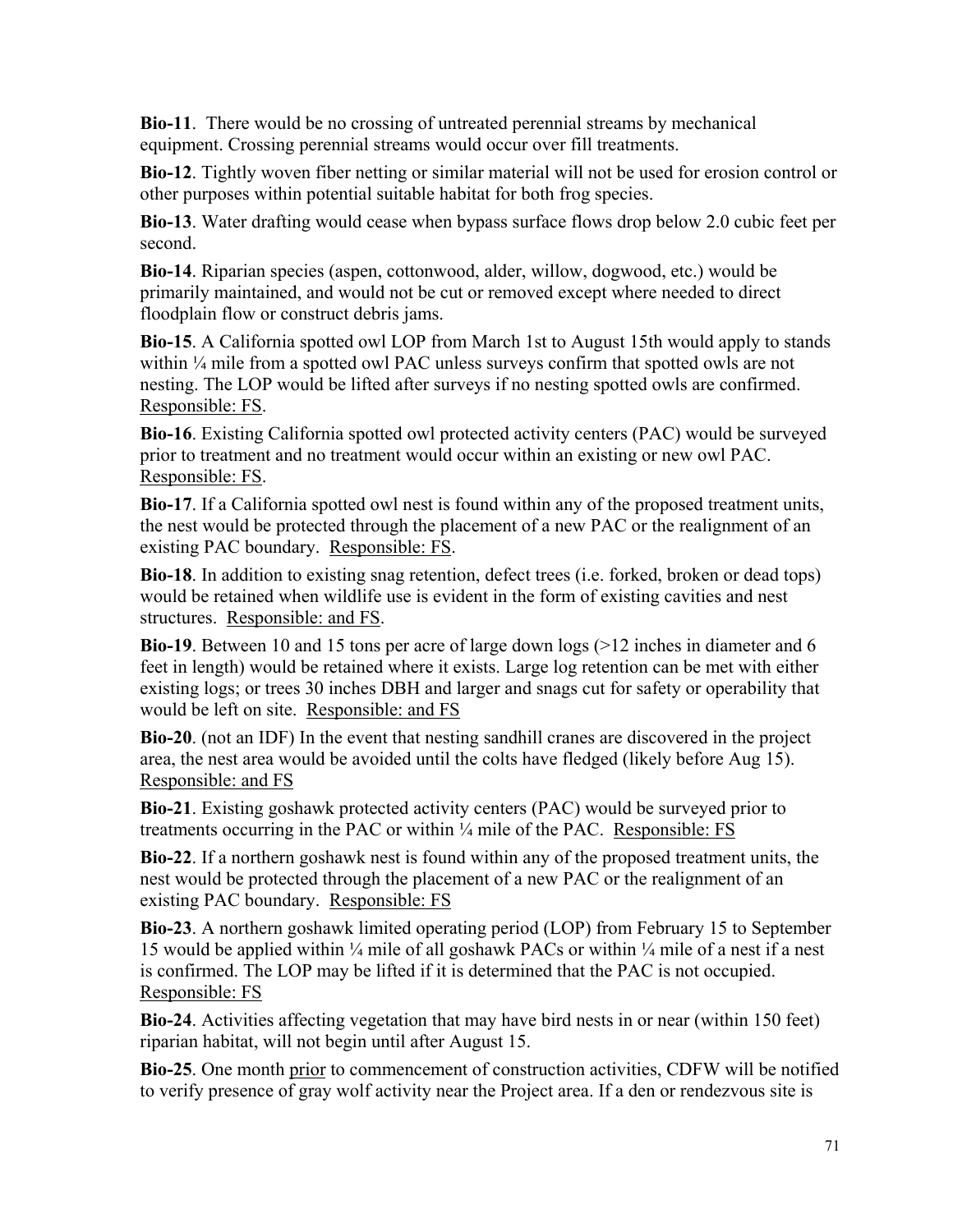found within one mile of project activities between March 15 and August 15th, the Forest Service Wildlife Biologist would work with CA Department of Fish and Wildlife and US Fish and Wildlife Service to implement appropriate mitigation measures. Responsible: and FS.

**Bio-26**. If a marten den site is identified, a 100-acre area consisting of the highest quality habitat in a compact arrangement would be delineated around the den site. The den site area would be protected from vegetation treatments with a limited operating period (LOP) from February 15 through July 31, as long as habitat remains suitable, or until another Regionally approved management strategy is implemented. No mechanical treatment would be permitted within the 100-acre marten den site area regardless of time of year. Hand treatments may be permitted if existing desired conditions for suitable habitat are retained and timing of treatments abide by the LOP. If a marten rest site (female or male) is found within a treatment unit, the rest site structure, (e.g., log, snag, tree) would be protected from being damaged during project implementation. Responsible: FS

**Bio-27**. If a fisher den site is identified, a 700-acre area consisting of the highest quality habitat in a compact arrangement would be delineated around the den site. The den site area would be protected from vegetation treatments with a limited operating period (LOP) from March 1st through June 30th, as long as habitat remains suitable, or until another Regionally approved management strategy is implemented. No mechanical treatment would be permitted within the 700-acre fisher den site area regardless of time of year. Prescribed burning or other treatments may be permitted if existing desired conditions for suitable habitat are retained and timing of treatments abide by the LOP. If a fisher rest site (female or male) is found within a treatment unit, the rest site structure, (e.g., log, snag, tree) would be protected from being damaged during project implementation. Responsible: FS

**Bio-28**. If beaver are detected at any time, work would cease in the immediate area (100 feet buffer) of the sighting, and Forest Service and California Dept of Fish and Wildlife biologists would be notified to develop protection measures.

**Bio-29**. (not an IDF) Survey tree removal sites for roosting bats prior to any activity. If bats are detected, steps would be taken to mitigate disturbance effects and protect identified roosting sites. Responsible: FS

**Bio-30**. Sod removal would not occur within fens.

**Bio-31**. All off-road equipment would be weed-free prior to entering the Forest. Staging of equipment would be done in weed free areas. Responsible: and Contractor and FS. Timing: Prior.

**Bio-32**. Known invasive plant infestations would be identified, flagged where possible, and mapped for this project. Locations would be displayed on contract maps. Identified

invasive plant sites within or adjacent to the project area containing isolated patches with small plant numbers would be treated (hand pulled or dug) by forest botany staff prior to project implementation. New small infestations identified during project implementation would be evaluated and treated according to the species present and project constraints and avoided by project activities. If larger infestations are identified after implementation, they would be isolated and avoided by equipment, or equipment used would be washed after leaving the infested area and before entering an un-infested area. Responsible: FS, prior.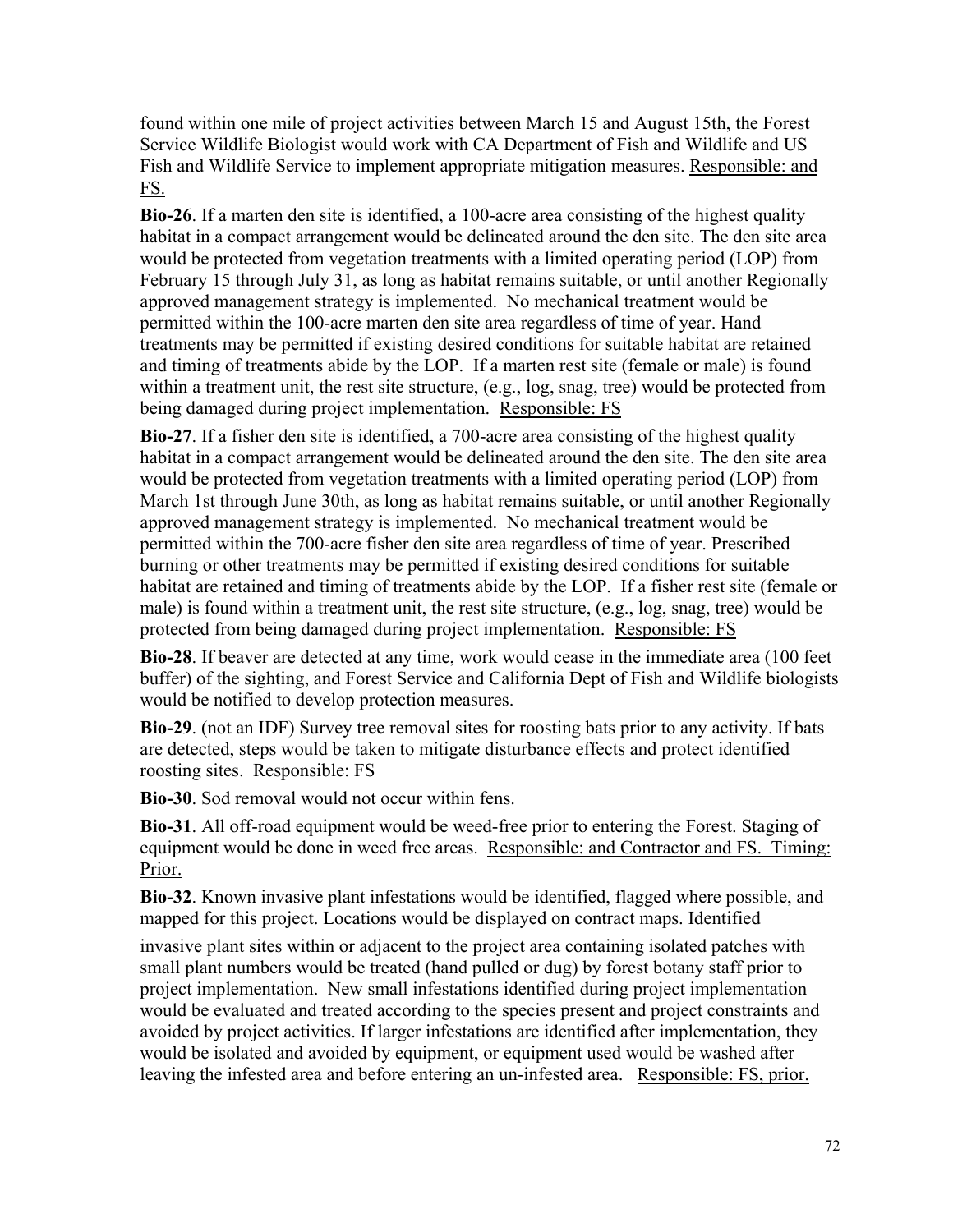**Bio-33**. Post project monitoring for implementation and effectiveness of weed treatments and control of new infestations would be conducted as soon as possible and for a period of multiple years after completion of the project. Responsible: and FS.

**Bio-34**. Hydrologic restoration actions within large infestations of Canada thistle would not occur until an initial herbicide treatment has been completed. Responsible: FS, prior.

**Bio-35**. Prescribed burning would not occur in mapped Canada thistle infestations and Larger known patches of Canada thistle and cheatgrass would be excluded from mechanical treatment. Responsible: FS

**Bio-36**. Commercial seed mixes proposed for revegetation would be limited to native species only, would be approved by the district botanist prior to purchase, and would be certified weed-free. Timing: Prior

**Bio-37**. No mulch materials would be imported from commercial sources. All mulch would be obtained on-site, from weed-free areas. Imported fill would be inspected for invasive plants prior to its transport to the project area. Responsible: FS

**Bio-38**. Mechanical equipment would be excluded from known occurrences of *Betula glandulosa, Claytonia palustris, Drosera angelica, Eriophorum gracile, Meesia triquetra,*  and *Messia uliginosa*. Trees would be directionally felled away from occurrences of the above species. Locations would be displayed as control areas on all contract maps. New occurrences of threatened, endangered, or sensitive (TES) plant species, CRPR List 1B or 2B species, or fens discovered before or during ground-disturbing activities would be addressed with protection measures (i.e., exclusion through flag and avoid). Responsible: and FS

**Bio-39**. No piling of material for burning would occur within 25 feet of an aquatic feature or meadow (addition of meadow not an IDF). Responsible: FS

**Bio-40**. If any segments of channel are de-watered for instream structure installation, aquatic life in the de-watered segment will be captured and re-located to an immediate adjacent segment of channel.

# **V. Cultural Resource Mitigation Measures:**

**Cul-1**. A walk-through with a tribal representative will occur prior to construction activities that include importing fill material to the project site. Responsible: FS

**Cul-2**. One or more tribal cultural monitors shall be onsite during meadow restoration activities involving fill.

**Cul-3**. Proposed undertakings shall avoid historic properties. Avoidance means that no activities associated with undertakings that may adversely affect historic properties, unless specifically identified in the R5 PA, shall occur within historic property boundaries, including any defined buffer zones. Responsible: and FS

**Cul-4**. Ground disturbing activities within historic property boundaries would be prohibited except where heritage staff have identified areas that are acceptable for these activities, such as using Forest Service road systems, and where these activities would not have an adverse effect on historic properties. Responsible: and FS

**Cul-5**. All historic properties within APEs shall be clearly delineated prior to implementing any associated activities that have the potential to affect historic properties. Responsible: FS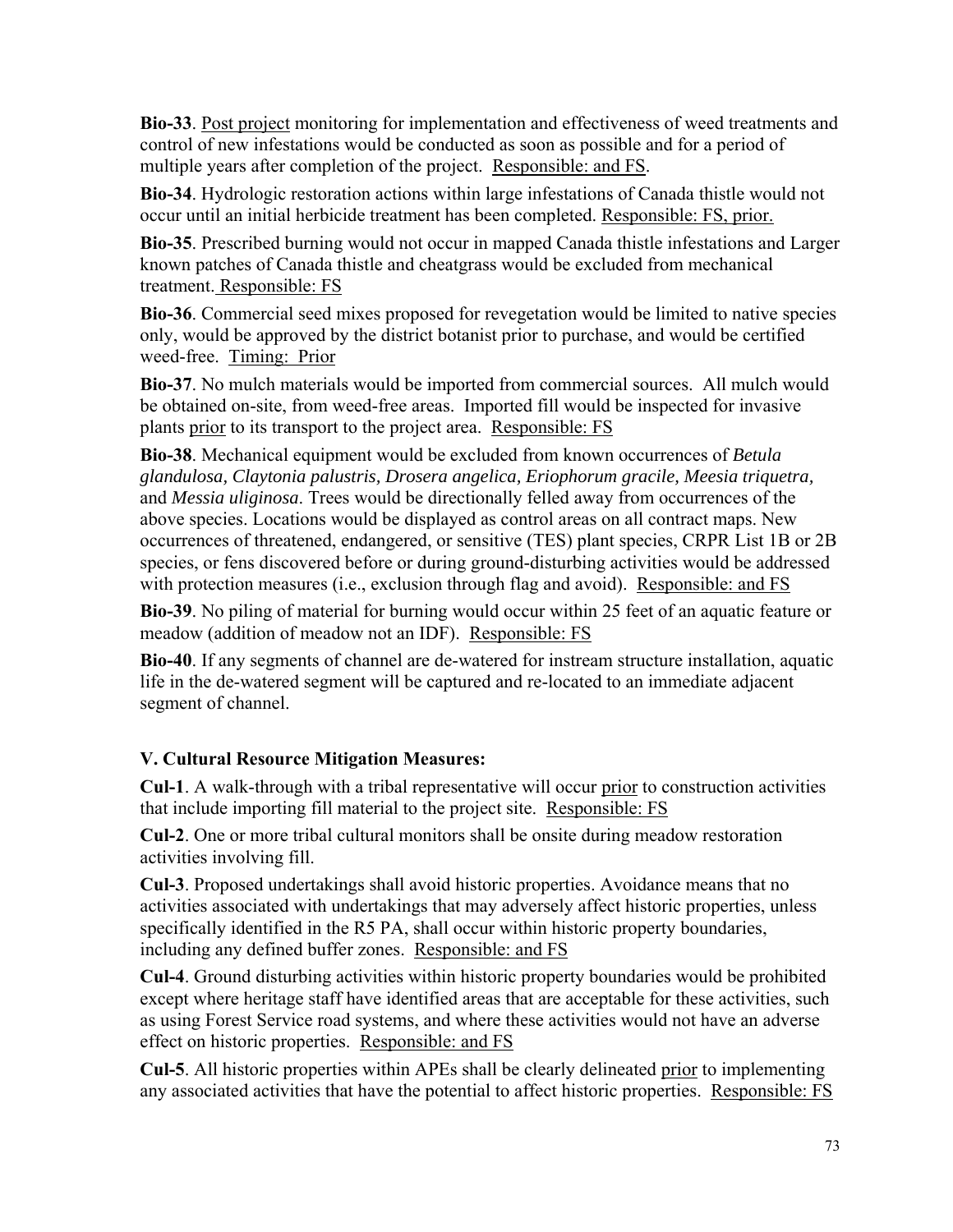a. Historic property boundaries shall be delineated with coded flagging and/or other effective marking.

b. Historic property location and boundary marking information shall be conveyed to appropriate Forest Service staff and contractors responsible for project implementation so that pertinent information can be incorporated into planning and implementation documents, contracts and permits.

**Cul-6**. Linear sites (e.g., historic trails, roads, railroad grades, ditches) may be crossed or breached by equipment in areas where their features or characteristics clearly lack historic integrity. Responsible: and FS

c. Crossings are not to be made at points of origin, intersection, or terminus of linear site features.

d. Crossings are to be made perpendicular to linear site features.

e. The remainder of the linear site is to be avoided, and traffic is to be clearly routed through designated crossings.

**Cul-7**. The project manager would walk historic property boundaries located within or near activity areas with operators before project implementation to ensure protection. Responsible: and Contractor

**Cul-8**. Historic properties within or adjacent to planned treatment areas, activity areas, or roads would be monitored during and after project completion. Responsible: FS

an assessment and mitigation plan is instituted to ensure protection of the site. Responsible: **Cul-9**. If heritage resources are identified during project implementation (unanticipated discovery) all work would cease immediately in that area until the situation is reviewed, and and FS

**Cul-10**. (Not an IDF) In the event that human remains are encountered, all work must stop in the immediate vicinity of the discovered remains and the County Coroner and a qualified archaeologist must be notified immediately so that an evaluation can be performed. If the remains are deemed to be Native American and prehistoric, the Native American Heritage Commission must be contacted by the Coroner so that a "Most Likely Descendant" can be designated and further recommendations regarding treatment of the remains is provided. Responsible: and FS

# **VI. Energy Mitigation Measures:**

There are no additional energy mitigation measures, as energy would be saved under Air Quality mitigation **AQ-3**.

# **VII. Geology and Soils Mitigation Measures**:

**Geo-1**. All salvaged vegetation and topsoil that is stockpiled during construction would be reintroduced to the site. The tops of constructed plugs would be first priority in receiving salvaged vegetation and top soil, to inoculate them with mycorrhiza, soil fauna, and the locally adapted seed bank. Any mats of sedges or other rhizomatous vegetation that would be covered by plug construction, drowned by raised water levels, or excavated with borrow areas within the meadow alluvium would be harvested and replanted after construction.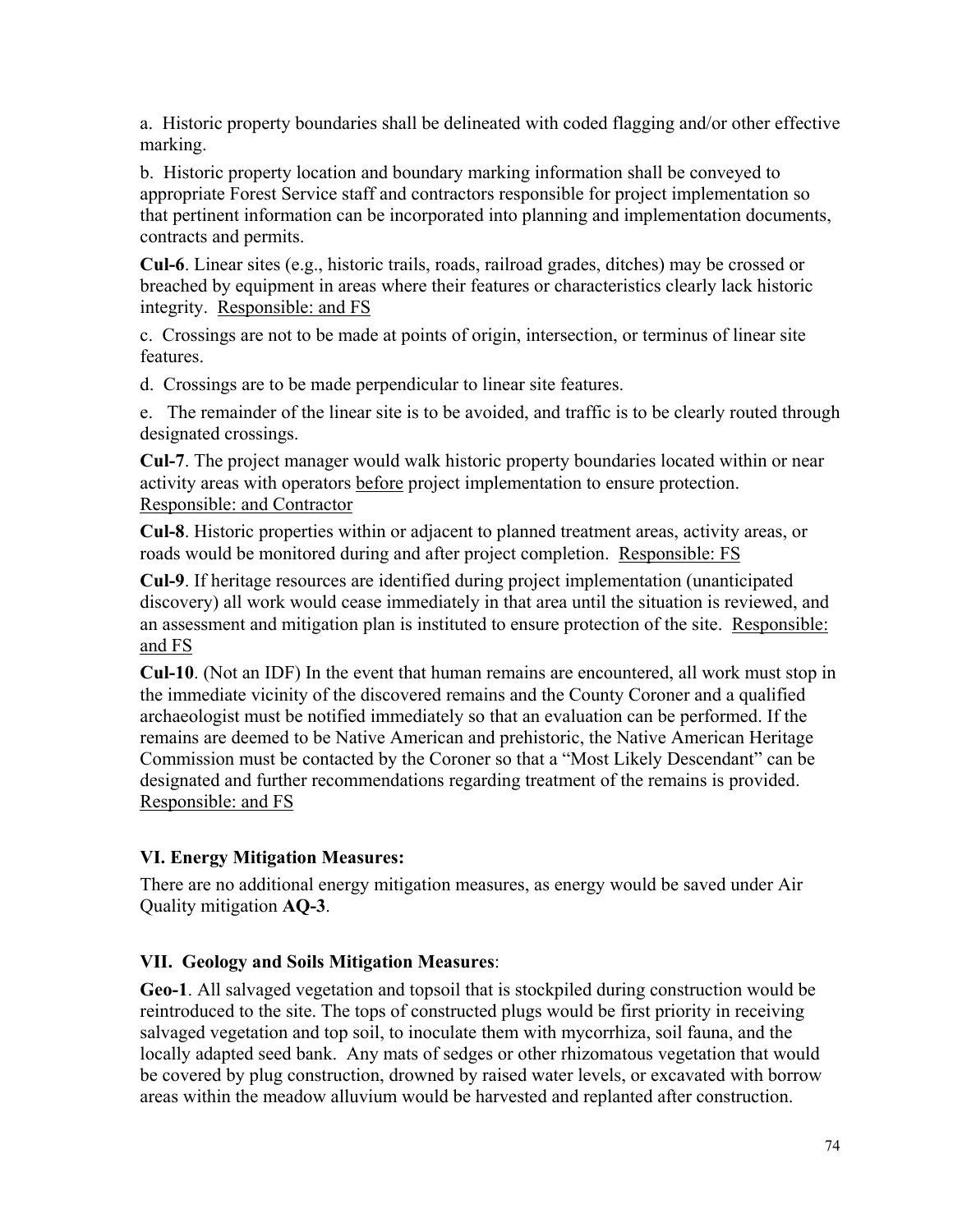**Geo-2**. Bare ground would be seeded (with native botanist-approved seed) and mulched (with local material, such as forest duff) to 70% cover. Likely bare areas include, but are not limited to, channel fill and heavily used access routes.

**Geo-3**. Efforts to reduce excavation within alluvial soils and robust meadow vegetation are taken whenever possible, and would be limited to removal of whole, live vegetation adjacent to fill areas (i.e., bank edges), which would be re-planted.

**Geo-4**. Soils in the RCA and in meadow treatment areas would be dry to a depth of 10" prior to equipment entry. If over-snow treatments are utilized, snow conditions and depth would be sufficient to protect soils from compaction. Responsible: and FS

**Geo-5**. In treatment units outside of RCAs, soil moisture conditions would be evaluated using Forest-established visual indicators before equipment operation proceeds. Lassen National Forest (LNF) Wet Weather Operations and Wet Weather Haul Agreements would be followed to protect the soil and transportation resources. Responsible: FS

**Geo-6**. Areal extent of detrimental soil disturbance in uplands would not exceed 15 percent of the area dedicated to growing vegetation. Following implementation, the mechanical treatment units would be evaluated by a qualified specialist to determine if detrimentally compacted ground exceeds the LNF Land and Resource Management Plan standard of 15 percent areal extent. If restoration is needed to achieve compliance, an appropriate subsoiler, ripper or other implement would be used to fracture the soil in place leaving it loose and friable. Responsible: FS

**Geo-7**. In mechanical treatment units, landings within treated areas no longer needed for long-term management would be evaluated by a qualified specialist to determine whether remediation is needed to restore productivity and hydrologic function. If so, appropriate remediation would be implemented. Where landing construction involved cut and fill, the landing would be re-contoured to match the existing topography. Responsible: FS

**Geo-8**. Machine piling operations would remove only enough material to accomplish project objectives and would minimize the amount of soil being pushed into burn piles. Duff and litter layers would remain as intact as possible, and the turning of equipment would be minimized. Piles would be constructed as tall as possible, within limits of safety and feasibility. A mixture of fuel sizes in each pile is preferred, avoiding piles of predominately large wood when practicable. Responsible: FS.

**Geo-9**. To the extent possible, existing landings and skid trails would be used. Responsible: and FS and Contractor.

# **IX. Hazards and Hazardous Materials Mitigation Measures:**

**Haz-1**. No fuel would be stored on-site.

**Haz-2**. Equipment will be re-fueled and serviced outside of the riparian area. Responsible: and Contractor.

**Haz-3**. Hazmat materials (booms and pads in a 55-gallon drum), consisting of oil-dri material will be kept at the project site during all construction activities involving heavy equipment.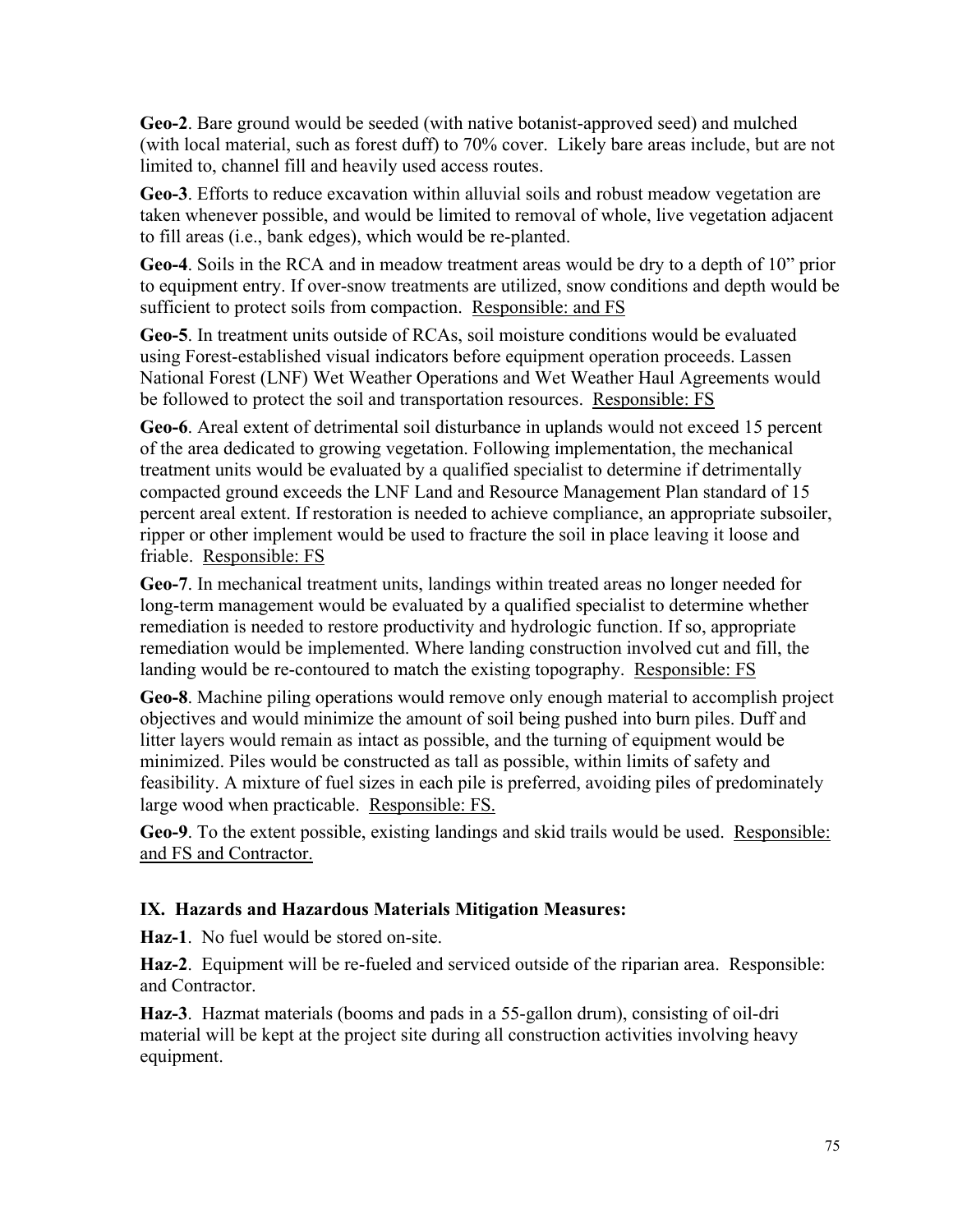#### **X. Hydrology Mitigation Measures:**

**Hyd-1**. Retention of streambank stability and natural recruitment trees.

**Hyd-2**. The following actions would be minimized to the extent possible within RCAs: equipment entry, equipment footprint, turning of equipment. No water bars would installed on entry trails into an RCA.

**Hyd-3**. Follow all applicable BMPs. Notify the Waterboard of the project, and apply for water quality permits as needed (Clean Water Act § 401 Water Quality Certification or a Waste Discharge permit). Adhere to all permit requirements. Timing: and prior.

**Hyd-4**. Conduct hydrologic project activities during the lowest flow time of year.

**Hyd-5**. Pump water around work areas if there is a potential to degrade water quality.

# **XIII. Noise Mitigation Measures:**

**Noi-1**. Construction shall occur between the hours of 7 a.m. and 6 p.m., Monday through Friday, and, on rare instances on weekends or holidays between 8 a.m. and 5 p.m. Responsible: and FS.

#### **XVII. Transportation Mitigation Measures:**

**Trn-1**. Post warnings signs on the Humboldt Road and 27N04 of heavy truck traffic. Responsible: and Contractor.

**Trn-2**. Use a water truck to control dust on roads. Evaluate the roads after hauling material for potential re-grading. Responsible: and Contractor.

**Trn-3**. Notify LNF staff 14 days in advance of any road closure. Timing: Prior.

# **XX. Wildfire Mitigation Measures:**

**Fir-1.** Follow all LNF guidelines that guide controlled burning operations: Responsible: FS.

- National Best Management Practices for Water Quality Management on National Forest Lands. Volume 1: National Core BMP Technical Guide (FS-990a); April 2012

- Work with Northern Sierra Air Quality District to develop smoke management plan through the Prescribed Fire Information Reporting System (PFIRS).

- Quantify emissions using the PFIRS calculator guide.

- Develop a site & time-specific Burn Plan that includes environmental and fire behavior parameters, and wildlife activity.

**Fir-2**. Have a water truck or water trailer on-site at all times while heavy equipment is onsite during fire season, that is prepared for rapid-response response to a fire. Responsible: and FS.